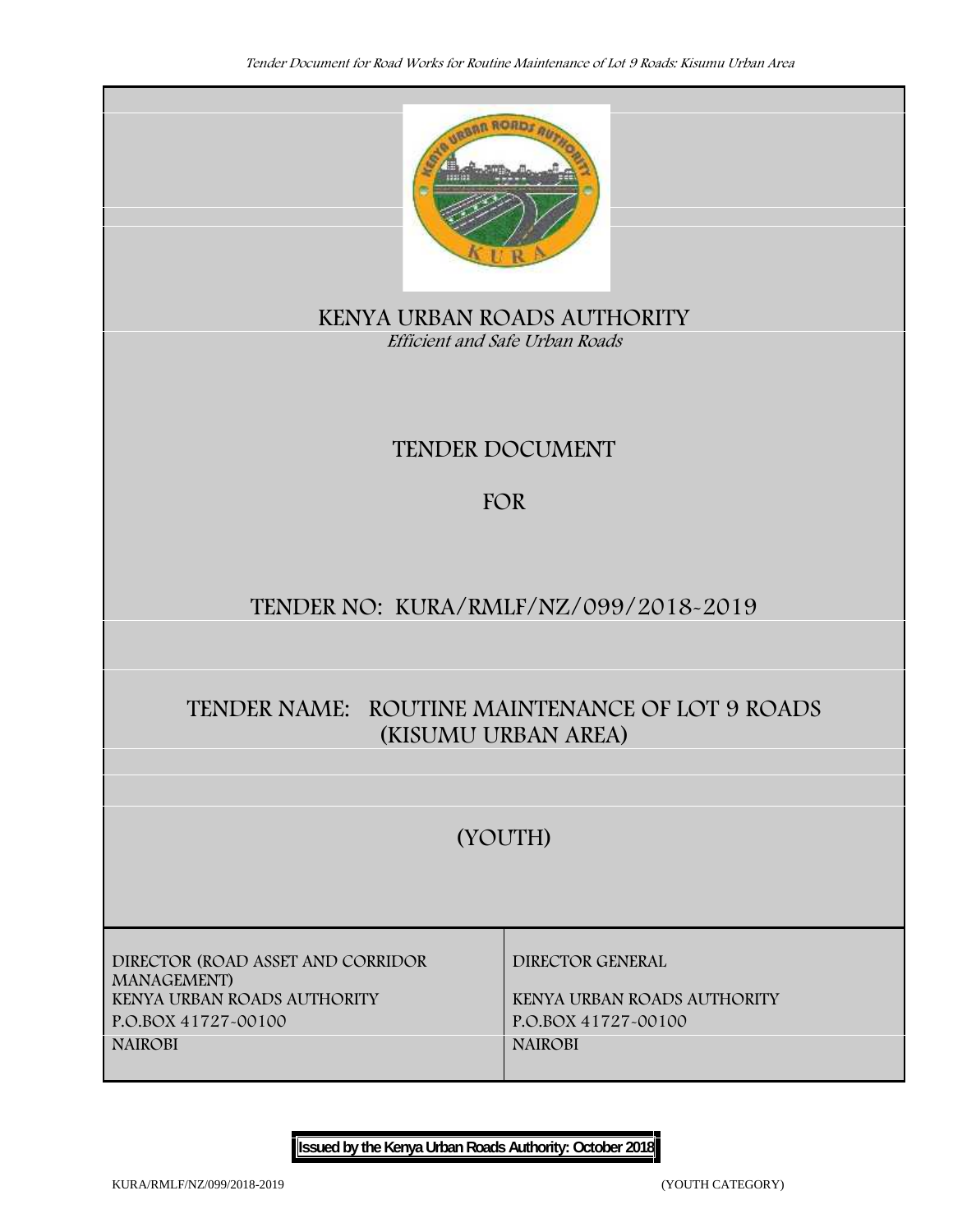## **ROUTINE MAINTENANCE OF LOT 9 ROADS: KISUMU URBAN AREA**

# **TABLE OF CONTENTS**

| SECTION II: INSTRUCTIONS TO TENDERERS AND CONDITIONS OF TENDER 3     |  |
|----------------------------------------------------------------------|--|
|                                                                      |  |
|                                                                      |  |
|                                                                      |  |
|                                                                      |  |
|                                                                      |  |
| SECTION VI: SUPERVISION AND CONTRACT EVALUATION MANUAL 2012109       |  |
|                                                                      |  |
|                                                                      |  |
|                                                                      |  |
|                                                                      |  |
|                                                                      |  |
|                                                                      |  |
|                                                                      |  |
|                                                                      |  |
|                                                                      |  |
| SECTION XIII: FORM OF PERFORMANCE BANK GUARANTEE (UNCONDITIONAL) 154 |  |

1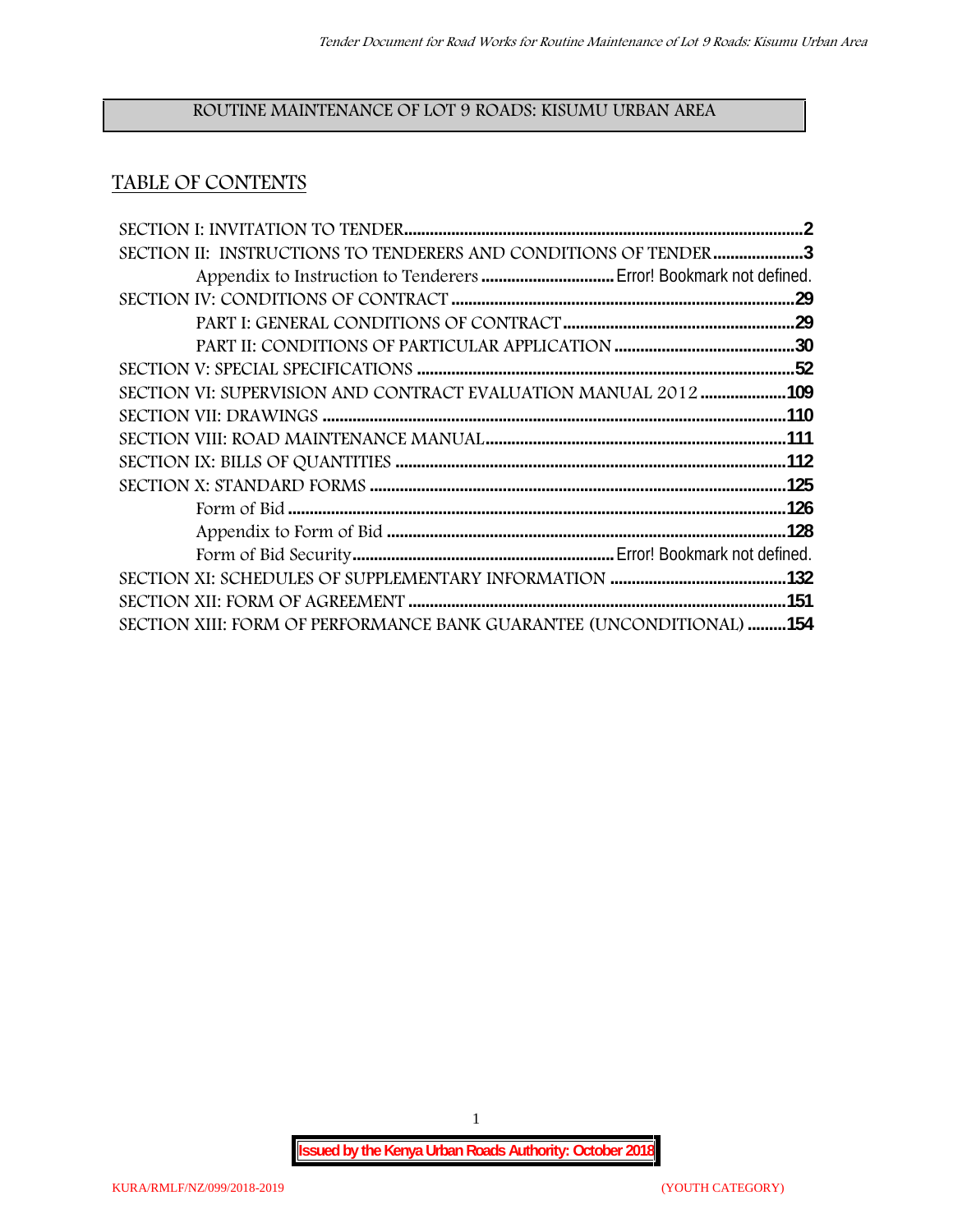# **SECTION I: INVITATION TO TENDER**

(See tender invitation on www.kura.go.ke/tender notices)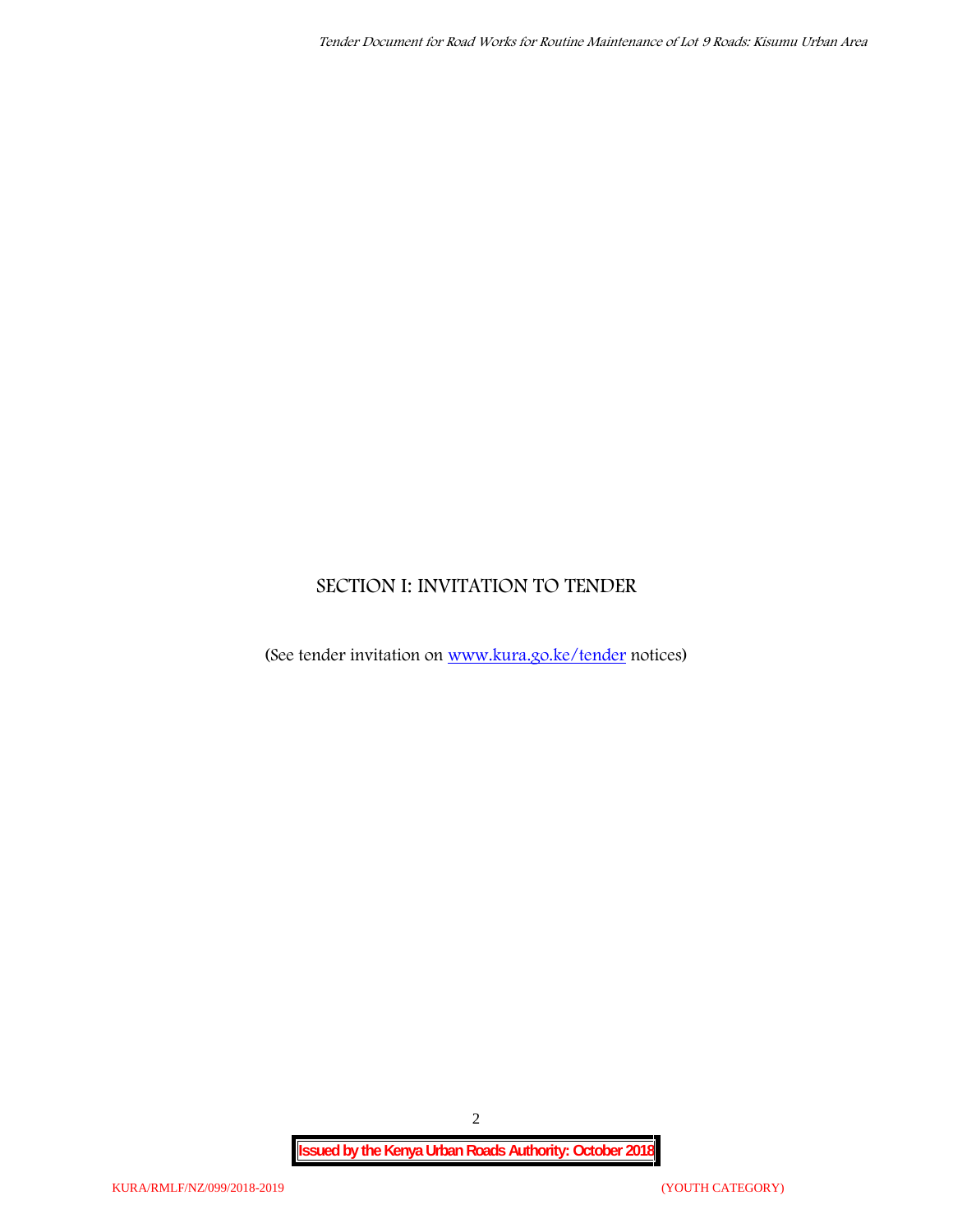**SECTION II: INSTRUCTIONS TO TENDERERS AND CONDITIONS OF TENDER**

3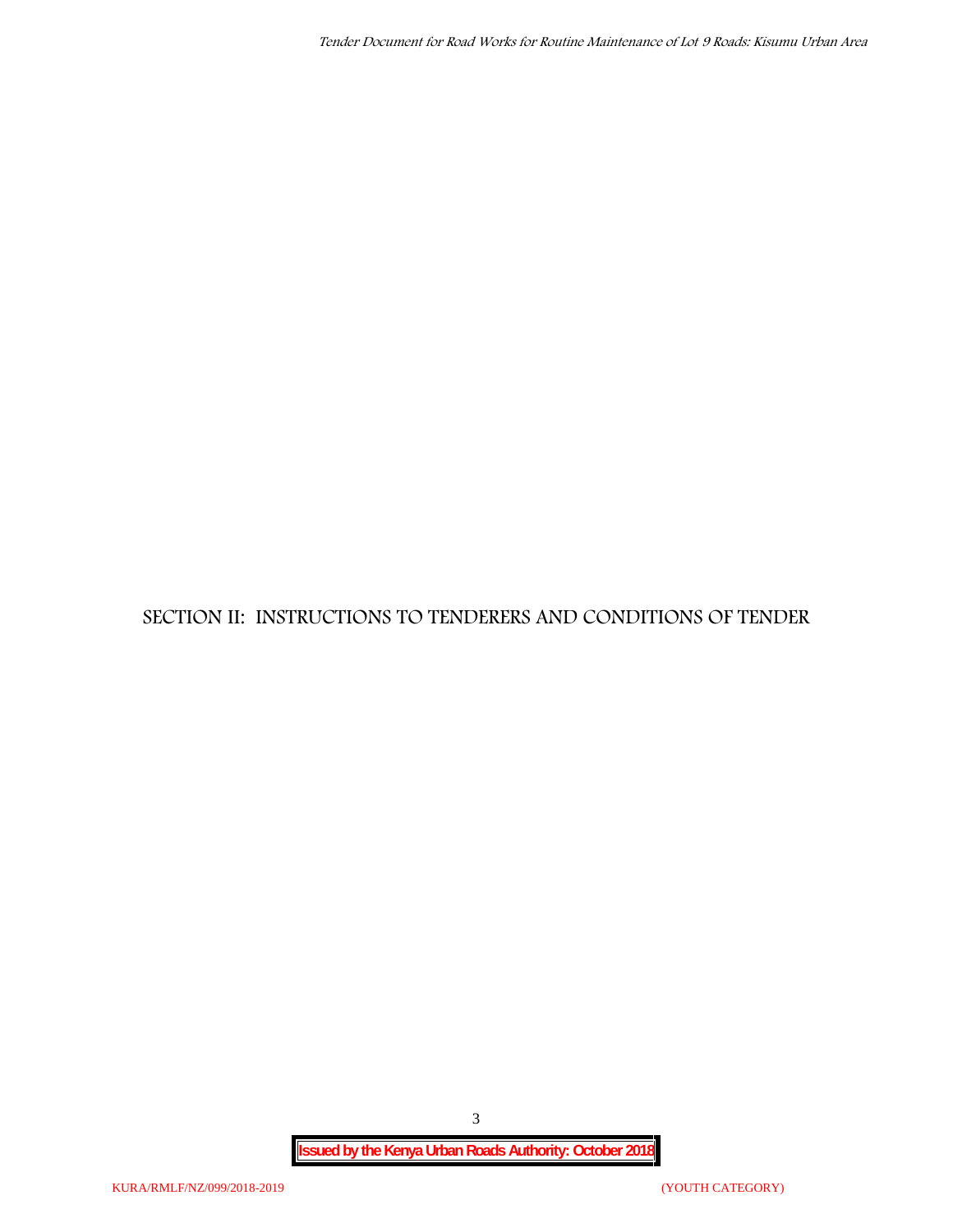#### TABLE OF CONTENTS

| A.        |                                                                      |  |
|-----------|----------------------------------------------------------------------|--|
| 1         |                                                                      |  |
| 2         |                                                                      |  |
| 3         |                                                                      |  |
| 4         |                                                                      |  |
| 5         |                                                                      |  |
| 6         |                                                                      |  |
| 7         |                                                                      |  |
| 8         |                                                                      |  |
| <b>B.</b> |                                                                      |  |
| 9         |                                                                      |  |
| 10        |                                                                      |  |
| 11        |                                                                      |  |
| C.        |                                                                      |  |
| 12        |                                                                      |  |
| 13        |                                                                      |  |
| 14        |                                                                      |  |
| 15        |                                                                      |  |
| 16        |                                                                      |  |
| 17        |                                                                      |  |
| 18        |                                                                      |  |
| 19        |                                                                      |  |
| 20        |                                                                      |  |
| D.        |                                                                      |  |
| 21        |                                                                      |  |
| 22        |                                                                      |  |
| 23        |                                                                      |  |
| 24        |                                                                      |  |
| E.        |                                                                      |  |
| 25        |                                                                      |  |
| 26        |                                                                      |  |
| 27        |                                                                      |  |
| 28        |                                                                      |  |
| 29        |                                                                      |  |
| 30        |                                                                      |  |
| F.        |                                                                      |  |
| G.        |                                                                      |  |
| 31        |                                                                      |  |
| 32        | employer's right to accept any bid and to reject any or all bids  16 |  |
| 33        |                                                                      |  |
| 34        |                                                                      |  |
| 35        |                                                                      |  |
| 36        |                                                                      |  |

 $\overline{4}$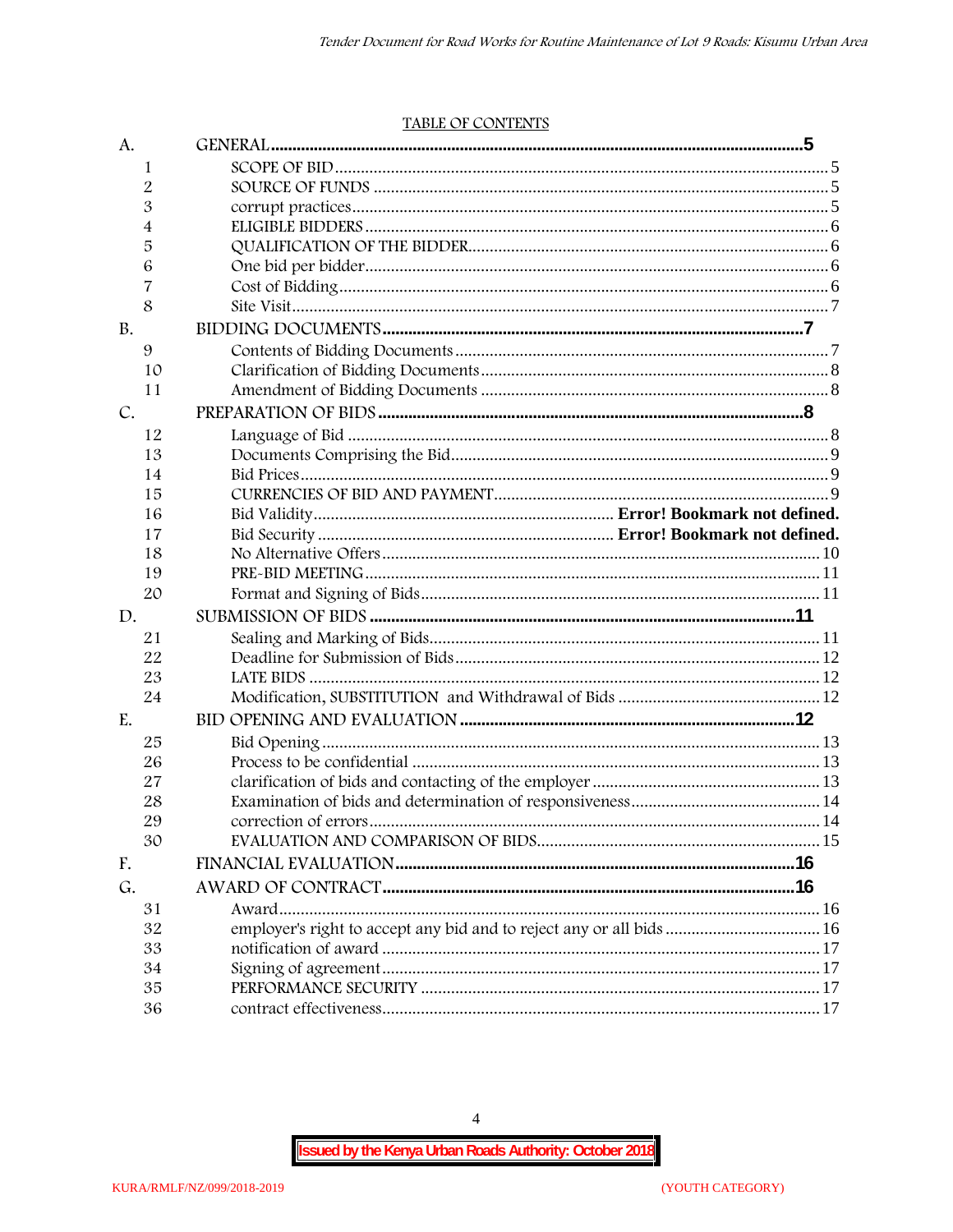# **INSTRUCTIONS TO TENDERERS AND CONDITIONS OF TENDER**

## **A. GENERAL**

- **1 SCOPE OF BID**
	- 1.1 The Employer, as defined in the Conditions of Contract Part II hereinafter "the Employer" wishes to receive bids for the construction of works as described in Section 1, clause 102 of the Special Specifications –"Location and extent of the Works")
	- 1.2 The successful bidder will be expected to complete the Works within the period stated in the Appendix to Form of Bid from the date of commencement of the Works.
	- 1.3 Throughout these bidding documents, the terms bid and tender and their derivatives (bidder/tenderer, bid/tendered, bidding/tendering etc.) are synonymous, and day means calendar day. Singular also means plural.

## **2 SOURCE OF FUNDS**

2.1 The source of funding is the Government of Kenya through the Road Maintenance Levy Fund.

## **3 CORRUPT PRACTICES**

3.1 The government requires that the bidders, suppliers, sub-contractors and supervisors observe the highest standards of ethics during the execution of such contracts. In this pursuit of this policy, the government;

Defines for the purpose of this provision, the terms set forth below as follows:

- i) "corrupt practice" means the offering, giving ,receiving, or soliciting of anything of value to influence the action of the public official in the procurement process or in the execution, and
- ii) "fraudulent practice" means a misrepresentation of facts in order to influence a procurement process or the execution of a contract to the detriment of the employer, and includes collusive practices among bidders (prior to or after bid submission) designed to establish bid prices at artificial, non-competitive levels and to deprive the employer the benefits of free and open competition

Will reject a proposal for award if it determines that the bidder recommended for award has engaged in corrupt or fraudulent practices in competing for the contract, and

Will declare a firm ineligible, either indefinitely or for a stated period of time, to be awarded a government contract if it at any time it is determined that the firm has engaged in corrupt or fraudulent practices in competing for, or in executing, a government financed contract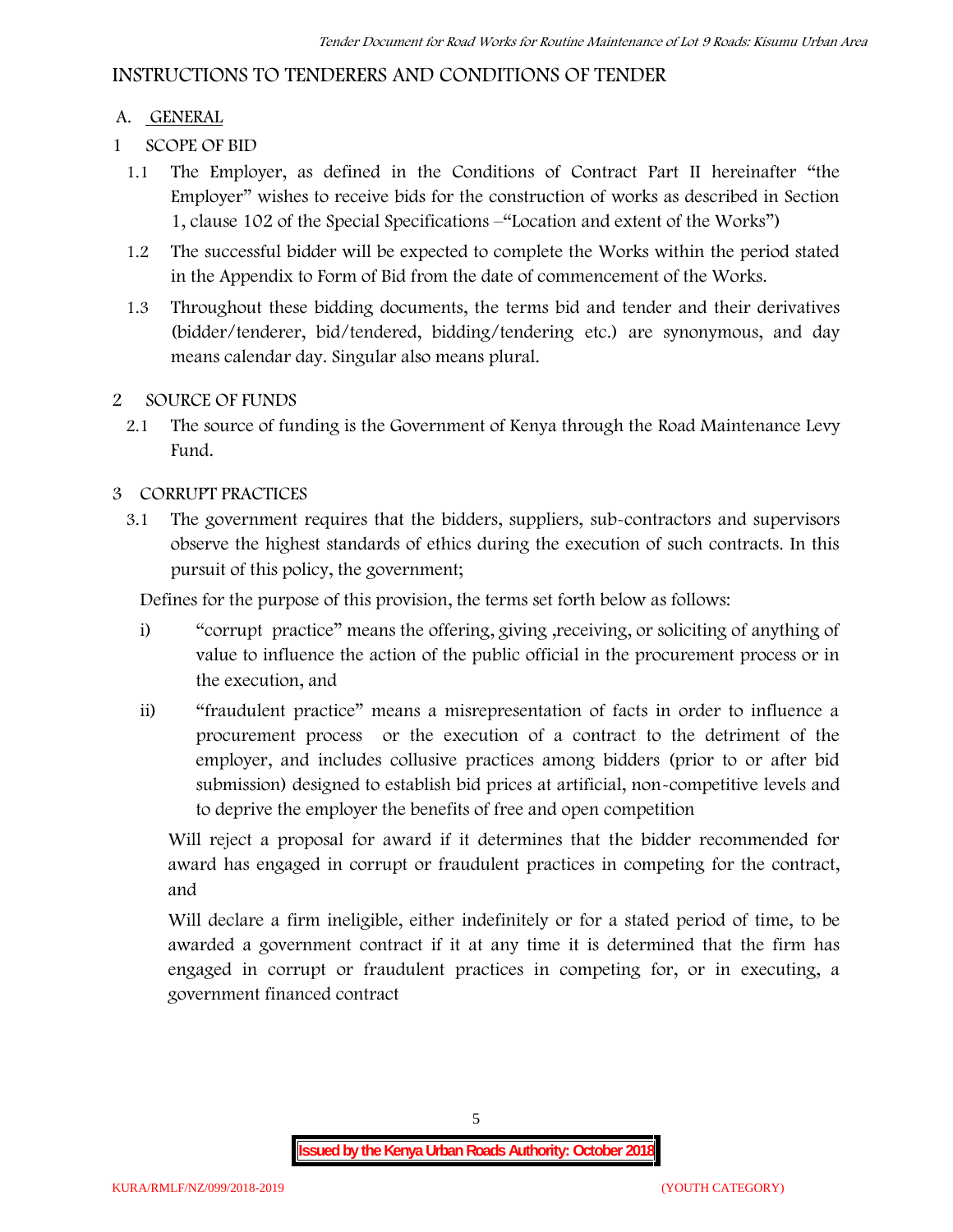#### **4 ELIGIBLE BIDDERS**

- 4.1 This invitation to bid is open to youth bidders who are legally registered or incorporated in the Republic of Kenya as of the time of bid submission. Registration with National Construction Authority (NCA) as a road works contractor is mandatory.
- 4.2 Bidders shall not have a conflict of interest. Bidders shall be considered to have conflict of interest, if they participated as a consultant in the preparation of the design, documentation or technical specifications of the works that are the subject of this bidding other than as far as required by the Employer.
- 4.3 A firm that is under a declaration of eligibility by the Employer in accordance with clause 3, at the date of submission of the Bid or thereafter, shall be disqualified.
- 4.4 Bidders shall provide such evidence of their continued eligibility satisfactory to the Employer as the Employer shall reasonably request.

#### **5 QUALIFICATION OF THE BIDDER**

- 5.1 Bidders shall as part of their bid:
- (a) Submit a written power of attorney authorizing the signatory of the bid to commit the bidder; and
- (b) Update any information submitted with their bids and update in any case the information indicated in the schedules and continue to meet the minimum threshold criteria set out in the bid documents.
	- 5.2 As a minimum, bidders shall update the following information:
- (a) evidence of access to lines of credit from a bank and availability of other financial resources
- (b) financial predictions for the current year and the two subsequent years, including the effect of known commitments
- (c) work commitments
- (d) current litigation information; and
- (e) availability of critical equipment
	- 5.3 Bidders shall also submit proposals of work methods and schedule in sufficient detail to demonstrate the adequacy of the bidders' proposals to meet the technical specifications and the completion time referred to in Clause 1.2 above.
- **6 ONE BID PER BIDDER**
	- 6.1 Each bidder shall submit only one bid. A bidder who submits or participates in more than one bid will be disqualified.
- **7 COST OF BIDDING**
	- 7.1 The bidder shall bear all costs associated with the preparation and submission of his bid and the Employer will in no case be responsible or liable for those costs, regardless of the conduct or outcome of the bidding process.

6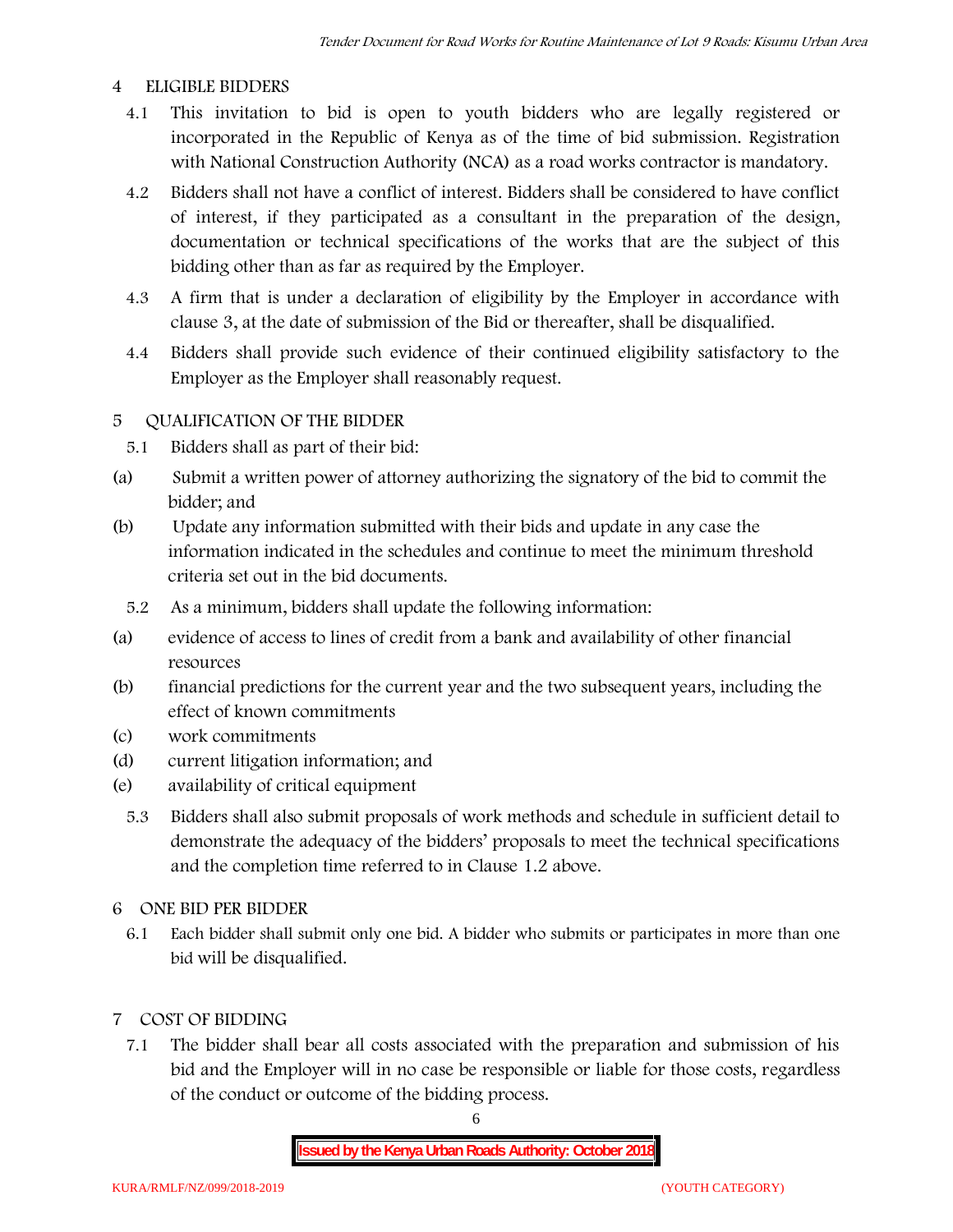## **8 SITE VISIT**

- 8.1 The tenderer is advised to visit and examine the site and its surroundings and obtain for himself on his own responsibility, all information that may be necessary for preparing the tender and entering into a contract. The costs of visiting the site shall be the tenderer's own responsibility.
	- 8.2 The tenderer and any of his personnel or agents will be granted permission by the Employer to enter upon premises and lands for the purpose of such inspection, but only upon the express condition that the tenderer, his personnel or agents, will release and indemnify the Employer from and against all liability in respect of, and will be responsible for personal injury (whether fatal or otherwise), loss of or damage to property and any other loss, damage, costs and expenses however caused, which but for the exercise of such permission, would not have arisen.
	- 8.3 A Mandatory pre-tender site meeting shall be held as specified in the tender notice. A representative of the Employer will be available to meet the intending tenderers at the venue.
	- 8.4 The Employer will conduct a Site Visit concurrently with the pre-bid meeting referred to in Clause 19, attendance for which is necessary for all bidders. Attendance by the tenderers shall be as specified in the tender notice.
	- 8.5 Tenderers must provide their own transport. The representative will not be available at any other time for site inspection visits.
	- 8.6 Each tenderer shall complete the Certificate of Tenderer's Visit to the Site, whether he in fact visits the Site at the time of the organized site visit or by himself at some other time.

# **B. BIDDING DOCUMENTS**

- **9 CONTENTS OF BIDDING DOCUMENTS**
	- 9.1 The set of documents comprising the tender includes the following together with any addenda issued in accordance with Clause 11:
- (a) Invitation to Bid
- (b) Instructions to Bidders and Conditions of Tender
- (c) Appendix to Instruction to Tenderers
- (d) Conditions of Contract Part I
- (e) Conditions of Contract Part II
- (f) Road Maintenance Manual (May 2010 Edition)
- (g) Standard Specifications
- (h) Special Specifications
- (i) Form of Bid, Appendix to Form of Bid and Bid Security
- (j) Bills of Quantities
- (k) Schedules of Supplementary information

7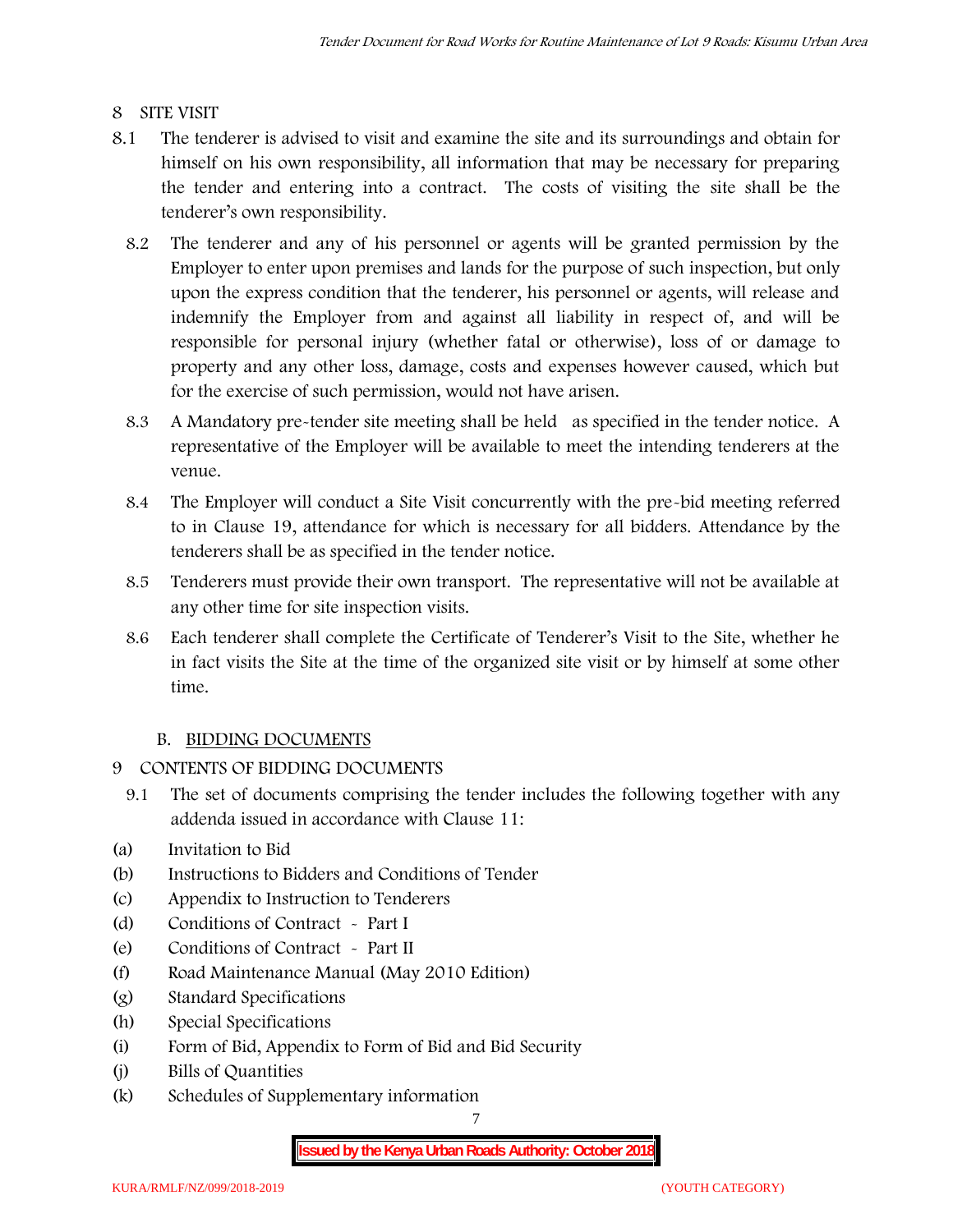- (l) Form of Contract Agreement
- (m) Form of Performance Security
- (n) Drawings
- (o) BID Addenda (BID Notices)
- (p) Declaration Form
	- 9.2 The bidder is expected to examine carefully all instructions, conditions, forms, terms, specifications and drawings in the bidding documents. Failure to comply with the requirements of bid submission will be at the bidder's own risk. Bids that are not substantially responsive to the requirements of the bidding documents will be rejected.
	- 9.3 All recipients of the documents for the proposed Contract for the purpose of submitting a tender (whether they submit a tender or not) shall treat the details of the documents as "private and confidential".

## **10 CLARIFICATION OF BIDDING DOCUMENTS**

- 10.1 The prospective bidder requiring any clarification of the bidding documents may notify the Employer in writing, cable or by e-mail (hereinafter the term cable is deemed to include telex and facsimile) at the Employer's mailing address indicated in the Bidding Data.
- 10.2 The Employer will respond in writing to any request for clarification that he receives earlier than 7 days prior to the deadline for the submission of bids. Copies of the Employer's response to queries raised by bidders (including an explanation of the query but without identifying the sources of the inquiry) will be sent to all prospective bidders who will have purchased the bidding documents.

#### **11 AMENDMENT OF BIDDING DOCUMENTS**

- 11.1 At any time prior to the deadline for submission of bids, the Employer may, for any reason, whether at his own initiative or in response to a clarification requested by a prospective bidder, modify the bidding documents by issuing subsequent Addenda.
- 11.2 The Addendum thus issued shall be part of the bidding documents pursuant to Sub- Clause 10.1 and shall be communicated in writing or cable to all purchasers of the bidding documents. Prospective bidders shall promptly acknowledge receipt of each Addendum in writing or by cable to the Employer.
- 11.3 In order to afford prospective bidders reasonable time in which to take an Addendum into account in preparing their bids, the Employer may, at his discretion, extend the deadline for the submission of bids in accordance with Clause 16.2.

#### **C. PREPARATION OF BIDS**

# **12 LANGUAGE OF BID**

12.1 The bid prepared by the bidder and all correspondences and documents relating to the bid exchanged by the bidder and the Employer shall be written in the English Language. Supporting documents and printed literature furnished by the bidder may

8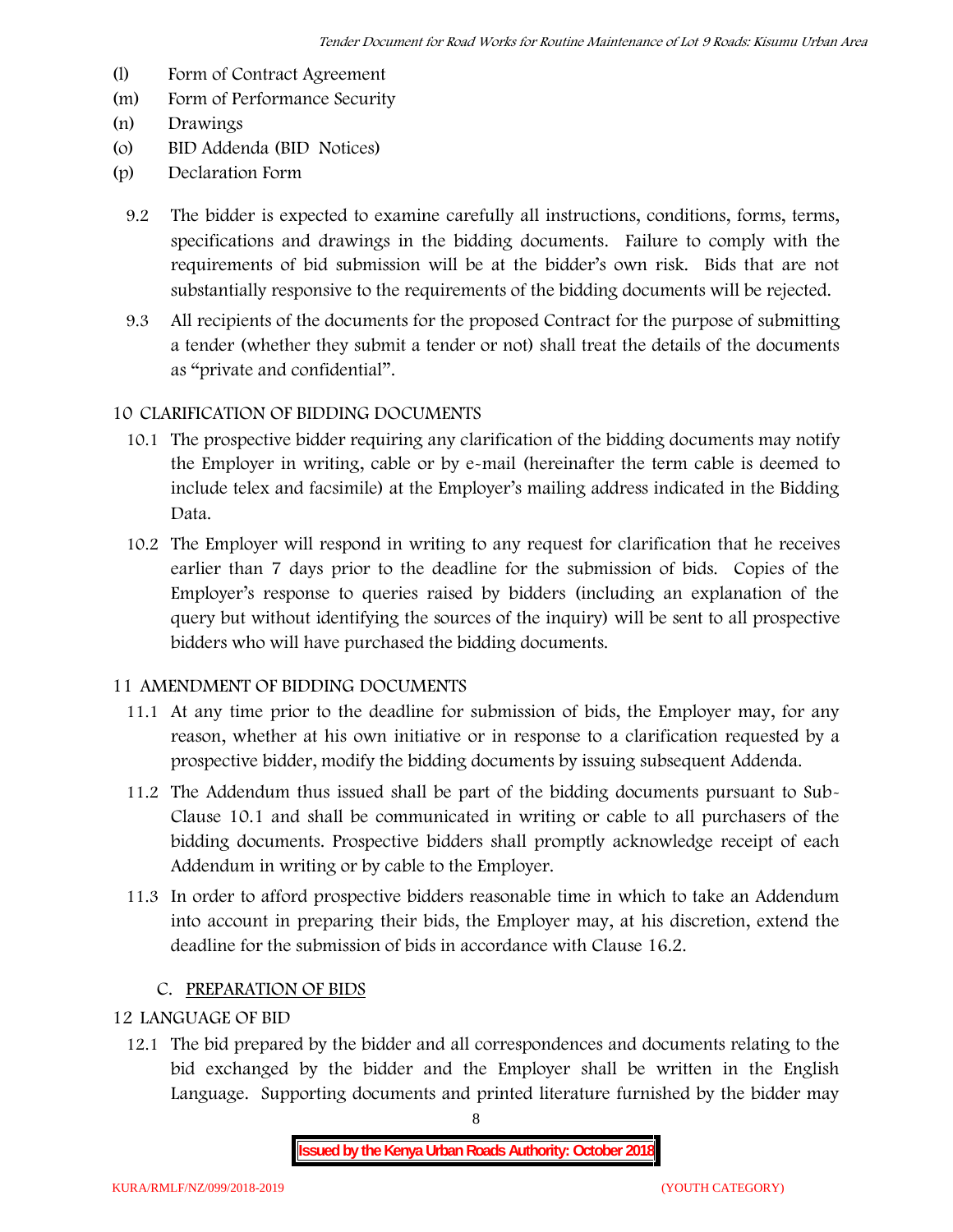be in another language provided they are accompanied by an appropriate translation of pertinent passages in the above stated language. For the purpose of interpretation of the bid, the English language shall prevail.

## **13 DOCUMENTS COMPRISING THE BID**

13.1 The bid to be prepared by the bidder shall comprise:

- (a) Duly filled-in Form of Bid and Appendix to form of bid;
- (b) Bid security;
- (c) Priced Bills of Quantities;
- (d) Schedules of information
- (e) Qualification criteria
- (f) Any other materials required to be completed and submitted in accordance with the Instructions to Bidders embodied in these bidding documents.
	- 13.2 These Forms, Bills of Quantities and Schedules provided in these bidding documents shall be used without exception (subject to extensions of the Schedules in the same format).

#### **14 BID PRICES**

- 14.1 Unless explicitly stated otherwise in the bidding documents, the contract shall be for the whole works as described in Sub-Clause 1.1, based on the basic unit rates and prices in the Bill of Quantities submitted by the bidder.
- 14.2 The bidder shall fill in rates and prices for all items of Works described in the Bills of Quantities, whether quantities are stated or not.
- 14.3 All duties, taxes (including VAT) and other levies payable by the Contractor under the Contract, or for any other cause as of the date 7 days prior to the deadline for submission of bids, shall be included in the rates and prices and the total Bid Price submitted by the bidder.
- 14.4 Unless otherwise provided in the Bidding Data and Conditions of Particular Application the rates and prices quoted by the bidder are subject to adjustment during the performance of the contract in accordance with the provisions of Clause 70 of the Conditions of Contract.

#### **15 CURRENCIES OF BID AND PAYMENT**

15.1 Bids shall be priced in Kenya Shillings.

#### **16 BID VALIDITY**

- 16.1 The bid shall remain valid and open for acceptance for a period of 90 calendar days from the specified date of bid opening specified in Clause 22.
- 16.2 In exceptional circumstances prior to expiry of the original bid validity period, the Employer may request that the bidders extend the period of validity for a specified additional period. The request and the responses thereto shall be made in writing or by

9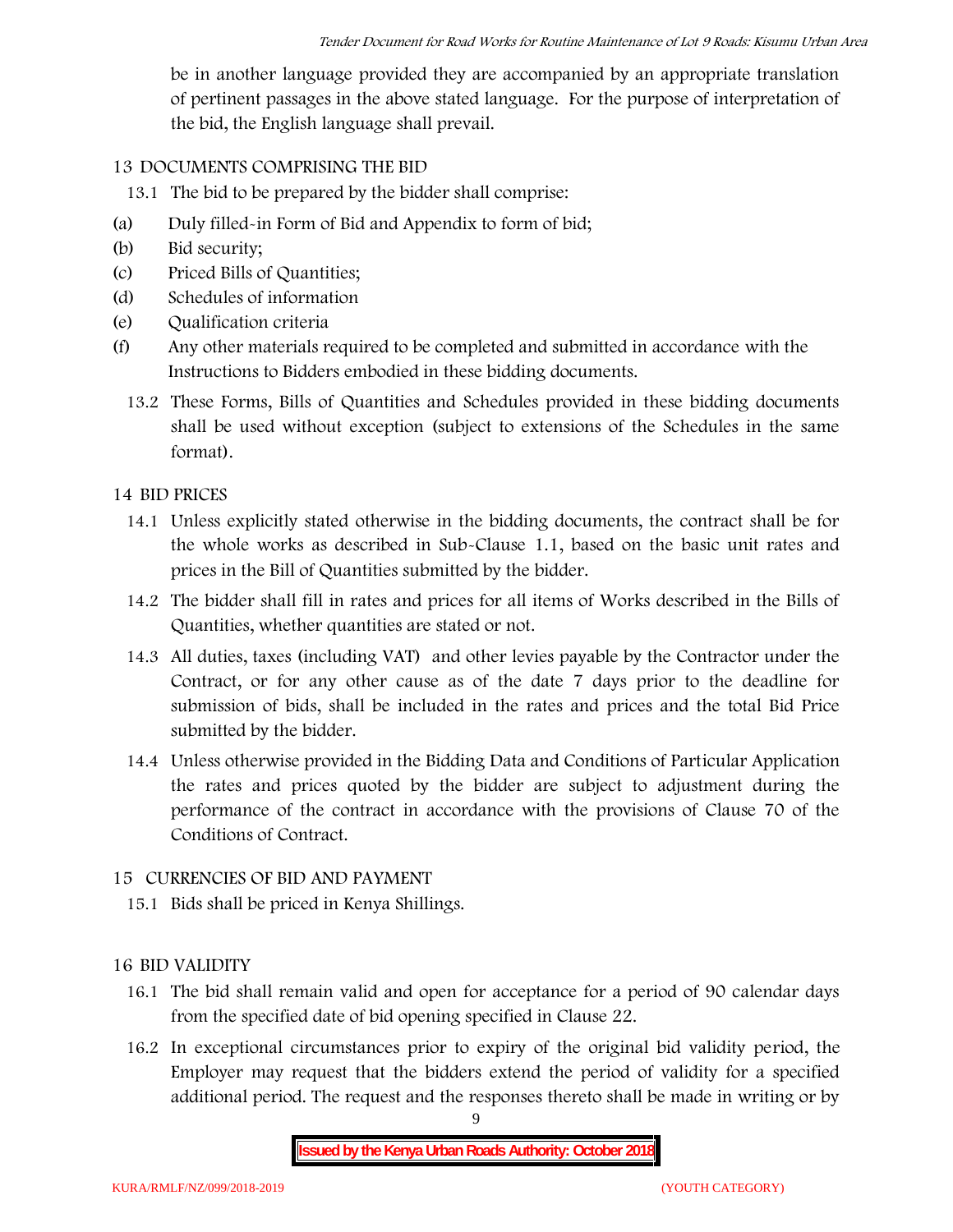cable. A bidder may refuse the request without forfeiting his bid security. A bidder agreeing to the request will not be required nor permitted to modify his bid, but will be required to extend the validity of his bid security for the period of the extension, and in compliance with Clause 17 in all respects.

#### **17 BID SECURING DECLARATION**

- 17.1 The bidder shall furnish, as part of his bid, a duly filled and signed bid Securing Declaration Form as shown in the Appendix to instruction to tenderers.
- 17.2 The bid securing declaration shall be in the format and in accordance with bid securing declaration form included in Section 3. The bid securing declaration shall remain valid for a period of thirty (30) days beyond the original validity period for the bid, and beyond any period of extension subsequently requested under Sub-Clause 16.2.
- 17.3 Any bid not accompanied by an acceptable bid securing declaration will be rejected by the Employer as non-responsive.
- 17.4 The bid securing declaration of unsuccessful bidders will expire either 28 days after the expiration of the period of bid validity or upon receipt of copy of notification of award to successful bidder whichever comes earlier.
- 17.5 The bid securing declaration of the successful bidder will be discharged upon the bidder signing the Contract Agreement and furnishing the required performance security.
- 17.6 The bidder shall automatically be suspended from being eligible for bidding in any contract with the Purchaser for the period of time of 5 years starting on the date of expiration of tender validity period, if:
- (a) a bidder withdraws his bid, except as provided in Sub-Clause 24.2. or
- (b) in the case of a successful bidder, if he fails within the specified time limit to:
	- (i) sign the Contract Agreement or
	- (ii) furnish the necessary performance security

#### **18 NO ALTERNATIVE OFFERS**

- 18.1 The bidder shall submit one offer, which complies fully with the requirements of the bidding documents.
- 18.2 The bid submitted shall be solely on behalf of the bidder. A bidder who submits or participates in more than one bid will be disqualified.
- 18.3 A price or rate shall be entered in indelible ink against every item in the Bills of Quantities with the exception of items which already have Prime Cost or Provisional sums affixed thereto. The bidders are reminded that no "nil" or "included" rates or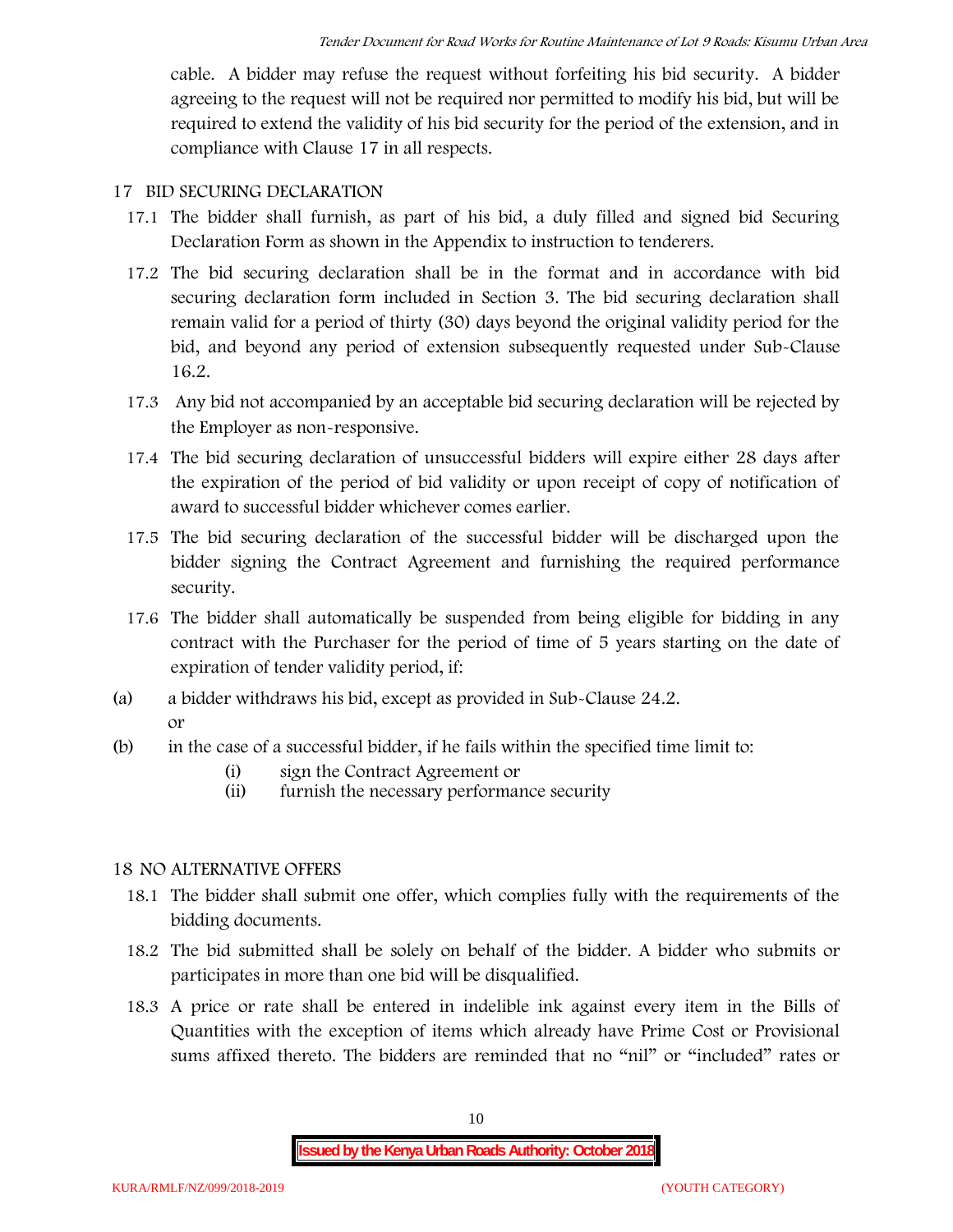"lump-sum" discounts will be accepted. The rates for various items should include discounts if any. Bidders who fail to comply will be disqualified.

#### **19 PRE-BID MEETING**

- 19.1 The bidder's designated representative is invited to attend a mandatory pre-bid meeting, which will take place as specified in the Tender notice. The purpose of the meeting will be to clarify issues and to answer questions on any matter that may be raised at that stage.
- 19.2 The bidder is requested as far as possible to submit any questions in writing or by cable, to reach the Employer not later than one week before the meeting. It may not be practicable at the meeting to answer questions received late, but questions and responses will be transmitted in accordance with the Minutes of the meeting, including the text of the questions raised and the responses given together with any responses prepared after the meeting, will be transmitted without delay to all purchasers of the bidding documents. Any modification of the bidding documents listed in Sub-Clause 9.1, which may become necessary as a result of the pre-bid meeting shall be made by the Employer exclusively through the issue of an Addendum pursuant to Clause 10 or through the minutes of the pre-bid meeting.

#### **20 FORMAT AND SIGNING OF BIDS**

- 20.1 The bidder shall prepare one original of the documents comprising the bid as described in Clause 13 of these Instructions to Bidders, bound with the section containing the Form of Bid and Appendix to Bid, and clearly marked "ORIGINAL". In addition, the bidder shall submit another copy of the bid clearly marked "COPY OF ORIGINAL". In the event of discrepancy between them, the original shall prevail.
- 20.2 The original and copies of the bid shall be typed or written in indelible ink (in the case of copies, photocopies are also acceptable) and shall be signed by a person or persons duly authorized to sign on behalf of the bidder pursuant to Sub-Clause 5.1(a) OR 4.3 (c) as the case may be. The person or persons signing the bid shall initial all pages of the bid where entries or amendments have been made.
- 20.3 The bid shall be without alterations, omissions or conditions except as necessary to correct errors made by the bidder, in which case such corrections shall be initialled by the person or persons signing the bid.

#### **D. SUBMISSION OF BIDS**

#### **21 SEALING AND MARKING OF BIDS**

- 21.1 The bidder shall seal the original and each copy of the bid in separate envelopes duly marking the envelopes "ORIGINAL" and "COPY". The envelopes shall then be sealed in an outer separate envelope.
- 21.2 The inner and outer envelopes shall be:
	- (a) Addressed to the Employer at the address provided in the Appendix to Form of Bid.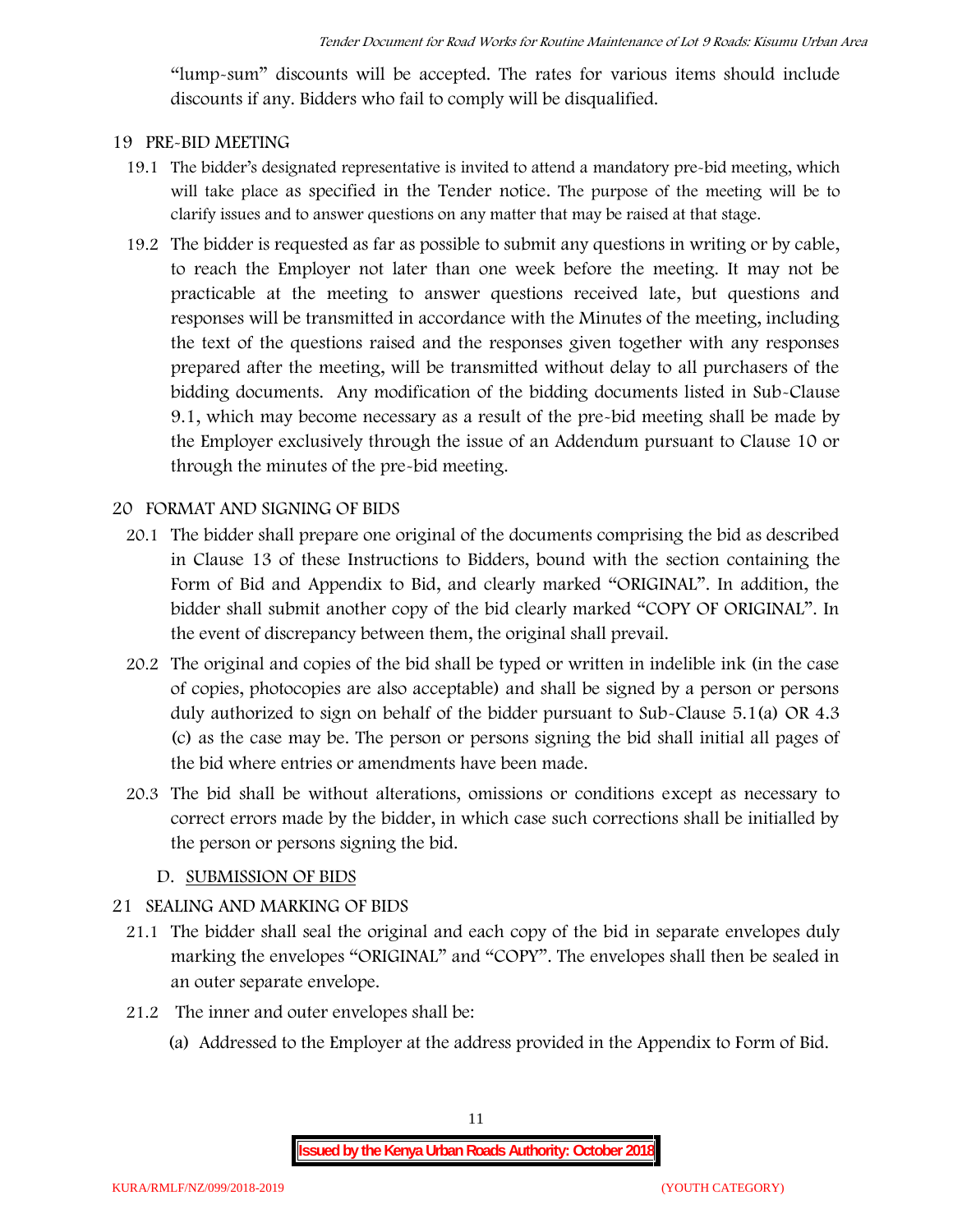- (b) Bear the name and identification number of the contract. In addition to the identification required in sub-Clause 21.2, the inner envelopes shall indicate the name and address of the bidder to enable the bid to be returned unopened in case it is declared "late" pursuant to Clause 23.1, and for matching purposes under Clause 24.
- 21.3 If the outer envelope is not sealed and marked as instructed above, the Employer will assume no responsibility for the misplacement or premature opening of the bid. If the outer envelope discloses the bidder's identity the Employer will not guarantee the anonymity of the bid submission, but this shall not constitute grounds for rejection of the bid.

#### **22 DEADLINE FOR SUBMISSION OF BIDS**

22.1 Bids must be received by the Employer at the address specified in Sub Clause 21.2 not later than **the date indicated in the tender notice.**

Tenders delivered by hand must be placed in the "tender box" provided in the office of the employer.

Proof of posting will not be accepted as proof of delivery and any tender delivered after the above stipulated time, from whatever cause arising will not be considered.

- 22.2 The Employer may, at his discretion, extend the deadline for the submission of bids through the issue of an Addendum in accordance with Clause 11 in which case all rights and obligations of the Employer and the bidders previously subject to the original deadline shall thereafter be subject to the new deadline as extended.
- **23 LATE BIDS**
	- 23.1 Any bid received by the Employer after the deadline for submission of bids prescribed in Clause 22 will be returned unopened to the bidder.

#### **24 MODIFICATION, SUBSTITUTION AND WITHDRAWAL OF BIDS**

- 24.1 The bidder may modify, substitute or withdraw his bid after bid submission, provided that written notice of modification or withdrawal is received by the Employer prior to the prescribed deadline for submission of bids.
- 24.2 The bidder's modification, substitution or withdrawal notice shall be prepared, sealed, marked and delivered in accordance with the provisions of Clause 21, with the outer and inner envelopes additionally marked "MODIFICATION" or "WITHDRAWAL" as appropriate.
- 24.3 No bid may be modified subsequent to the deadline for submission of bids, except in accordance with Sub-Clause 29.2.
- 24.4 Any withdrawal of a bid during the interval between the deadline for submission of bids and expiration of the period of bid validity specified in Clause 17 may result in the forfeiture of the bid security pursuant to Sub-Clause 17.6.
	- **E. BID OPENING AND EVALUATION**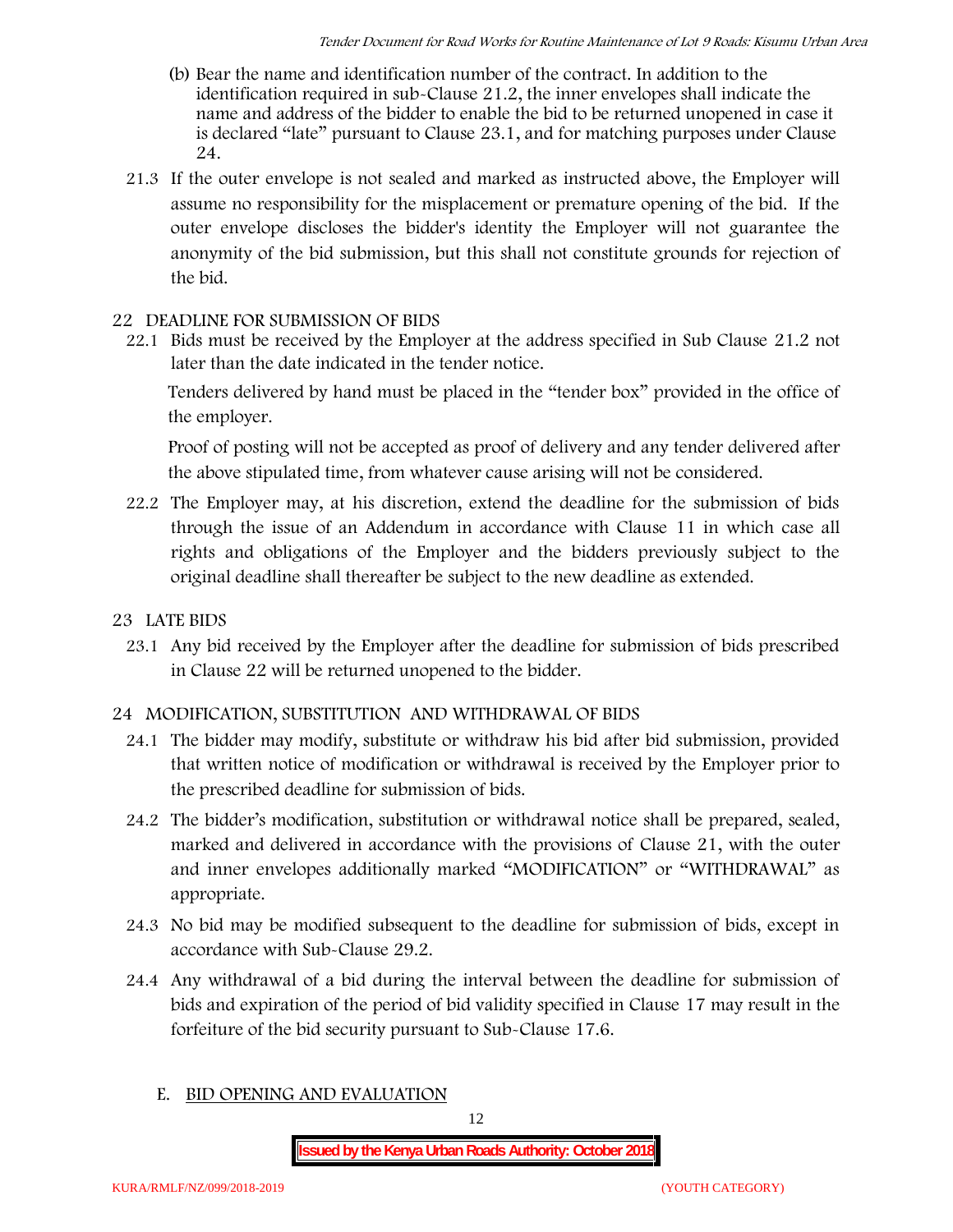#### **25 BID OPENING**

- 25.1 The Employer will open the bids, including withdrawals and modifications made pursuant to Clause 24, in the presence of bidders' designated representatives who choose to attend, at the time, date, and location stipulated in the letter of invitation. The bidders' representatives who are present shall sign a register evidencing their attendance.
- 25.2 Envelopes marked "WITHDRAWAL" and "SUBSTITUTION" shall be opened first and the name of the bidder shall be read out. Bids for which an acceptable notice of withdrawal has been submitted pursuant to Clause 24 shall not be opened.
- 25.3 The bidder's name, the Bid Prices, including any bid modifications and withdrawals, the presence (or absence) of bid security, and any such details as the Employer may consider appropriate, will be announced by the Employer at the opening. Subsequently, all envelopes marked "MODIFICATION" shall be opened and the submissions therein read out in appropriate detail. No bid shall be rejected at bid opening except for late bids pursuant to Clause 22.
- 25.4 The Employer shall prepare minutes of the bid opening, including the information disclosed to those present in accordance with Sub-Clause 24.3.
- 25.5 Bids not opened and read out at bid opening shall not be considered further for evaluation, irrespective of the circumstances.

#### **26 PROCESS TO BE CONFIDENTIAL**

26.1 Information relating to the examination, evaluation and comparison of bids, and recommendations for the award of contract shall not be disclosed to bidders or any other persons not officially concerned with such process until the award to the successful bidder has been announced. Any effort by a bidder to influence the Employer's processing of bids or award decisions may result in the rejection of the bidder's bid.

#### **27 CLARIFICATION OF BIDS AND CONTACTING OF THE EMPLOYER**

- 27.1 To assist in the examination, evaluation, and comparison of bids, the Employer may, at its discretion, ask any bidder for clarification of its bid, including breakdowns of unit rates. The request for clarification and the response shall be in writing or by cable, but no change in the price or substance of the bid shall be sought, offered, or permitted except as required to confirm the correction of arithmetic errors discovered by the Employer in the evaluation of the bids in accordance with Clause 29.
- 27.2 Subject to Sub-Clause 26.1, no bidder shall contact the Employer on any matter relating to its bid from the time of the bid opening to the time the contract is awarded. If the bidder wishes to bring additional information to the notice of the Employer, should do so in writing.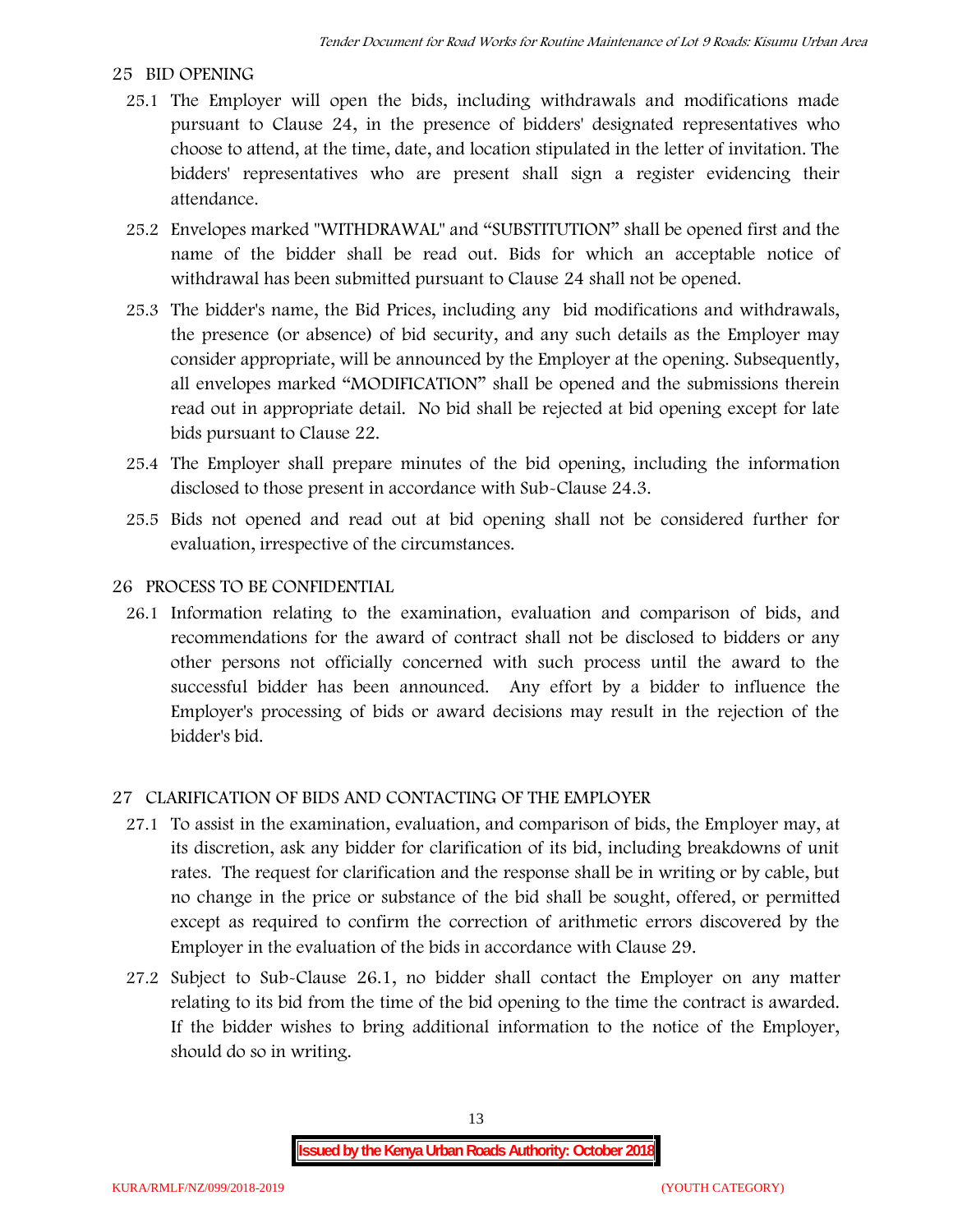27.3 Any effort by the bidder to influence the Employer in the Employer's bid evaluation, bid comparison or contract award decisions may result in the rejection of the bidder's bid.

# **28 EXAMINATION OF BIDS AND DETERMINATION OF RESPONSIVENESS**

- 28.1 Prior to the detailed evaluation of bids, the Employer will determine whether each bid (a) has been properly signed; (b) is accompanied by the required securities; (c) is substantially responsive to the requirements of the bidding documents; and (d) provides any clarification and/or substantiation that the Employer may require to determine responsiveness pursuant to Sub-Clause 28.2.
- 28.2 A substantially responsive bid is one that conforms to all the terms, conditions, and specifications of the bidding documents without material deviation or reservation and has a valid tender bank guarantee. A material deviation or reservation is one

(a) Which affects in any substantial way the scope, quality, or performance of the works;

(b) Which limits in any substantial way, inconsistent with the bidding documents, the Employer's rights or the bidder's obligations under the contract; or

(c) Whose rectification would affect unfairly the competitive position of other bidders presenting substantially responsive bids.

28.3 If a bid is not substantially responsive, it will be rejected by the Employer and may not subsequently be made responsive by correction or withdrawal of the nonconforming deviation or reservation.

#### **29 CORRECTION OF ERRORS**

Tenders determined to be substantially responsive shall be checked by the Employer for any arithmetic errors in the computations and summations. Errors will be corrected by the Employer as follows:

- (a) Where there is a discrepancy between the amount in figures and the amount in words, the amount in words will govern.
- (b) Where there is a discrepancy between the unit rate and the line item total resulting from multiplying the unit rate by the quantity, the unit rate as quoted will prevail, unless in the opinion of the Employer, there is an obvious typographical error, in which case adjustment will be made to the entry containing that error.
- (c) In the event of a discrepancy between the tender amount as stated in the Form of Tender and the corrected tender figure in the main summary of the Bills of Quantities, the amount as stated in the Form of Tender shall prevail.
- (d) The Error Correction Factor shall be computed by expressing the difference between the tender amount and the corrected tender sum as a percentage of the corrected work items (i.e. corrected tender sum less Prime Cost and Provisional Sums.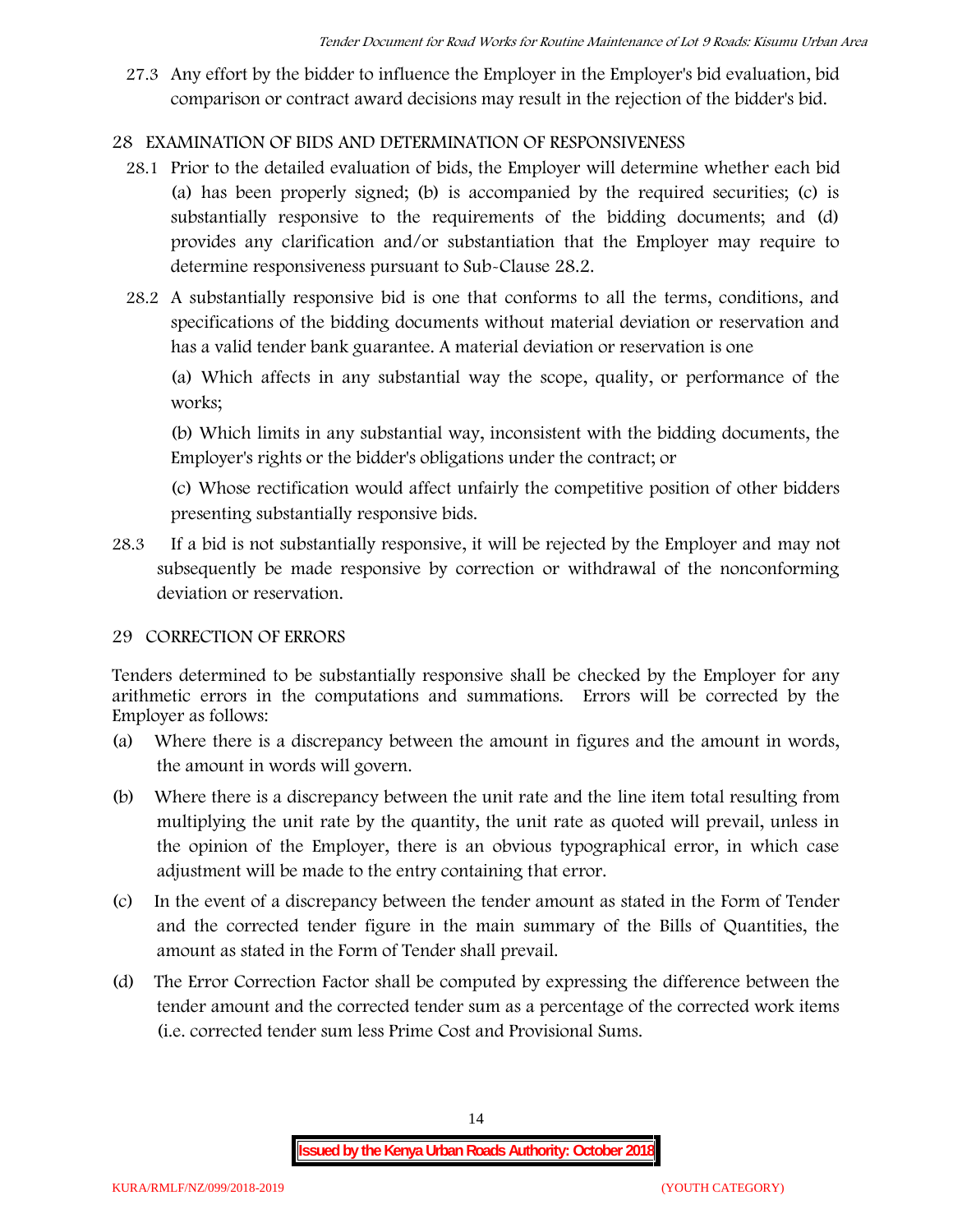- (e) The Error Correction Factor shall be applied to all work items (as a rebate or addition as the case may be) for the purposes of valuations for Interim Certificates and valuations of variations.
- (f) The Bidder shall within three (3) days after issuance of the written notice by the Employer, or such further time as the Employer may allow, correct his tender in such a manner as may be agreed or directed by the Employer failing which the tender may be absolutely rejected and the Bid Security forfeited in accordance with Sub-Clause 17.6 .

#### **30 EVALUATION AND COMPARISON OF BIDS**

- 30.1 The Employer will carry out evaluation of details and information provided in post- Qualification Questionnaire and any bidder who does not qualify shall not have his/her bid evaluated further.
- 30.2 The Employer will then evaluate and compare only the bids determined to be substantially responsive in accordance with Clauses 27 and 28.
	- 30.3 The procuring entity may at any time terminate procurement proceedings before contract award and shall not be liable to any person for the termination.
	- 30.4 A tenderer who gives false information in the tender document about its qualification or who refuses to enter into a contract after notification of contract award shall be considered for debarment from participating in future public procurement.

#### **31 QUALIFICATION AND EVALUATION CRITERIA**

- 31.1 Post-qualification will be based on meeting all of the following minimum point scale criteria regarding the Applicant's general and particular experience, personnel and equipment capabilities as well as financial position. The Employer reserves the right to waive minor deviations, if they do not materially affect the capacity of an applicant to perform the contract. Subcontractor's experience and resources shall not be taken into account in determining the Applicant's compliance with qualifying criteria.
- **31.2** *General Experience***.**

The Applicant shall meet the following minimum criteria: -

- (a) Average annual turnover for the last 2 years **KShs.10,000,000.00/-.**
- (b) Successful completion as a prime contractor or sub-contractor in the execution of at least three roads rehabilitation/new construction projects of a similar nature and comparable in complexity to the proposed contract within the last three years, for which at least one was located in an urban environment in Kenya.
- 31.3 *Personnel Capabilities***.** The Applicant should list down personnel of minimum qualification of HND in Civil Engineering for Site Agent, Ordinary Diploma for the surveyor and other supervisory staff.
- 31.4 *Equipment Capabilities.* The Applicant should list down, the plants and equipment that are in his ownership and the ones proposed for hire which should be suitable for executing contract works. – Applicants must attaché evidence of ownership or hiring arrangements.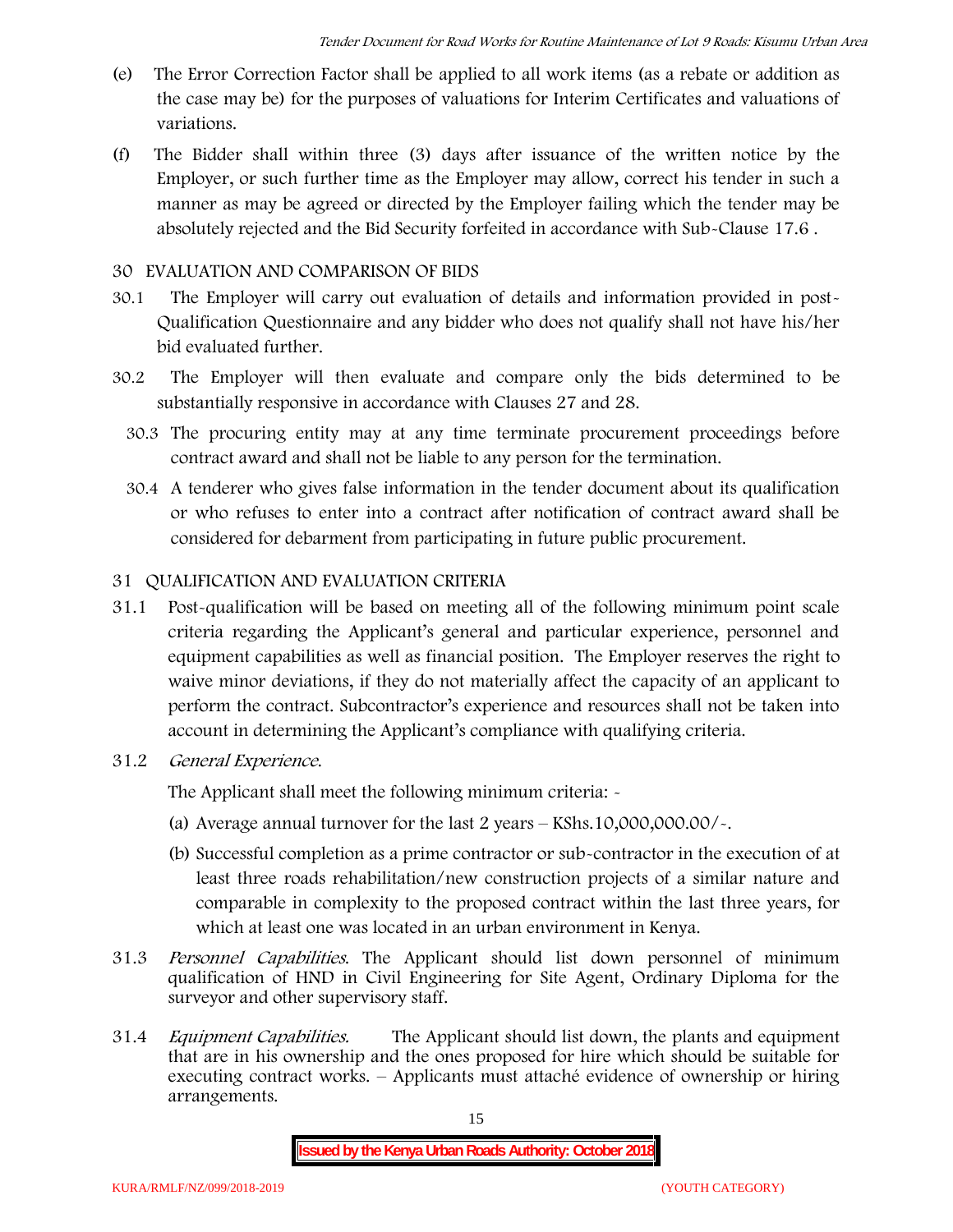- 31.5 *Cash flow statement.* The Applicant should demonstrate that the firm has access to or has available, liquid assets, unencumbered real assets, lines or credit, and other financial means sufficient to meet the construction cash flow for a period of 2 months, estimated at 20% of the estimated tender sum.
- 31.6 **Balance Sheets***.* Signed and stamped Audited balance sheets for the last two years should be submitted and must demonstrate the soundness of the Applicant's financial position, availability of working capital and net worth.
- 31.7 **Financial position/Ratios.** The applicant's financial information will be assessed in terms of ROCE, current ratio and return on equity, and the point scale criteria on their financial position given on this basis. Where necessary, the Employer may make inquiries with the Applicant's bankers.
- 31.8 *Litigation History.* The Applicant should provide accurate information on any litigation or arbitration resulting from contracts complete or under execution by him over the last five years. A consistent history of litigation against the Applicant may result in failure of the application.
- 31.9 Post-qualification criteria are as provided in the Appendix to instruction to tenderers. The bidders who pass the technical criteria will be subjected to financial evaluation.

#### **F. FINANCIAL EVALUATION**

31.8 Comparison of major rates of items of construction & credibility of tenderers rates

The Employer will compare the tenderers' rates with the Engineer's estimates for major items of construction. If some bids are seriously unbalanced or front loaded in relation to the Engineer's estimates for the major items of work to be performed under the contract, the Employer may require the bidder to produce detailed price analyses for any or all items of the Bills of Quantities, to demonstrate the internal consistency of those prices with the construction methods and schedule proposed. After evaluation of the price analyses, taking into consideration the schedule of estimated contract payments, the Employer may require that the amount of the Performance Security set forth in Clause 35 be increased at the expense of the bidder to a level sufficient to protect the Employer against financial loss in the event of default of the successful bidder under the contract.

#### **G. AWARD OF CONTRACT**

#### **32 AWARD**

- 32.1 Subject to Clause 32, the Employer will award the contract to the bidder whose bid has been determined to be substantially responsive to the bidding documents and who has offered the lowest Evaluated Bid Price pursuant to Clause 29, provided that such bidder has been determined to be (a) eligible in accordance with the provisions of Sub-Clause 3.1, and (b) qualified in accordance with the provisions of Clause 4.
- **33 EMPLOYER'S RIGHT TO ACCEPT ANY BID AND TO REJECT ANY OR ALL BIDS**

16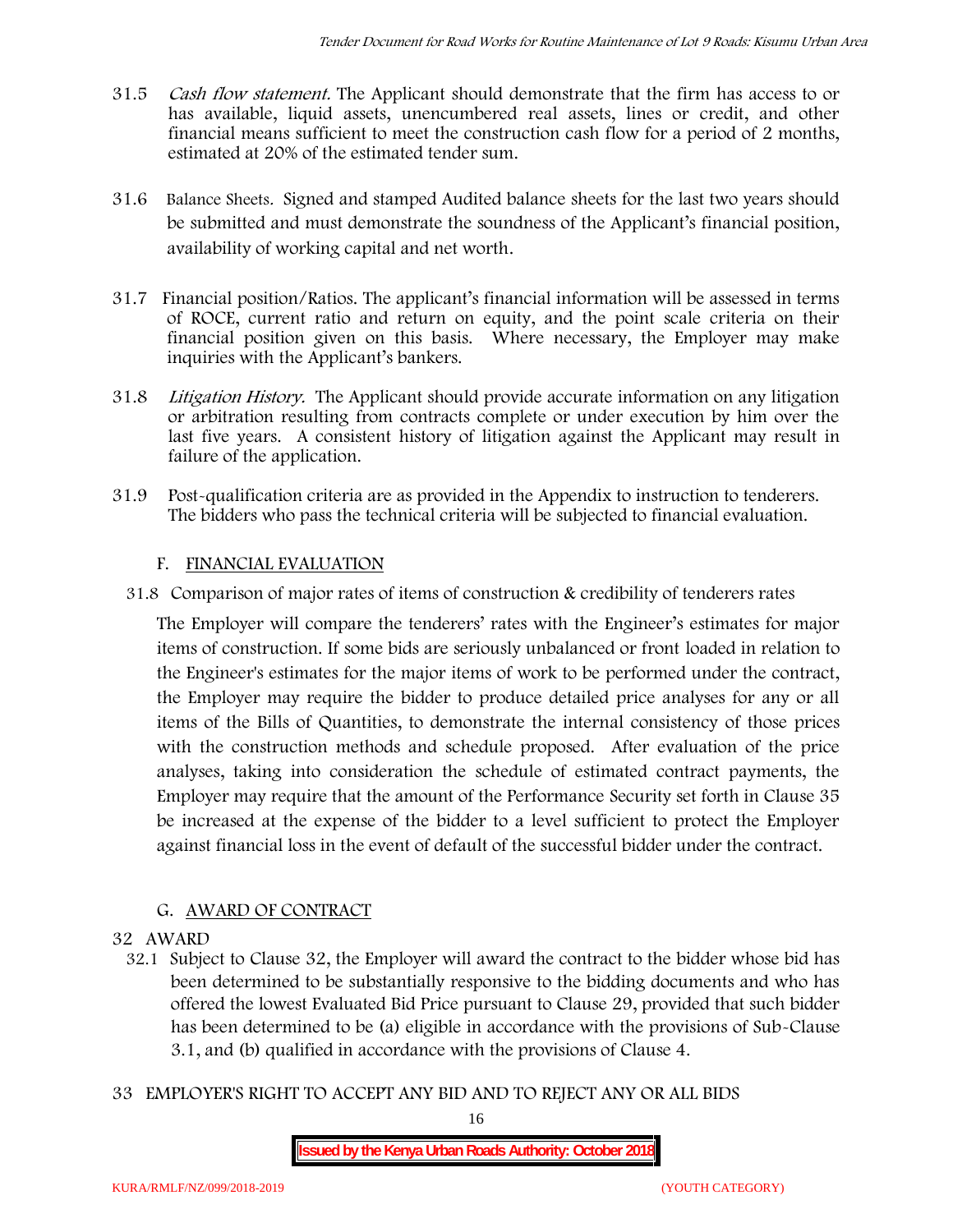33.1 The Employer reserves the right to accept or reject any bid, and to annul the bidding process and reject all bids, at any time prior to award of contract, without thereby incurring any liability to the affected bidder or bidders or any obligation to inform the affected bidder or bidders of the grounds for the Employer's action.

## **34 NOTIFICATION OF AWARD**

- 34.1 Prior to expiration of the period of bid validity prescribed by the Employer, the Employer will notify the successful bidder in writing or by cable confirmed by registered letter that its bid has been accepted. This letter (hereinafter and in the Conditions of Contract called "Letter of Acceptance") shall specify the sum, which the Employer will pay the Contractor in consideration of the execution and completion of the works and the remedying of any defects therein by the Contractor as prescribed by the contract (hereinafter and in the Conditions of Contract called "the Contract Price").
- 34.2 At the same time that the Employer notifies the successful bidder that his bid has been accepted, the Employer shall notify the other bidders that their bids have been unsuccessful and that their bid security will be returned as promptly as possible, in accordance with sub clause 17.4.

## **35 SIGNING OF AGREEMENT**

35.1 Within 21 days of receipt of the Notification of Award, the successful bidder shall sign the Form of Agreement and return it to the Employer, together with the required performance security.

#### **36 PERFORMANCE SECURITY**

- 36.1 Within 21 days of receipt of the Letter of Acceptance from the Employer, the successful bidder shall furnish to the Employer a performance security in the form stipulated in the Conditions of contract. The form of performance security provided in Section 9 of the bidding documents shall be used.
- 36.2 The successful bidder shall provide a performance security in the form of an Unconditional Bank Guarantee from a reputable bank located in Kenya.
- 36.3 Failure by successful bidder to lodge the required performance Guarantee within 21 days of the receipt of the letter of Acceptance shall constitute sufficient grounds for annulment of the award and forfeiture of the bid surety; in which event the Employer may make the award to another bidder or call for new bids.

# **37 CONTRACT EFFECTIVENESS**

37.1 The Contract will be effective only upon signature of the Agreement between the Contractor and the Employer.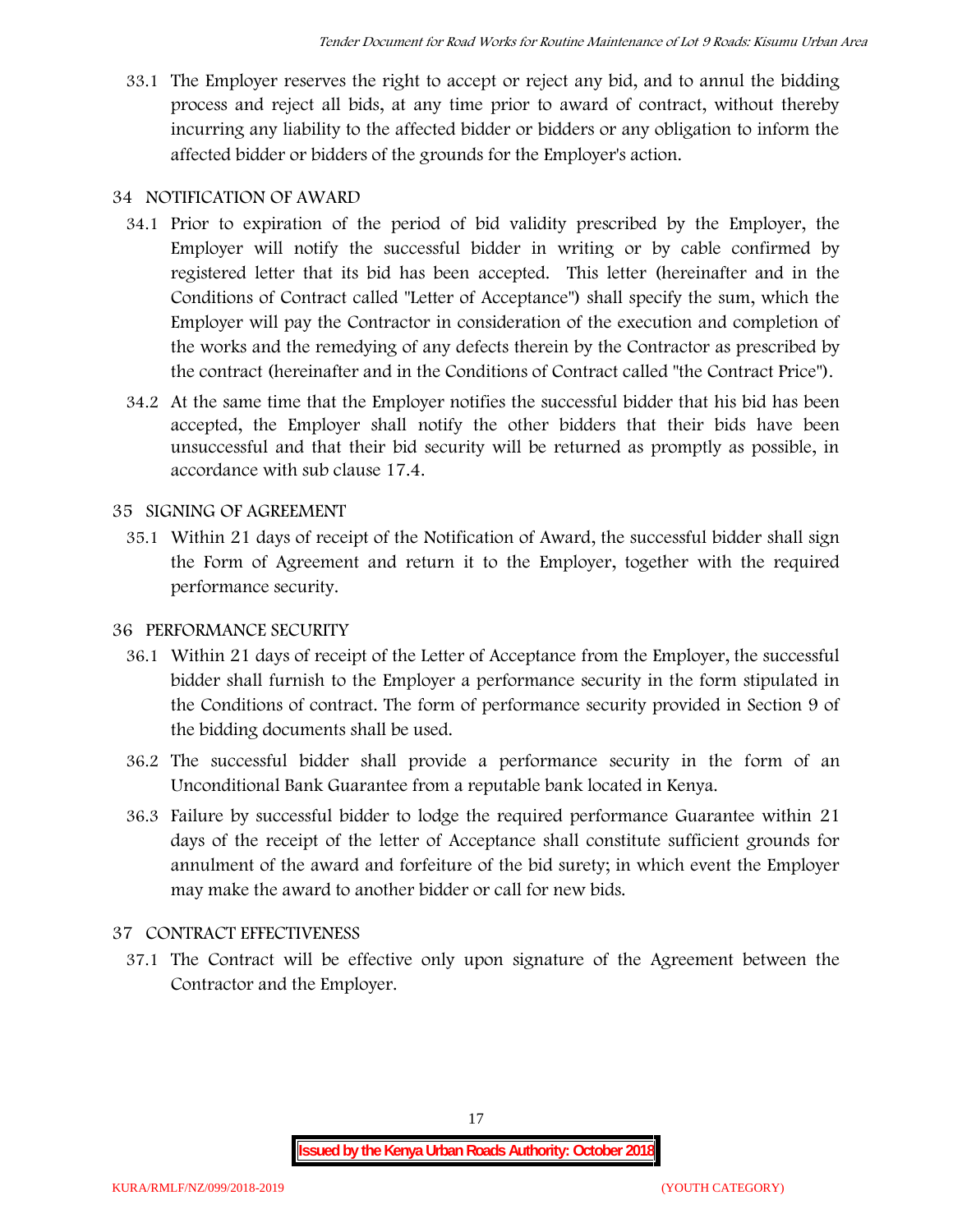# **QUALIFICATION CRITERIA**

This Section contains all the factors, methods and criteria that the Employer shall use to evaluate applications. The information to be provided in relation to each factor and the definitions of the corresponding terms are included in the respective Application Forms.

### **Contents**

| 7. Schedule of the Major Items of Plant/Equipment Available for Proposed Contract. Error! |  |
|-------------------------------------------------------------------------------------------|--|
| Bookmark not defined.                                                                     |  |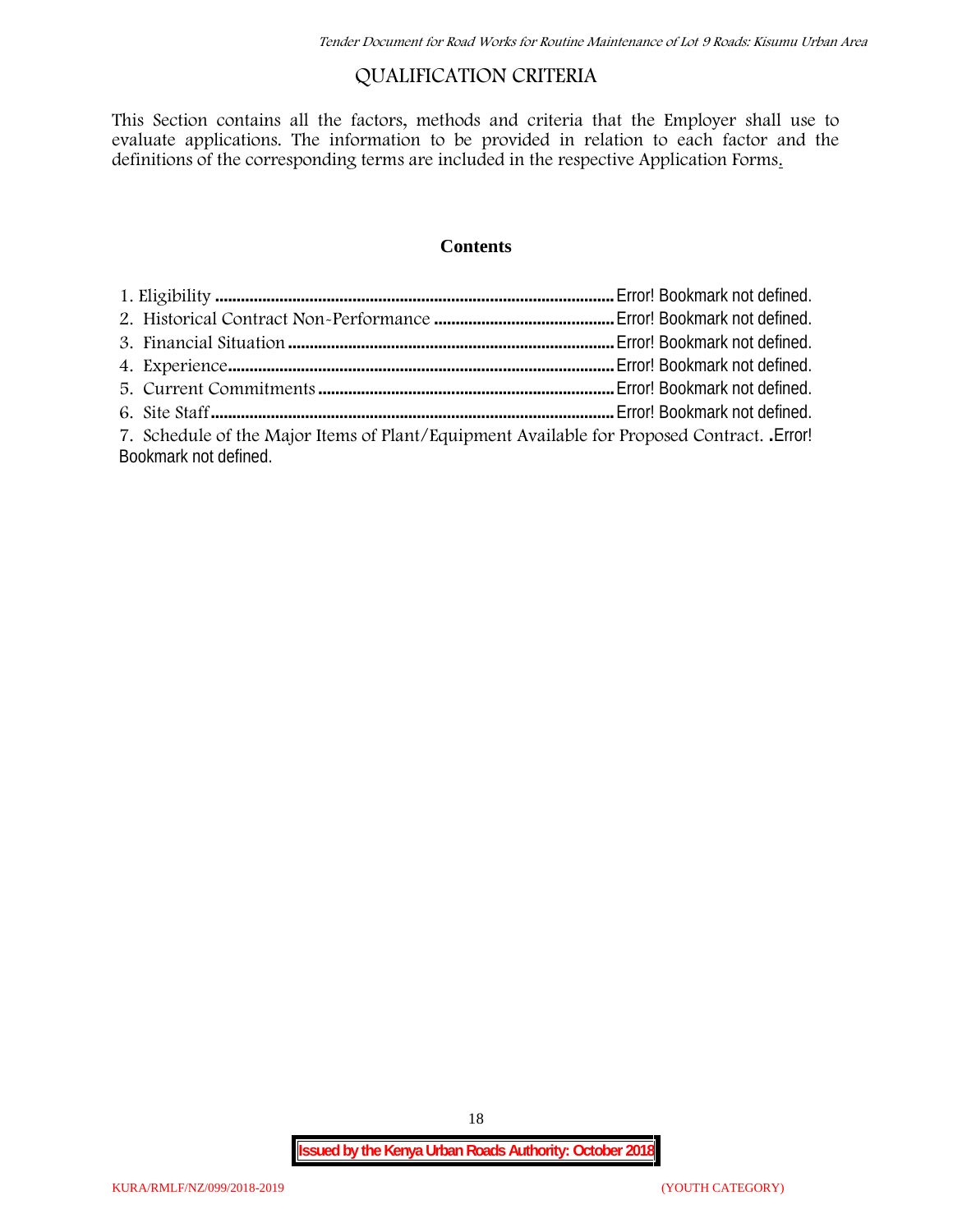| No. | Subject                                                                              | Requirement                                                                                                                                                                                                                                                                                                                                                                                                                                                                                                                                                           | Bidder                | Submission<br>Requirements |
|-----|--------------------------------------------------------------------------------------|-----------------------------------------------------------------------------------------------------------------------------------------------------------------------------------------------------------------------------------------------------------------------------------------------------------------------------------------------------------------------------------------------------------------------------------------------------------------------------------------------------------------------------------------------------------------------|-----------------------|----------------------------|
|     | 1. Eligibility                                                                       |                                                                                                                                                                                                                                                                                                                                                                                                                                                                                                                                                                       |                       |                            |
| 1.1 | Eligibility                                                                          | Nationality in accordance with<br>Sub-Clause 4.1.                                                                                                                                                                                                                                                                                                                                                                                                                                                                                                                     | Must meet requirement | Section 2, Schedule 1      |
| 1.2 | Conflict of Interest                                                                 | No conflicts of interest in Sub-<br>Clause 4.2.                                                                                                                                                                                                                                                                                                                                                                                                                                                                                                                       | Must meet requirement | Section 2, Schedule 1      |
| 1.3 | Debarment                                                                            | Not having been declared<br>ineligible by the Employer, as<br>described in Sub-Clause 4.3.                                                                                                                                                                                                                                                                                                                                                                                                                                                                            | Must meet requirement | Section 2, Schedule 11     |
| 1.4 | Incorporation &<br>Registration                                                      | Pursuant to sub-clause 4.1 the<br>following shall be provided;<br>- Copy of Certificate of<br>incorporation certified by a<br>Commissioner of Oaths or<br>issuing authority to show that<br>the applicant is a registered<br>company and legally authorised<br>to do business in Kenya<br>- Proof of registration with the<br>National Construction Authority<br>(NCA) in the categories<br>indicated in the tender notice.<br>-Proof of registration with a<br>Certified copy of a valid<br>certificate from National or<br>County Treasury for relevant<br>category | Must meet requirement | Section 2, Schedule 1      |
| 2.1 | 2. Historical Contract Non-Performance<br>History of Non-<br>Performing<br>Contracts | Non-performance of a contract<br>did not occur within the last<br>five (5) years prior to the<br>deadline for application<br>submission based on all<br>information on fully settled<br>disputes or litigation. A fully<br>settled dispute or litigation is<br>one that has been resolved in<br>accordance with the Dispute<br>Resolution Mechanism under<br>the respective contract, and<br>where all appeal instances<br>available to the applicant have<br>been exhausted.                                                                                         | Must meet requirement | Section 2, Schedule 5      |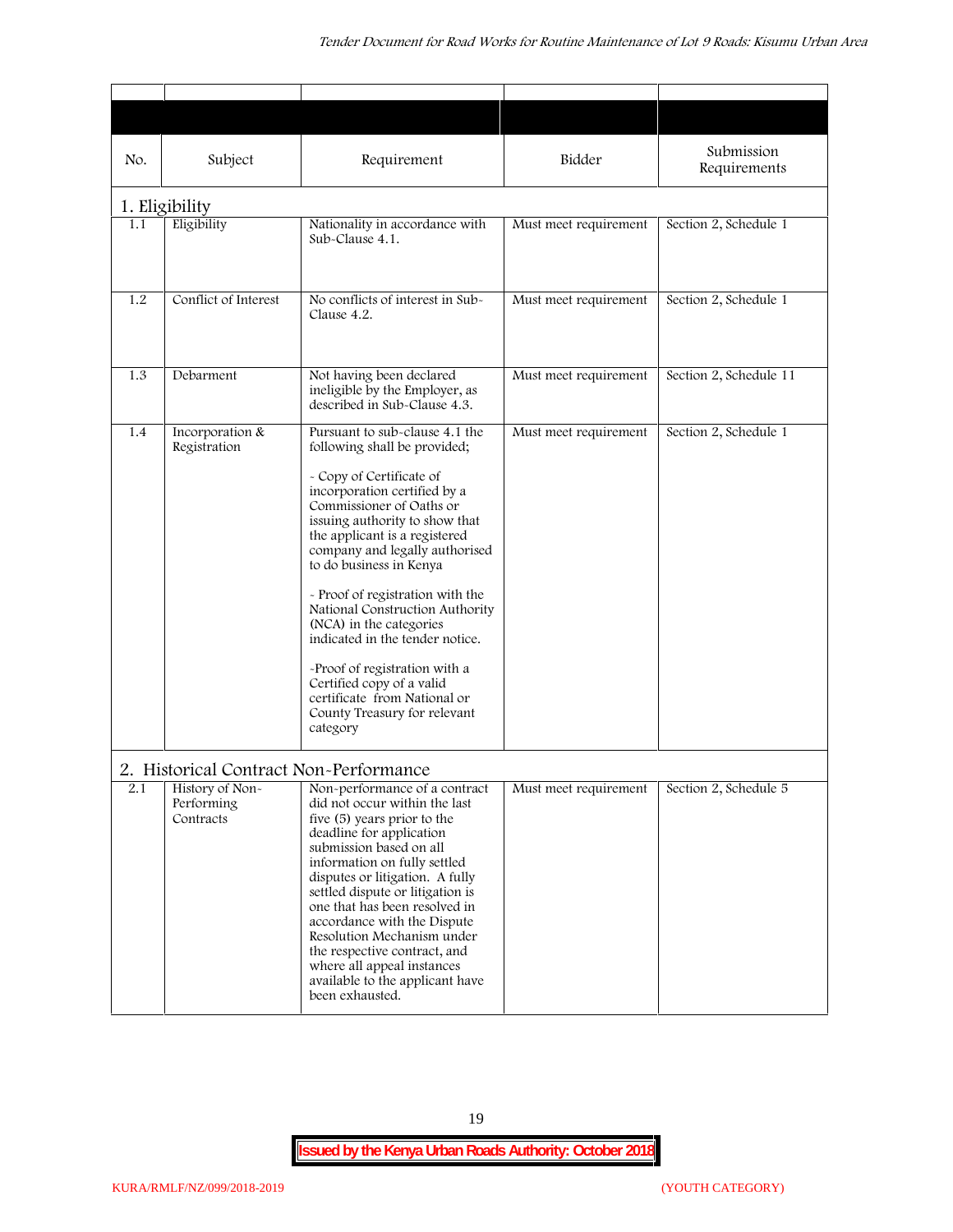| No.    | Subject                                    | Requirement                                                                                                                                                                                                                                                                                                                                                                                                                            | Bidder                                                                                                                              | Submission<br>Requirements                                                                                                                                                                                                                                                                                                                                                                                                                                                              |
|--------|--------------------------------------------|----------------------------------------------------------------------------------------------------------------------------------------------------------------------------------------------------------------------------------------------------------------------------------------------------------------------------------------------------------------------------------------------------------------------------------------|-------------------------------------------------------------------------------------------------------------------------------------|-----------------------------------------------------------------------------------------------------------------------------------------------------------------------------------------------------------------------------------------------------------------------------------------------------------------------------------------------------------------------------------------------------------------------------------------------------------------------------------------|
| 2.2    | Pending Litigation                         | All pending litigation shall in<br>total not represent more than<br>fifty percent (50%)] of the<br>Applicant's net worth and shall<br>be treated as resolved against<br>the Applicant.                                                                                                                                                                                                                                                 | Must meet requirement                                                                                                               | Section 2, Schedule 10                                                                                                                                                                                                                                                                                                                                                                                                                                                                  |
|        | 3. Financial Situation                     |                                                                                                                                                                                                                                                                                                                                                                                                                                        |                                                                                                                                     |                                                                                                                                                                                                                                                                                                                                                                                                                                                                                         |
| 3.1    | Financial<br>Performance                   | (a) Submission of audited<br>balance sheets or other financial<br>statements acceptable to the<br>Employer, for the last two [2]<br>years and authenticated bank<br>statement for the last six (6)<br>months to demonstrate:<br>(b) the current soundness of the<br>applicants financial position<br>and its prospective long term<br>profitability, and<br>(c) capacity to have a cash flow<br>equivalent to 20% of the tender<br>sum | Must submit as<br>required and bidders<br>who meet the<br>requirement are<br>marked YES, those<br>that do not meet are<br>marked NO | Attach evidence on<br>the requirement of<br>Section 2, Schedule 8<br>a) All pages must be<br>initialized and<br>stamped by both a<br>practicing Auditor<br>registered with<br>ICPAK and one of the<br>Directors. Auditor's<br>practicing<br>membership number<br>from ICPAC must be<br>indicated. Non-<br>adherence to this to<br>part a, b and c leads<br>to disqualification.<br>(b) All pages in the<br>bank statement must<br>be initialized and<br>stamped by the<br>issuing bank. |
| 3.2    | Average Annual<br>Construction<br>Turnover | (d) Average annual<br>construction turnover of<br>KShs.10 Million [Ten Million],<br>calculated as total certified<br>payments received for contracts<br>in progress or completed,<br>within the last two $[(2)]$ years                                                                                                                                                                                                                 | Must submit as<br>required and bidders<br>who meet the<br>requirement are<br>marked YES, those<br>that do not meet are<br>marked NO | Section 2, Schedule 8                                                                                                                                                                                                                                                                                                                                                                                                                                                                   |
|        | 4. Experience                              |                                                                                                                                                                                                                                                                                                                                                                                                                                        |                                                                                                                                     |                                                                                                                                                                                                                                                                                                                                                                                                                                                                                         |
| 4.1(a) | General<br>Construction<br>Experience      | Experience under construction<br>contracts in the role as a main<br>contractor or subcontractor for<br>at least the last five [5] years<br>prior to the applications<br>submission deadline                                                                                                                                                                                                                                            | Must submit as<br>required and bidders<br>who meet the<br>requirement are<br>marked YES, those<br>that do not meet are<br>marked NO | Section 2, Schedule 6A                                                                                                                                                                                                                                                                                                                                                                                                                                                                  |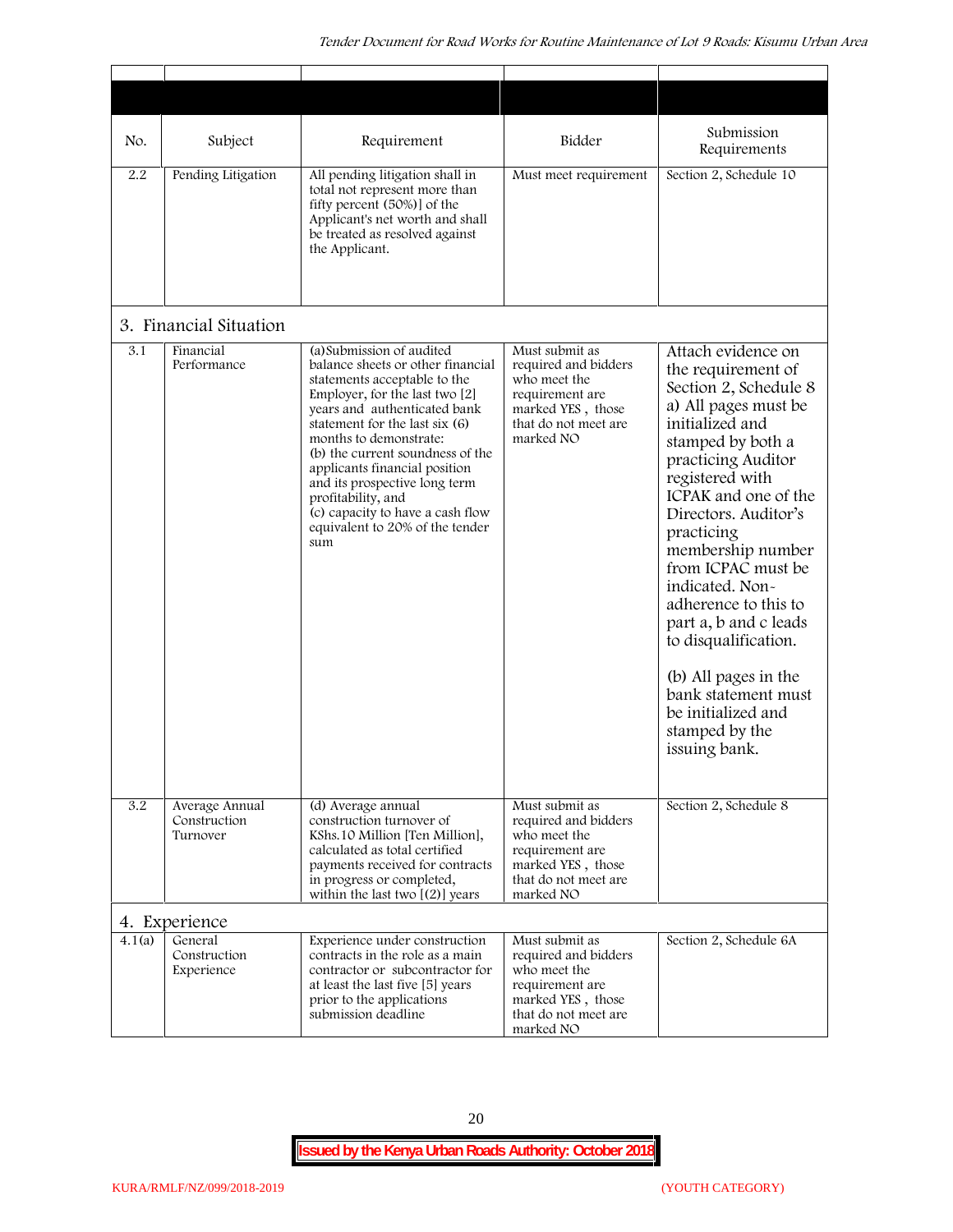| No.    | Subject                                      | Requirement                                                                                                                                                                                                                                                                                                                                                                                                                                                                              | Bidder                                                                                                                              | Submission<br>Requirements |
|--------|----------------------------------------------|------------------------------------------------------------------------------------------------------------------------------------------------------------------------------------------------------------------------------------------------------------------------------------------------------------------------------------------------------------------------------------------------------------------------------------------------------------------------------------------|-------------------------------------------------------------------------------------------------------------------------------------|----------------------------|
| 4.2(b) | Specific<br>Construction<br>Experience       | Participation as a roads<br>contractor, management<br>contractor or subcontractor, in<br>at least three (3) each with a<br>value of at least<br>KShs. 3 Million (three million),<br>successfully and substantially<br>completed. One (1) of the<br>contracts should be in a City<br>and that are similar to the<br>proposed works. The similarity<br>shall be based on the physical<br>size, complexity,<br>methods/technology or other<br>characteristics as described in<br>Section 2. | Must submit as<br>required and bidders<br>who meet the<br>requirement are<br>marked YES, those<br>that do not meet are<br>marked NO | Section 2, Schedule6A      |
| 5.1    | 5. Current Commitments<br>On-going contracts | The total value of outstanding<br>works on the on-going<br>contracts should not exceed the<br>average annual turnover for the<br>last two years.                                                                                                                                                                                                                                                                                                                                         | Must submit as<br>required and bidders<br>who meet the<br>requirement are<br>marked YES, those<br>that do not meet are<br>marked NO | Section 2, Schedule 6B     |
|        | 6. Site Staff                                |                                                                                                                                                                                                                                                                                                                                                                                                                                                                                          |                                                                                                                                     |                            |
|        | HQ Staff                                     | The site staff shall posses<br>minimum levels of<br>qualifications set below;<br>Qualification $=$<br>Diploma in Civil                                                                                                                                                                                                                                                                                                                                                                   | Must submit as                                                                                                                      | Section 2, Schedule 5      |
|        | Site Agent                                   | Engineering/Building<br>construction<br>$Qualification =$                                                                                                                                                                                                                                                                                                                                                                                                                                | required and bidders<br>who meet the<br>requirement are<br>marked YES, those<br>that do not meet are                                |                            |
|        | Foreman                                      | Degree in Civil Engineering<br>General Experience<br>Specific Experience<br>Qualification = $Dip$ . Civil<br>Engineering<br>General Experience $=$ 5 yrs                                                                                                                                                                                                                                                                                                                                 | marked NO<br>Must submit as<br>required and bidders                                                                                 |                            |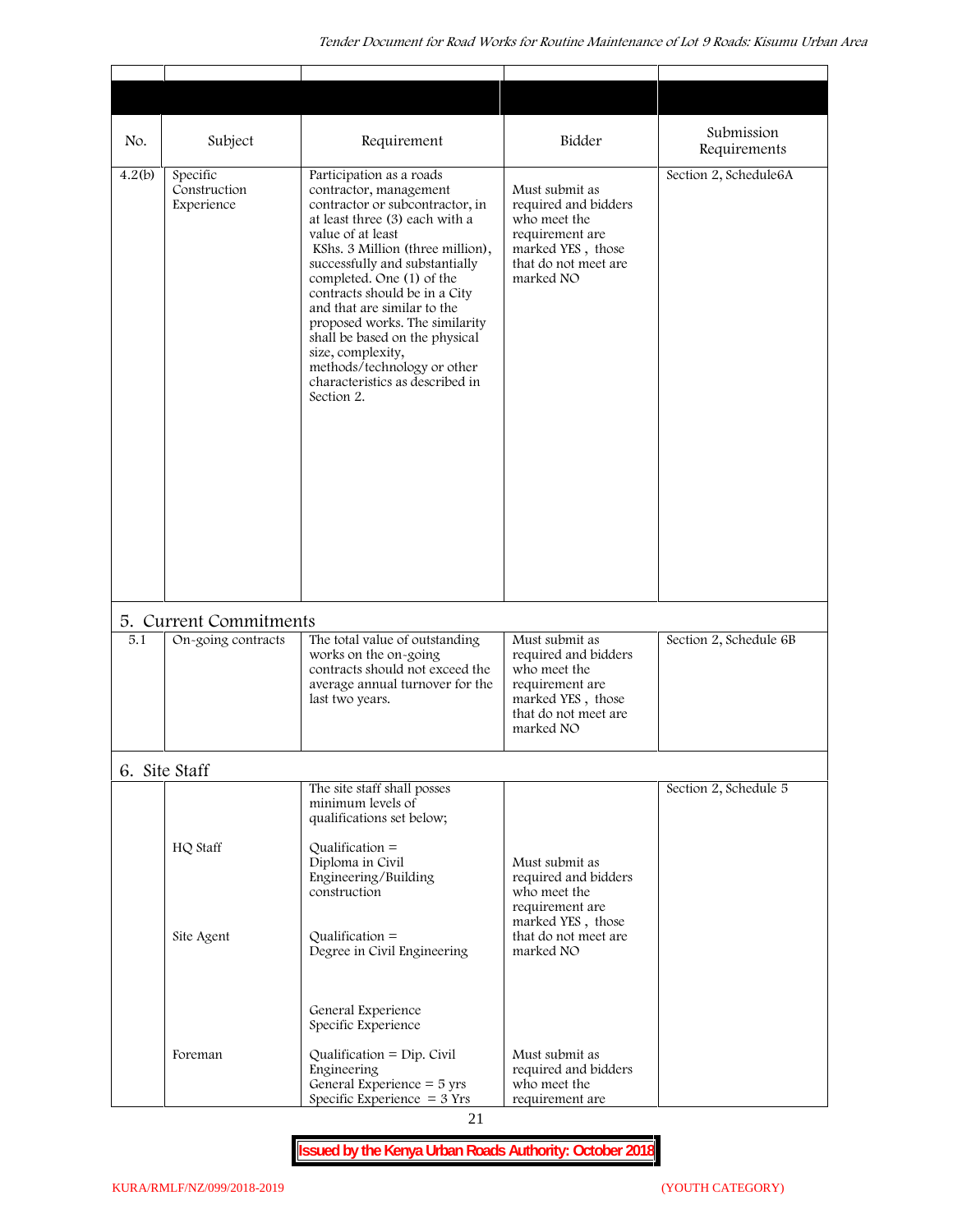| No. | Subject                                | Requirement                                                                                                   | Bidder                                                                                                                              | Submission<br>Requirements |
|-----|----------------------------------------|---------------------------------------------------------------------------------------------------------------|-------------------------------------------------------------------------------------------------------------------------------------|----------------------------|
|     | Site Surveyor                          | Qualification = Diploma in<br>Survey<br>General Experience = $3 \text{ yrs}$<br>Specific Experience $= 2$ Yrs | marked YES, those<br>that do not meet are<br>marked NO                                                                              |                            |
| 5.  | PLANT AND EQUIPMENT                    |                                                                                                               |                                                                                                                                     |                            |
|     | See description<br>below in Schedule 7 |                                                                                                               |                                                                                                                                     |                            |
| 6.  | Work Methodology                       | Submission of a brief work<br>methodology in accordance with<br>sub-clause 5.3                                | Must submit as<br>required and bidders<br>who meet the<br>requirement are<br>marked YES, those<br>that do not meet are<br>marked NO | Section 2                  |
| 7.  | Business permit and<br>office location | Should have a physical address<br>and Current business Permit                                                 | Must submit as<br>required and bidders<br>who meet the<br>requirement are<br>marked YES, those<br>that do not meet are<br>marked NO | Section 2, Schedule 1      |
| 8.  | Litigation History                     | The applicant to provide a valid<br>Sworn affidavit for the tender.                                           | Must submit as<br>required and bidders<br>who meet the<br>requirement are<br>marked YES, those<br>that do not meet are<br>marked NO | Section 2, Schedule 10     |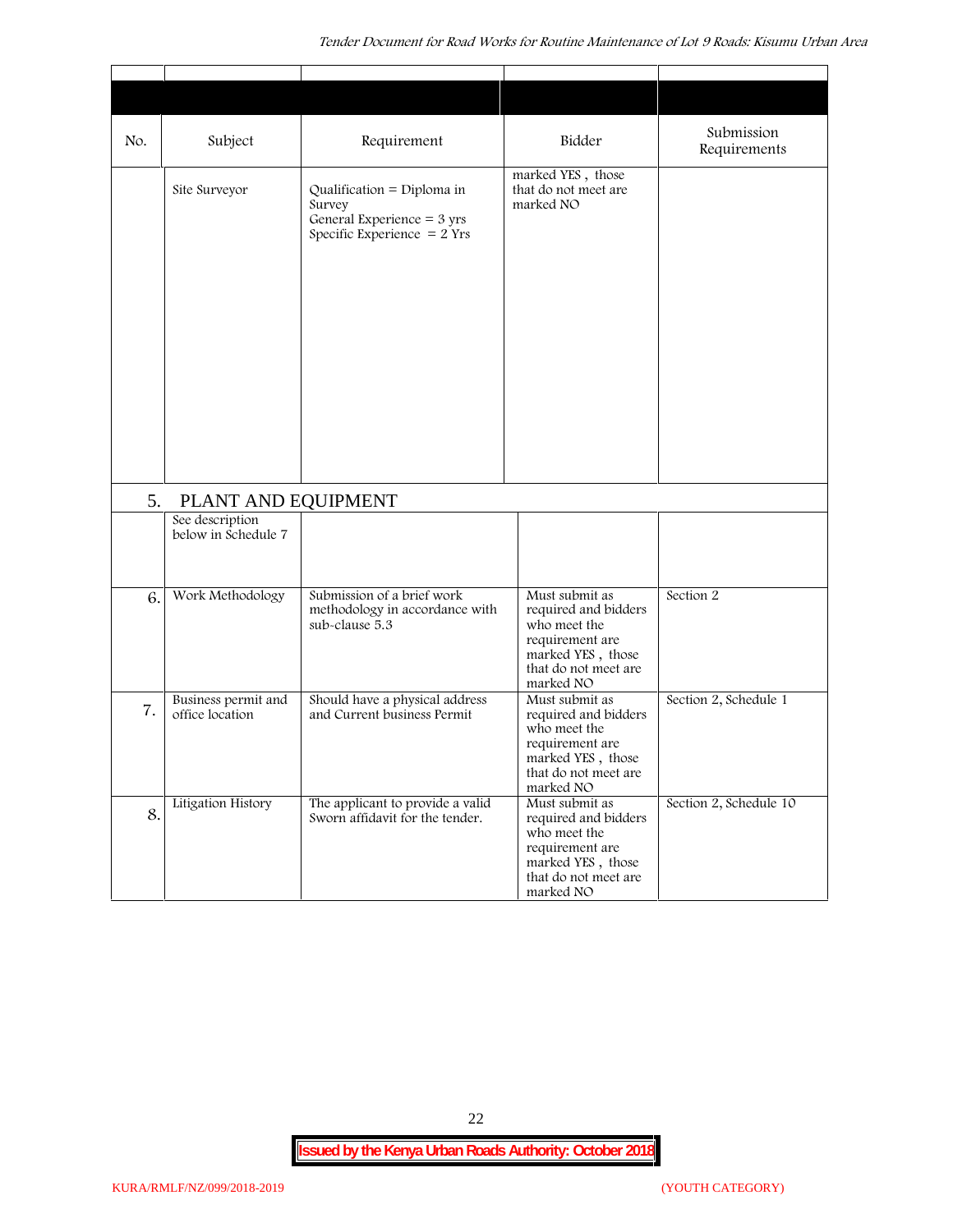**7. Schedule of the Major Items of Plant/Equipment Available for Proposed Contract.**

The Bidder must indicate the core plant and equipment considered by the company to be necessary for undertaking the project together with proof of ownership or lease of the same. The lease must be current i.e. dated from July 2018. Leases which are out dated will not be accepted. (\* Mandatory minimum number of equipment required by the Employer for the execution of the project that the bidder must make available for the Contract).

| Item<br>No.               | Equipment Details                         | *Minimum<br>Number<br>Required<br>for the<br>Contract<br>Execution | Compliance<br>Requirement | No of<br>Equipment<br>Owned by<br>the Bidder | No. of<br>equipment<br>to be<br>hired/<br>purchased<br>by the<br>Bidder | No. of<br>equipment<br>to be made<br>available for<br>the Contract<br>by the<br>Bidder |
|---------------------------|-------------------------------------------|--------------------------------------------------------------------|---------------------------|----------------------------------------------|-------------------------------------------------------------------------|----------------------------------------------------------------------------------------|
| A                         | General Plant                             |                                                                    |                           |                                              |                                                                         |                                                                                        |
|                           | Asphalt Concrete patching<br>plant        | optional                                                           |                           |                                              |                                                                         |                                                                                        |
| $\, {\bf B}$              | Milling Machine                           |                                                                    |                           |                                              |                                                                         |                                                                                        |
|                           | Asphalt Milling Machine                   | optional                                                           |                           |                                              |                                                                         |                                                                                        |
| $\mathcal{C}$             | <b>Bituminous Plants</b>                  |                                                                    |                           |                                              |                                                                         |                                                                                        |
|                           | Bitumen Pressure distributor              | optional                                                           |                           |                                              |                                                                         |                                                                                        |
|                           | Asphalt concrete paver                    | optional                                                           |                           |                                              |                                                                         |                                                                                        |
| $\mathbf D$               | Compactors                                |                                                                    |                           |                                              |                                                                         |                                                                                        |
|                           | Vibrating compaction plate<br>300 mm wide | optional                                                           |                           |                                              |                                                                         |                                                                                        |
|                           | Vibrating compaction plate<br>600 mm wide | optional                                                           |                           |                                              |                                                                         |                                                                                        |
| $\mathbf E$               | Pot hole repair machines                  |                                                                    |                           |                                              |                                                                         |                                                                                        |
|                           | Colas Sprayer                             | $\mathcal{O}$                                                      |                           |                                              |                                                                         |                                                                                        |
|                           | Pavement Cutter Machine                   | $\mathcal{O}$                                                      |                           |                                              |                                                                         |                                                                                        |
|                           | Paver Braker Machine                      | $\mathcal{O}$                                                      |                           |                                              |                                                                         |                                                                                        |
|                           | Pedestrian Roller                         | $\mathcal{O}$                                                      |                           |                                              |                                                                         |                                                                                        |
|                           |                                           |                                                                    |                           |                                              |                                                                         |                                                                                        |
| $\boldsymbol{\mathrm{F}}$ | Concrete Equipment                        |                                                                    |                           |                                              |                                                                         |                                                                                        |
|                           | Mobile concrete mixers                    | $\mathbf{1}$                                                       | Yes/no                    |                                              |                                                                         |                                                                                        |
|                           | Concrete vibrators                        | $\mathbf{1}$                                                       | Yes/no                    |                                              |                                                                         |                                                                                        |
|                           |                                           |                                                                    |                           |                                              |                                                                         |                                                                                        |

23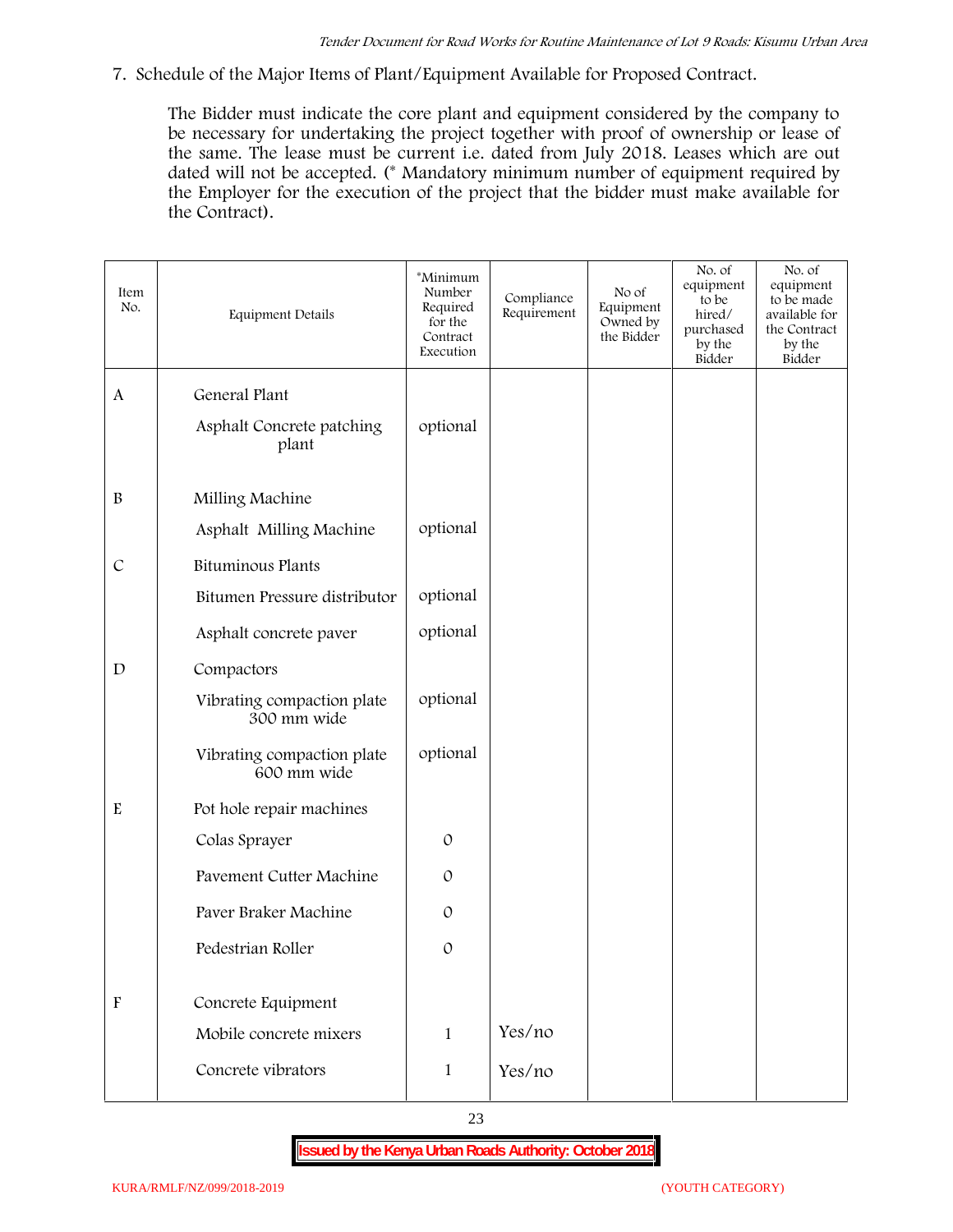| Item<br>No.  | Equipment Details                                                                                 | *Minimum<br>Number<br>Required<br>for the<br>Contract<br>Execution | Compliance<br>Requirement | No of<br>Equipment<br>Owned by<br>the Bidder | No. of<br>equipment<br>to be<br>hired/<br>purchased<br>by the<br>Bidder | No. of<br>equipment<br>to be made<br>available for<br>the Contract<br>by the<br>Bidder |
|--------------|---------------------------------------------------------------------------------------------------|--------------------------------------------------------------------|---------------------------|----------------------------------------------|-------------------------------------------------------------------------|----------------------------------------------------------------------------------------|
| $\mathsf{G}$ | Transport (Tippers,<br>dumpers, water tankers)                                                    |                                                                    |                           |                                              |                                                                         |                                                                                        |
|              | $4X2$ tippers payload $7 - 12$<br>tonnes                                                          |                                                                    |                           |                                              |                                                                         |                                                                                        |
|              | $6X4$ tippers payload $16 - 20$<br>tonnes                                                         |                                                                    |                           |                                              |                                                                         |                                                                                        |
|              | 8X4 tippers payload $16 - 20$<br>tonnes                                                           |                                                                    |                           |                                              |                                                                         |                                                                                        |
|              | Flat bed lorries                                                                                  |                                                                    |                           |                                              |                                                                         |                                                                                        |
|              | Subtotal for $G$ – tippers &<br>dumpers                                                           | 3                                                                  | Yes/no                    |                                              |                                                                         |                                                                                        |
|              | Water tankers $(18,000 -$<br>20,000 litres<br>capacity)                                           | optional                                                           |                           |                                              |                                                                         |                                                                                        |
| $\,$ H       | Earth – Moving Equipment                                                                          |                                                                    |                           |                                              |                                                                         |                                                                                        |
|              | Wheeled loaders                                                                                   |                                                                    |                           |                                              |                                                                         |                                                                                        |
|              | Motor graders (93 -<br>205kW)                                                                     |                                                                    |                           |                                              |                                                                         |                                                                                        |
|              | Trench excavator                                                                                  |                                                                    |                           |                                              |                                                                         |                                                                                        |
|              | Subtotal for $H$ – Earth<br>moving equipment                                                      | $\mathbf{1}$                                                       | Yes/no                    |                                              |                                                                         |                                                                                        |
|              |                                                                                                   |                                                                    |                           |                                              |                                                                         |                                                                                        |
|              |                                                                                                   |                                                                    |                           |                                              |                                                                         |                                                                                        |
| I            | Excavators                                                                                        |                                                                    |                           |                                              |                                                                         |                                                                                        |
|              | Hydraulic crawler mounted<br>$(7 - 10 \text{ tonnes}) - 0.25 - 0.4$<br>m <sup>3</sup> SAE bucket. |                                                                    |                           |                                              |                                                                         |                                                                                        |
|              | Hydraulic crawler mounted<br>$(10 - 16 \text{ tonnes}) - 0.40$<br>0.60 m <sup>3</sup> SAE bucket. |                                                                    |                           |                                              |                                                                         |                                                                                        |
|              | Hydraulic wheel mounted                                                                           |                                                                    |                           |                                              |                                                                         |                                                                                        |

24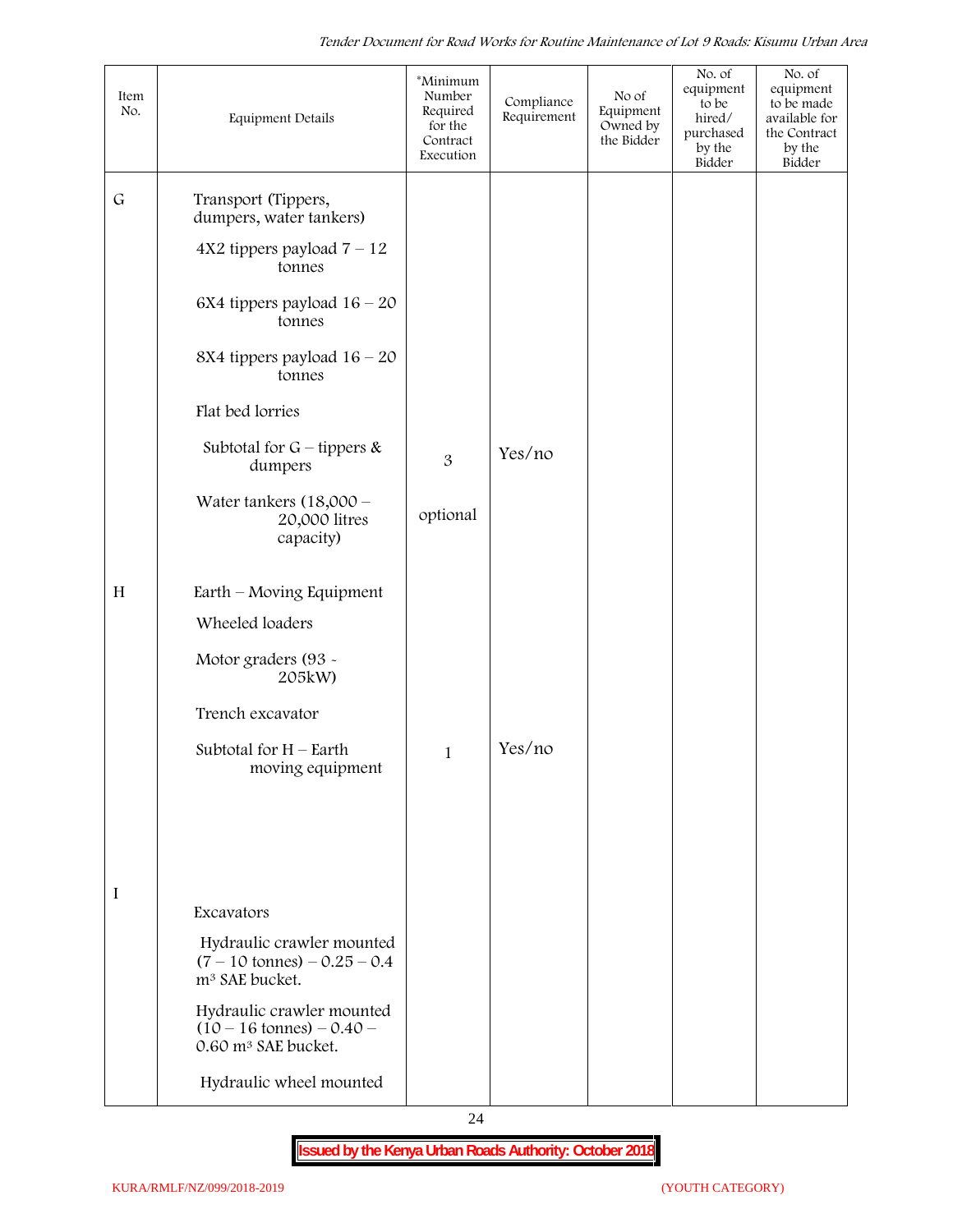*Tender Document for Road Works for Routine Maintenance of Lot 9 Roads: Kisumu Urban Area*

| Item<br>No. | <b>Equipment Details</b>                                                                                                                                                                                                                                                                                                                                                                                                                                                           | *Minimum<br>Number<br>Required<br>for the<br>Contract<br>Execution | Compliance<br>Requirement  | No of<br>Equipment<br>Owned by<br>the Bidder | No. of<br>equipment<br>to be<br>hired/<br>purchased<br>by the<br>Bidder | No. of<br>equipment<br>to be made<br>available for<br>the Contract<br>by the<br>Bidder |
|-------------|------------------------------------------------------------------------------------------------------------------------------------------------------------------------------------------------------------------------------------------------------------------------------------------------------------------------------------------------------------------------------------------------------------------------------------------------------------------------------------|--------------------------------------------------------------------|----------------------------|----------------------------------------------|-------------------------------------------------------------------------|----------------------------------------------------------------------------------------|
| J           | $(7 - 10 \text{ tonnes}) - 0.25 - 0.4$<br>m <sup>3</sup> SAE bucket.<br>Hydraulic wheel mounted<br>$(10 - 16 \text{ tonnes}) - 0.40 -$<br>0.6 m <sup>3</sup> SAE bucket.<br>Hydraulic wheel mounted<br>backloader $(7 - 10$ tonnes)<br>$-0.25 - 0.4$ m <sup>3</sup> SAE bucket.<br>Subtotal for I (Excavators)<br>Rollers<br>Self-propelled single drum<br>vibrating (various types)<br>Pneumatic rubber tyre (1-2)<br>tonnes/wheel)<br>Double drum vibrating<br>pedestrian roller | $\mathbf{1}$<br>1<br>1<br>Optional                                 | Yes/no<br>Yes/no<br>Yes/no |                                              |                                                                         |                                                                                        |
|             |                                                                                                                                                                                                                                                                                                                                                                                                                                                                                    |                                                                    |                            |                                              |                                                                         |                                                                                        |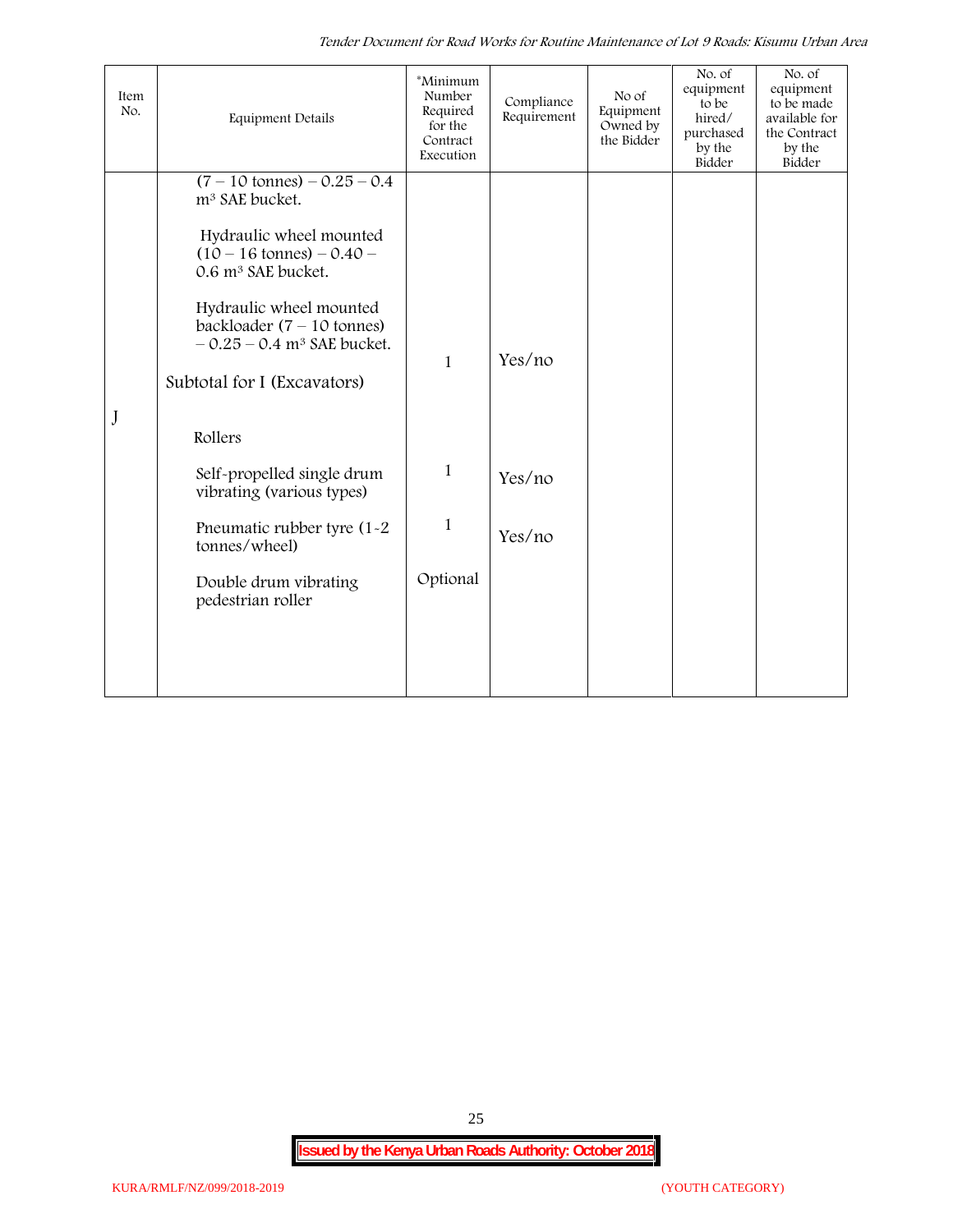# **Appendix to Instruction to Tenderers**

# **Table 1: Pre- Qualification Checklist for Completeness and Responsiveness.**

| $S/NO$ . | Completeness and<br>Responsiveness<br>Criteria                | References                                   | Requirement                                                                                                                               |
|----------|---------------------------------------------------------------|----------------------------------------------|-------------------------------------------------------------------------------------------------------------------------------------------|
| 1.       | Form of Bid                                                   | Section II<br>Clause 20.2                    | Amount must be indicated<br>Properly stamped, filled and signed<br>$\tilde{\phantom{a}}$                                                  |
| 2.       | Appendix to Form of<br>Bid                                    | Section II<br>Clause 20.2                    | Properly stamped, filled and signed<br>$\sim$                                                                                             |
| 3.       | <b>Bid Security</b>                                           | Section II<br>Clause 17                      | - The bidder must fill the Bid Securing<br>Declaration Form                                                                               |
| 4.       | Confidential Business<br>Questionnaire                        | Section IX;<br>Schedule 1                    | Properly filled, stamped and signed<br>$\tilde{\phantom{a}}$<br>Provide all required information                                          |
| 5.       | Form of Power of<br>Attorney                                  | Section IX;<br>Schedule 2<br>Clause $5.1(a)$ | Properly filled, stamped and signed                                                                                                       |
| 6.       | Tax Compliance<br>Certificate                                 | Tender notice                                | - Provide valid tax compliance certificate                                                                                                |
| 7.       | Registration with<br>National Construction<br>Authority (NCA) | Tender notice<br>Item $1.4$ of QC            | - Copy of valid certificate and practicing<br>license                                                                                     |
| 8.       | Certificate of<br>Incorporation                               | Tender notice<br>Item 1.4 of QC              | - Copy of certificate Certified by<br>Commissioner for Oaths                                                                              |
| 9.       | Certificate of<br>Registration in a<br>target group           | Tender notice                                | - Certified copy of a valid certificate from<br>National or County Treasury for<br>relevant category                                      |
| 10.      | Priced Bill of<br>Quantities                                  | Clause 14.1<br>Section IX                    | Fill all rates, prices and amounts and<br>$\tilde{\phantom{a}}$<br>counter sign any alteration(s)<br>Stamp and initial all pages of BOQ's |
|          | Eligibility                                                   | Section II;<br>Schedule 1<br>Clause 4.1      | Legible copies of National ID or passport<br>for all directors<br>System generated Form CR12 (12<br>$\widetilde{\phantom{m}}$<br>months)  |
| 11.      | Conflict of interest                                          | Section II;<br>Schedule 1<br>Clause 4.2      | - to state explicitly                                                                                                                     |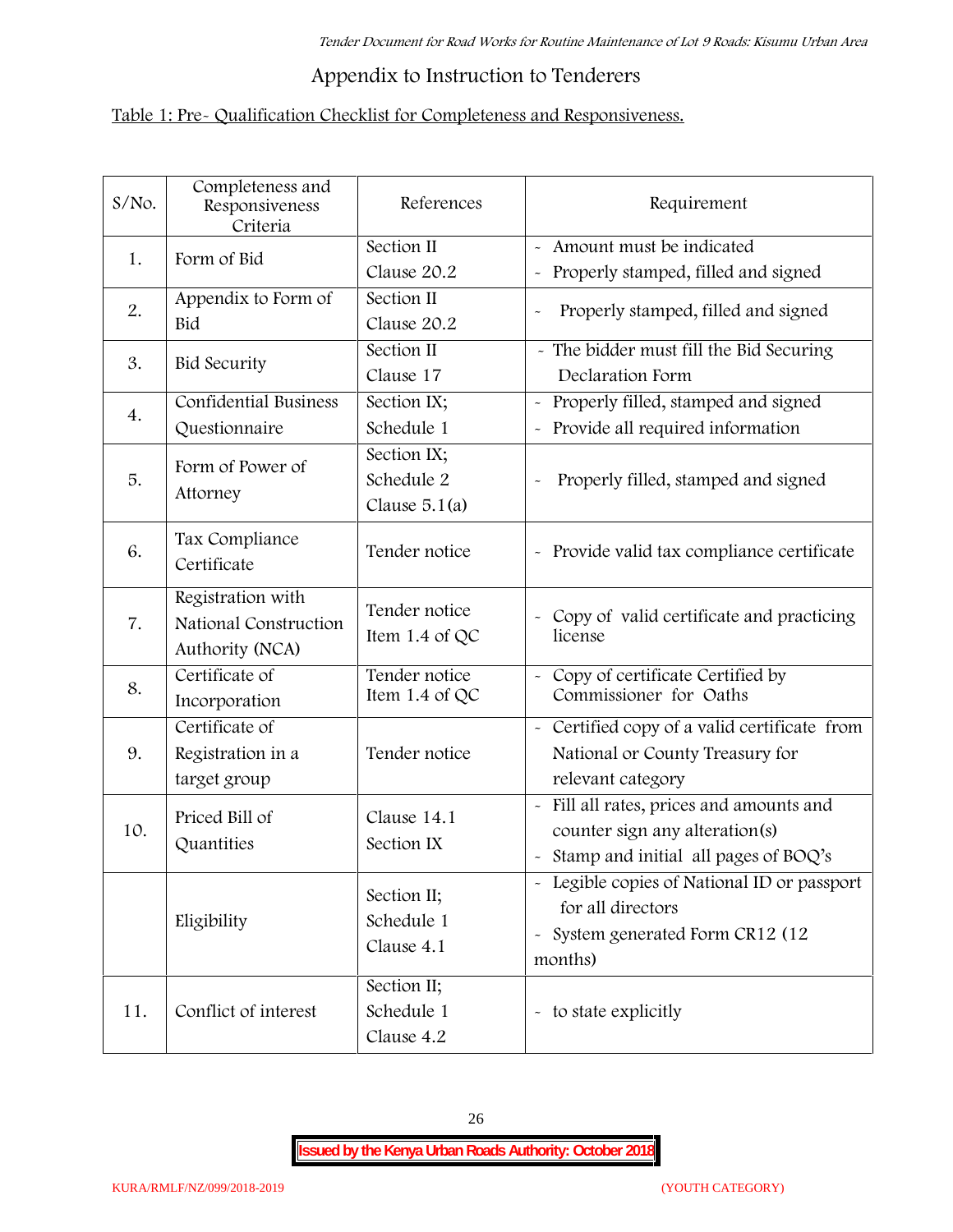| 12. | Debarment                                                                  | Section II<br>Clause 30.4;<br>Schedule 11<br>Item 1.3 of QC | Properly filled, stamped and signed                                                                                                                                                                                                                                                                                                            |
|-----|----------------------------------------------------------------------------|-------------------------------------------------------------|------------------------------------------------------------------------------------------------------------------------------------------------------------------------------------------------------------------------------------------------------------------------------------------------------------------------------------------------|
| 13. | Pending Litigation                                                         | Item 2.2 of QC                                              | Provide original sworn affidavit for the<br>specific tender                                                                                                                                                                                                                                                                                    |
| 14. | Litigation History                                                         | Section II Clause<br>31.8; Schedule 10                      | Properly filled, stamped and signed                                                                                                                                                                                                                                                                                                            |
| 15. | History of Non<br>performance                                              | Schedule 6B<br>Item $2.1$ of QC                             | - Fill information on non-completed<br>works                                                                                                                                                                                                                                                                                                   |
| 16. | Certificate of<br>Tenderers Visit to Site                                  | Section II;<br>Clause 8.3                                   | - Attend pre-bid meeting/visit<br>- Certificate must be signed and stamped<br>by the Employer's representative                                                                                                                                                                                                                                 |
| 17. | Schedule of Major<br>Items of Plant                                        | Section XI<br>Item 5 of QC;<br>Schedule 7                   | Properly filled, stamped and signed                                                                                                                                                                                                                                                                                                            |
| 18. | Schedule of Key<br>Personnel                                               | Section XI<br>Item 6 of QC;<br>Schedule 5                   | Properly filled, stamped and signed                                                                                                                                                                                                                                                                                                            |
| 19. | Roadwork Completed<br>Satisfactorily                                       | Section XI;<br>Item 4 of QC<br>Schedule 6A                  | Properly filled, stamped and signed<br>$\tilde{\phantom{a}}$                                                                                                                                                                                                                                                                                   |
| 20. | Schedule of Ongoing<br>Projects                                            | Section XI;<br>Item 5.1 of QC<br>Schedule 7                 | Properly filled, stamped and signed                                                                                                                                                                                                                                                                                                            |
| 21  | Schedule of other<br>Supplementary<br>Information /<br>Financial Standings | Section XI;<br>Item $5.1$ of QC<br>Schedule 9               | Properly filled, stamped and signed                                                                                                                                                                                                                                                                                                            |
| 22  | Declaration form for<br>bankrupt or insolvent                              | Schedule 11                                                 | Properly filled, stamped and signed                                                                                                                                                                                                                                                                                                            |
| 23  | Anti-corruption form                                                       | Schedule 12                                                 | Properly filled, stamped and signed                                                                                                                                                                                                                                                                                                            |
| 24. | Copy of Bid Document                                                       | Clause 20.1                                                 | Replica of the original                                                                                                                                                                                                                                                                                                                        |
| 25. | Bid documents must<br>be serialized                                        | <b>PPDA 2015</b>                                            | -All pages of the tender documents must<br>be serialized. (either the bidder serializes<br>from the first page of the tender<br>documents or serializes as continuity from<br>the KURA tender documents <i>i.e.</i> if the<br>KURA tender documents ends at page 200<br>then the next document of the bidder<br>should continue as $201, 2012$ |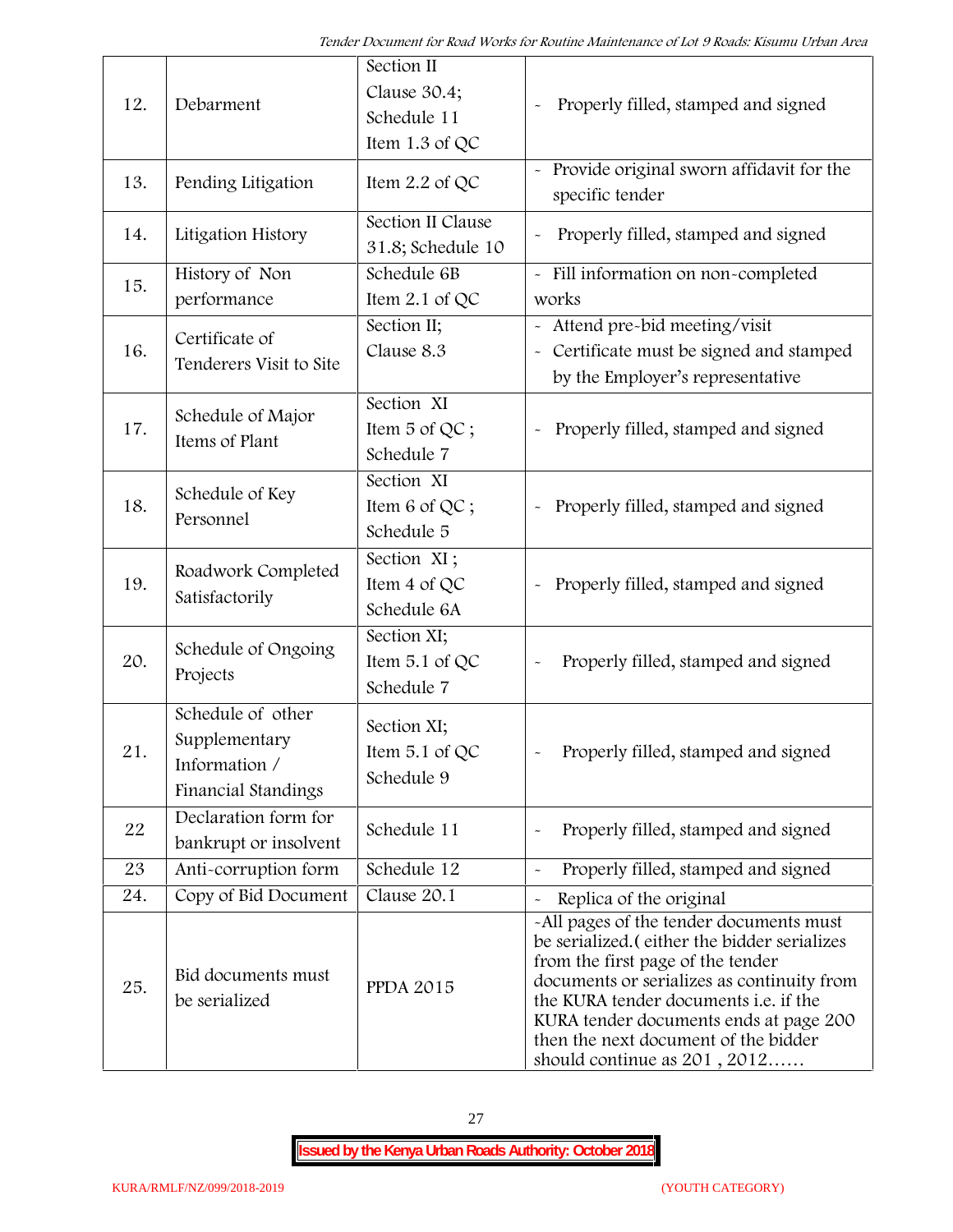| <b>REMARKS</b><br>Clause 13.1/20.2 |  | Bid document to be complete, properly<br>filled and signed. |  |
|------------------------------------|--|-------------------------------------------------------------|--|
|------------------------------------|--|-------------------------------------------------------------|--|

# **Key:** QC – Qualification Criteria

#### **Table 2: Post- qualification Score**

| <b>ITEM</b>              |               | <b>DESCRIPTION</b>                   | <b>MUST</b><br><b>MEET</b> |
|--------------------------|---------------|--------------------------------------|----------------------------|
|                          |               |                                      | <b>CRITERIA</b>            |
| 1                        |               | <b>FINANCIAL CAPACITY</b>            |                            |
|                          | a             | Audited Statements                   | YES/NO                     |
|                          | b             | Cash flow statement (forecasts)      | YES/NO                     |
|                          | $\mathcal{C}$ | Financial position/Ratios            | YES/NO                     |
|                          | d             | Turnover                             | YES/NO                     |
| $\overline{2}$           |               | <b>EXPERIENCE</b>                    |                            |
|                          |               | General Experience                   | YES/NO                     |
|                          |               | Specific experience in related works | YES/NO                     |
| 3                        |               | <b>CURRENT COMMITMENTS</b>           |                            |
|                          |               | On-going works                       | YES/NO                     |
| $\overline{\mathcal{A}}$ |               | <b>KEY PERSONNEL</b>                 |                            |
|                          |               | HQ Staff                             | YES/NO                     |
|                          |               | Site Agent                           | YES/NO                     |
|                          |               | Surveyor                             | YES/NO                     |
|                          |               | Foreman                              | YES/NO                     |
| 5                        |               | PLANT AND EQUIPMENT                  |                            |
|                          |               | Equipment capabilities               | YES/NO                     |
| 6                        |               | WORK METHODOLOGY                     | YES/NO                     |
| $\overline{7}$           |               | LITIGATION HISTORY                   | YES/NO                     |
| 8                        |               | Business permit and office location  | YES/NO                     |
|                          |               | <b>REMARKS</b>                       | YES/NO                     |
|                          |               |                                      |                            |

Bidders must achieve YES in all the measured parameters to qualify.

 The bidders who pass the technical criteria will be subjected to financial evaluation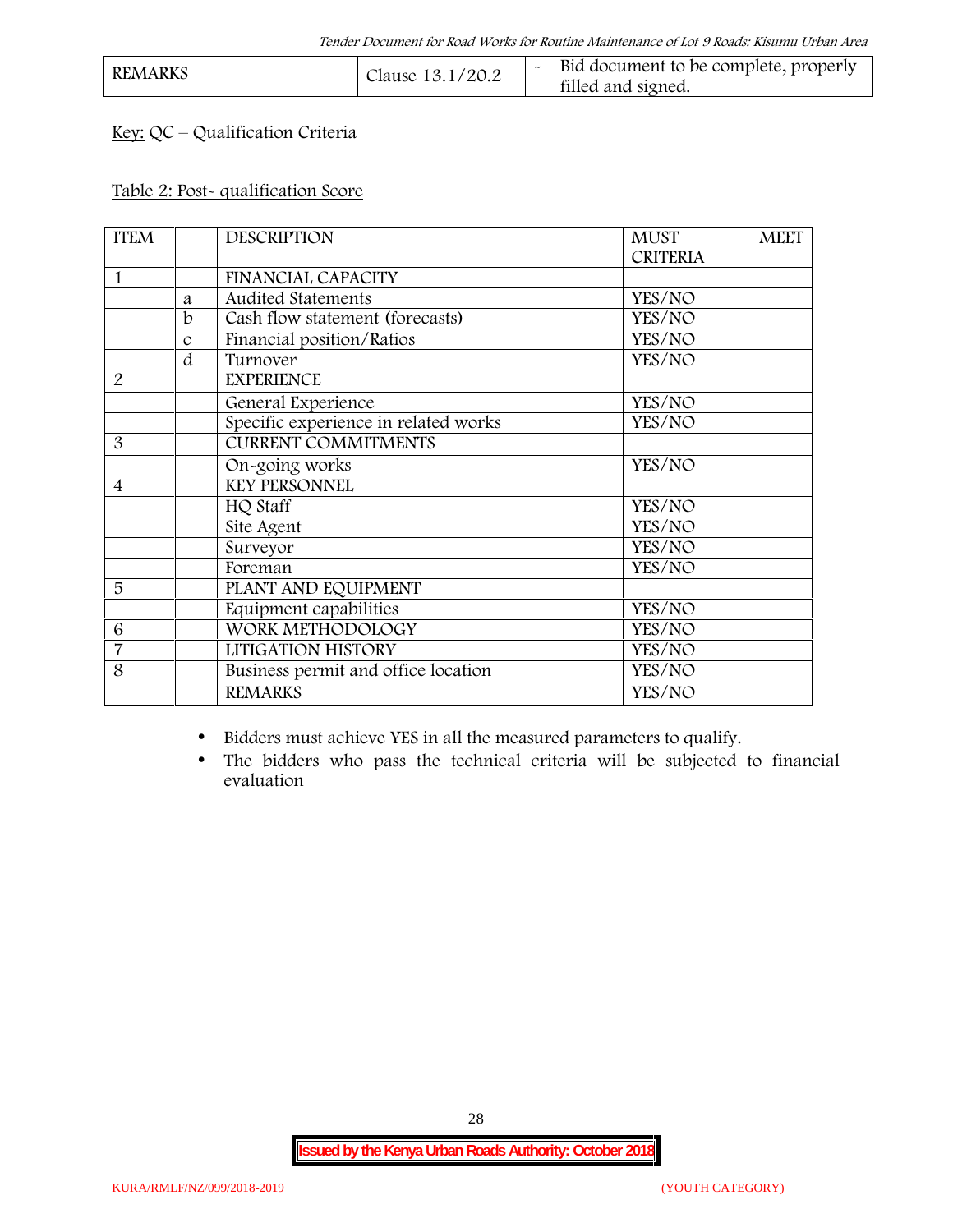## **SECTION IV: CONDITIONS OF CONTRACT**

### **PART I: GENERAL CONDITIONS OF CONTRACT**

The Conditions Of Contract Part 1 – General Conditions shall be those forming Part 1 of the Conditions Of Contract for works of Civil engineering construction Fourth Edition 1987, reprinted in 1992 with further amendments, prepared by the Federation Internationale des Ingenieurs Conseils (FIDIC)

Copies of the FIDIC Conditions of Contract can be obtained from:

FIDIC Secretariat P.O. Box 86 1000 Lausanne 12 **Switzerland** Fax: 41 21 653 5432 Telephone: 41 21 653 5003

29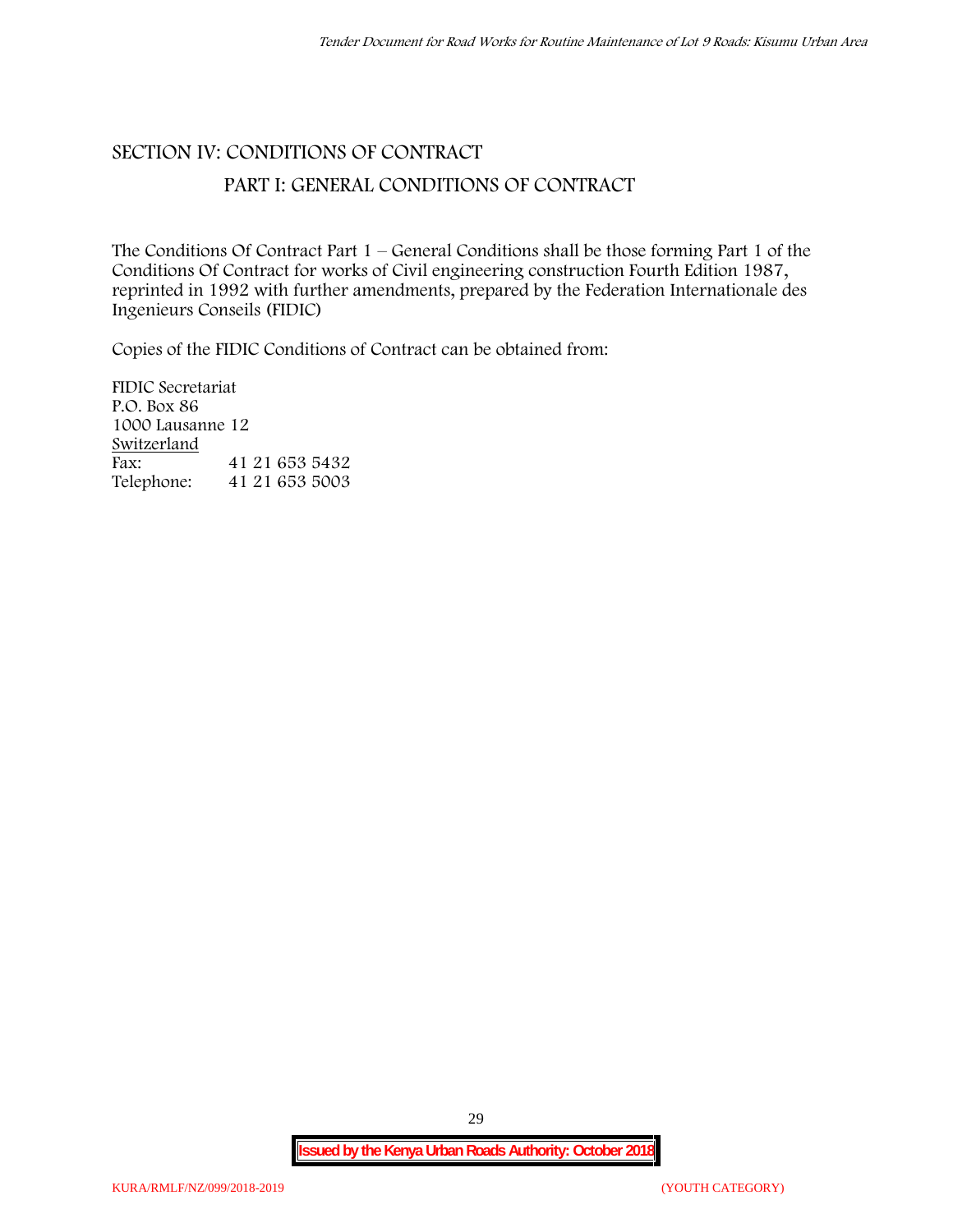# **PART II: CONDITIONS OF PARTICULAR APPLICATION**

The following Conditions of Particular Application shall supplement the General Conditions of Contract. Whenever there is a conflict, the provisions herein shall prevail over those in the General Conditions of Contract. The Particular Condition is preceded by the corresponding clause number of the General Conditions to which it relates.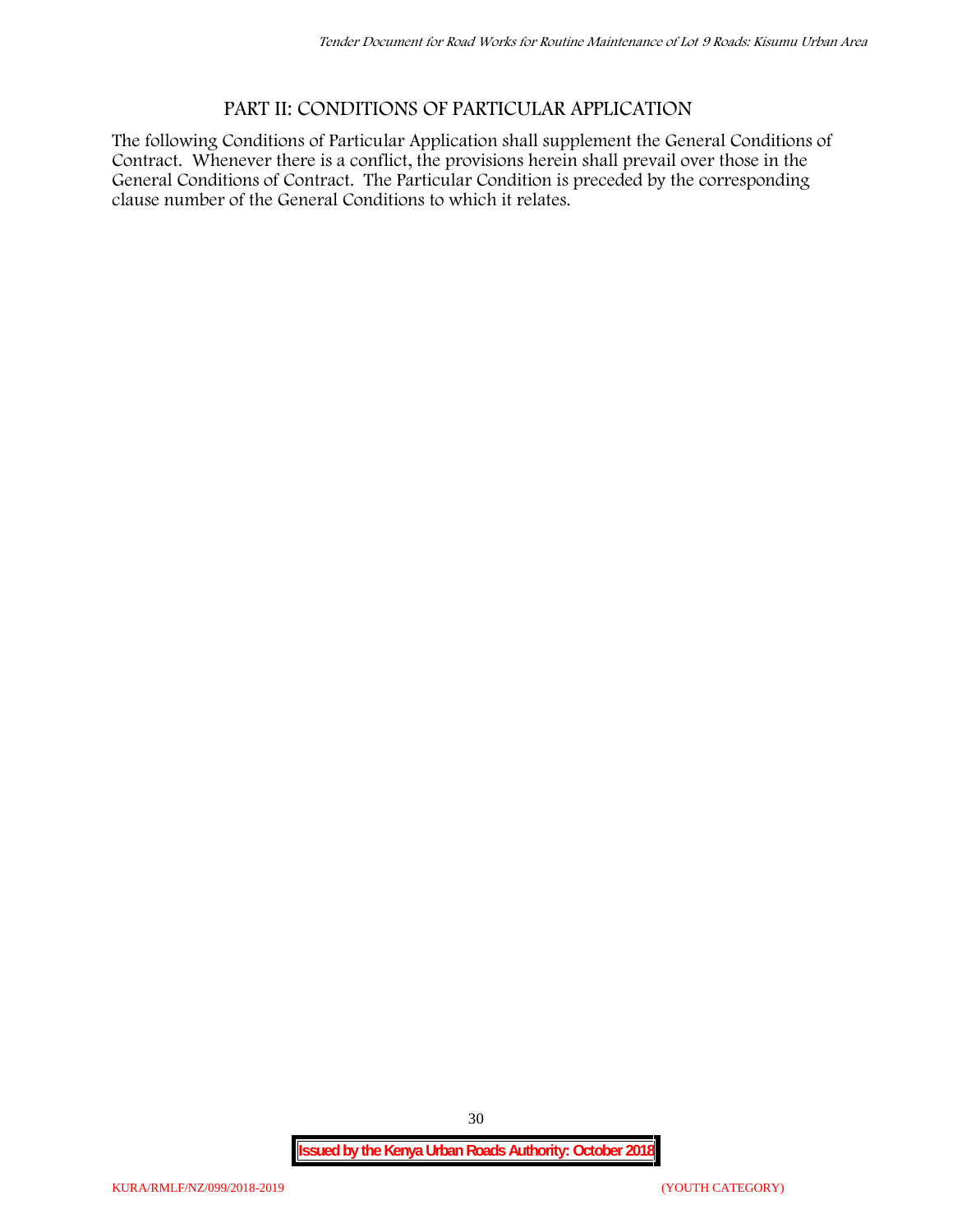#### **CONTENTS**

| SUBCLAUSE 15.2-LANGUAGE ABILITY AND QUALIFICATIONS OF CONTRACTOR'S         |  |
|----------------------------------------------------------------------------|--|
|                                                                            |  |
|                                                                            |  |
| SUBCLAUSE 16.3~ QUALIFICATION AND LANGUAGE ABILITY OF SUPERINTENDING STAFF |  |
|                                                                            |  |
| SUBCLAUSE 19.1 - SAFETY, SECURITY AND PROTECTION OF THE ENVIRONMENT 37     |  |
|                                                                            |  |
| SUBCLAUSE 21.1 - INSURANCE OF WORKS AND CONTRACTOR 'S EQUIPMENT 38         |  |
|                                                                            |  |
|                                                                            |  |
|                                                                            |  |
|                                                                            |  |
|                                                                            |  |
|                                                                            |  |
|                                                                            |  |
| SUBCLAUSE 29.2 - REINSTATEMENT AND COMPENSATION FOR DAMAGES TO PERSONS     |  |
|                                                                            |  |
|                                                                            |  |
|                                                                            |  |
|                                                                            |  |
|                                                                            |  |
|                                                                            |  |
|                                                                            |  |
|                                                                            |  |
|                                                                            |  |
|                                                                            |  |
|                                                                            |  |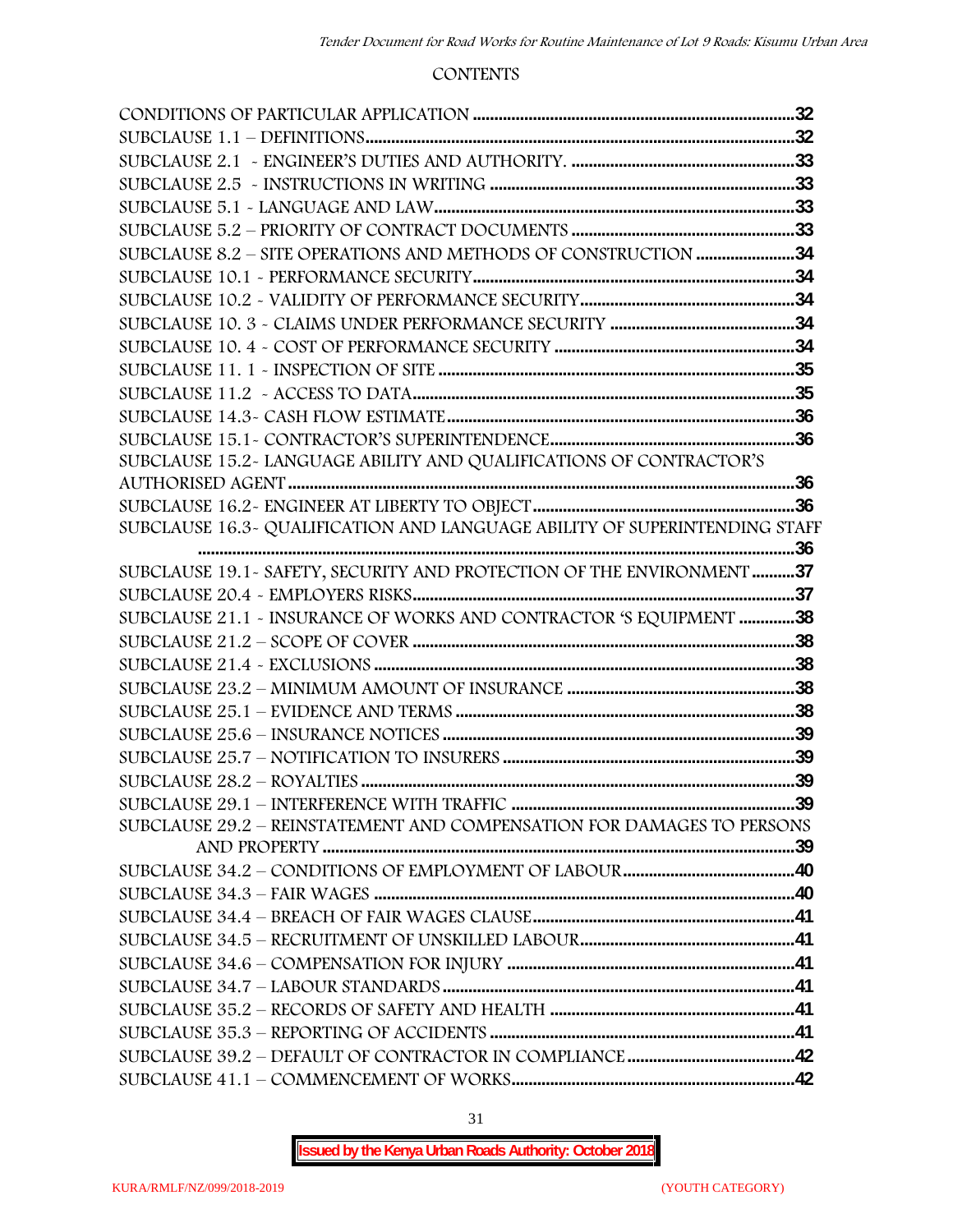| SUBCLAUSE 54.1 - CONTROCTOR'S EQUIPMENT, TEMPORARY WORKS AND MATERIALS |  |
|------------------------------------------------------------------------|--|
|                                                                        |  |
|                                                                        |  |
|                                                                        |  |
|                                                                        |  |
|                                                                        |  |
| SUBCLAUSE 60.3 - RETENTION MONEY AND PAYMENT OF RETENTION MONEY44      |  |
|                                                                        |  |
|                                                                        |  |
|                                                                        |  |
|                                                                        |  |
|                                                                        |  |
|                                                                        |  |
|                                                                        |  |
|                                                                        |  |
|                                                                        |  |
|                                                                        |  |
|                                                                        |  |
|                                                                        |  |
|                                                                        |  |
|                                                                        |  |
|                                                                        |  |
|                                                                        |  |
|                                                                        |  |
|                                                                        |  |
|                                                                        |  |
|                                                                        |  |
|                                                                        |  |
|                                                                        |  |
|                                                                        |  |
|                                                                        |  |
|                                                                        |  |
|                                                                        |  |
|                                                                        |  |
|                                                                        |  |

SUBCLAUSE 1.1 – DEFINITIONS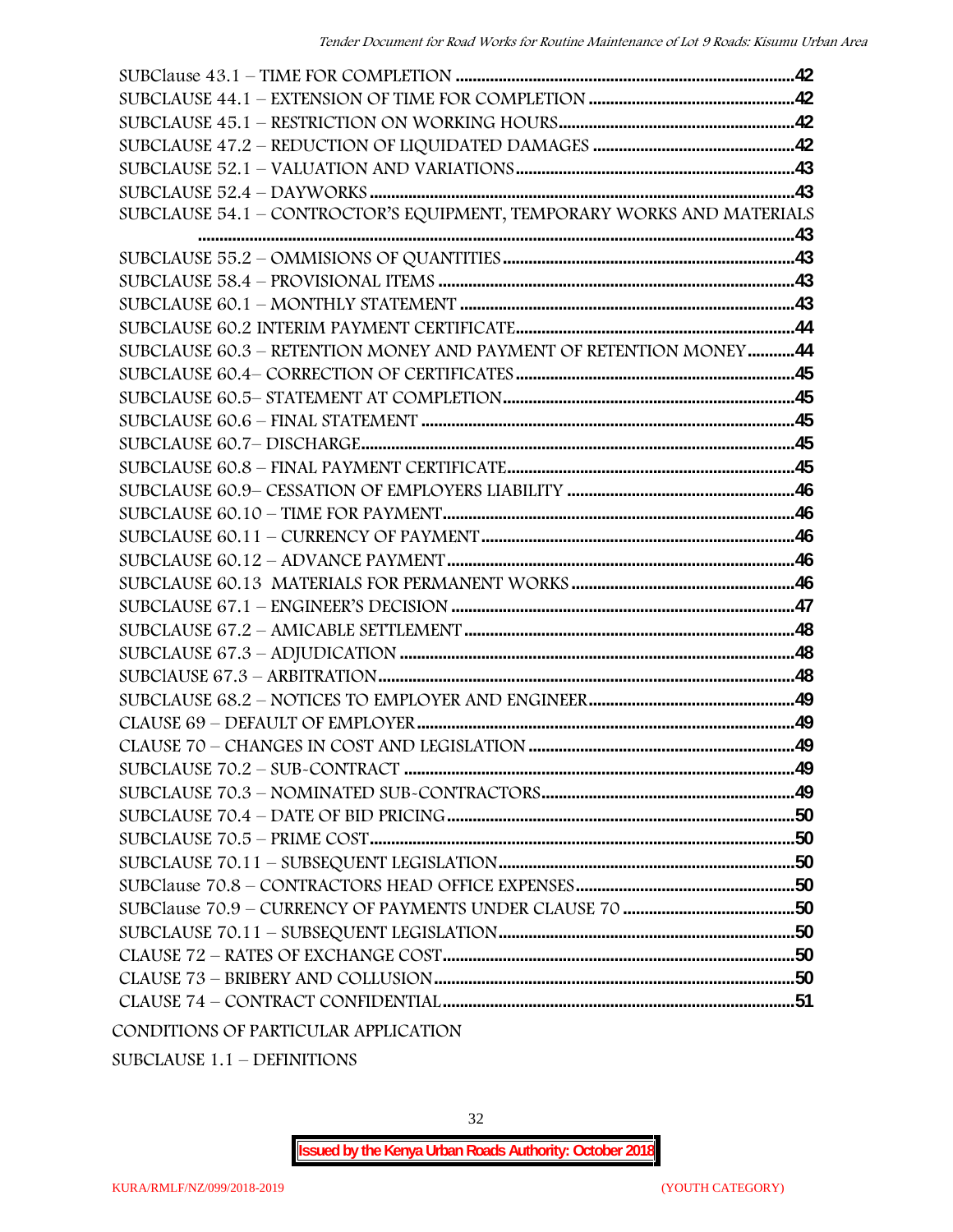Amend this sub-clause as follows:

(a) (i) The "Employer" is the Kenya Urban Roads Authority, represented by the Director General - Kenya Urban Roads Authority.

(ii) The "Engineer" is the Director (Road Asset and Corridor Management) - Kenya Urban Roads Authority.

.(b) (i) Insert in line 2 after the Bills Of Quantities", the following, "the rates entered by the Contractor (whether or not such rate be employed in computation of the Contract Price),"

Amend subparagraph (b) (v) of Sub-Clause 1.1 by adding the following words at the end: The word "BID" is synonymous with "bid" and the word "Appendix to BID" with "Appendix to Bid" and the word "BID documents" with "bidding documents".

Add the following at the end of this sub-clause:

(h) "Materials" means materials and other things intended to form or forming part of the Permanent Works.

(i) "Quantified site instructions" means Site instructions from the Engineer or his representative to the Contractor instructing him to carry out quantified works drawn from the contract to be carried out within a specified period.

SUBCLAUSE 2.1 - ENGINEER'S DUTIES AND AUTHORITY.

With reference to Sub-Clause 2.1 (b), the following shall also apply: The Engineer shall obtain the specific approval of the Employer before taking any of the following actions specified in Part 1:

(a) Consenting to the subletting of any part of the works under Clause 4;

- (b) Certifying additional cost determined under Clause 12;
- (c) Determining an extension of time under Clause 44;
- (d) Issuing a variation under Clause 51;
- (e) Fixing rates or prices under Clause 52

#### SUBCLAUSE 2.5 - INSTRUCTIONS IN WRITING

Add at the end of sub-clause 2.5 the following: "The site instructions shall be in the form of quantiffied site instructions and the contractor shall commence execution of the site instructions within three (3) days and complete within the completion period as stipulated in the instructions.

#### SUBCLAUSE 5.1 - LANGUAGE AND LAW

The Contract document shall be drawn up in the ENGLISH LANGUAGE. Communication between the Contractor and the Engineer's Representative shall be in this given language.

The Laws applicable to this Contract shall be the Laws of the Republic of Kenya.

#### SUBCLAUSE 5.2 – PRIORITY OF CONTRACT DOCUMENTS

Delete the documents listed 1-6 and substitute:

- (1) The Contract Agreement (if completed)
- (2) The Letter Of Acceptance;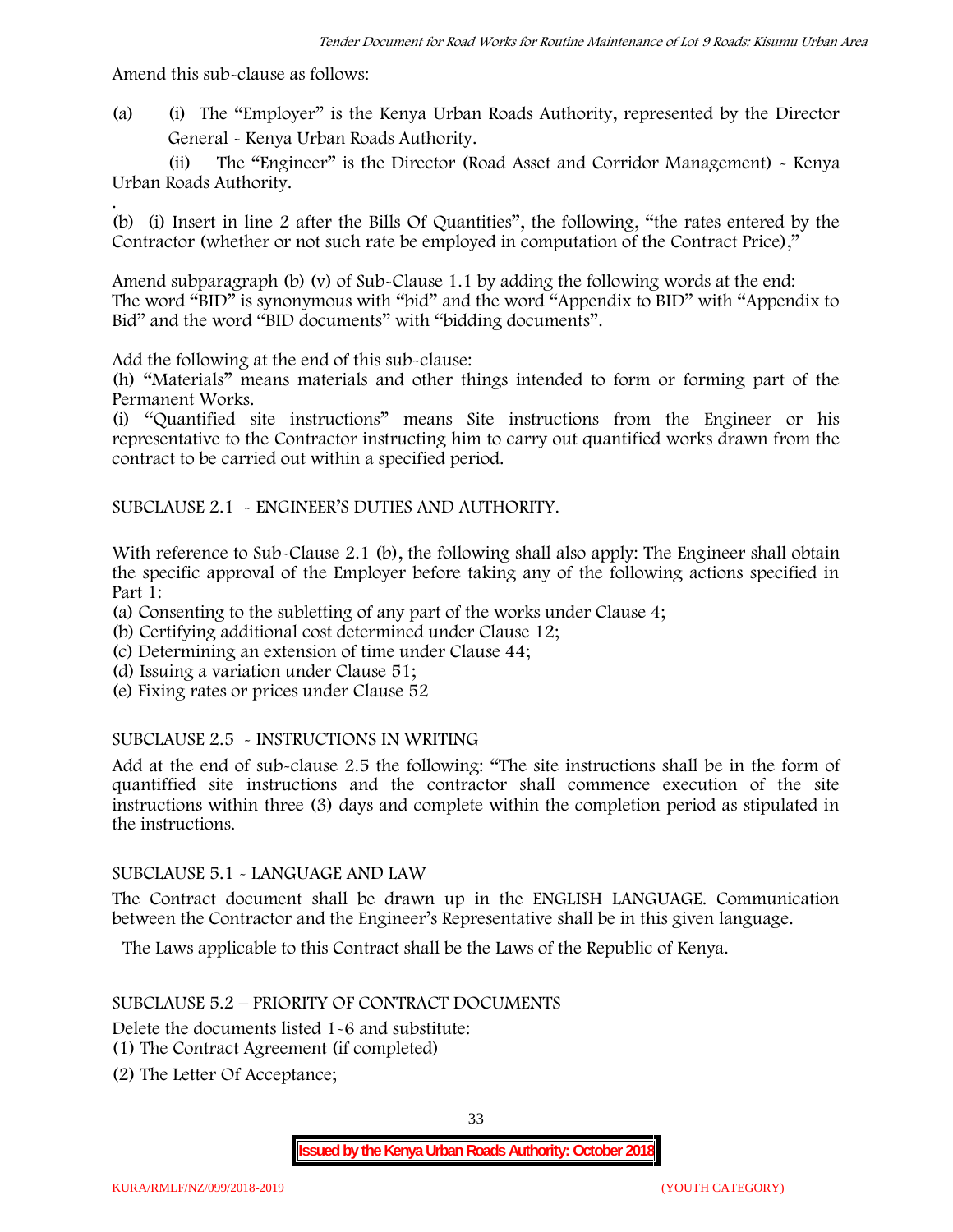- (3) The Bid and Appendix to Bid;
- (4) The Conditions of Contract Part II;
- (5) The Conditions of Contract Part I;
- (6) The Special Specifications;
- (7) The Standard Specification for Road and Bridge Construction, 1986;
- (8) The Drawings;
- (9) The priced Bills of Quantities

(10) Other documents as listed in the Appendix to form of Bid

#### SUBCLAUSE 8.2 – SITE OPERATIONS AND METHODS OF CONSTRUCTION

Add sub- clause 8.2(b) at the end as follows:

"The Contractor shall submit to the Engineer Works Methodology not later than 14 days from the date of award of the contract and general description of his proposed arrangements and methods for the execution of the Works. This shall include inter-alia temporary office, buildings, access roads, construction plant and its intended production output, working shift arrangements, labour strength, skilled and unskilled, and supervision arrangements, power supply arrangements, supply of materials including a materials utilisation programme, stone crushing, aggregate production and storage, cement handling, concrete mixing and handling, methods of excavation, dealing with water, testing methods and facilities."

SUBCLAUSE 10.1 - PERFORMANCE SECURITY

Replace the text of Sub-clause 10.1 with the following:

"The Contractor shall provide security for his proper performance of the Contract within 28 days after receipt of the Letter of Acceptance. The Performance Security shall be in the form of a bank guarantee as stipulated by the Employer in the Appendix to Bid. The Performance Security shall be issued by a bank incorporated in Kenya. The Contractor shall notify the Engineer when providing the Performance Security to the Employer.

"Without limitation to the provisions of the preceding paragraph, whenever the Engineer determines an addition to the Contract Price as a result of a change in cost, the Contractor, at the Engineers written request, shall promptly increase the value of the Performance Security by an equal percentage.

SUBCLAUSE 10.2 - VALIDITY OF PERFORMANCE SECURITY

The Performance Security shall be valid until a date 28 days after the date of issue of the Defects Liability Certificate. The security shall be returned to the Contractor within 14 days of expiration.

SUBCLAUSE 10. 3 - CLAIMS UNDER PERFORMANCE SECURITY

Delete the entire sub-clause 10.3.

SUBCLAUSE 10. 4 - COST OF PERFORMANCE SECURITY

The cost of complying with the requirements of this clause shall be borne by the Contractor.

34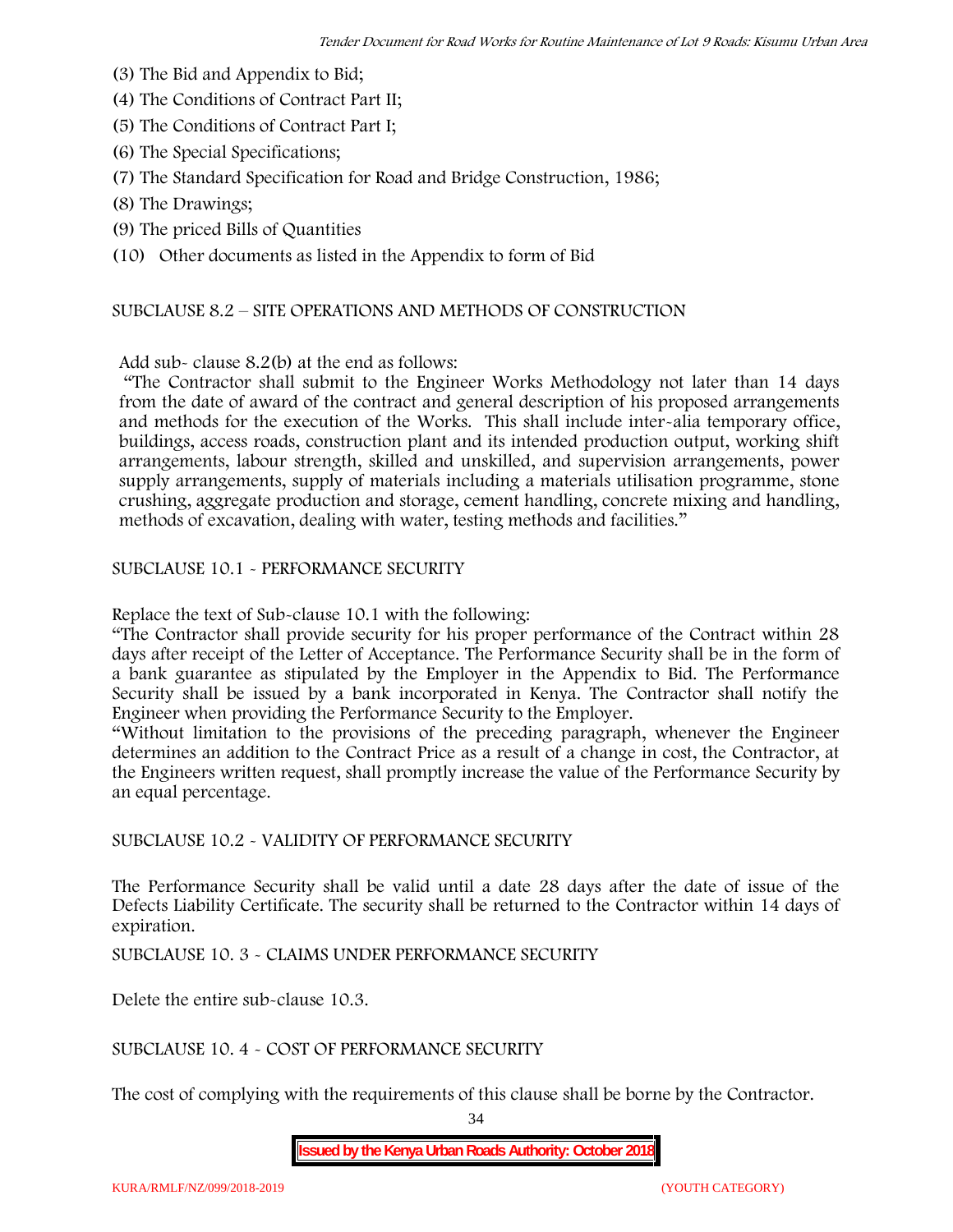#### SUBCLAUSE 11. 1 - INSPECTION OF SITE

#### In line 17 after "affect his BID" add

"and the Contractor shall be deemed to have based his BID on all the aforementioned" Delete the last paragraph completely and replace with the following:

"The Employer in no way guarantees completeness nor accuracy of the soil, materials, subsurface and hydrological information made available to the Contractor at the time of BIDing or at any other time during the period of the Contract, and the Contractor shall be responsible for ascertaining for himself all information as aforesaid for the execution of works and his BID shall be deemed to have been priced accordingly.

#### SUBCLAUSE 11.2 - ACCESS TO DATA

Data made available by the Employer in accordance with Clause 11.1 shall be deemed to include data listed elsewhere in the Contract as open for inspection at the address stipulated in the Appendix to Bid.

#### SUBCLAUSE 14.1 PROGRAM TO BE SUBMITTED

The time within which the program shall be submitted shall be fourteen (14) days from the issuance of order to commence**.**

The programme shall be in the form of a Critical Path Method Network (CPM network) showing the order of procedure and description of the construction methods and arrangements by which he proposes to carry out the works. It should also be supplemented by a time – bar chart of the same programme.

The programme shall be coordinated with climatic, groundwater and other conditions to provide for the completion of the Works in the instruction and by the time specified. The programme shall be revised on demand by the Engineer or his representative.

During the execution of the works, the Contractor shall submit to the Engineer full and detailed particulars of any proposed amendments to the arrangements and methods submitted in accordance with the foregoing. If details of the Contractor's proposals for Temporary Works are required by the Engineer for his own information the Contractor shall submit such details within seven days of being requested to do so.

The various operations pertaining to the works shall be carried out in such a progressive sequence as will achieve a continuous and consecutive output of fully completed road works inclusive of all bridge works and culverts within the time limits specified in the Contract and the instructions. Generally the Contractor shall carry out works within the sections stated in the instructions.

The Contractor shall allow in his programme for the following 10 public holidays per calendar year in Kenya.

- New Years Day (1<sup>st</sup> January)
- Good Friday
- Easter Monday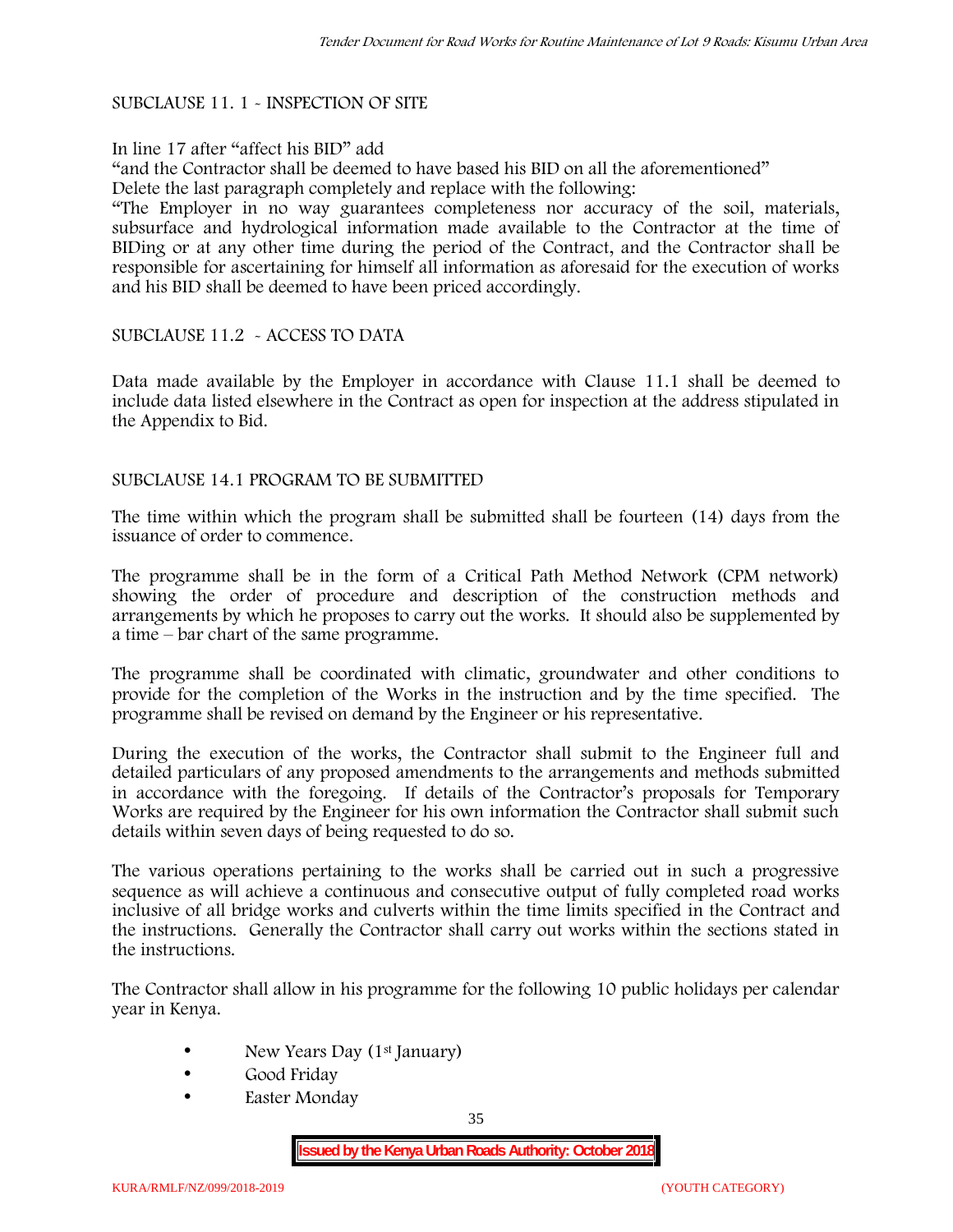- Labour day  $(1<sup>st</sup>$  May)
- Madaraka Day (1<sup>st</sup> June)
- Idd Ul Fitr
- Mashujaa Day (20<sup>th</sup> October)
- $\bullet$  Jamhuri day (12<sup>th</sup> December)
- $\bullet$  Christmas Day (25<sup>th</sup> December)
- Boxing day (26th December)

The Contractor should also allow per calendar year for a further 2 unspecified public holidays which may be announced by the Government of Kenya with no prior notification.

Add the following at the end of this sub-clause: -

The Employer shall have the right to withhold payment at any time if the contractor fails to submit the programme or revised programme due to his negligence, failure or omission.

# SUBCLAUSE 14.3- CASH FLOW ESTIMATE

The cash flow estimates shall be submitted together with the works programme.

# SUBCLAUSE 15.1- CONTRACTOR'S SUPERINTENDENCE

Add the following at the end of the first paragraph of sub-clause 15.1:

"The Contractor shall, within seven (7) days of receipt of the Engineer's order to commence the works inform the Engineer in writing the name of the Contractor's Representative and the anticipated date of his/her arrival on site."

Add the following Sub-clause 15.2

### SUBCLAUSE 15.2- LANGUAGE ABILITY AND QUALIFICATIONS OF CONTRACTOR'S AUTHORISED AGENT

The Contractor's Agent or Representative on the site shall have as a minimum an ordinary diploma in civil Engineering or building construction or have equivalent status approved by the Engineer and shall be able to read and write English fluently.

The Contractor's Agent or Representative shall have at least 3 years related experience.

# SUBCLAUSE 16.2- ENGINEER AT LIBERTY TO OBJECT

At the end of this Clause add

"by a competent substitute approved by the Engineer and at the Contractors own expense." Add the following Sub-Clauses 16.3 and 16.4:

# SUBCLAUSE 16.3- QUALIFICATION AND LANGUAGE ABILITY OF SUPERINTENDING STAFF

The Contractor's superintending staff shall meet the following minimum qualifications: Should have a working knowledge of English or Kiswahili. Should any of the superintending staff not be able to meet this condition, the Contractor shall propose to the Engineer arrangements for provision of a sufficient number of interpreters of approved qualifications. The Engineer, at his discretion, may amend, approve or reject such arrangements or reject deployment of superintending staff not meeting the language requirements. The Engineer may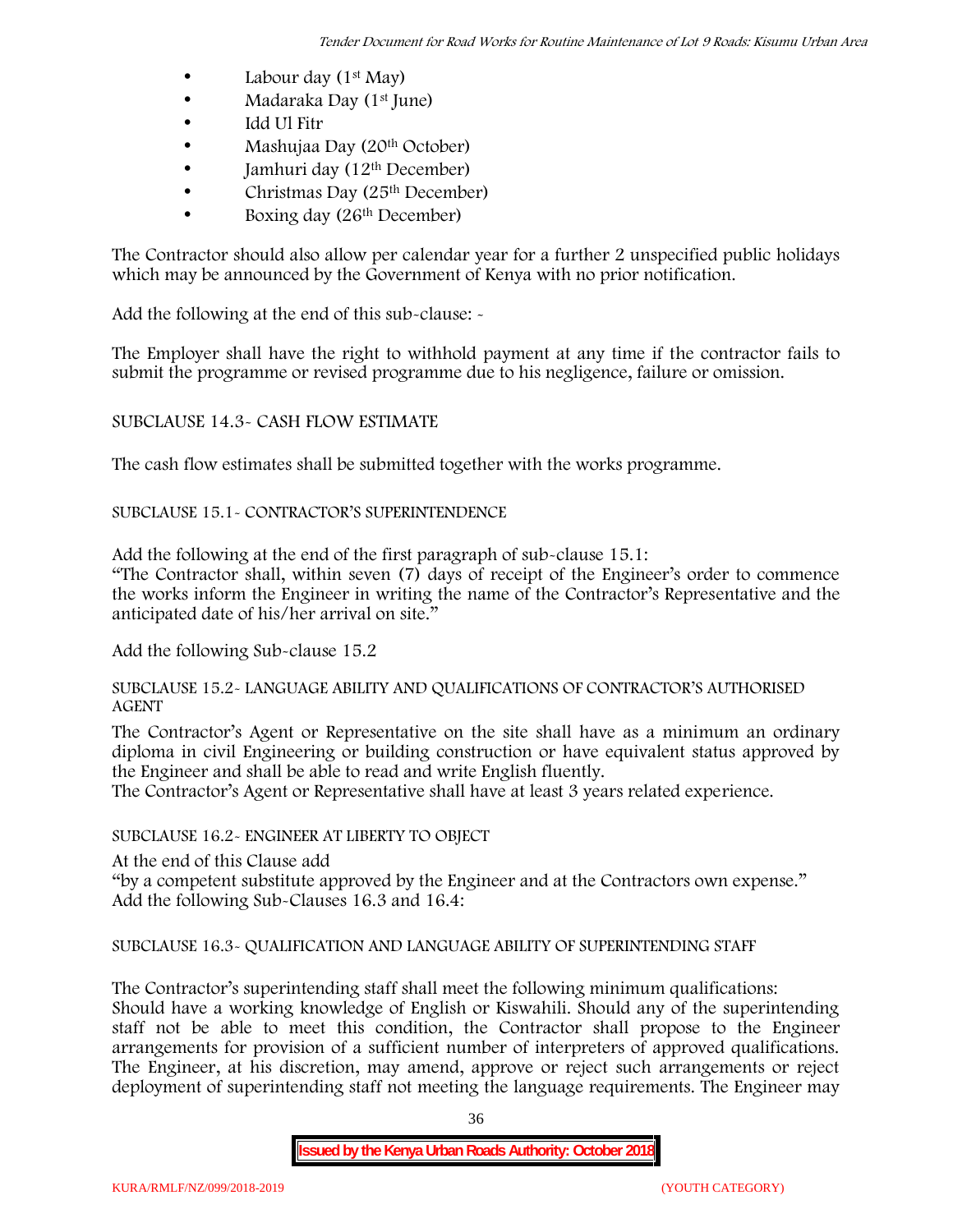at any time during the duration of the Contract amend any approved arrangements made for interpreters, which shall be implemented at the Contractors expense.

The key staff listed below must have academic qualifications from government-recognised institutions or equivalent institutions of the levels set out in Section 5, Part 6.

- Site Agent
- Site Engineer
- Site Surveyor
- Foremen

The key staff listed below must have minimum experience set out in Section 5, Part 6:

- Site Agent
- Site Engineer
- Site Surveyor
- Foremen

Qualifications as above shall be subject to verification and approval on site by the Engineer or his representative on site before commencement of the said works.

# SUBCLAUSE 19.1- SAFETY, SECURITY AND PROTECTION OF THE ENVIRONMENT

Add Sub-Clause-paragraph (d) of Sub-Clause 19 as follows:

Notwithstanding the Contractor's obligation under Sub-Clause-paragraph (a), (b) and 9(c) of Sub-Clause 19.1 of the Conditions Of Contract, the Contractor shall observe the following measures with a view to reducing or elimination adverse environmental effects by the site works:

- (i) All quarries and borrow pits shall be filled and landscaped to their original state after extraction of construction material
- (ii) Soil erosion due to surface runoff or water from culverts or other drainage structures should be avoided by putting in place proper erosion control measures that shall include, but are not limited to grassing and planting if trees
- (iii) Long traffic diversion roads shall be avoided so as to minimize the effect of dust on the surrounding environment. In any case all diversions shall be kept damp and dust free
- (iv) Spillage of oils, fuels and lubricants shall be avoided and if spilt, shall be collected and disposed off in such a way as not to adversely affect the environment
- (v) Rock blasting near settlement areas shall be properly coordinated with the relevant officers of the Government so as to minimize noise pollution and community interference.

SUBCLAUSE 20.4 - EMPLOYERS RISKS

Delete Sub-Clause (h) and substitute with;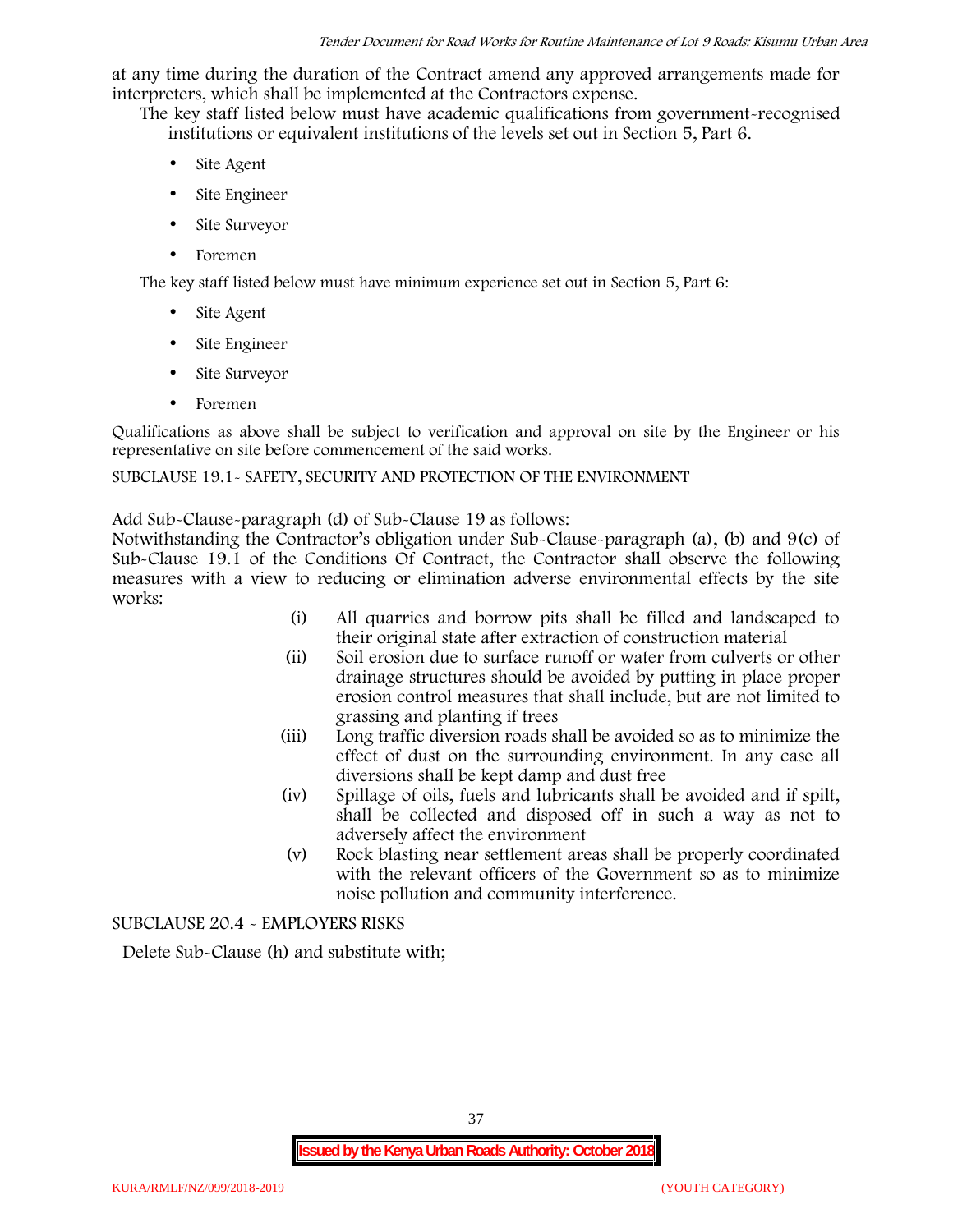- (h) any operation of the forces of nature (insofar as it occurs on site) which an experienced contractor:
	- (i) could not have reasonably foreseen, or
	- (ii) could reasonably have foreseen, but against which he could not reasonably have taken at least one of the following measures:
		- (A) prevent loss or damage to physical property from occurring by taking appropriate measures or
		- (B) insure against such loss or damage

SUBCLAUSE 21.1 - INSURANCE OF WORKS AND CONTRACTOR 'S EQUIPMENT

Add the following words at the end of Sub-paragraph (a) and immediately before the last word of Sub-paragraph (b) of Sub-Clause 21.1:

"It being understood that such insurance shall provide for compensation to be payable in the types and proportions of currencies required to rectify the loss or damage incurred"

Delete the first sentence of this Clause and replace with he following:

"prior to commencement of the Works the Contractor shall, without limiting his or the Employer's obligations and responsibilities under Clause 20, insure to the satisfaction of the Employer:"

SUBCLAUSE 21.2 – SCOPE OF COVER

Amend sub-paragraph (a) of Sub-Clause 21.2 as follows:

Delete words "from the start of work at the site" and substitute the words "from the first working day after the Commencement Date"

Add the following as Sub-Clause (c) under Sub-Clause-Clause 21.2

(c ) It shall be the responsibility of the Contractor to notify the insurance company of any change in the nature and extent of the Works and to ensure the adequacy of the insurance coverage at all times during the period of the Contract.

SUBCLAUSE 21.4 - EXCLUSIONS

Amend Sub-Clause 21.4 to read as follows:

"There shall be no obligation for the insurances in Sub-Clause 21.1 to include loss or damage caused by the risks listed under Sub-Clause 20.4 sub-paragraph (a) (i) to(iv) of the Conditions of Particular Application."

SUBCLAUSE 23.2 – MINIMUM AMOUNT OF INSURANCE

Add the following at the end of this Clause: "... with no limits to the number of occurrences".

SUBCLAUSE 25.1 – EVIDENCE AND TERMS

Amend Sub-Claus OF INSURANCE 25.1 as follows:

Insert the words "as soon as practicable after the respective insurances have been taken out but in any case" before the words "prior to the start of work at the site"

38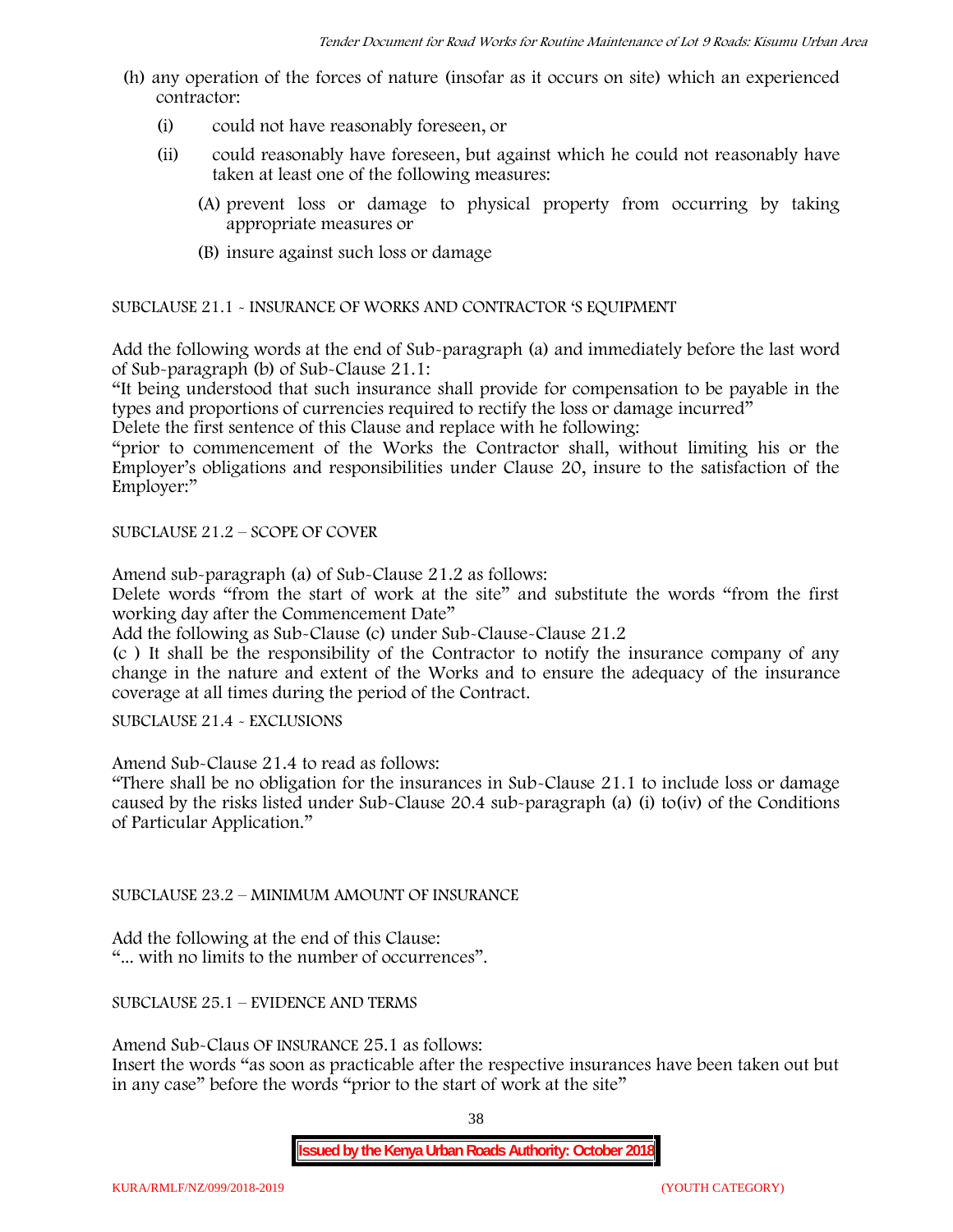Add the following Sub-Clauses 25.6, 25.7

### SUBCLAUSE 25.6 – INSURANCE NOTICES

Each policy of insurance effected by the Contractor for purposes of the Contract shall include a provision to the effect that the Insurer shall have a duty to give notice in writing to the Contractor and Employer of the date when a premium becomes payable. This shall not be more than thirty (30) days before that date and the policy shall remain in force until thirty (30) days after the giving of such notice.

### SUBCLAUSE 25.7 – NOTIFICATION TO INSURERS

It shall be the responsibility of the Contractor to notify insurers under any of the insurance referred to in the preceding clauses 21, 23 and 24 on any matter or event, which by the terms of such insurance are required to be so notified. The Contractor shall indemnify and keep indemnified the Employer against all losses, claims, demands, proceedings, costs, charges and expenses whatsoever arising out of or in consequence of any default by the Contractor in complying with the requirements of this Sub-Clause whether as a result of avoidance of such insurance or otherwise.

# SUBCLAUSE 28.2 – ROYALTIES

Add at the end of this Sub-Clause the following sentence:

"The Contractor shall also be liable for all payments or compensation if any that are levied in connection with the dumping of part or all of any such material."

# SUBCLAUSE 29.1 – INTERFERENCE WITH TRAFFIC

Supplement Sub-Clause 29.1 by adding the following sentence at the end:

"The Contractor will be permitted to use existing public roads for access to the site. The Contractor shall pay vehicle license tax and road maintenance duty in accordance with relevant regulations and shall obtain any necessary permits or licenses from relevant authorities for transporting his equipment."

Add the following sub clause 29.2:

#### SUBCLAUSE 29.2 – REINSTATEMENT AND COMPENSATION FOR DAMAGES TO PERSONS AND PROPERTY

The Contractor shall reinstate all properties whether public or private which are damaged in consequence of the construction and, maintenance of the works to a condition as specified and at least equal to that prevailing before his first entry on them.

If in the opinion of the Engineer the Contractor shall have failed to take reasonable and prompt action to discharge his obligations in the matter of reinstatement, the Engineer will inform the Contractor in writing of his opinion, in which circumstances the Employer reserves the right to employ others to do the necessary work of reinstatement and to deduct the cost thereof from any money due or which shall become due to the Contractor.

The Contractor shall refer to the Employer without delay all claims which may be considered to fall within the provisions of Clause 22.1.

Add the following Sub-Clause 34.2 to 34.8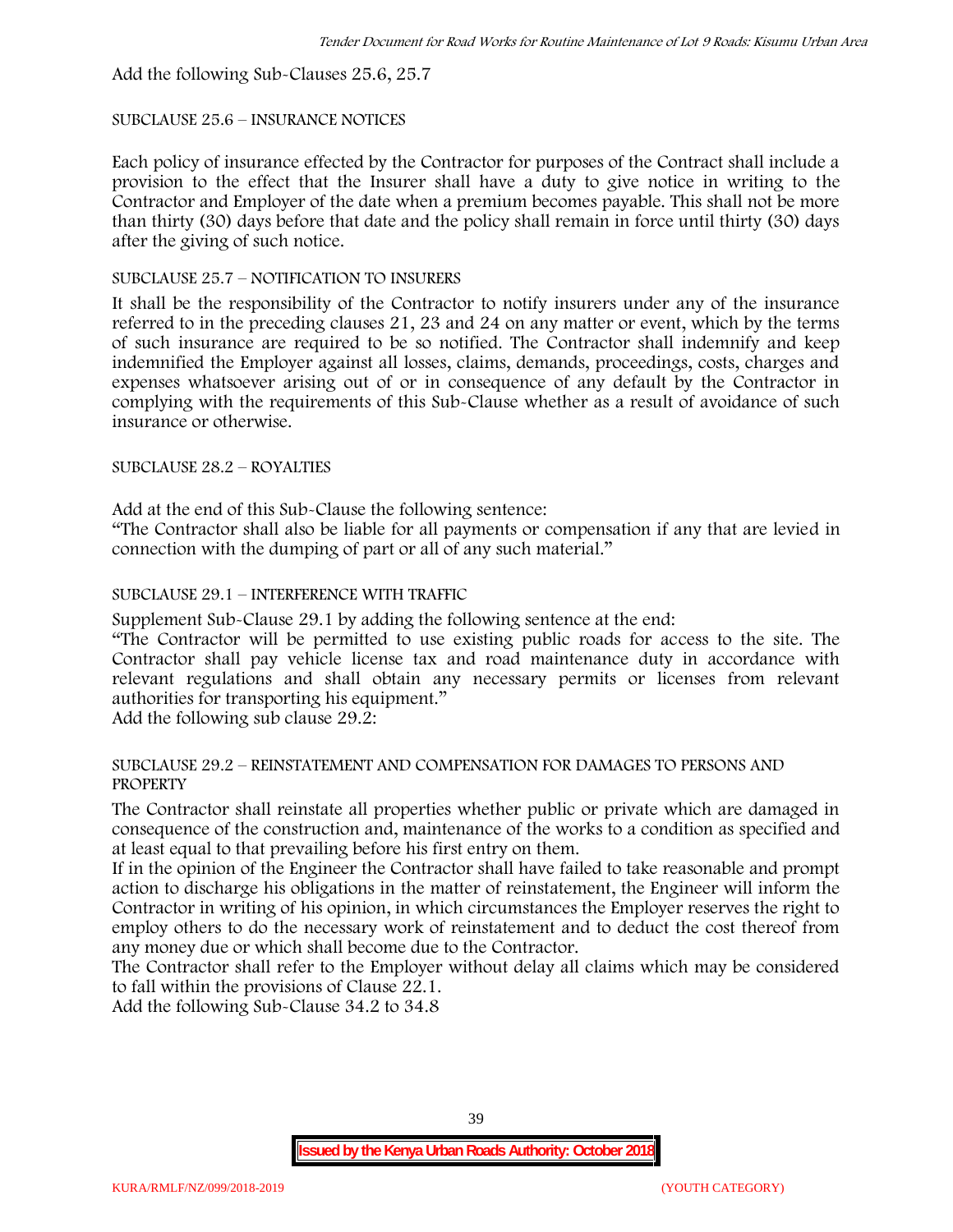### SUBCLAUSE 34.2 – CONDITIONS OF EMPLOYMENT OF LABOUR

The Contractor shall be responsible for making all arrangements for and shall bear all costs relating to recruitment, obtaining of all necessary visas, permits or other official permission for movements of staff and labour.

### SUBCLAUSE 34.3 – FAIR WAGES

The Contractor shall, in respect of all persons employed anywhere by him in the execution of the Contract, and further in respect of all persons employed by him otherwise than in the execution of the Contract in every factory, Workshop or place occupied or used by him for the execution of the Contract, observe and fulfil the following conditions:

- (a) The Contractor shall pay rates of wages, observe hours of labour and provide conditions of labour, housing, amenities and facilities not less favourable than those required by the latest Regulation of Wages (Building and Construction Industry) Order as of the time of bid submission, and subsequent amendments thereto, or in any wage scales, hours of work or conditions agreed by the Ministry of Labour or other Government Department in consultation with the appropriate wage fixing authority and generally recognized by other employees in the district whose general circumstances in the trade or industry in which the Contractor is engaged are similar.
- (b) In the absence of any rates of wages, hours or conditions of labour so established the Contractor shall pay rates of wages and observe hours and conditions of labour which are not less favourable than the general level of wages, hours and conditions observed by other Employers whose general circumstances in the trade or industry in which the Contractor is engaged are similar.
- (c) Where the absence of established rates of wages, hours and conditions of labour or the dissimilarity of the general circumstances in the trade of industry in which the Contractor is engaged prevent the Contractor from observing rates of wages, hours and conditions of labour ascertained under sub-paragraph (a) and (b) above the Contractor in fixing the rates of wages, hours and conditions of labour of his employees shall be guided by the advice of the Labour Department.
- (d) The Contractor shall recognize the freedom of his employees to be members of trade unions.
- (e) The Contractor shall maintain records in English of the time worked by, and the wages paid to, his employees. The Contractor shall furnish to the Engineer or Employer, if called upon to do so, such particulars of the rates, wages and conditions of labour as the Employer or Engineer may direct.
- (f) The Contractor shall at all times during the continuance of the contract display, for the information of his employees in every factory, workshop or place occupied or used by him for the execution of the Contract, a copy of this clause together with a notice setting out the general rates of wages, hours and conditions of labour of his employees.
- (g) The Contractor shall be responsible for the observance of this clause by sub-Contractors employed in the execution of the works.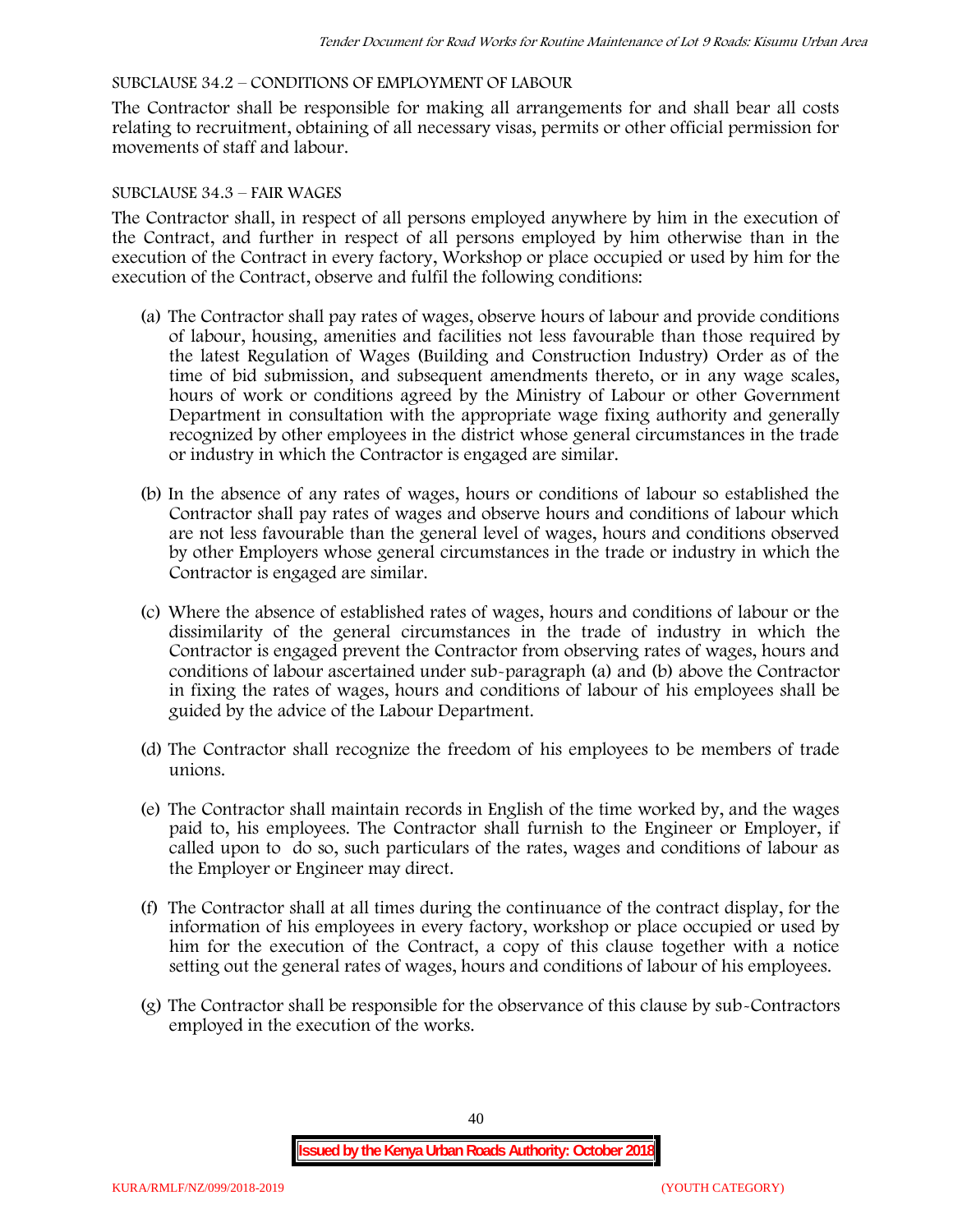### SUBCLAUSE 34.4 – BREACH OF FAIR WAGES CLAUSE

Any Contractor or Sub-Contractor who is found to be in breach of Fair Wages Clause shall cease to be approved as a Contractor or Sub-Contractor for such period as the Permanent Secretary for the Ministry of Roads may determine.

Should a claim be made to the Employer alleging the Contractor's default in payment of Fair Wages of any workman employed on the Contract and if proof thereof satisfactory to the Employer is furnished by the Labour Authority, the Employer may, failing payment by the Contractor, pay the claims out of any monies due or which may become due to the Contractor under the Contract.

### SUBCLAUSE 34.5 – RECRUITMENT OF UNSKILLED LABOUR

Any additional unskilled labour which is required by the Contractor for the works and which is not in his employment at the time of the acceptance of the BID shall be recruited by the Contractor from the Labour Exchange or Exchange or Exchanges nearest to the site or sites of the work.

### SUBCLAUSE 34.6 – COMPENSATION FOR INJURY

The Contractor shall in accordance with the Workmen's Compensation Act of the Laws of Kenya and any other regulations in force from time to time pay compensation for loss or damage suffered in consequence of any accident or injury or disease resulting from his work to any workman or other person in the employment of the Contractor or any Subcontractor.

### SUBCLAUSE 34.7 – LABOUR STANDARDS

(a) the Contractor shall comply with the existing local labour laws, regulations and labour standards

(b) the Contractor shall formulate and enforce an adequate safety program with respect to all work under his contract, whether performed by the Contractor or subcontractor. The Contractor has assurance from the Employer of cooperation where the implementation of these safety measures requires joint cooperation.

(c) Upon written request of the Employer the Contractor shall remove or replace any of his employees employed under this Contract.

Add the following Sub-Clause 35.2 and 35.3.

# SUBCLAUSE 35.2 – RECORDS OF SAFETY AND HEALTH

The Contractor shall maintain such records and make such reports concerning safety, health and welfare of persons and damage to property as the Engineer may from time to time prescribe.

#### SUBCLAUSE 35.3 – REPORTING OF ACCIDENTS

The Contractor shall report to the Engineer details of any accident as soon as possible after its occurrence. In the case of any fatality or serious accident, the Contractor shall, in addition, notify the Engineer immediately by the quickest available means. The Contractor shall also notify the relevant authority whenever the Laws of Kenya require such a report.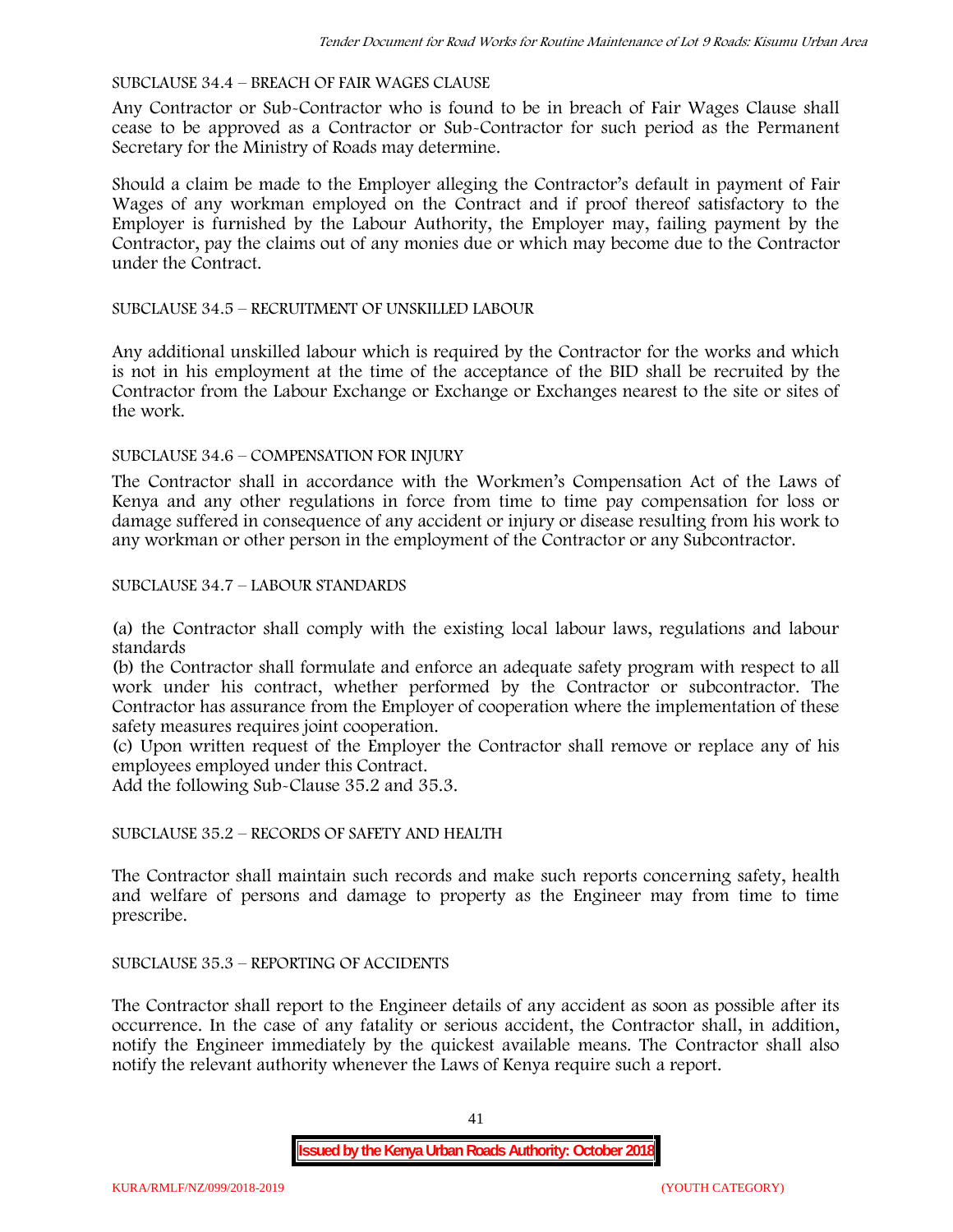SUBCLAUSE 39.2 – DEFAULT OF CONTRACTOR IN COMPLIANCE

Add at the end of Sub-Clause 39.2 the following: "Where the contractor has no pending payments with the employer and the retention funds are less than the value of works to be carried out by the employer, the employer shall apply funds as per clause 10.3". The contract shall then stand determined clause 63 not withstanding.

# SUBCLAUSE 41.1 – COMMENCEMENT OF WORKS

Amend Sub-Clause 41.1 as follows:

Delete the words "as soon as is reasonably possible" in the first sentence and replace with "within the period stated in the Appendix to Bid".

For the purposes of this clause the quantified site instructions shall be treated as the works and delay in commencement in the instructed works shall constitute breach of contract that will lead to institution of remedies under clause 63 of these conditions.

### SUBCLAUSE 43.1 – TIME FOR COMPLETION

Amend Sub-Clause 43.1 as follows:

Delete the words "within the time" to "such extended time" and substitute "by the date or dates stated or implied in Clause 14 of these Conditions of Particular Application.

SUBCLAUSE 44.1 – EXTENSION OF TIME FOR COMPLETION

Add at the end of Sub-Clause 44.1 the following:

"Neither rains falling within the rainy seasons as occurs in Kenya nor floods caused by such rains shall be deemed exceptional weather conditions such as may fairly entitle the Contractor to an extension of time for the completion of the work."

#### SUBCLAUSE 45.1 – RESTRICTION ON WORKING HOURS

Add at the end of Sub-Clause 45.1 the following:

"If the Contractor requests permission to work by night as well as by day, then if the Engineer shall grant such permission the Contractor shall not be entitled to any additional payments for so doing. All such work at night shall be carried out without unreasonable noise or other disturbance and the Contractor shall indemnify the Employer from and against any liability for damages on account of noise or other disturbance created while or in carrying out night work and from and against all claims, demands, proceedings, costs, charges and expenses whatsoever in regard or in relation to such liability.

"In addition the Contractor will be required to provide, for any work carried out at night or recognized days of rest, adequate lighting and other facilities so that the work is carried out safely and properly.

"In the event of the Engineer granting permission to the Contractor to work double or rotary shifts or on Sundays, the Contractor shall be required to meet any additional costs to the Employer in the administration and supervision of the Contract arising from the granting of this permission."

SUBCLAUSE 47.2 – REDUCTION OF LIQUIDATED DAMAGES

Add the following paragraphs at the end of this Sub-Clause:

42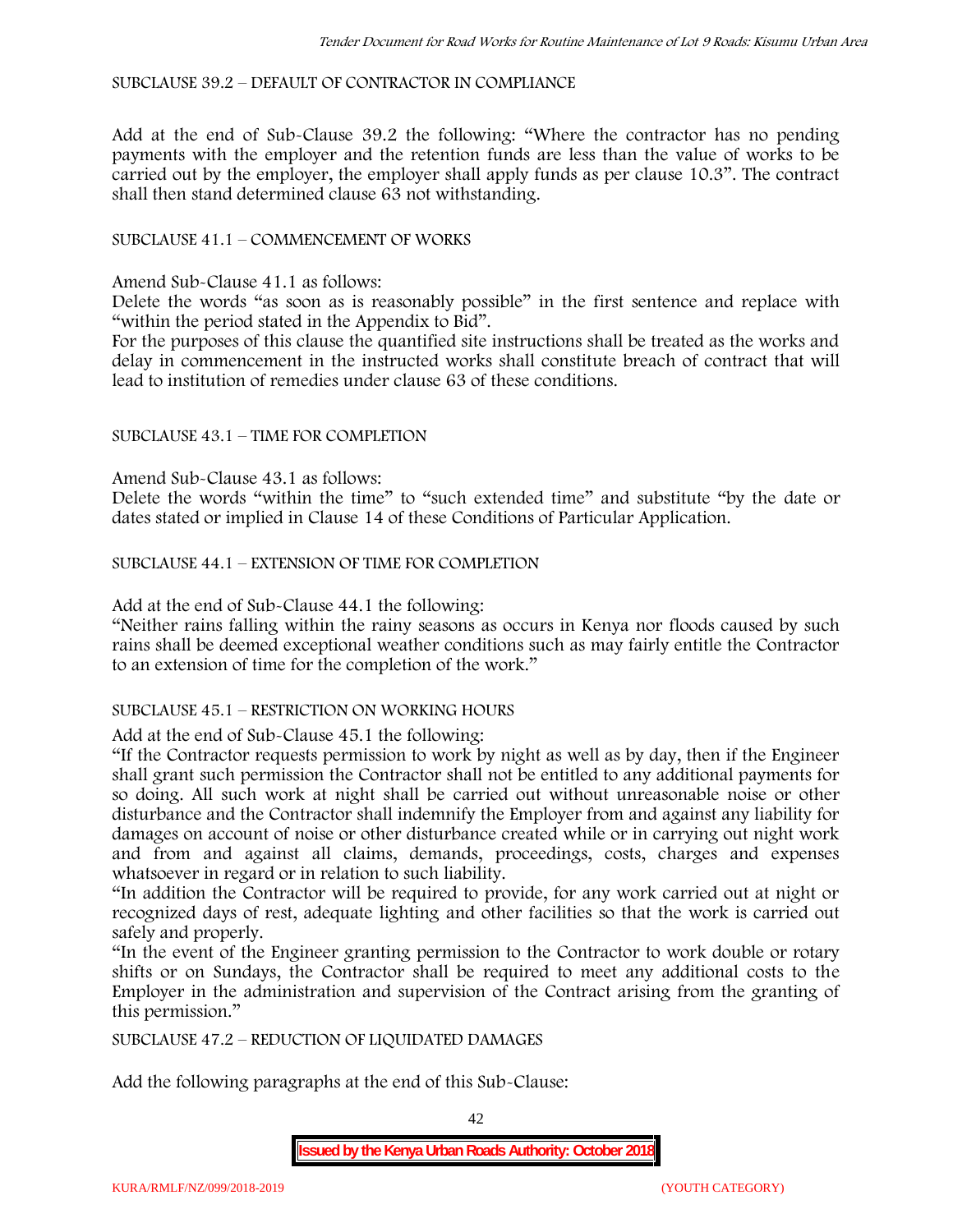"There shall be no reduction in the amount of liquidated damages in the event that a part or a section of the Works within the Contract is certified as completed before the whole of the Works comprising that Contract.

The Employer shall pay no bonus for early completion of the Works to the Contractor.

SUBCLAUSE 52.1 – VALUATION AND VARIATIONS

Add new Clause 52.2(c )

No change in the unit rates or prices quoted shall be considered for items included in the schedule of Dayworks rates, or Provisional Sums and items, or for any item in the BOQ.

SUBCLAUSE 52.4 – DAYWORKS

Add the following at the end of Sub-Clause 52.4:

The work so ordered shall immediately become part of the works under the contract. The Contractor shall, as soon as practicable after receiving the Dayworks order from the Engineer undertake the necessary steps for due execution such work. Prior to commencement of any work to be done on a Dayworks basis, the Contractor shall give an advance notice to the Engineer stating the exact time of such commencement.

# SUBCLAUSE 54.1 – CONTROCTOR'S EQUIPMENT, TEMPORARY WORKS AND MATERIALS

: Exclusive use for the works

Amend Sub-Clause 54.1 as follows: Line 5: add "written" between "the" and "consent". Delete Sub-Clauses 54.2 and 54.5.

SUBCLAUSE 55.2 – OMMISIONS OF QUANTITIES

Items of Works described in the Bills of Quantities for which no rate or price has been entered in the Contract shall be considered as included in other rates and prices in the Contract and will not be paid for separately by the Employer.

Add the following Sub-Clause 58:

Add the words "or Engineer's representative" where the word "Engineer" appears in clause 58.

SUBCLAUSE 58.4 – PROVISIONAL ITEMS

Provisional items shall be read as Provisional Sums and shall be operated as such in accordance with Sub-Clauses 58.1 to 58.3.

Clause 60 of the General Conditions is deleted and substituted with the following:-

# SUBCLAUSE 60.1 – MONTHLY STATEMENT

The Contractor shall submit a statement to the Engineer at the end of each month, in a tabulated form approved by the Engineer, showing the amounts to which the Contractor considers himself to be entitled. The statement shall include the following items, as applicable;

- the value of the Permanent Work executed up to the end of previous month

43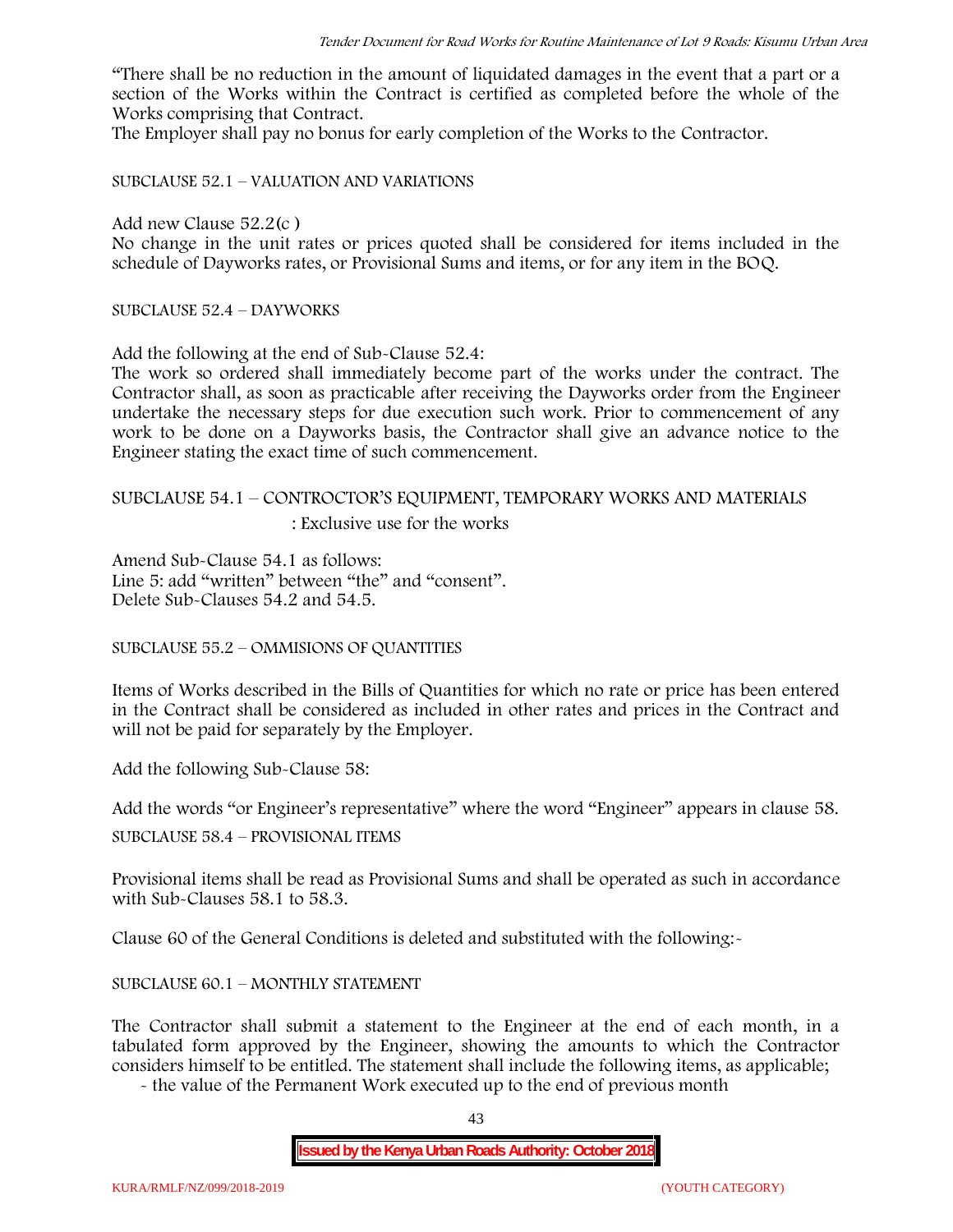- such amount as the Engineer may consider fair and reasonable for any Temporary Works for which separate amounts are provided in the Bill of Quantities

- any amount to be withheld under retention provisions of Sub-clause 60.3
- any other sum to which the Contractor may be entitled under the Contract

If the Engineer disagrees with or cannot verify any part of the statement, the Contractor shall submit such further information as the Engineer may reasonably require and shall make such changes and corrections in the statement as may be directed by the Engineer. In cases where there is difference in opinion as to the value of any item, the Engineer's view shall prevail.

### SUBCLAUSE 60.2 INTERIM PAYMENT CERTIFICATE

The Contractor shall forward to the Engineer an Interim Payment Certificate based on the statement as corrected above and, should it be necessary in the Engineers opinion, shall promptly make any further amendments and corrections to the Interim Payment Certificate.

The Engineer shall not unreasonably withhold certifying an Interim Payment Certificate and in case of likely delay in establishing the value of an item, such item may be set aside and the remainder certified for payment.

Within 14 days after receipt of the Interim Payment Certificate and subject to the Contractor having made such further amendments and corrections as the Engineer may require, the Engineer will forward to the Employer the certified Interim Payment Certificate.

Provided that the Engineer shall not be bound to certify any payment under this Clause if the net amount thereof, after all retentions and deductions, would be less than the minimum amount of Interim Payment Certificate's stated in the Appendix to Form of Bid. However in such a case, the uncertified amount will be added to the next interim payment, and the cumulative unpaid certified amount will be compared to the minimum amount of interim payment.

SUBCLAUSE 60.3 – RETENTION MONEY AND PAYMENT OF RETENTION MONEY

A retention amounting to the percentage stipulated in the Appendix to Bid shall be made by the Engineer in the first and following Interim Payment Certificates until the amount retained shall reach the "Limit of Retention Money" named in the Appendix to Form of BID.

Upon the issue of the Taking-Over Certificate, with respect to the whole of the works one half of the retention money shall become due and shall be paid to the Contractor when the Engineer shall certify in writing that the last section of the whole works has been substantially completed.

Upon expiration of the Defects Liability Period for the works, the other half of the Retention Money shall be certified by the Engineer for payment to the Contractor.

Provided that in the event of different Defects Liability Periods being applicable to different Sections of the Permanent Works pursuant to Clause 48, the expression "expiration of the Defects Liability Period " shall, for the purpose of this sub-clause, be deemed to mean the expiration of the latest of such periods.

Provided also that if at such time, there remain to be executed by the Contractor any work instructed, pursuant to Clause 49 and 50, in respect of the works, the Engineer shall be entitled to withhold certification until completion of any such work or so much of the balance of the Retention money as shall in the opinion of the Engineer, represents the cost of the remaining work to be executed.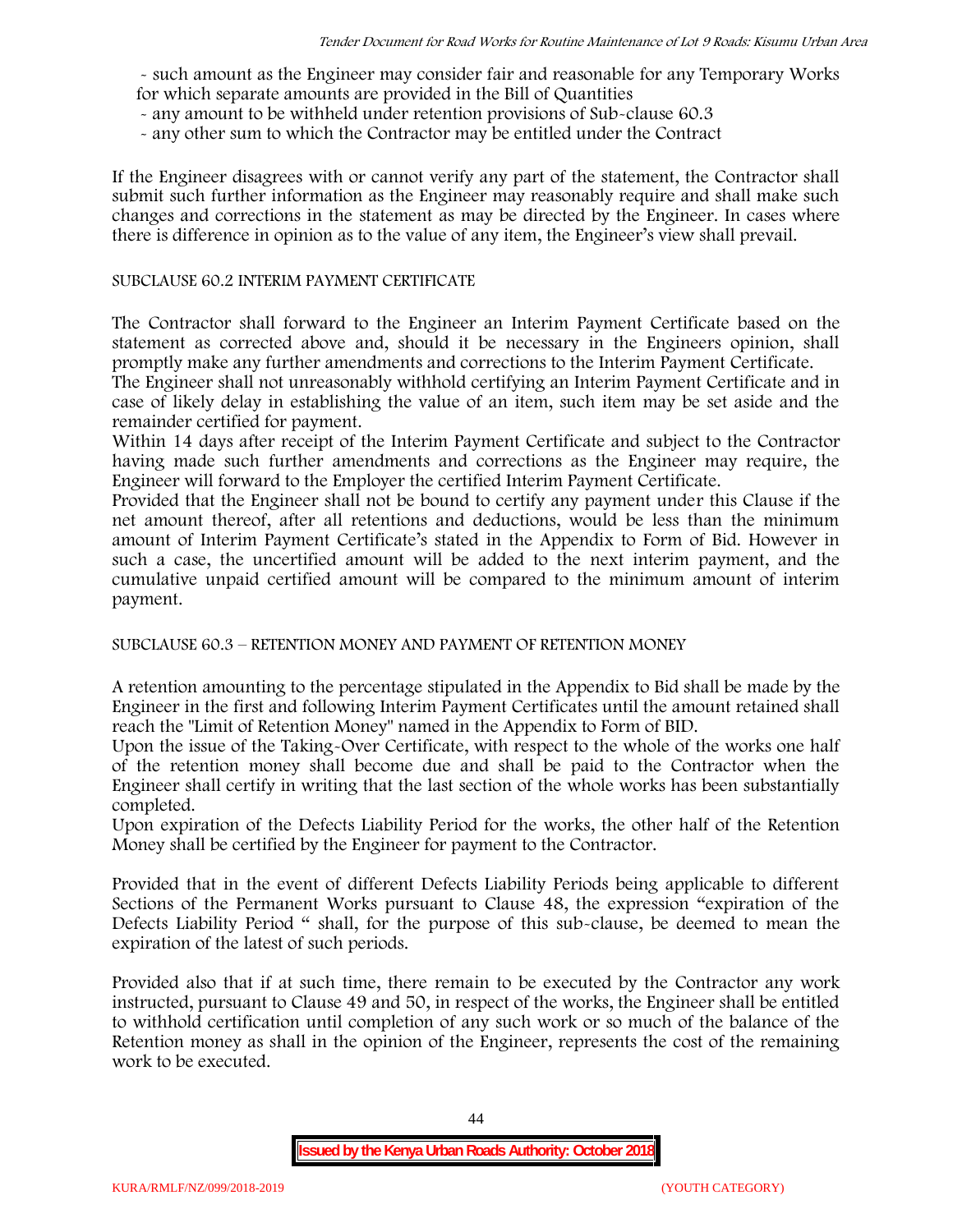### SUBCLAUSE 60.4– CORRECTION OF CERTIFICATES

The Engineer may in any Interim Payment Certificate make any correction or modification to any previous Interim Payment Certificate signed by him and shall have authority, if any work is not being carried out to his satisfaction to omit or reduce the value of such work in any Interim Payment Certificate.

# SUBCLAUSE 60.5– STATEMENT AT COMPLETION

Not later than 84 days after the issue of the Taking-Over Certificate in respect of the whole of the works, the Contractor shall submit to the Engineer a statement at completion showing in detail, in a form approved by the Engineer;

The final value of all work done in accordance with the Contract up to the date stated in such Taking-Over Certificate.

Any further sums which the Contractor considers to be due; and

An estimate of amounts that the Contractor considers will become due to him under the Contract.

Estimate amounts shall be shown separately in the Statement at Completion. The Contractor shall amend and correct the Statement as directed by the Engineer and submit a Certificate at Completion to be processed as in Sub-Clause 60.2.

# SUBCLAUSE 60.6 – FINAL STATEMENT

Not later than 56 days after the issue of the Defects Liability Certificate pursuant to Sub-Clause 62.1, the Contractor shall submit to the Engineer for consideration a draft final statement with supporting documents showing in detail, in the form approved by the Engineer; The final value of all work done in accordance with the Contract;

Any further sums which the Contractor considers to be due to him.

If the Engineer disagrees with or cannot verify any part of the draft final statement, the Contractor shall submit such further information as the Engineer may reasonable require and shall make such changes in the draft as may be required.

SUBCLAUSE 60.7– DISCHARGE

Upon submission of the Final Statement, the Contractor shall give to the Employer, with a copy to the Engineer, a written discharge confirming that the total of the Final statement represents full and final settlement of all monies due to the Contractor arising out of or in respect of the Contract. Provided that such discharge shall become effective only after payment under the Final Payment Certificate issued pursuant to Sub-Clause 60.8 has been made and the Performance Security referred to in Sub-Clause 10.1 has been returned to the Contractor.

# SUBCLAUSE 60.8 – FINAL PAYMENT CERTIFICATE

Upon acceptance of the Final Statement as given in Sub-Clause 60.6, the Engineer shall prepare a Final Payment Certificate which shall be delivered to the Contractor's authorized agent or representative for his signature. The Final Payment Certificate shall state:

The final value of all work done in accordance with the Contract;

45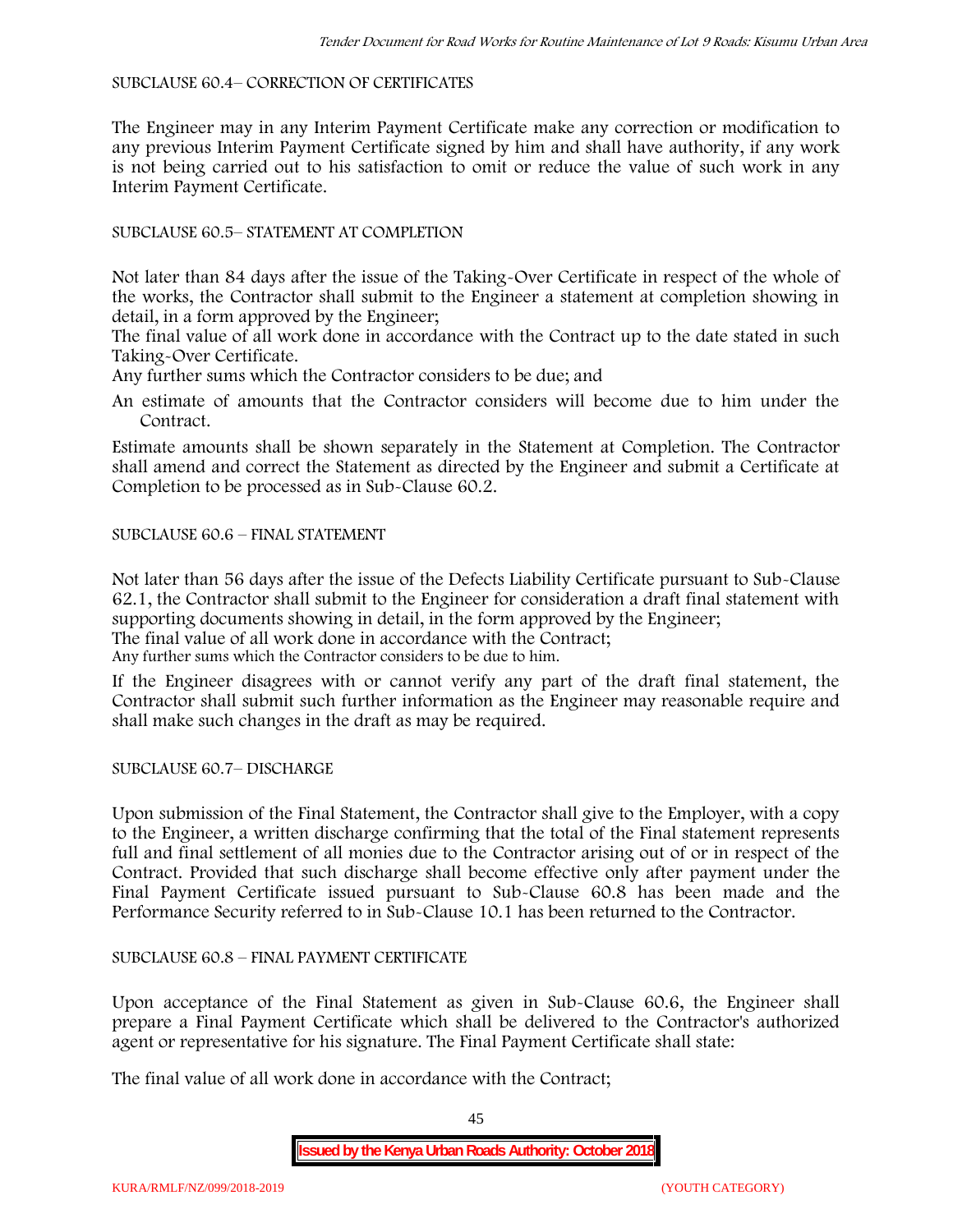After giving credit to the Employer for all amounts previously paid by the Employer, the balance, if any, due from the Employer to the Contractor or the Contractor to the Employer.

Final Certificate shall be issued for any sum due to the Contractor even if such is less than the sum named in the Appendix to the Form of BID.

### SUBCLAUSE 60.9– CESSATION OF EMPLOYERS LIABILITY

unless the Contractor notifies the Engineer of his objection to the Final Certificate within fourteen days of delivery thereof he shall be deemed to have agreed that he accepts the total Contract Price as set out in the Final Certificate as full settlement for all Work Done under the Contract including any variations and omissions thereof but excluding any variations and claims previously made in writing.

### SUBCLAUSE 60.10 – TIME FOR PAYMENT

The amount due to the Contractor under any Interim Payment Certificate or Final Payment Certificate issued pursuant to this Clause or to any other term of the Contract, shall, subject to Clause 47, be paid by the Employer to the Contractor as follows:

- (i) In the case of Interim Payment Certificate, within the time stated in the Appendix to Form of Bid, after the Engineer has signed the Interim Payment Certificate.
- (i) In the case of the Final Payment Certificate pursuant to Sub clause 60.8, within the time stated in the Appendix to Form Of Bid, after the Engineer has signed the Final Payment Certificate.
- (ii) In the event of the failure of the Employer to make payment within the times stated, the Employer shall make payment to the Contractor of simple interest at a rate equal to two percentage points above the averaged Base Lending Rate of three leading banks namely Kenya Commercial Bank, Standard Chartered Bank and Barclays Bank for the time being or as shall be the case from the time to time obtained from the Central Bank of Kenya. The provisions of this Sub clause are without prejudice to the Contractor's entitlements under Clause 69 or otherwise.

SUBCLAUSE 60.11 – CURRENCY OF PAYMENT

The Contract Price shall be designated in Kenyan Currency.

All work performed by the Contractor under the Contract shall be valued in Kenya Shillings using the rates and prices entered in the Bills of Quantities together with such other increases to the Contract Price, except for variation of price payments in accordance with Clause 70.1.

SUBCLAUSE 60.12 – ADVANCE PAYMENT

Advance payment shall not be offered in this Contract.

SUBCLAUSE 60.13 MATERIALS FOR PERMANENT WORKS

With respect to materials brought by the Contractor to the site for incorporation into the permanent works, the Contractor shall,

-Receive a credit in the month in which these materials are brought to site,

-Be charged a debit in the month in which these materials are incorporated in the permanent works.

46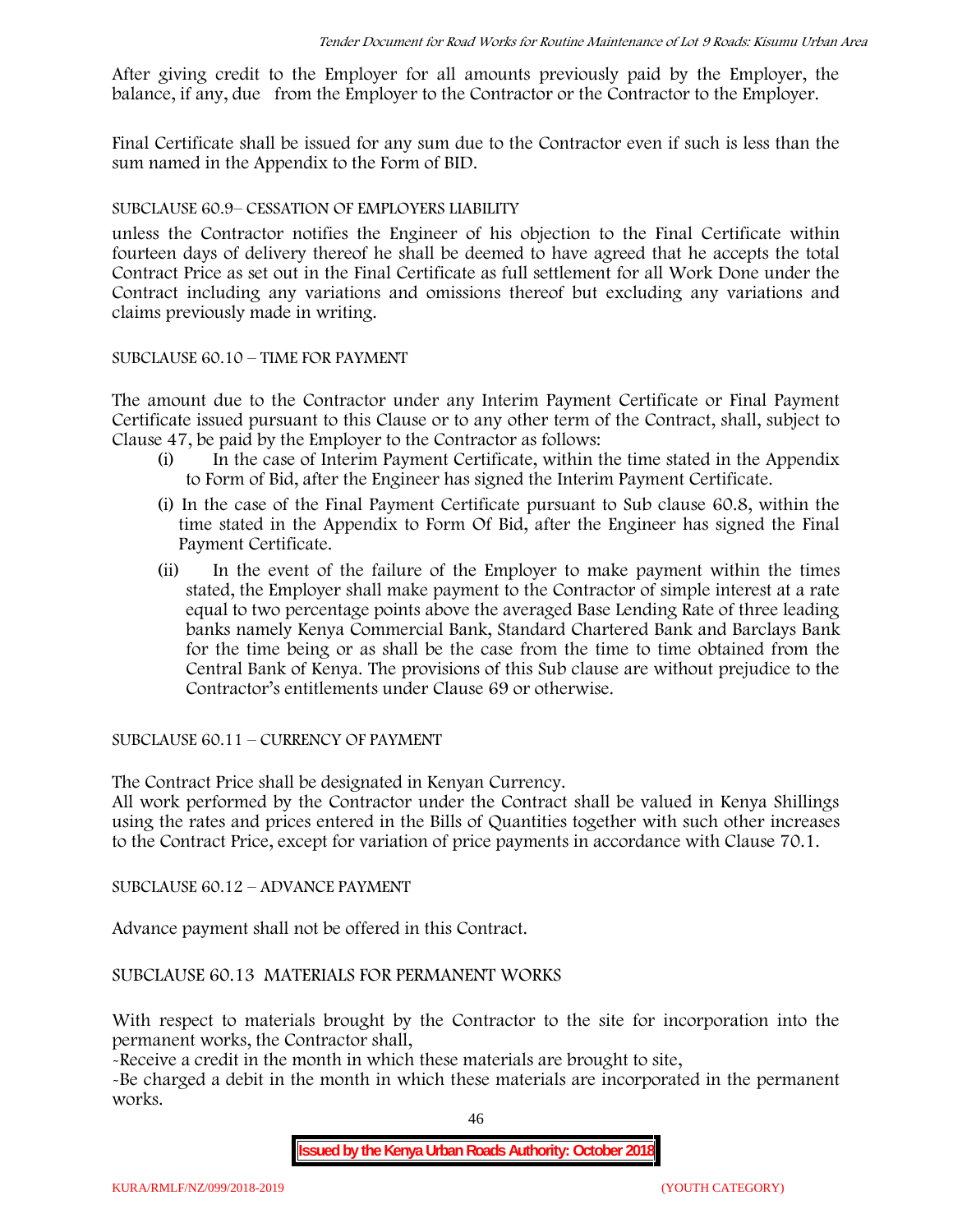Both such credit and debit to be determined by the Engineer in accordance with the following provisions.

No credit shall be given unless the following conditions shall have been met to the Engineers satisfaction

- The materials are in accordance with the specifications for the works;
- The materials have been delivered to site and are properly stored and protected against loss, damage or deterioration;
- The Contractors record of the requirements, orders receipts and use of materials are kept in a form approved by the Engineer, and such records are available for inspection by the Engineer;
- The Contractor has submitted a statement of his cost of acquiring and delivering the materials and plant to the Site, together with such documents as may be required for the purpose of evidencing such cost;
- The materials are to be used within a reasonable time.
- The amount to be credited to the Contractor shall not be more than 75% of the Contractor's reasonable cost of the materials delivered to site, as determined by the Engineer after review of the documents listed in subparagraphs (a) (iv) above;
- The amount to be debited to the Contractor for any materials incorporated into the works shall be equivalent to the credit previously granted to the Contractor for such materials pursuant to Clause (b) above as determined by the Engineer.

SUBCLAUSE 63.1 – DEFAULT OF THE CONTRACTOR

# SUBCLAUSE 67.1 – ENGINEER'S DECISION

Delete the entire Sub clause 67.1 and add the following;

"If a dispute of any kind whatsoever arises between the Employer and the Contractor in any connection with, or arising out of, the Contract or the execution of the works, whether during the execution of the works or after their completion and whether before or after repudiation or other termination of the Contract including any dispute as to any opinion, instruction, determination, certificate or valuation of the Engineer, the matter in dispute shall, in the first place, be referred in writing to the Engineer, with a copy to the other party. Such reference shall state it is made pursuant to this clause. No later than 28 (twenty eight) day after the day on which he received such reference the Engineer shall give notice of his decision to the Employer and the Contractor. Such decision shall state it is made pursuant to this clause.

Unless the Contract has already been repudiated or terminated, the Contractor shall, in every case, continue to proceed with the works with all due diligence and the Contractor and the Employer shall give effect forthwith to every such decision of the Engineer unless and until the same shall be revised, as hereinafter provided, in an Amicable Settlement, Adjudicator's or Arbitrator's award.

If either the Employer or the Contractor be dissatisfied with the any decision of the Engineer, or if the Engineer fails to give notice of his decision on or before the 28th (twenty eighth) after the day on which he received the reference, then either the Employer or the Contractor may, on or before the 28th (twenty eighth) day after the day the day on which he received notice of such decision, or on or before the 28th (twenty eighth) day after the day the day on which the

**Issued by the Kenya Urban Roads Authority: October 2018**

47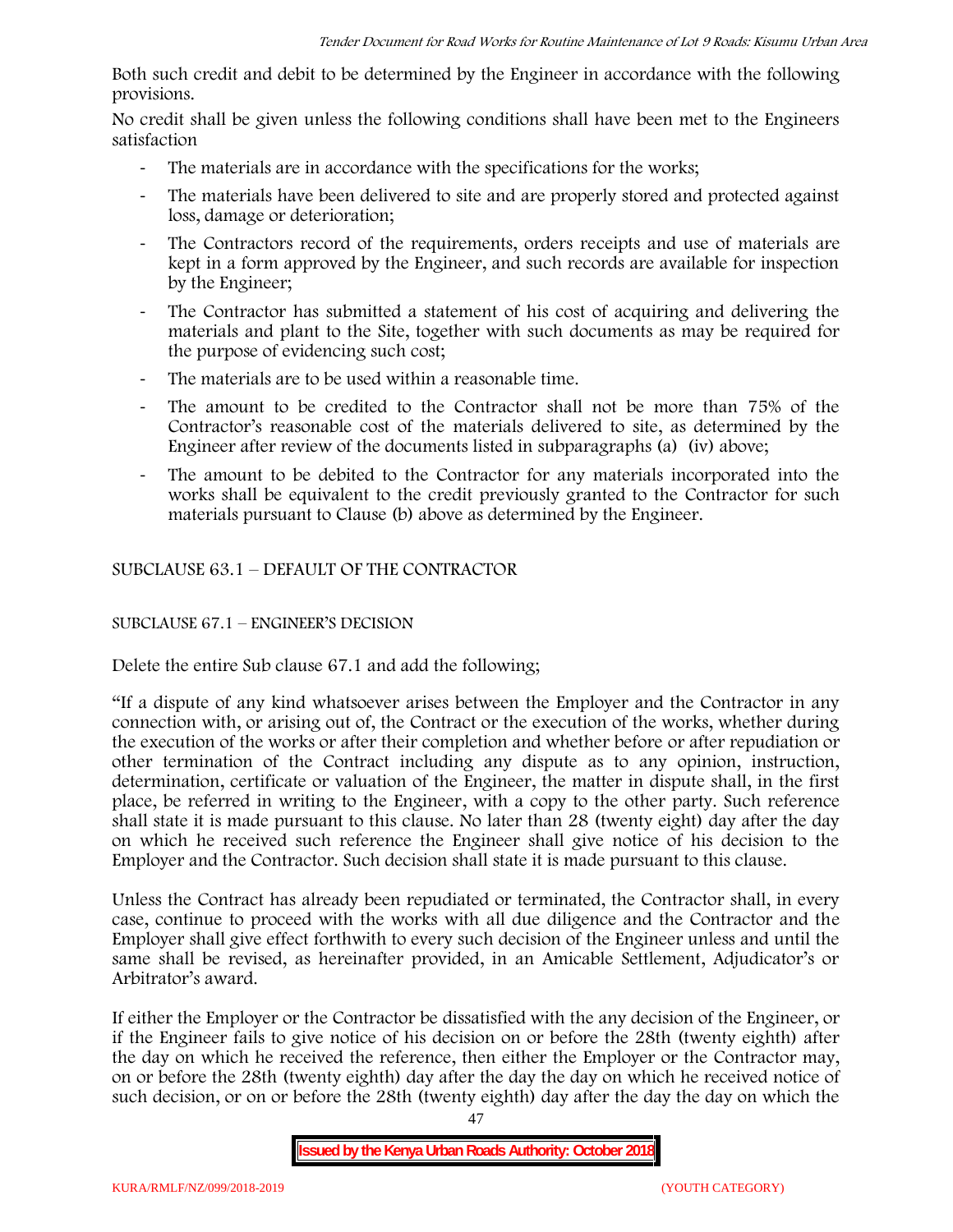said period of 28 days expired, as the case may be, give notice to the other party, with a copy for information to the Engineer, of his intention to commence Adjudication, as hereinafter provided, as to the matter in dispute. Such notice shall establish the entitlement of the party giving the same to commence Adjudication, as hereinafter provided, as to such dispute; no adjudication in respect thereof may be commenced unless such notice is given.

If the Engineer has given notice of his decision as to a matter in dispute to the Employer and the Contractor and no notice of intention to commence adjudication as to such dispute has been given by either the Employer or the Contractor on or before the twenty eighth day after the day on which the parties received notice as to such decision from the Engineer, the said decision shall become final and binding upon the Employer and the Contractor. "

SUBCLAUSE 67.2 – AMICABLE SETTLEMENT

Delete the entire subclause 67.2 and add the following;

"Where notice to of intention to commence adjudication as to a dispute has been in accordance with subclause 67.1, the parties shall attempt to settle such dispute in amicably before the commencement of Adjudication; provided that, unless the parties otherwise agree, Adjudication may be commenced on or after the 14th (fourteenth) day after the day on which notice of intention to commence adjudication of such dispute was given, even if an attempt at amicable settlement thereto has been made."

SUBCLAUSE 67.3 – ADJUDICATION

Delete the entire subclause 67.3 and add the following;

"The Adjudicator shall be appointed by the Chartered Institute of Arbitrators (Kenya) unless the appointment is agreed by the parties within 7 (seven) days of the notice to adjudication.

The adjudication process shall be conducted according to the Laws of Kenya and the Rules of the Chartered Institute of Arbitrators (Kenya)."

SUBCLAUSE 67.3 – ARBITRATION

Delete the entire subclause 67.3 and add the following;

"Any dispute in respect of which:

The decision, if any, of the Adjudicator has not become final and binding pursuant to subclause 67.1, and Amicable settlement has not been reached within the period stated in subclause 67.2,

shall be finally settled, under the Laws of Kenya and the Arbitration Rules of the Chartered Institute of Arbitrators (Kenya Branch) by one or more arbitrators appointed by the Chartered Institute of Arbitrators (Kenya Branch).

Neither party shall be limited in the in the proceedings before such arbitrator/s to the evidence or arguments put before the Adjudicator for the purpose of obtaining his said decision pursuant to subclause 67.1.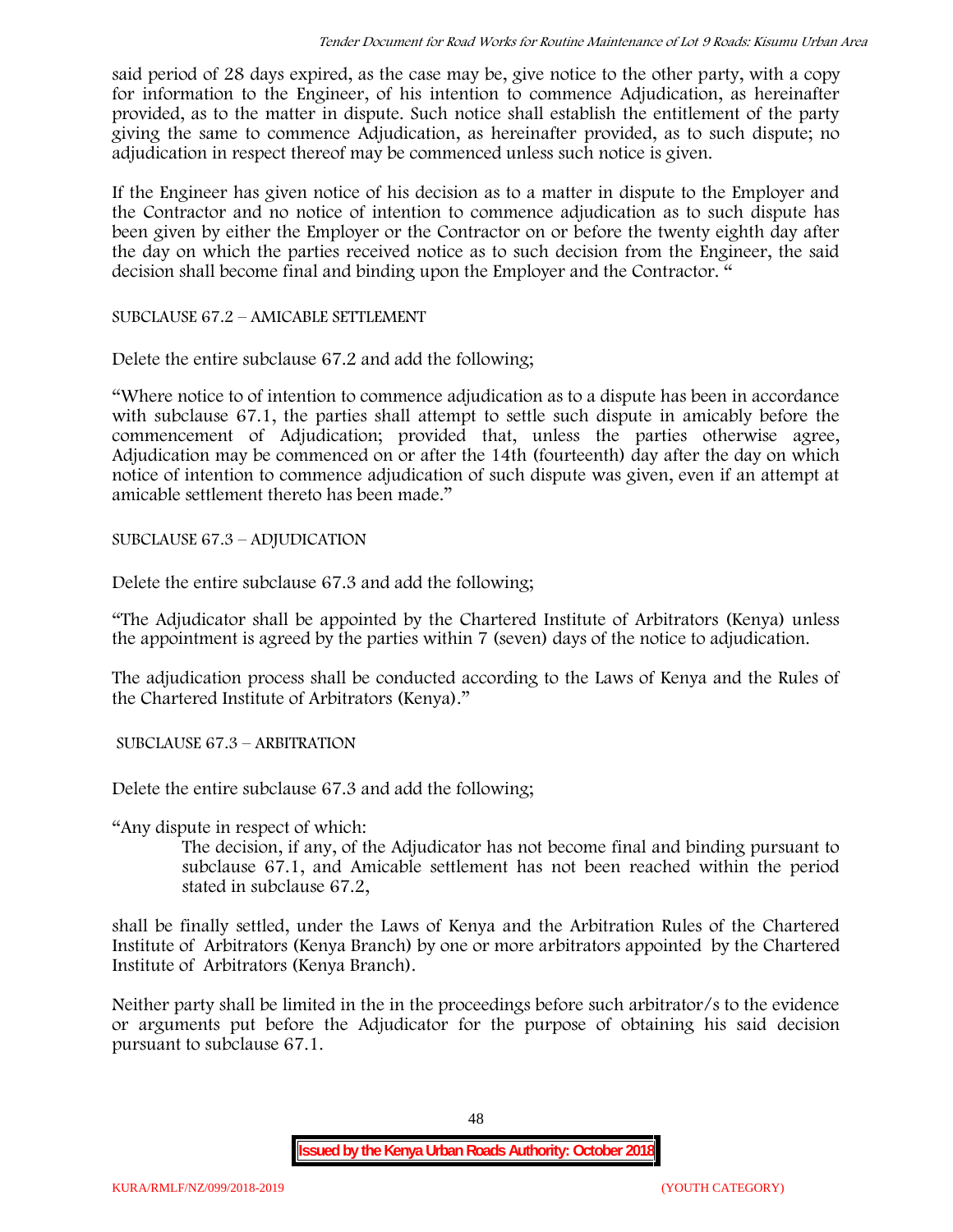Arbitration may be commenced prior to or after completion of the works, provided that the obligations of the Employer, the Engineer and the Contractor shall not be altered by reason of the arbitration being conducted during the progress of the works.

SUBCLAUSE 68.2 – NOTICES TO EMPLOYER AND ENGINEER

Delete in Sub-Clause 68.2 the words "nominated for that purpose in Part II of these conditions".

- a. The Employer's address is: The Director General, Kenya Urban Roads Authority (KURA), P.O. Box 41727 - 00100 **NAIROBI**
- b. The Engineer's address is: Director (Road Asset and Corridor Management), Kenya Urban Roads Authority (KURA), P.O. Box 41727 - 00100 **NAIROBI**

SUBCLAUSE 68.4 – All letters and notices from the Contractor to the Employer and/Engineer must be signed by the Managing Director or the person given written power of Attorney.

CLAUSE 69 – DEFAULT OF EMPLOYER

Delete Sub-Clause 69.1 (c)

In Sub-Clause 69.4 add at the end of first paragraph the following "the period of such suspension shall be as agreed upon by both parties and in any case not more than six (6) months".

In Subclause 69.4 of General Conditions of Contract Part I, insert at the end -----"The amounts of such costs which shall be added to the Contract Price shall exclude any cost due to idle time for equipment, plant and labour."

CLAUSE 70 – CHANGES IN COST AND LEGISLATION

There shall be no claims of payments for Variation of Prices (VOP) or changes in cost for legislation.

SUBCLAUSE 70.2 – SUB-CONTRACT

(a) If the Contractor shall decide subject to Clause 4 thereof to sub-let any portion of the work he shall incorporate in the sub-contract provisions to the like effect as those contained in sub clause (1) of this Clause;

(b) If the price payable under a sub-contract as aforesaid is increased above or decreased below the price in such sub-contract by reason of the operation of the incorporated provisions of sub- clause (1) of this clause then the net amount of such increase or decrease shall as the case may be, be paid to or allowed by the Contractor under this contract.

SUBCLAUSE 70.3 – NOMINATED SUB-CONTRACTORS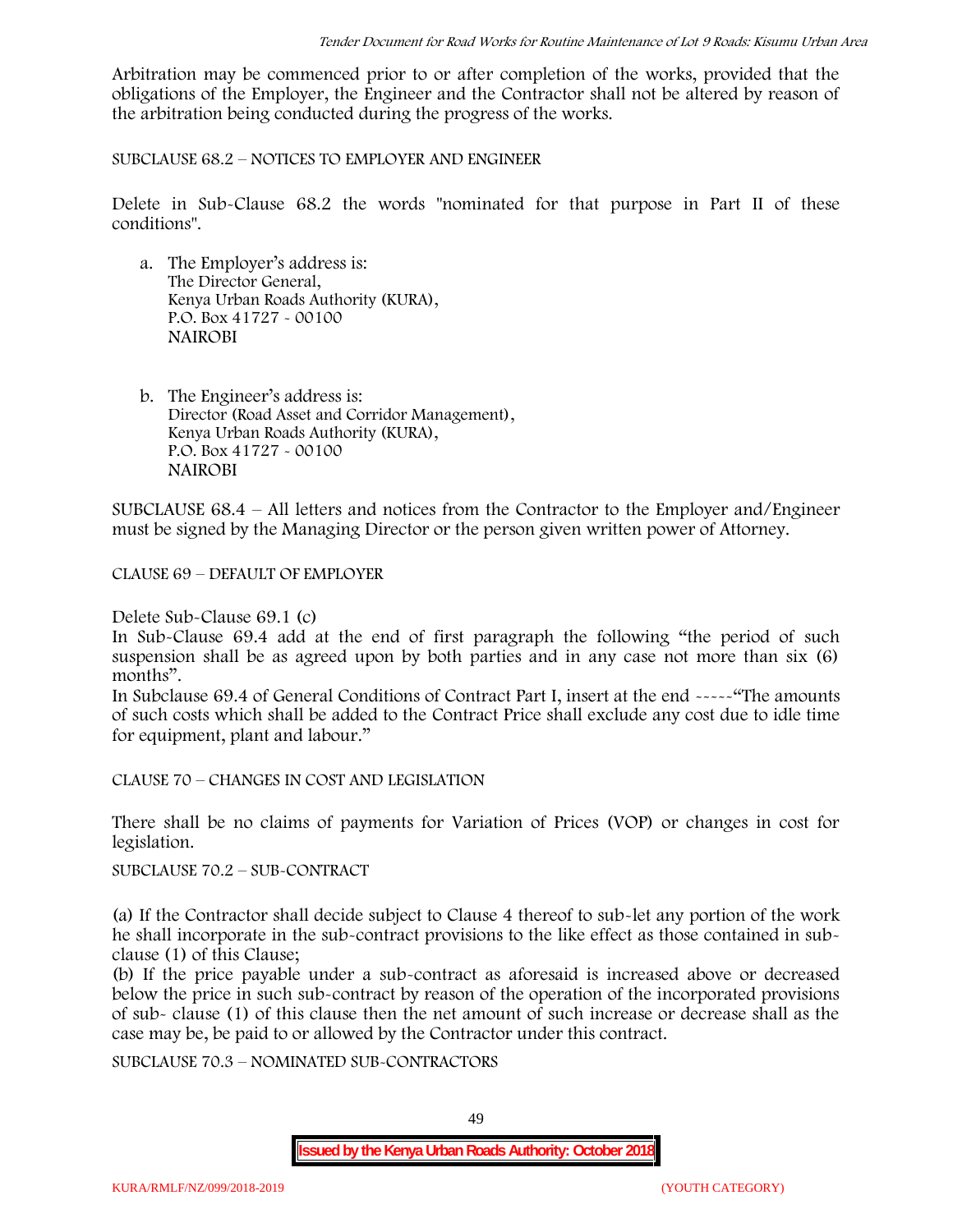This clause shall not apply in respect of work executed by any nominated sub-Contractor (fluctuation in relation to nominated sub-Contractors shall be dealt with under provisions in relation thereto which may be included in the appropriate sub-contract or contract of sale).

SUBCLAUSE 70.4 – DATE OF BID PRICING

The expression "the date of BID pricing" as used in this Clause means the date 30 days prior to the final date for submission of BIDs as determined by the Employer in the BID documents

SUBCLAUSE 70.5 – PRIME COST

For imported materials, the supplier's/ manufacturer's Prime costs shall be C.I.F. cost at point of entry by the same means of transport as determined by the Contractor's Basic Rate. For locally produced materials, the supplier's or manufacturer's prime costs shall be at their nearest depot or the nearest railway station relevant to the works.

For materials that are subject to Government Price Control, payments for price variations will be determined from the difference between the control price in force at a date 30 days prior to the final date for submission of BIDs and the price in force on the date of purchase.

SUBCLAUSE 70.11 – SUBSEQUENT LEGISLATION

No payment shall be paid for changes in the prices of the materials and labour.

SUBCLAUSE 70.8 – CONTRACTORS HEAD OFFICE EXPENSES

No payments will be made for price variation related to expenses incurred by the Contractor in his Head Office in Kenya, or overseas.

SUBCLAUSE 70.9 – CURRENCY OF PAYMENTS UNDER CLAUSE 70

All payments made pursuant to Clause 70 shall be in Kenya Shillings.

SUBCLAUSE 70.11 – SUBSEQUENT LEGISLATION

Renumber sub-clause 70(2) of part I as sub-clause 70.11 and add the following:

"Notwithstanding the foregoing, such additional or reduced cost shall not be separately paid or credited as aforesaid if the same shall already have been taken into account in accordance with the provisions of sub-clause 70.1 through 70.10 of this clause.

CLAUSE 72 – RATES OF EXCHANGE COST

Delete clause 72 in its entirety and substitute the following: The currency of BID and payment is Kenya Shillings and rates of exchange requirements are not applicable.

CLAUSE 73 – BRIBERY AND COLLUSION

Add new Clause 73.1: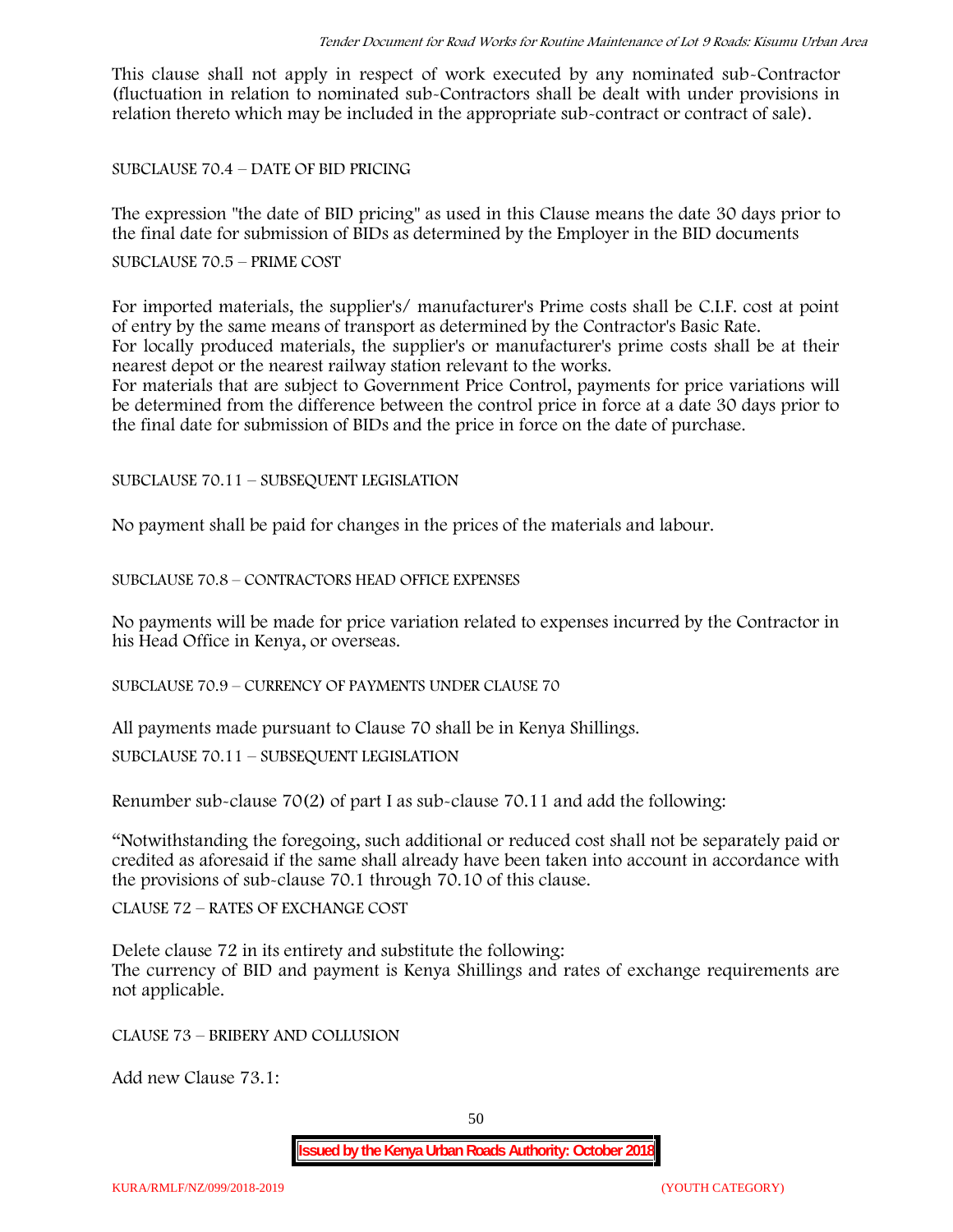"The Contractor shall not:

(a) Offer or give or agree to give to any person in the service of the Government of Kenya any gift or consideration or any kind as an inducement or reward for doing or forbearing to do or for having done or forborne to do any act in relation to the obtaining or execution of this or any other contract to which the Government of Kenya is a party or for showing or forbearing to show favour or disfavour to any person in relation to this or any other contract for the Government of Kenya.

(b) Enter into this or any other contract with the Government of Kenya in connection with which commission has been paid or agreed to be paid by or on his behalf or to his knowledge, unless before the contract is made particulars of any such commission and of the terms and conditions of any agreement for the payment thereof have been disclosed in writing to the Employer.

Any breach of this condition by the Contractor or by anyone employed by him or acting on his behalf (whether with or without the knowledge of the Contractor) or the commission of any offence by the Contractor or by anyone employed by him or acting on his behalf in relation to this or any other contract to which the Government of Kenya is a party shall entitle the Employer to determine the Contract (See Condition 63 hereof) and/ or to recover from the Contractor the amount or value of any such gift, consideration or commission.

Any dispute or difference of opinion arising in respect of either the interpretation, effect or application of this condition or of the amount recoverable hereunder by the Employer from the Contractor shall be decided by the Employer, whose decision shall be final and conclusive.

CLAUSE 74 – CONTRACT CONFIDENTIAL

Add new Clause 74.1:

The Contractor shall treat the details of this Contract as Private and Confidential and shall not publish or disclose the same or any particulars thereof in any trade or technical paper or elsewhere (save in so far as may be necessary for the purpose thereof) without the previous consent in writing of the Government. If any dispute arises as to the necessity of any publication or disclosures for the purposes of this Contract the same shall be referred to the decision of the Engineer mentioned in the said Conditions of Contract whose award shall be final.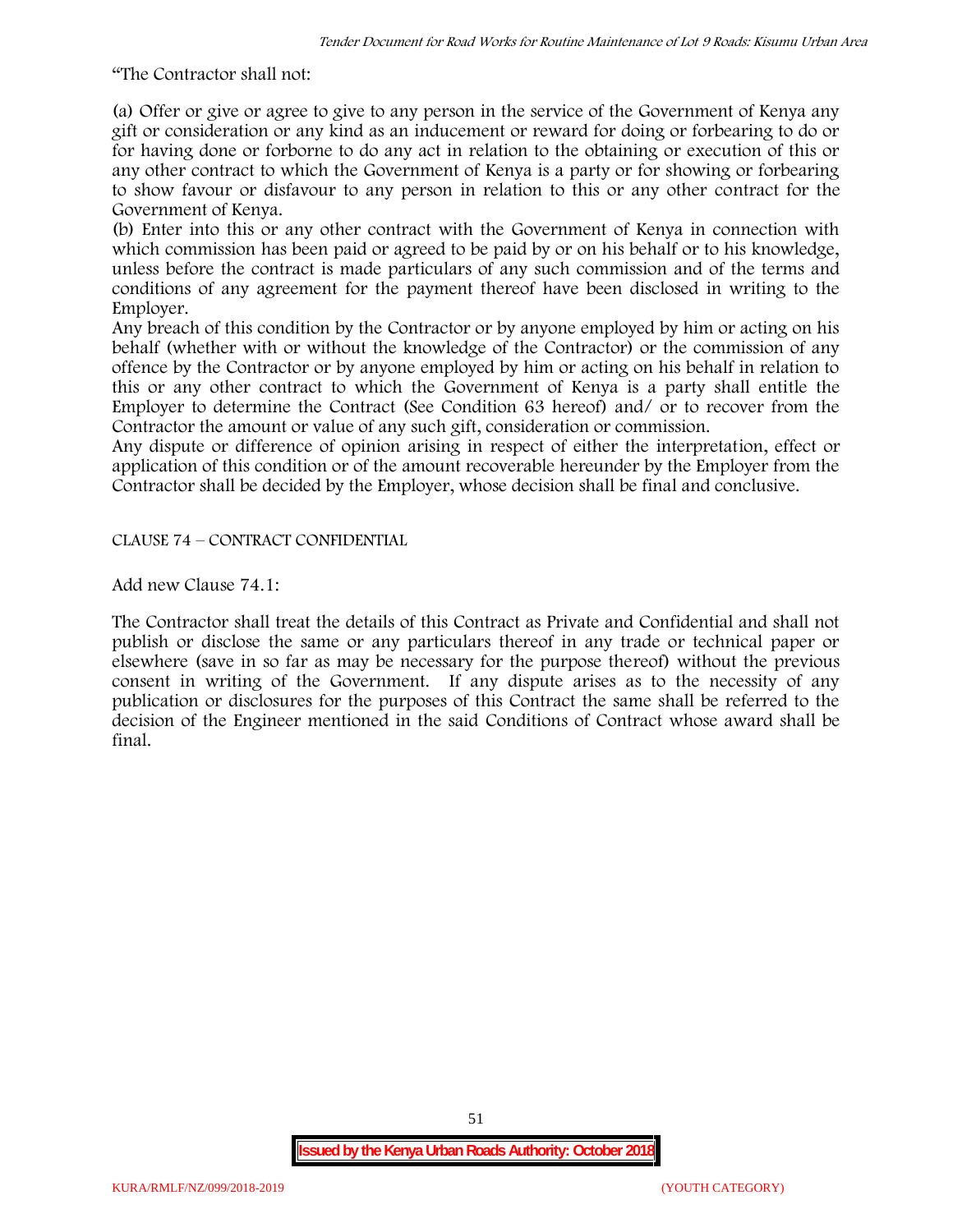# **SECTION V: SPECIFICATIONS**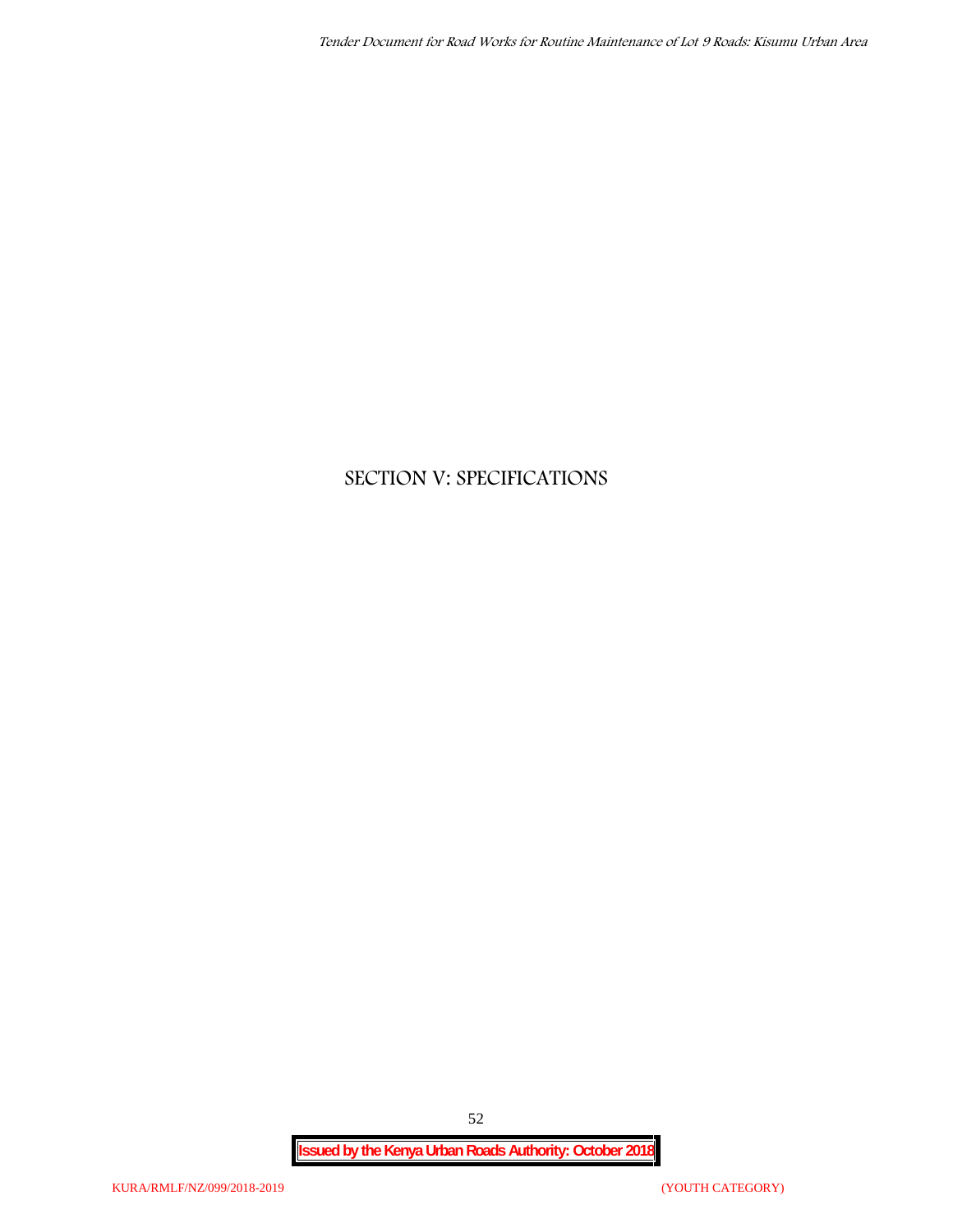### **PART I: STANDARD SPECIFICATIONS**

Standard Specifications refers to the Standard Specifications for Road and Bridge Construction, 1986 Edition.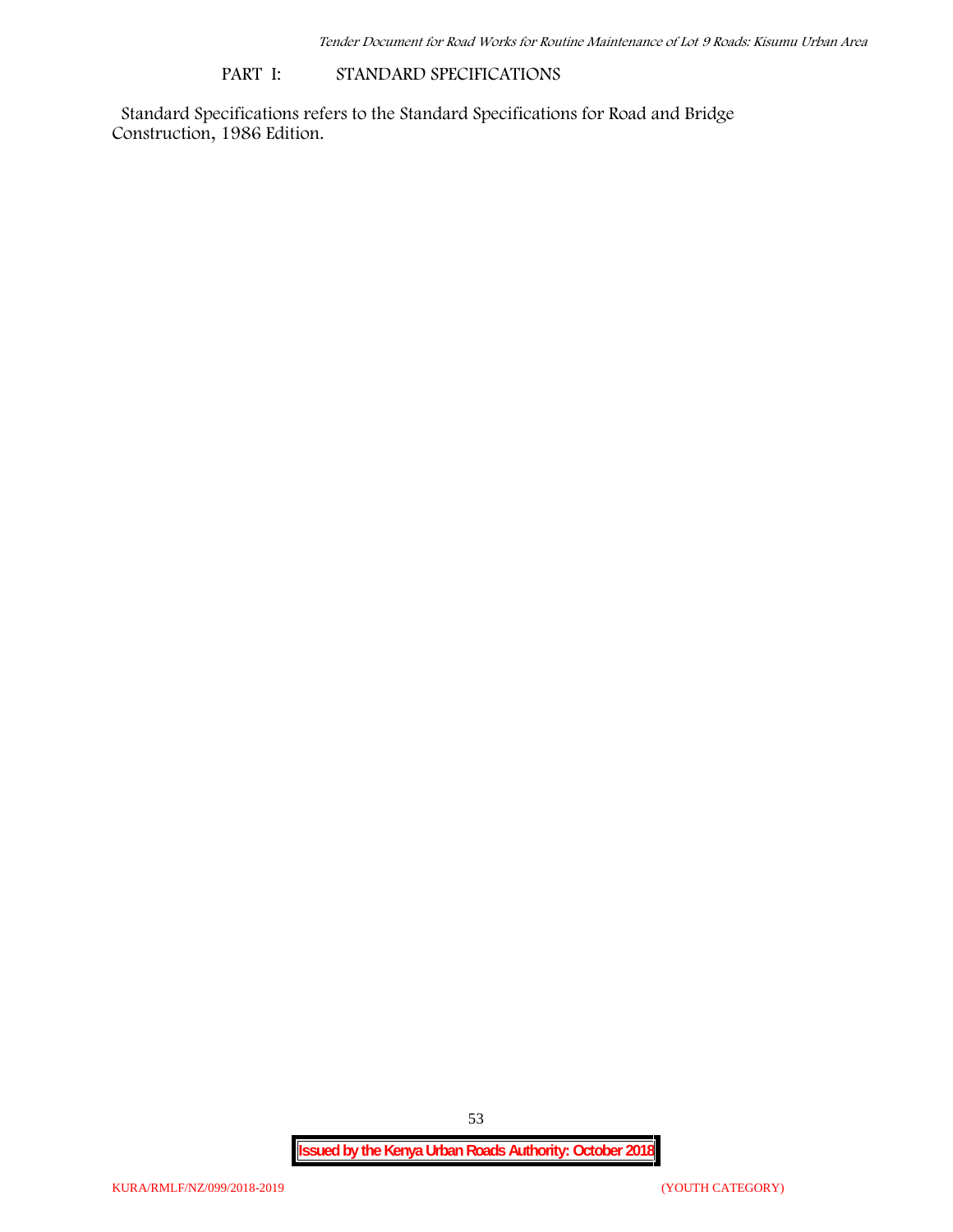**PART II: SPECIAL SPECIFICATIONS**

**SECTION 1 – GENERAL**

**101 SPECIAL SPECIFICATIONS**

Special specification is supplementary to the Standard Specifications and the two must be read in conjunction. In any case where there appears to be conflict between the two then the Special Specifications will take precedence.

**102 LOCATION OF CONTRACT.**

The works are located in Nyanza Region within Kisumu Municipality.

The roads contained in Lot 9 are as detailed below:

| S/N <sub>O</sub> | Road            | Length (Km) |
|------------------|-----------------|-------------|
|                  | Ring Road       | 3.30        |
| 2                | Busia Road      | 1.10        |
| 3                | Nzoia Road      | 1.70        |
| 4                | Omolo Agar Road | 1.10        |
| 5                | Kondele-Chiga   | 2.70        |
|                  | Total           | 9.90        |

# **103 EXTENT OF CONTRACT**

The works to be executed under the Contract comprise mainly of but not limited to the following: -

- **1. Road Works**
- Base repairs using hand packed stones
- Spraying MC30 as prime coat to stabilized repaired areas
- Spraying K160 as tack coat to repaired areas
- Repair of failed areas and Pothole patching using hot mix
- **2. Drainage Works**
- Drain cleaning
- Culvert cleaning
- **3. Maintenance of passage of traffic through and around the works.**
- **4. Relocation of services.**
- **5. Maintenance of works during Contract Period – Defect Liability Period shall be 1 month.**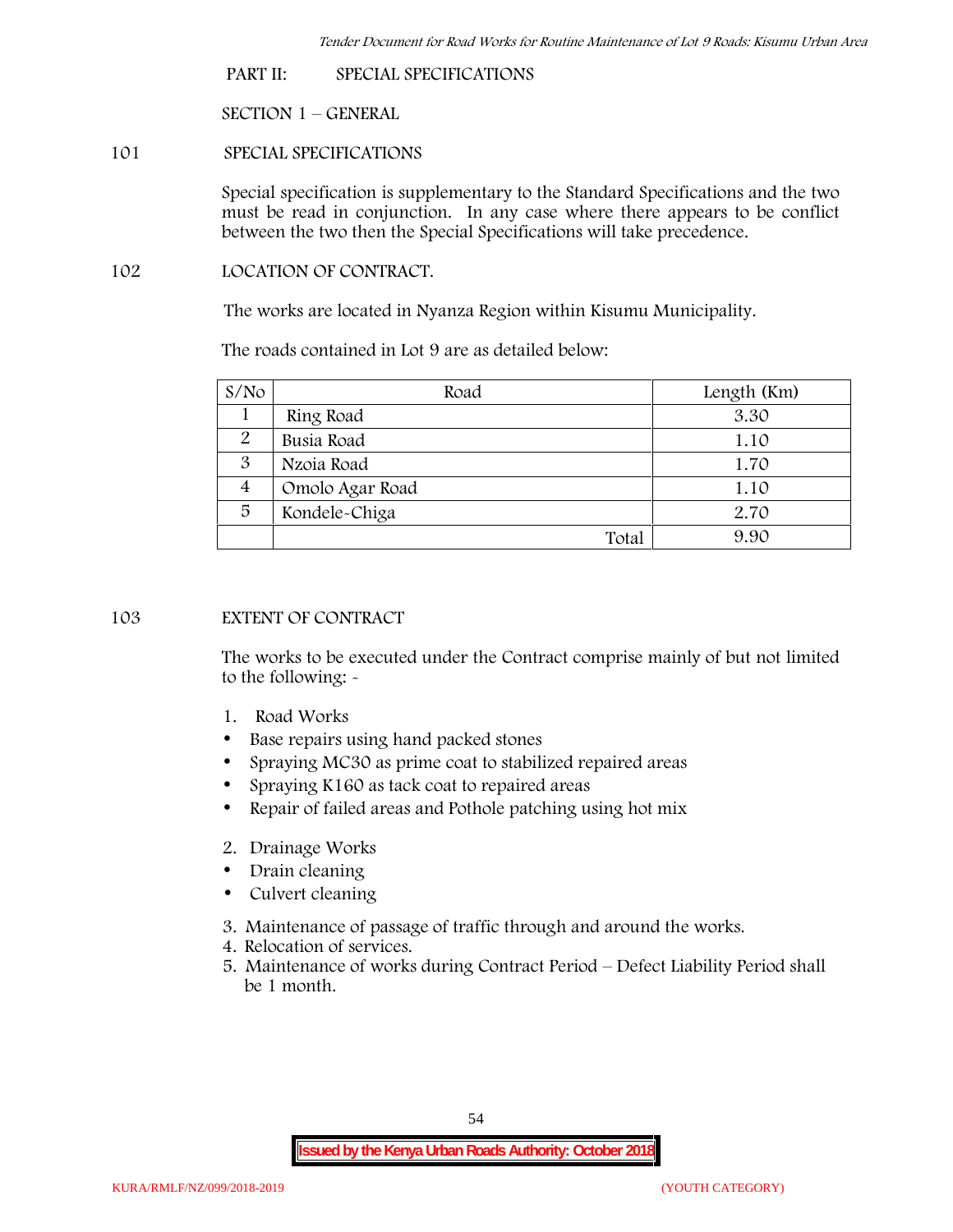Any other activity not listed above in either category but deemed to be necessary by the Engineer, shall be subject to the Engineer's formal instructions within the mode of payment stipulated either by day works or on a measured basis.

### **105 ORDER OF EXECUTION OF WORKS**

In addition to Clause 105 of the Standard Specification the Contractor shall carry out the Works such that a continuous and consecutive output of fully completed work is achieved.

# **107 TAKING OVER CERTIFICATE**

The minimum length of the road for which a certificate will be issued under clause 48 of the conditions of Contract shall be the whole length of each section of the road substantially completed.

# **109 NOTICE OF OPERATIONS**

Add the following sub- Clause.

# Notification Terms

It shall be the Contractor's responsibility to notify the Engineer when any item of works scheduled are completed and ready for approval, and the contractor shall give sufficient notice to allow control tests to be performed.

# Explosive and Blasting

- (a) The requirements of the Laws of Kenya governing explosives and other requirements and regulations of Government of Kenya and other authorities shall be complied with.
- (b) No explosives of any kind shall be used without prior written consent of the Engineer.

The Contractor shall be solely responsible for the provision, handling, storage and transporting of all explosives, ancillary materials and all other items of related kind whatsoever required for blasting.

# **120 PROTECTION OF EXISTING WORKS AND SERVICES**

The Contractor shall acquaint himself with the position of all existing services such as sewers, water drains, cables for electricity and telephone, lighting and telephone poles, water mains, etc., before commencing any excavation or other work likely to affect the existing services.

The cost of all plant, equipment and materials, labour, technical and professional staff, transport and the like necessary for determining the locations of existing services, including the making good of any damage caused to such services all to the satisfaction of the Engineer, shall be deemed to be included in the tender rates. No other payment shall be made for the costs of such operations, nor for the making good of damage caused thereby to the existing services.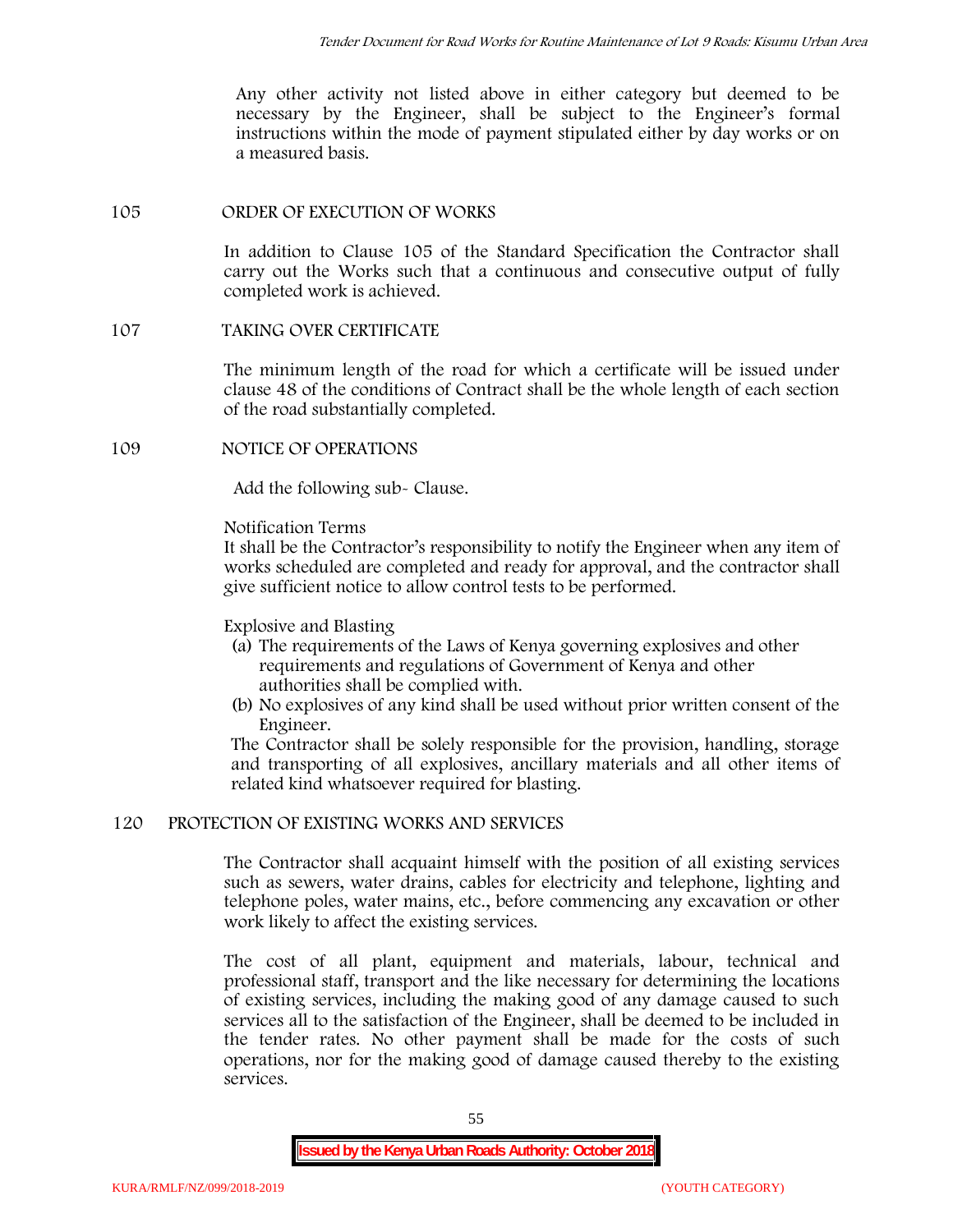The Contractor shall be held responsible for injury to existing structures, works or services and shall indemnify and keep indemnified the Employer against any claims in this respect (including consequential damages).

# **121 DIVERSION OF SERVICES**

- (a) The Contractor shall acquaint himself with the location of all existing services such as telephone lines, electricity cables, water pipes, sewers etc., before execution of any works that may affect the services. The cost of determining the location of the existing services together with making good or repairing of any damage caused all to the satisfaction of the Engineer shall be included in the BID rates.
- (b) Subject to the agreement with the Engineer, the Contractor shall be responsible for removal of alteration and relocation of existing services.
- (c) The Contractor shall indemnify the Employer against claims originating from damage to existing services or works.

### **123 LIAISON WITH GOVERNMENT AND POLICE OFFICIALS**

The Contractor shall keep in close touch with the Police and the other Government officials of the area regarding their requirements in the control of traffic or other matters, and shall provide all assistance or facilities, which may be required by such officials in the execution of their duties.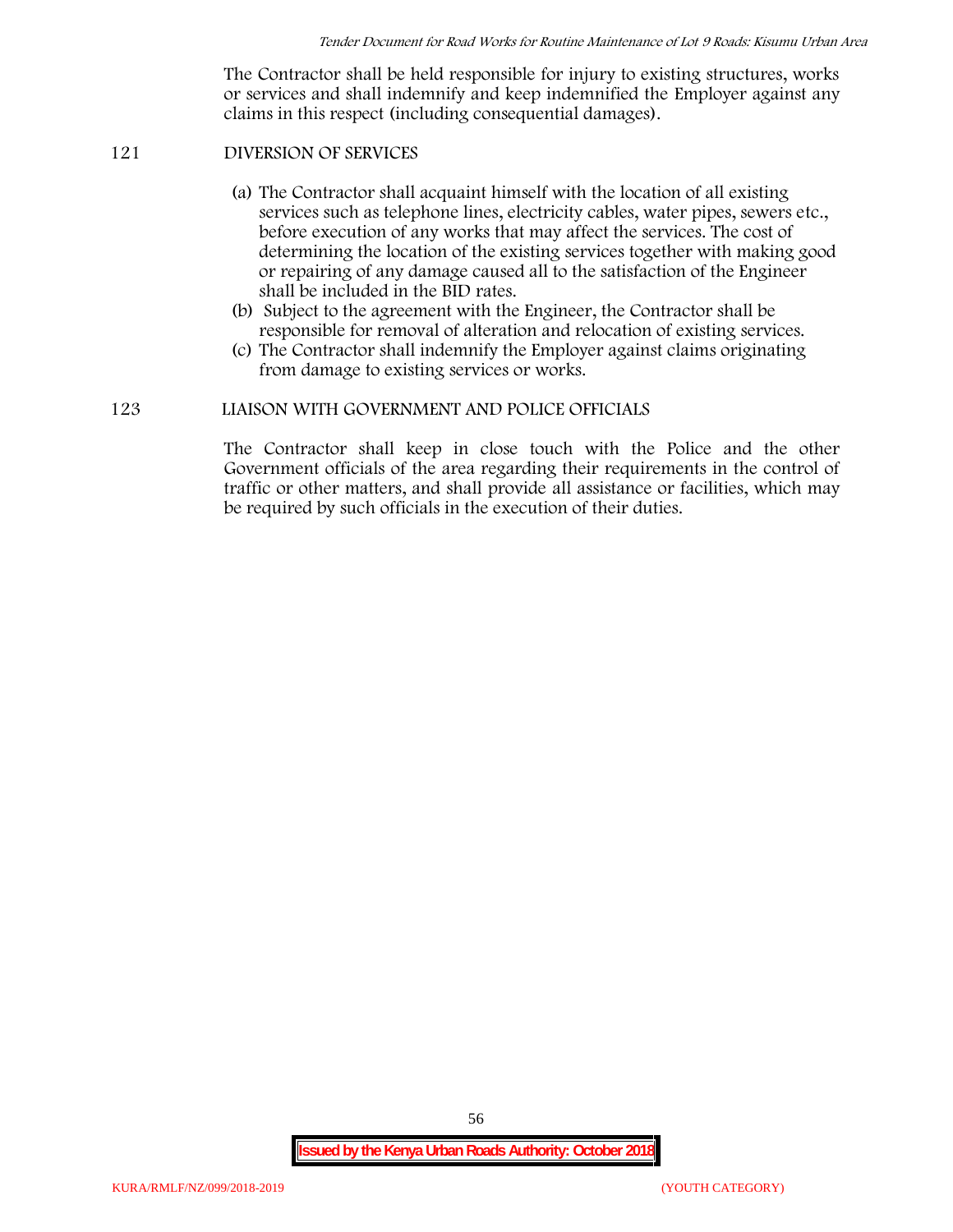#### **124 LAND FOR ALL CAMPS SITES AND FOR THE CONTRACTOR'S OWN PURPOSES, INCLUDING TEMPORARY WORKS.**

Notwithstanding Clause 124 of the Standard Specification all requirements of land for temporary works and construction purposes shall be to the approval of the Engineer but the Contractor will make all necessary arrangements with the property owners concerned and pay all charges arising therefrom. On or before completion of the Contract, the Contractor shall remove all temporary works and shall restore all such land to the condition in which it was immediately prior to the occupation thereof as far as is reasonable and practicable. No separate payment will be made to the Contractor on account of these items and the Contractor must make due allowance for them in his rates.

Notwithstanding Clause 120 of the Standard Specifications, the Contractor shall be required to appoint competent surveyors who will liaise with the Engineer on matters related to the demarcation of the existing road reserve, site measurements, removal and reinstatement of existing services.

### **128 STORAGE OF MATERIALS**

All materials shall be stored on Site in a manner approved by the Engineer and the Contractor shall carefully protect from the weather all work and materials which may be affected thereby.

#### **129 TEST CERTIFICATES**

When instructed by the Engineer the Contractor shall submit certificates of test from the suppliers of materials and goods required in connection with the works as the Engineer may require.

Such certificates shall certify that the materials or goods concerned have been tested in accordance with the requirements of the specifications and shall give the results of all the tests carried out. The Contractor shall provide adequate means of identifying the materials and goods delivered to the site with the corresponding certificates.

#### **131 SIGNBOARDS**

The Contractor shall provide and erect two (2) publicity signs on the site as directed. The Engineer shall, as shown in the Drawings, direct the minimum dimensions and thickness of the steel framework and sheet. The framework and sheet shall be prepared and painted black, while the ring at the top of the supporting frames shall be painted white. The wordings and KURA's logo shall be printed on backlit sticker paper resistant to the effects of weather using reflectorised paint or material approved by the Engineer. The sticker shall be placed on both sides of the board. The colours, fonts and heights of the letters shall be as indicated on the typical drawings and as directed by the Engineer.

#### **132 OFFICE FOR THE RESIDENT ENGINEER, SURVEY EQUIPMENT AND FURNITURE**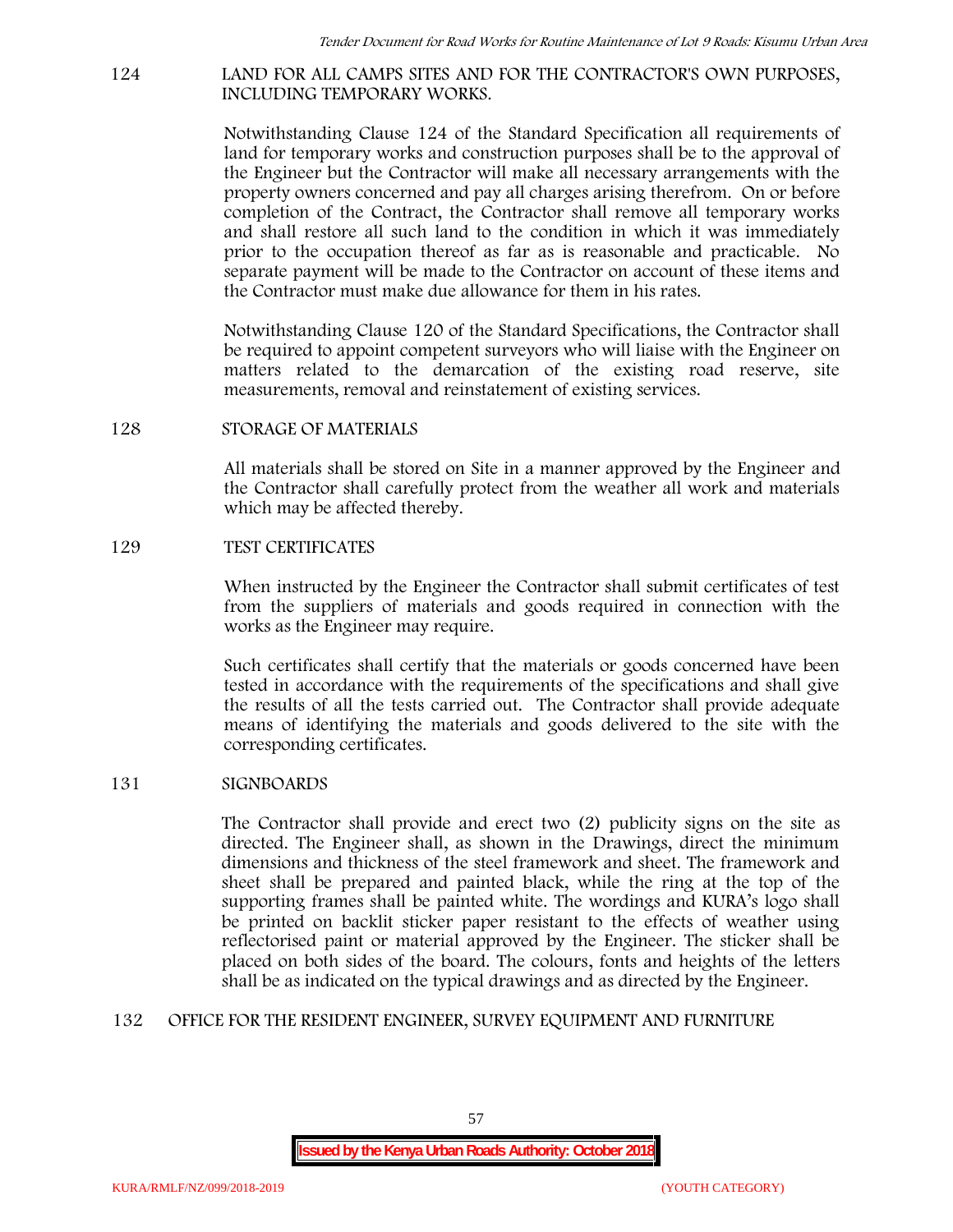# **132.1 ENGINEER'S REPRESENTATIVE OFFICE**

The contractor, when instructed, shall for the duration of the Contract, furnish and equip Resident engineer's office located at the KURA's Regional offices. The room to be occupied by the Engineer's Representative and its front office shall be provided with a floor carpet to be approved by the Engineer. The windows shall be fitted with curtains and blinders.

A telephone shall also be provided for the Resident Engineer's office for his exclusive use. All the charges and fees related to the installation and maintenance of the telephone shall be deemed to have been included in the rates for providing and maintaining the Office. The Contractor will be reimbursed, separately, the cost of operating the telephone under appropriate bill item in the BoQ.

The offices shall be provided with day and night watchmen and security lights, the cost of which shall be deemed to have been included in the rates for the offices.

The Contractor may be instructed by the Engineer under clause 58 of the General Conditions of Contract to make payments of general receipted accounts for such items as stationery, stores, furniture and equipment, claims and allowances for supervision personnel and any miscellaneous claims or the Engineer may direct the Contractor to purchase or pay for the above. The Contractor will, on provision of receipts, be paid under appropriate bill items in the BoQ.

**The survey equipment to be provided would include:**

| 1. Engineer's automatic level Wild NAK 2 or similar                                                      | 2No             |
|----------------------------------------------------------------------------------------------------------|-----------------|
| 2. Total station reading 1" with tripod and setting on                                                   |                 |
| pole with datalogger and survey software to match                                                        |                 |
| Total Station Datalogger. Include data transfer program,<br>and plotting modes, setting out calculations |                 |
| and Cogo facilities                                                                                      | 1No             |
| 3. Levelling staff 5m. with levelling bubble Wild GNLE                                                   |                 |
| or similar                                                                                               | 4No             |
| 4. 50 m. steel band measuring tape                                                                       | 2N <sub>o</sub> |
| 5. 30 m. linen measuring tape                                                                            | 2No.            |
| 6. 3m. aluminium straight edge                                                                           | 2N <sub>O</sub> |
| 7. 1m. stainless steel straight edge                                                                     | 1No             |
| 8. 100m. steel band tape                                                                                 | 2No.            |
| 9. Draughtsman's stool                                                                                   | 3No.            |
| 10. Complete set of highway curves                                                                       | 1No             |
| 11. Programmable scientific calculators FX 880P or                                                       |                 |
| equivalent                                                                                               | 4No             |
| 12. Survey umbrella                                                                                      | 2No.            |
| 13. Roll of tracing paper                                                                                | 10No            |
| 14. Protractor 360                                                                                       | 2N <sub>o</sub> |
| 15. Graph paper A3 size                                                                                  | 100No           |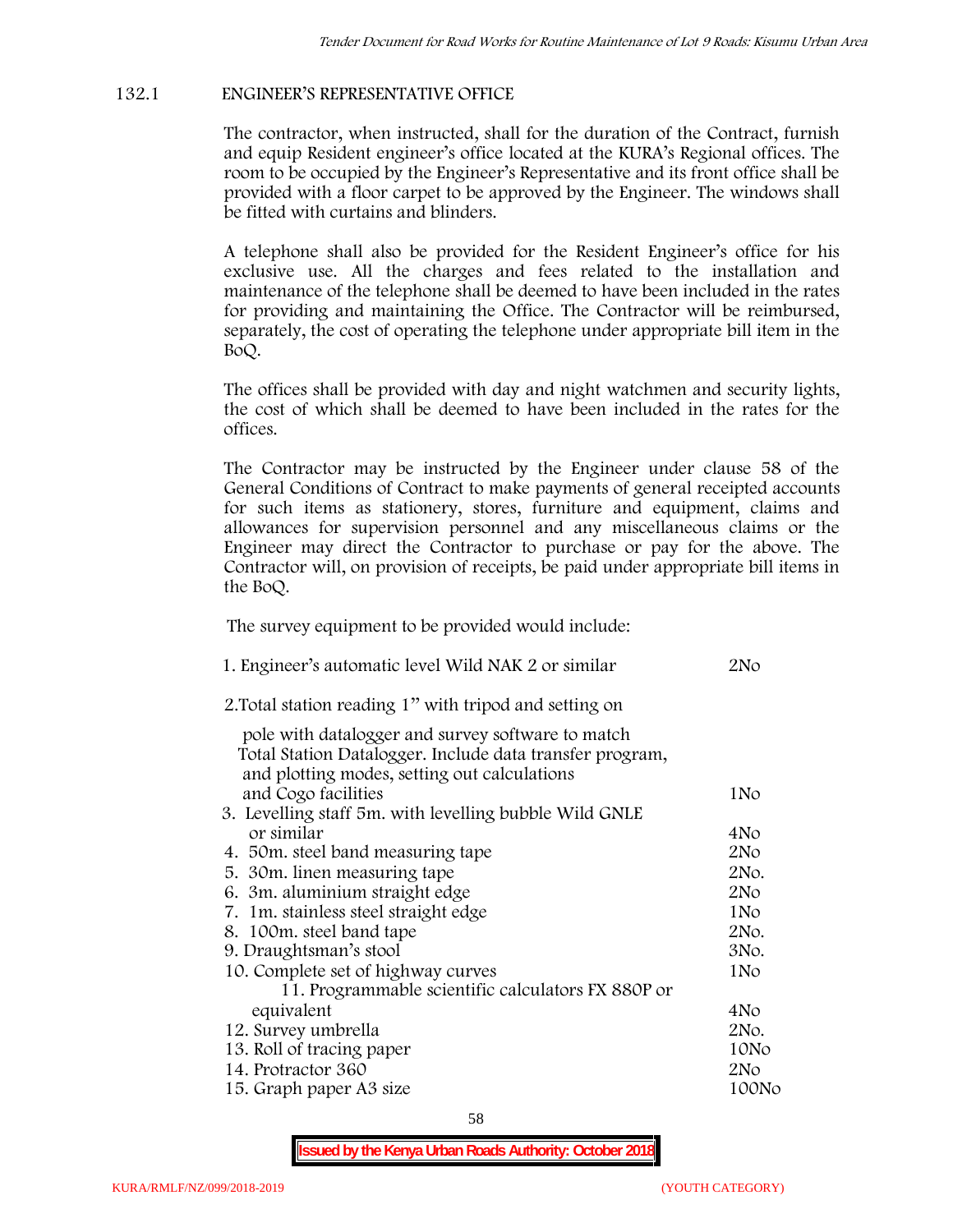| 16. Drawing table    | 2N <sub>o</sub> . |
|----------------------|-------------------|
| 17. Erasing shield   | 4No.              |
| 18. 3m. ranging rods | 9N <sub>O</sub>   |
| 19. Marker pens      | 30No.             |

The contractor may be directed to pay for stationery, equipment or reagents that are foresaid and also pay for servicing and repair of the laboratory equipment being used on the project.

The Contractor shall provide, install and maintain in a good state of repair, such as survey and other equipment as listed for the duration of the contract.

Such equipment shall be of approved manufacture, and shall be made available to the Engineer for the Engineer's exclusive use throughout the Contract, not later than three (3) weeks after the Engineer's order to supply. All equipment shall be ready to use and complete to perform the tests. The equipment shall revert to the Employer on completion of the Contract.

Any delays to the Contractor or the Contractor's activities caused by the Engineer being unable to perform survey work, field or laboratory tests due to the contractor's failure to supply and/or maintain the said equipment shall be deemed to have been caused entirely by the Contractors own actions, and any consequences of such delays shall be interpreted as such.

The payment to comply with this requirement is provided in the Bill of Quantities and ownership of all equipment paid for as instructed above shall revert to the Employer after the completion of the Works.

Failure by the Contractor to provide or maintain the equipment shall make him responsible to bear all costs that may be incurred as a result of the Engineer's staff using alternative means of communication, including delays in supervision and approval of Works by the Engineer.

# **132.3 COMMUNICATION FOR THE ENGINEEER**

# **(a) Mobile phones**

The Contractor shall provide, connect and maintain mobile phones for the exclusive use by the Engineer for the duration of the contract. The Contractor shall include for the cost of providing the mobile units complete with charger unit, "hands free" headset for each unit, connection to the network and all service charges applicable all as directed by the Engineer. The Contractor shall provide air-time with each mobile phone which shall be paid for under prime cost sum allowed for in the bills of quantities. The mobile telephones shall be WAP enabled with e-mail capabilities and integrated camera of a minimum of 3.0 mega pixels. Payment for these mobiles and associated costs is included in the Bill of Quantities, and ownership of mobile phones will revert to the Employer after completion of the Works.

# **(b) Internet and e-mail services**

Where directed, the contractor shall provide 24 hours terrestrial or wireless internet connectivity with minimum throughput speed of 128kilobytes per second for the exclusive use by the Engineer, including all accessories and Terminal Equipment and pay for all associated installation, maintenance and usage charges throughout the duration of the contract.

The contractor shall allow for the provision and maintenance of internet connectivity and associated costs as per Appendix to item 1.17 of the Bills of Quantities.

59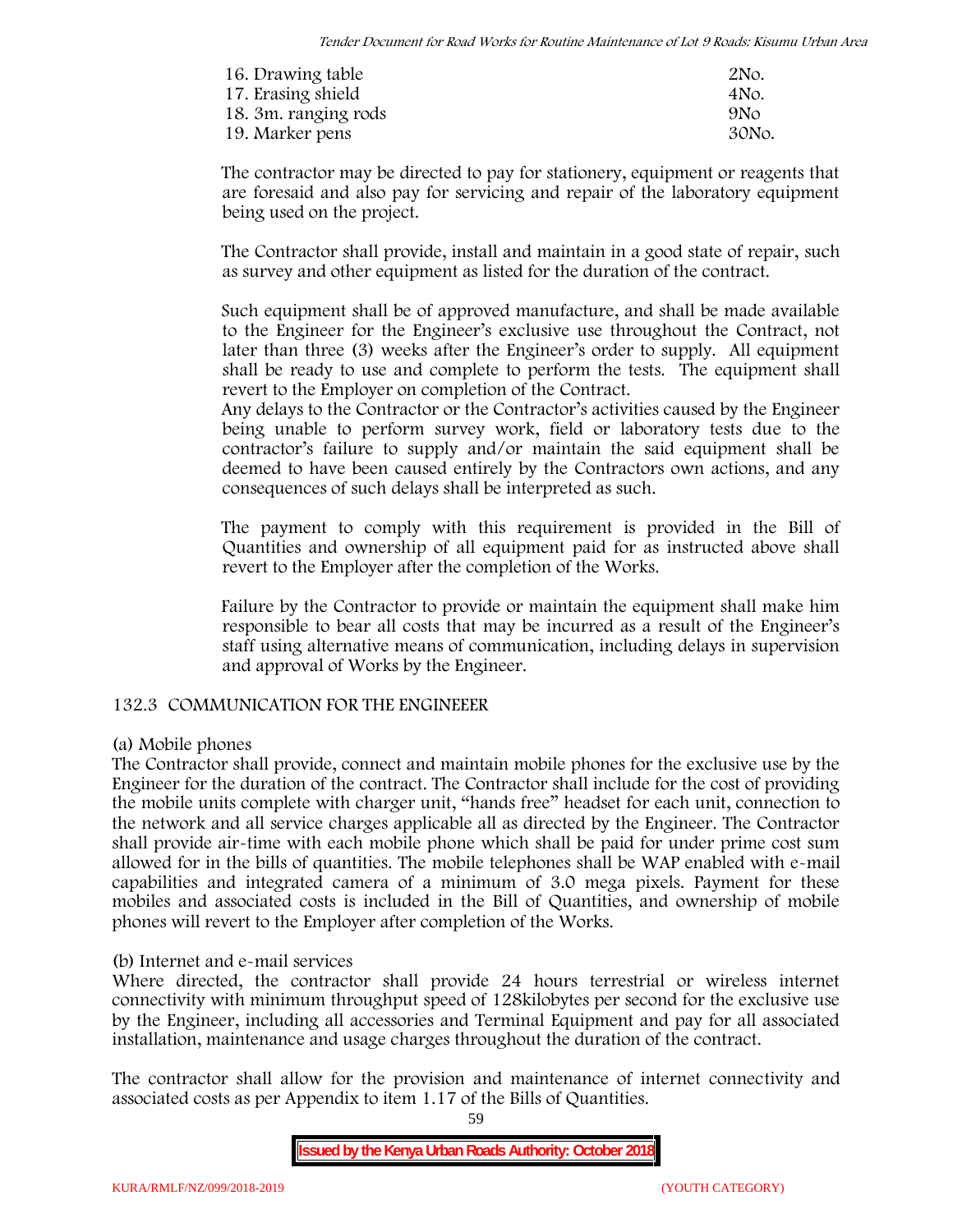# **137 ATTENDANCE UPON THE ENGINEER AND HIS STAFF**

In addition to the staff stated in Clause 135, the following staff will be provided for the supervision of work: 1No. Artisans, 2No. Labourers, 1No. Office assistants, 2No. Lab attendants. Additional attendant staff, as required by the Engineer, shall be paid for under Item 01-80-030 of the Bill of Quantities.

# **138 VEHICLES AND DRIVERS FOR THE ENGINEER AND HIS STAFF AND METHOD OF PAYMENT**

In addition to provisions of the Clause 138 of the Standard Specification, the Contractor shall when instructed, provide and maintain in good working condition for the exclusive use of the Engineer and his staff throughout the Contract, the following types and numbers of brand new vehicles or as specified. The Engineer shall approve the type of vehicles and confirm the number of each type to be provided. The Contractor shall insure the vehicles comprehensively for any licensed drivers and shall provide competent drivers during normal working hours and whenever required by the Engineer. The cost of provision of the vehicle shall be inclusive of the first 4,000 kilometers travelled in any month.

.Should any vehicle supplied not be in roadworthy condition, the Contractor shall provide an acceptable equivalent replacement vehicle until such a time as the original vehicle is repaired to the satisfaction of the Engineer and returned for use.

# **(a) Type 1 Vehicles (Double Cabin 4WD Pick up)**

Type 1 Vehicles should be four Wheel Drive (4WD), with power assisted steering, Double wishbone independent suspension at front axle and rigid axle with leaf springs at rear, diesel propelled engine maximum 2,500 cc. The starting mileage of the vehicles shall not exceed 60,000km odometer reading. The vehicles should be fitted with other accessories below:

- (a) Spare tyre and wheel jack;
- (b) FM radio and CD player;
- (c) Power Windows;
- (d) Full Air-conditioning;
- (e) Immobilizer and antitheft security system;
- (e) Driver and passenger SRS Airbags;
- (f) Canvas cover over the carrying deck at the back.

At the end of the contract, all type 1 vehicles shall revert to the Contractor.

# **(c) Type 2 Vehicles (station wagon/saloon)**

Specifications for Type 2 Vehicles shall be station wagon/saloon vehicles; petrol propelled engine maximum 1,800 cc. The starting mileage of the vehicles shall not exceed 60,000km odometer reading and shall in addition be fitted with a fibre glass body or similar and two columns of sitting benches on the carting deck at the back.

The Contractor shall insure comprehensively the vehicles for any licensed drivers and shall provide competent drivers during normal working hours and whenever required by the Engineer.

At the end of the contract, all type 2 vehicles shall revert to the Contractor.

Payment of vehicle shall be per vehicle month in item 01-80-017/18 of the BOQ.

60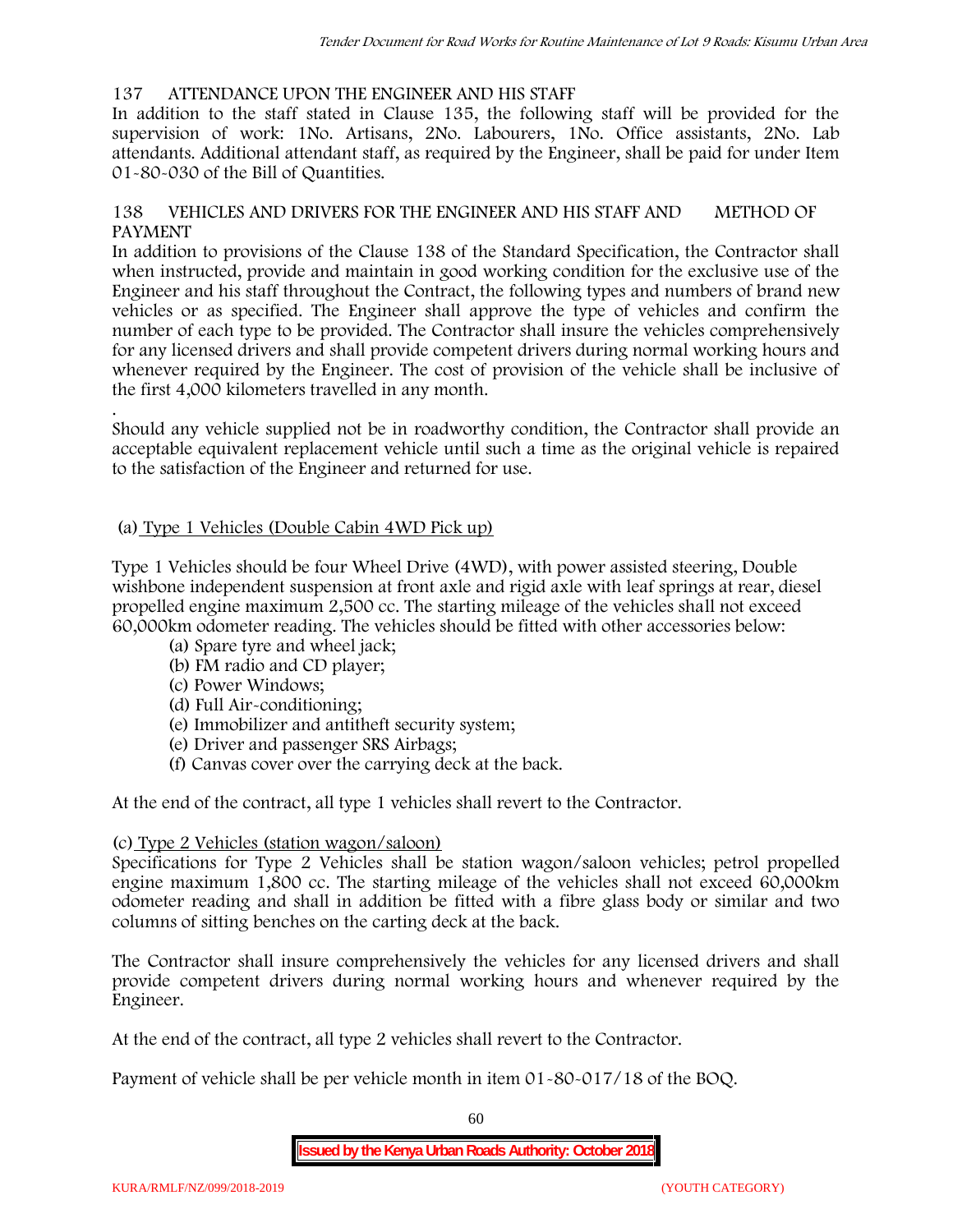# **139 MISCELLANEOUS ACCOUNTS**

The Contractor maybe instructed by the Engineer to make payments of general miscellaneous accounts for such items as stationary, stores and equipment and miscellaneous supervision personnel and claims or the Engineer may direct the Contractor to purchase or pay for the above. The Contractor will be paid on a prime cost basis plus a percentage for overheads and profits under appropriate items in the Bills of Quantities.

# **142 ENVIRONMENTAL PROTECTION**

The Contractor shall comply with the Statutory Regulations in force in Kenya regarding environmental protection and waste disposal, and shall liaise with the National Environmental Management Agency (NEMA).

The Contractor shall ensure so far as is reasonably practicable and to the satisfaction of the Engineer; that the impact of the construction on the environment shall be kept to a minimum and that appropriate measures are taken to mitigate any adverse effects during the construction.

- (a) The Contractor shall exercise care to preserve the natural landscape and shall conduct his construction operations so as to prevent any unnecessary destruction, scarring, or defacing of the natural surroundings in the vicinity of the work. Except where clearing is required for permanent works, all trees, native shrubbery, and vegetation shall be preserved and shall be protected from damage by the Contractor's construction operations and equipment. All unnecessary destruction, scarring, damage or defacing resulting from the Contractor's operations shall be repaired, replanted, reseeded or otherwise corrected as directed by the Engineer, and at the Contractor's expense.
- (b) The Contractor shall ensure that measures are in place to control soil erosion and water pollution, by use of berms, dykes, silt fences, brush barriers, dams, sediment basins, filter mats, netting, gravel, mulches, grasses, slope drains, contour banks, and other erosion control devices and methods. Temporary erosion control provisions shall be coordinated with permanent erosion control features to assure economical, effective and continuous measures throughout the period of the works. The Contractor's attention is drawn to the requirements of Clause 502, in that works need to be progressively finished so that permanent vegetation can establish quickly to mitigate soil erosion and erosion of drains.
- (c) The Contractor shall provide all the labour, equipment, materials, and means required and shall carry out proper and efficient measures wherever and as often as necessary to minimise the dust nuisance.
- (d) The Contractor shall comply with all applicable Kenyan laws, orders and regulations concerning the prevention, control and abatement of excessive noise. Blasting, use of jackhammers, pile driving, rock crushing, or any other activities producing highintensity impact noise may be performed at night only upon approval of the Engineer.
- (e) Immediately after extraction of materials, all borrows pits shall be backfilled to the satisfaction of the Engineer. In particular borrow pits near the project road shall be backfilled in such a way that no water collects in them.
- (f) Spilling of bitumen fuels Oils and other pollutants shall be cleared up.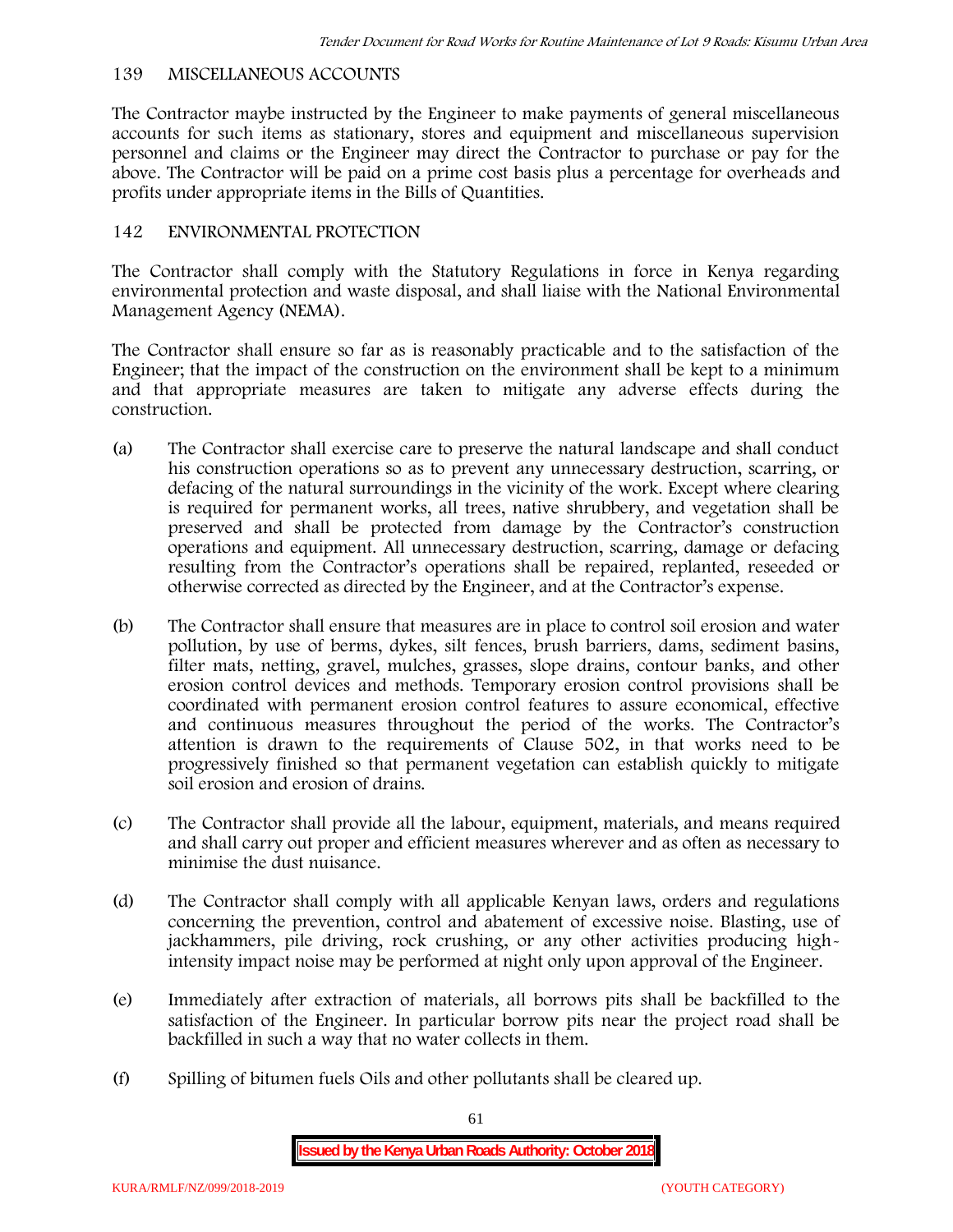(g) The Contractor's attention is drawn to the requirements of the Standard Specification in regard to the environment and in particular to the following clauses: Clause 115: Construction Generally

| Clause 110. Construction denominy                                   |
|---------------------------------------------------------------------|
| Clause 116: Protection from Water                                   |
| Clause 136: Removal of Camps                                        |
| Clause 605: Safety and Public Health Requirements Clause            |
| Clause 607: Site Clearance and Removal of Topsoil and<br>Overburden |

(h) No additional payment will be made to the Contractor to cover costs arising from the requirements for this Clause and the Contractor must include these costs in the rates inserted into the Bills of Quantities.

#### **143 STAFF TRAINING**

The Contractor shall allow for training of engineers, technicians and other support staff as may be instructed by the Engineer.

The payment of the allowances of such staff shall be made as instructed by the Engineer under the relevant provisions in the Bills of Quantities.

62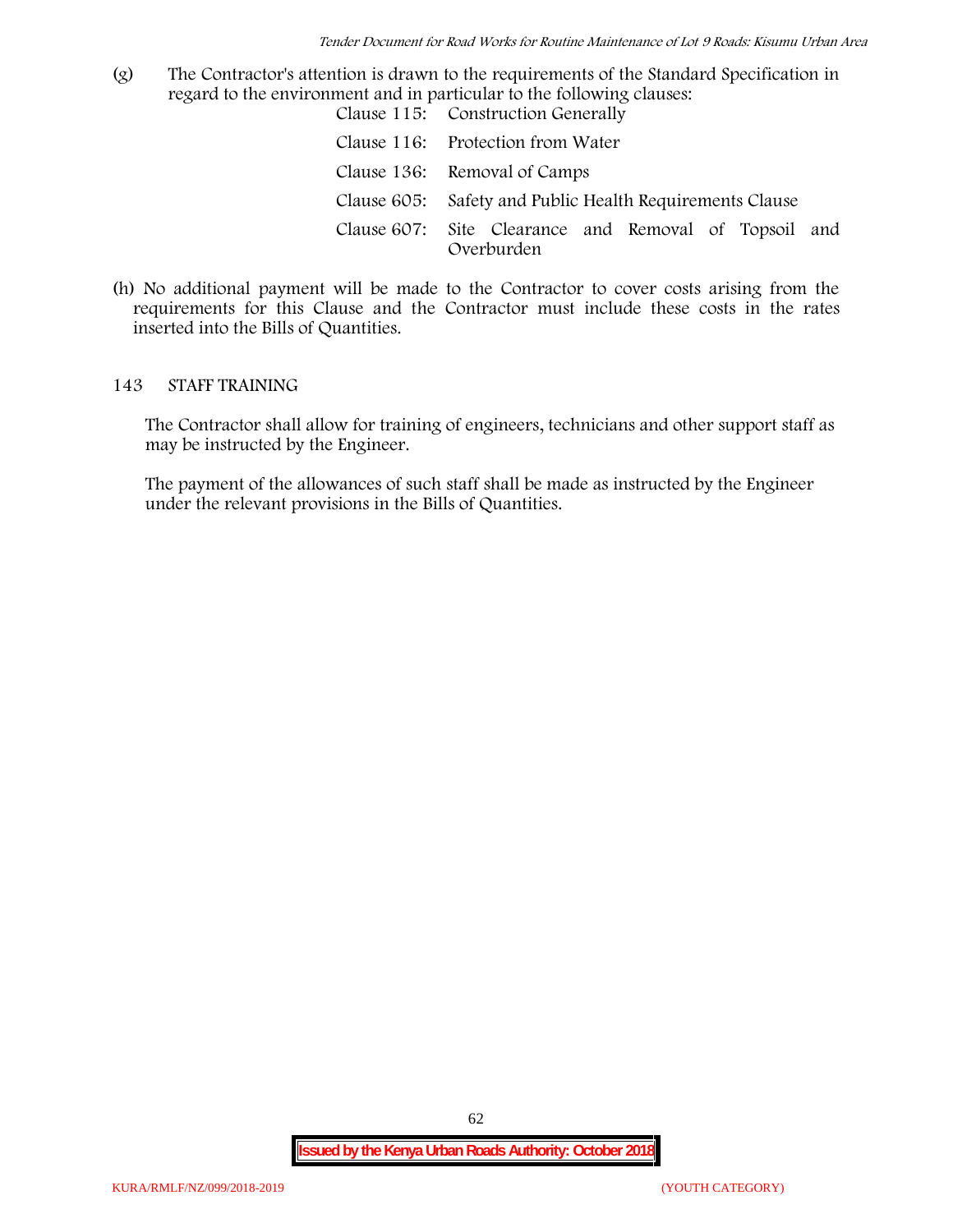# **SECTION 2 - MATERIALS AND TESTING OF MATERIALS**

All materials testing shall be in accordance with Section 2 of the Standard Specifications.

#### **SECTION 3 - SETTING OUT & TOLERANCES**

### **301 SETTING OUT**

a) In addition to the provisions of clause 3.01(a) if the traverse points to be used for the setting out are close to the existing carriageway and interfere with construction works then the Contractor will have to relocate them to a location where they will not be disturbed. The co ordinates and heights of all traverse points so located shall be listed and provided to the Engineer for checking and/or approval. Contractor shall also monument the new centreline every 200m along straight and all salient points along curves by a pin in the concrete beacon before commencement of any works.

The road reserve boundary posts shall have 12mm diameter steel pins embedded in concrete, 200mm long with 25mm exposed to the air, sticking out form its top surface. This pin shall be co-ordinated and heighted and result of the same shall be provided to the Engineer for approval. Cost of these works shall be included in the rates as no separate item has been provided.

Commencement of the works shall not be permitted until this basic survey data has been provided and approved by the Engineer for at least 2 Kms of the road.

b) Detailed Setting Out

Reference pegs shall be 50mm by 50mm in section 600mm long driven 400mm firmly into ground and painted white above the ground. The offset from centre line shall be indicated by small nail 20mm to 25mm long with its head driven flush with the top of the peg.

Chainages, offset and reference elevation shall be clearly indicated to the sides of the peg to the satisfaction of the Engineer.

After cutting of benches and prior to commencement of earthworks or subgrade works, Contractor shall take cross-sections again and submit the copy of the same to Engineer for agreement. These cross-sections shall then be used as basis of measurement for all subsequent layers, unless otherwise stated.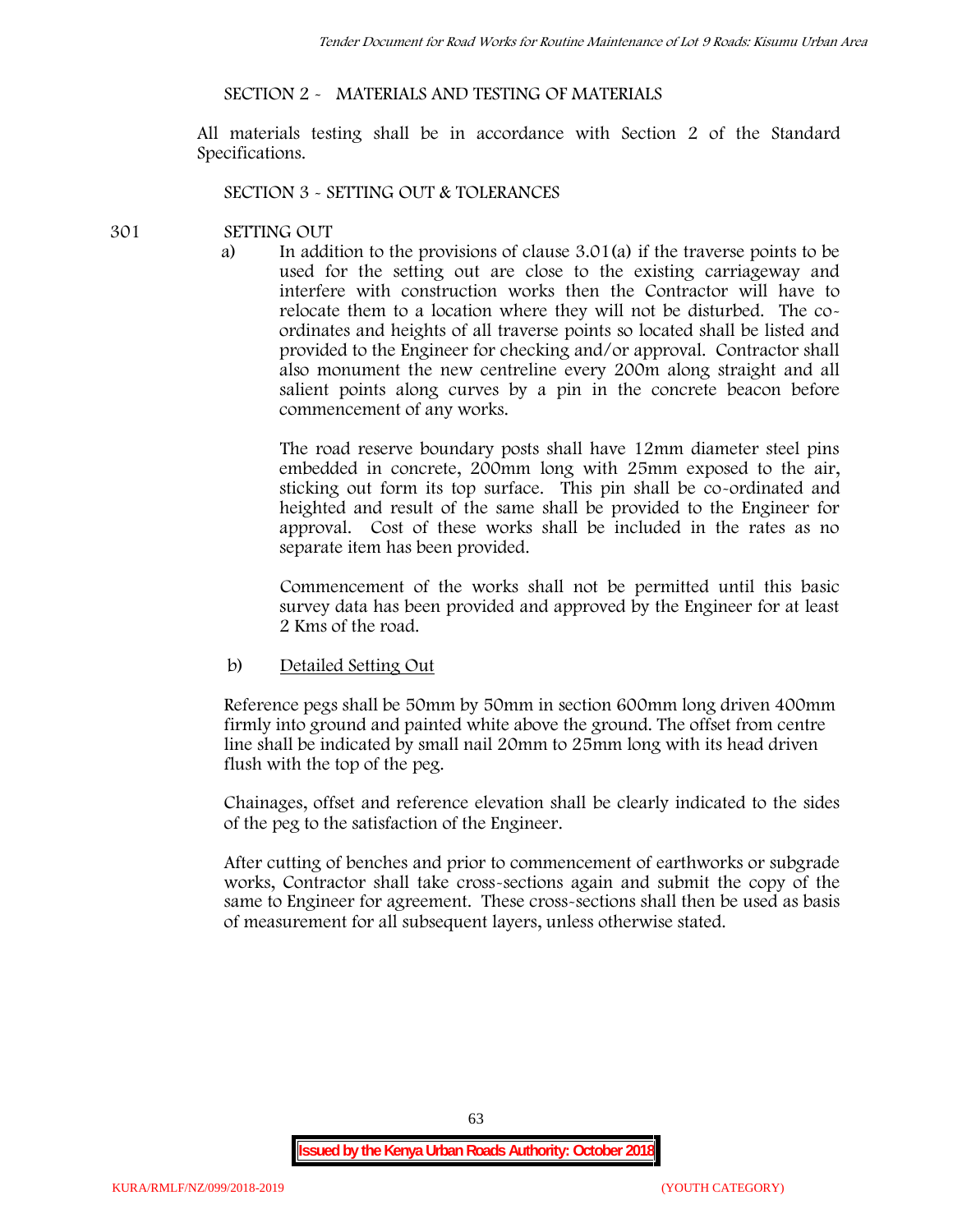**SECTION 4- SITE CLEARANCE AND TOP SOIL STRIPPING**

# **401 SITE CLEARANCE**

Site Clearance shall be carried out as directed by the Engineer.

**402 REMOVAL OF TOPSOIL**

Topsoil shall include up to 200mm depth of any unsuitable material encountered in existing or newly constructed drains, drainage channels, and accesses.

**403 REMOVAL OF STRUCTURES, FENCES AND OBSTRUCTIONS**

When instructed by the Engineer, the Contractor shall demolish or remove any structure and payment for this shall be made on day works basis.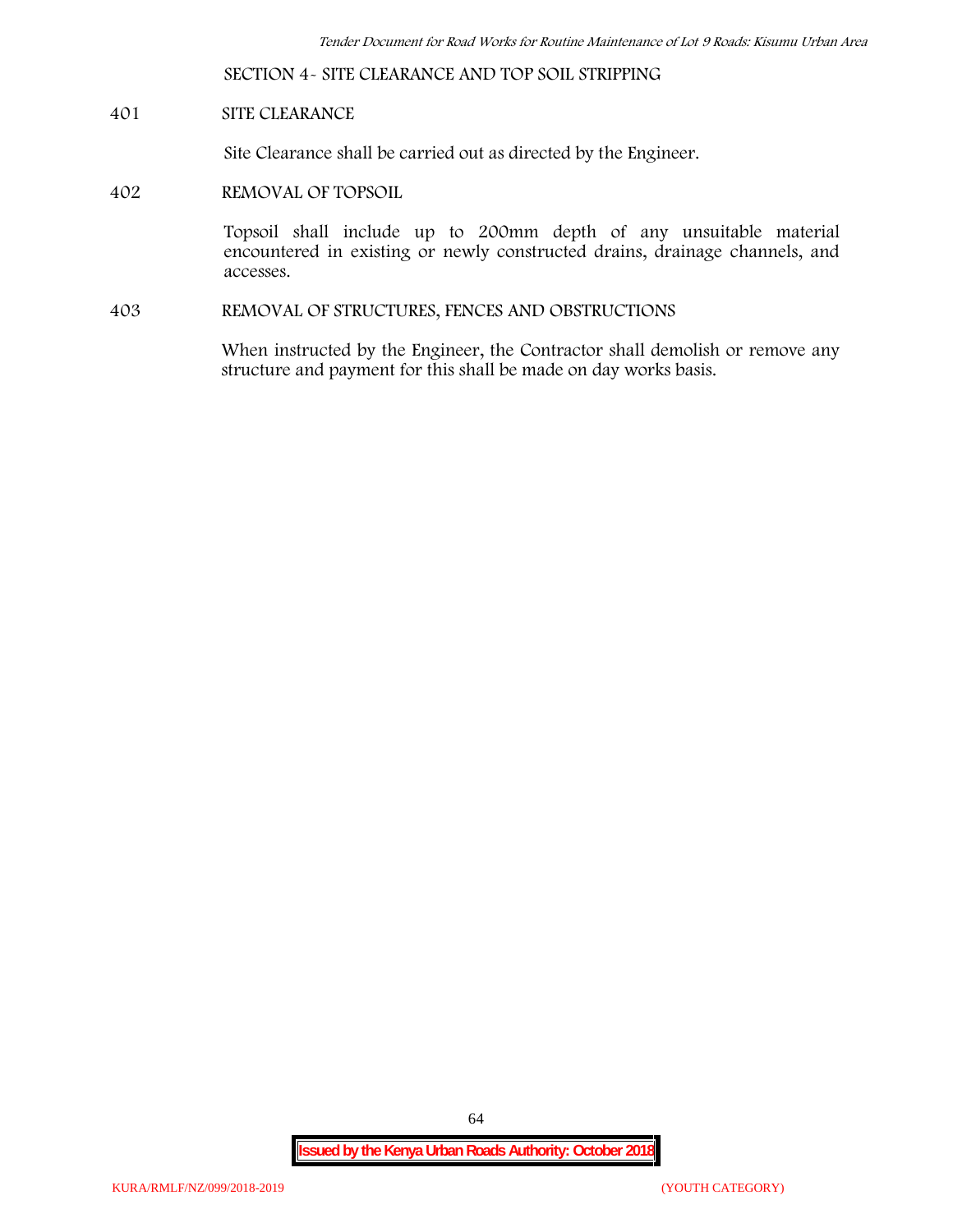**SECTION 5 - EARTHWORKS**

#### **504 PREPARATION PRIOR TO FORMING EMBANKMENT**

Where benching is required for existing pavement to accommodate earthworks subgrade or subbase for widening the road, the rate for compaction of existing ground shall be deemed to cover this activity.

Excavation in the pavement of the existing road shall be kept dry. In the event of water penetrating the underlying layer, construction of the subsequent layers shall be postponed until the underlying layers are dry enough to accommodate the construction plant without deforming or otherwise showing distress.

Step construction shall be carried out per layer at the joint where excavating both vertically and perpendicular to the direction of the travel. The step shall be 500mm perpendicular to the direction of the travel and 150mm vertical unless otherwise instructed by the Engineer.

Special care shall be taken when compacting the new material at the joint ensuring that specified density is achieved.

# **505 CONSTRUCTION OF EMBANKMENTS**

Only material approved by the Engineer shall be used for fill in embankments. Material with high swelling characteristics or high organic matter content and any other undesirable material shall not be used, unless specifically directed by the Engineer. Unsuitable material shall include:

- (i) All material containing more than 5% by weight or organic matter (such as topsoil, material from swamps, mud, logs, stumps and other perishable material)
- (ii) All material with a swell of more than 3% (such as black cotton soil)
- (iii) All clay of plasticity index exceeding 50.
- (iv) All material having moisture content greater than 105% of optimum moisture content (Standard Compaction)

Subgrade: Shall mean upper 300mm of earthworks either insitu or in fill and subgrade shall be provided for as part of earthworks operation and payment shall be made as "fill". The material for subgrade shall have a CBR of not less than 8% measured after a 4 day soak in a laboratory mix compacted to a dry density of 100% MDD (AASHTO T99) and a swell of less than 1%.

Subgrade repair: Where directed by the Engineer, any localized failure in the subgrade shall be repaired by filling in selected soft, hard or natural of minimum CBR 30% and compacted in accordance with clauses in the specifications applying to normal subgrade.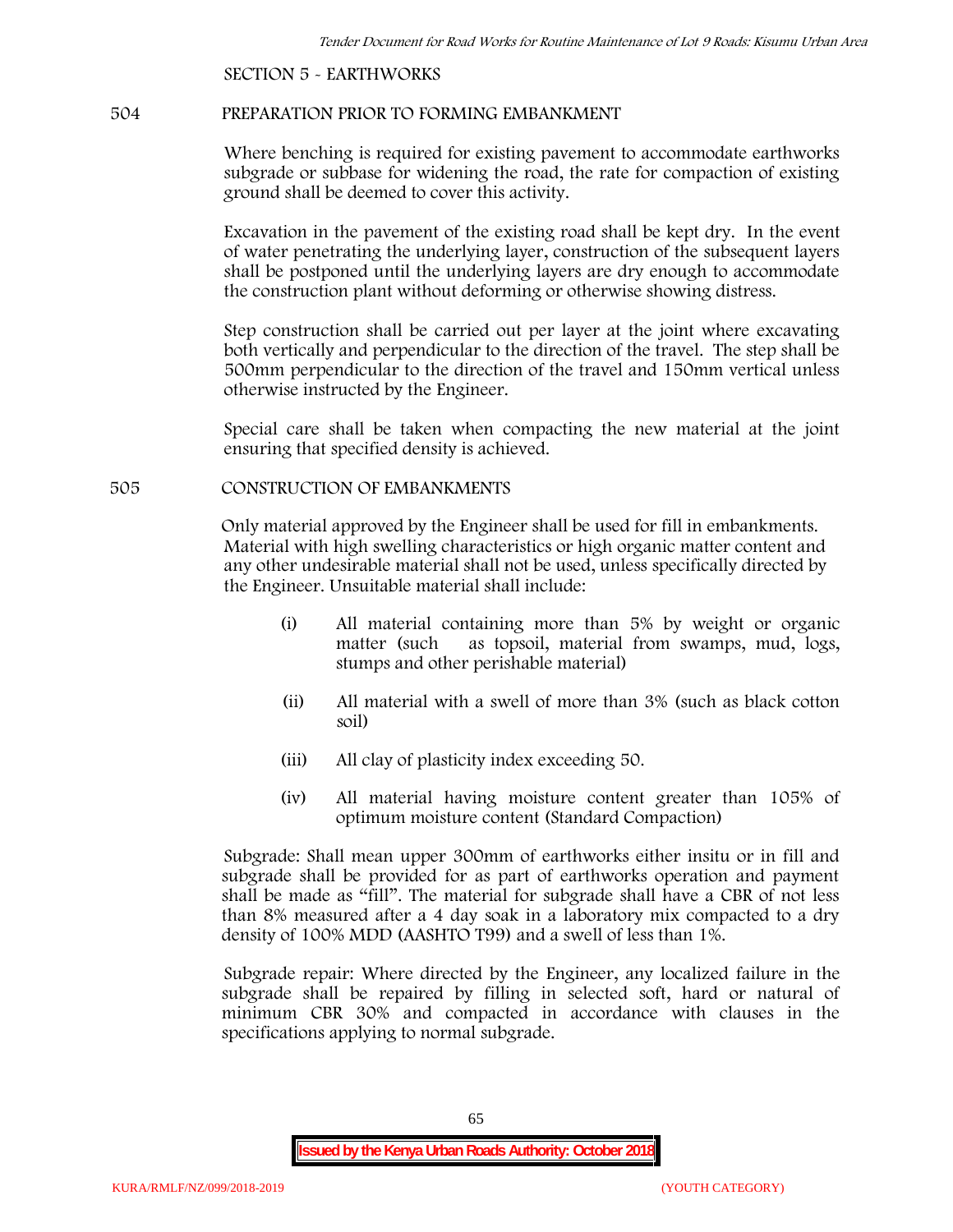Embankment repair: Where directed by the Engineer, any localized filling in soft, hard or natural; selected material requirements shall be executed in accordance with Clause 505.

### **508 COMPACTION OF EARTHWORKS**

At pipe culverts, all fill above ground level around the culverts shall be compacted to density of 100% MDD (AASHTO T.99) up to the level of the top of the pipes or top of the surround(s), if any and for a width equal to the internal diameter of the pipe on either side of the pipe(s) or surround(s) as applicable.

At locations adjacent to structures, all fill above ground level upto the underside of the subgrade shall be compacted to density of 105% MDD (AASHTO T.99). In case of fill around box culverts this should be carried out for the full width of the fill and for a length bounded by the vertical plane passing through the ends of the wingwalls.

Notwithstanding the provision of clause 503 of the standard Specification, Compaction of subgrade material (i.e. material immediately below formation) in cut areas shall not be carried out by the contractor in areas where the formation is formed in hard material, unless specific instructions to the contrary are issued by the Engineer.

Where improved sub-grade material shall be required, this shall be compacted and finished to the same standards and tolerances as those required for normal subgrade and clauses in the specifications applying to normal subgrade shall also apply.

# **511 BORROW PITS**

The first part of the Standard Specification is amended as follows:

Fill material which is required in addition to that provided by excavation shall be obtained from borrow pits to be located and provided by the Contractor but to the approval of the Engineer contrary to what has been stated.

# **517 MEASUREMENT AND PAYMENT**

Notwithstanding the provisions of clause 517 of the standard specifications, the rate for compaction of fill in soft material shall allow for the requirements of clause 508 of the special specification and no extra payment shall be made for compaction around pipe culverts (100% MDD AASHTO T.99).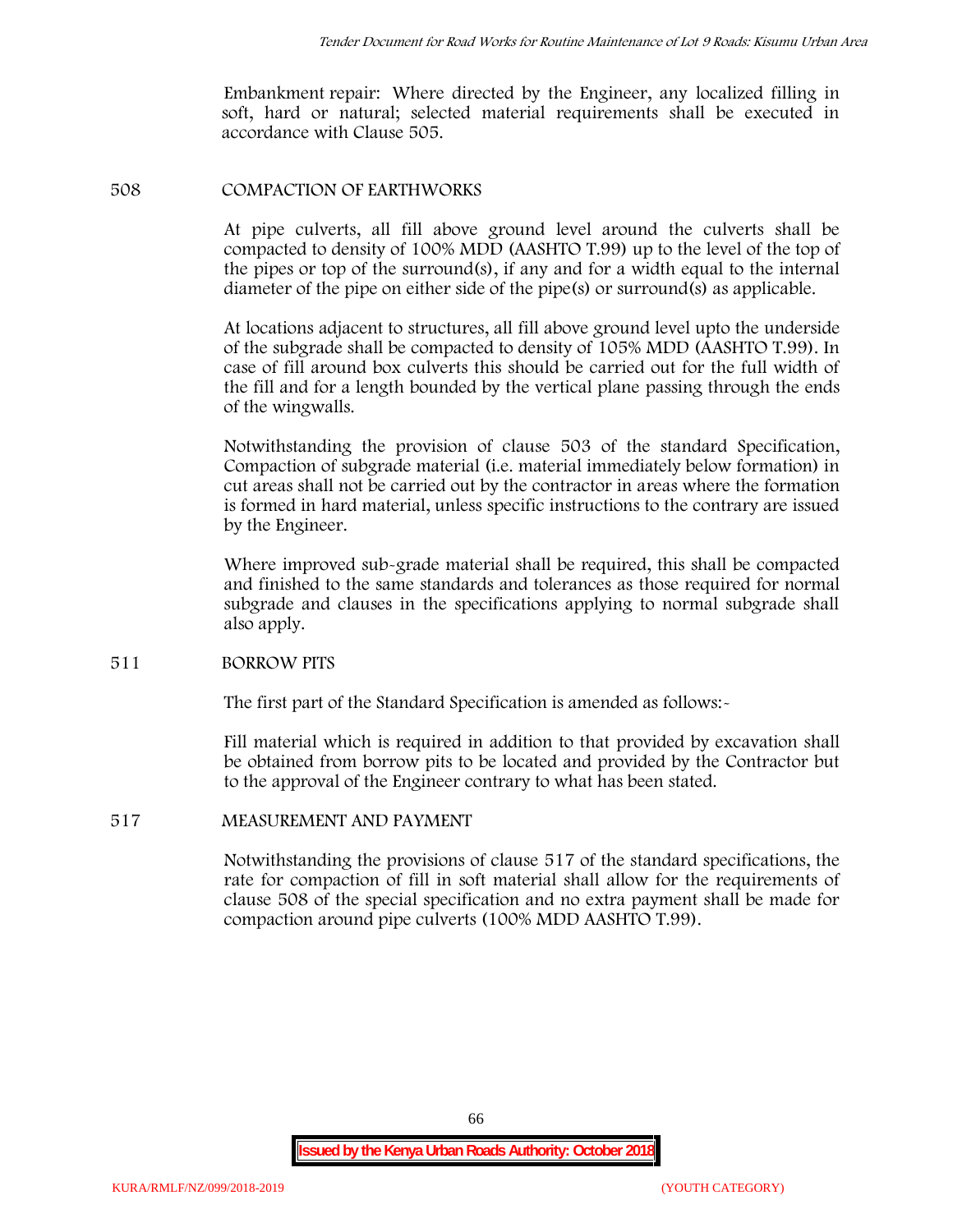**SECTION 6 - QUARRIES, BORROW PITS, STOCKPILES AND SPOIL AREAS**

#### **601 GENERAL**

Notwithstanding any indications to the contrary in the Standard specification the Engineer will not make available to the Contractor any land for quarries, borrow pits, stockpiles and spoil areas, except for those areas in road reserves specifically approved by him.

The contractor will be entirely responsible for locating suitable sources of materials complying with the Standard and Special Specifications, and for the procurement, Wining, haulage to site of these materials and all costs involved therein. Similarly the contractor will be responsible for the provision and costs involved in providing suitable areas for stockpiling materials and spoil dumps. Should there be suitable sites for spoil dumps or stockpiles within the road reserve forming the site of the works the Contractor may utilise these subject to the approval of the Engineer.

No additional payment will be made to the Contractor to cover costs arising from the requirements for this Clause and the Contractor must include these costs in the rates inserted into the Bills of Quantities.

### **602 MATERIAL SITES**

The information on possible material sites is given for the general guidance of bidders. Bidders are however advised to conduct their own investigation as the information contained therein is neither guaranteed nor warranted

#### **603 PROVISION OF LAND**

Notwithstanding any indications to the contrary in the Standard specification the Engineer will not make available to the Contractor any land for quarries, borrow pits, stockpiles and spoil areas, except for those areas in road reserves specifically approved by him.

The contractor will be entirely responsible for locating suitable sources of materials complying with the Standard and Special Specifications, and for the procurement, Wining, haulage to site of these materials and all costs involved therein. Similarly the contractor will be responsible for the provision and costs involved in providing suitable areas for stockpiling materials and spoil dumps. Should there be suitable sites for spoil dumps or stockpiles within the road reserve forming the site of the works the Contractor may utilise these subject to the approval of the Engineer.

No additional payment will be made to the Contractor to cover costs arising from the requirements for this Clause and the Contractor must include these costs in the rates inserted into the Bills of Quantities.

#### **605 SAFETY AND PUBLIC HEALTH REQUIREMENTS**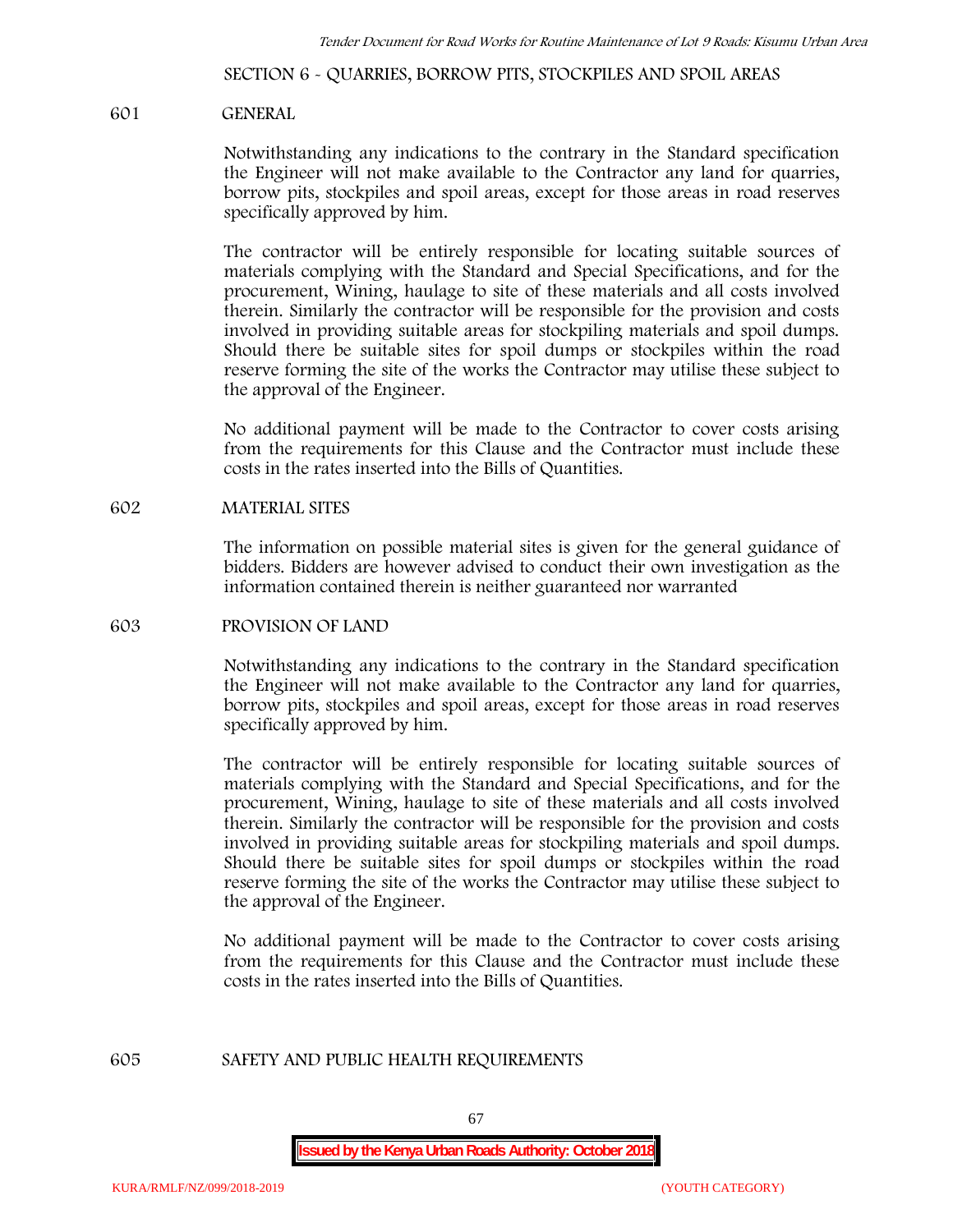In addition to clause 605, the contractor shall allow for professionals to conduct lectures to the workers regarding the spread of HIV/Aids.

**SECTION 7 - EXCAVATION AND FILLING FOR STRUCTURES**

#### **703 EXCAVATION OF FOUNDATIONS FOR STRUCTURES**

Unless otherwise instructed by the Engineer, all excavated surfaces in material other than hard material, on which foundations for structures shall be placed, shall be compacted to 100% MDD (AASHTO T.99) immediately before structures are constructed.

Paragraph 4, last line: - Replace "95%" with "100%".

#### **707 BACKFILLING FOR STRUCTURES**

Unless otherwise instructed by the Engineer, all backfilling material shall be compacted to a minimum of 100% MDD (AASHTO T.99).

# **709 EXCAVATIONS FOR RIVER TRAINING AND NEW WATER COURSES**

Payments for river training and establishment of new watercourses shall only be made where such work constitute permanent works. Works done for road deviation or other temporary works shall not qualify for payment.

### **710 STONE PITCHING**

Stone pitching to drains, inlets and outlets of culverts to embankments and around structure shall consist of sound unweathered rock approved by the Engineer.

The stone as dressed shall be roughly cubical in shape with minimum dimensions of 150 x 150mm for normal thickness of stone pitching.

The surface to receive the pitching shall be compacted and trimmed to slope and the stone laid, interlocked and rammed into the material to give an even finished surface.

In areas where stone pitching has been damaged, the Contractor shall identify such areas and notify the Engineer for his agreement of the extent of the Works required and his approval and instructions to proceed with the Works. Stone Pitching Repair and Reconstruction shall be carried out in accordance with Clause 710 of the Standard Specifications.

The Works shall involve removal of the damaged stone pitching and reconstruction of the said areas in accordance with Clause 710 of the Standard Specifications by use of the sound salvaged material together with any necessary additional material where all such materials shall comply with Section 7 of the Standard Specifications.

Contrary to clause 713 of the standard specifications, the rates inserted for stone pitching shall allow for grouting.

68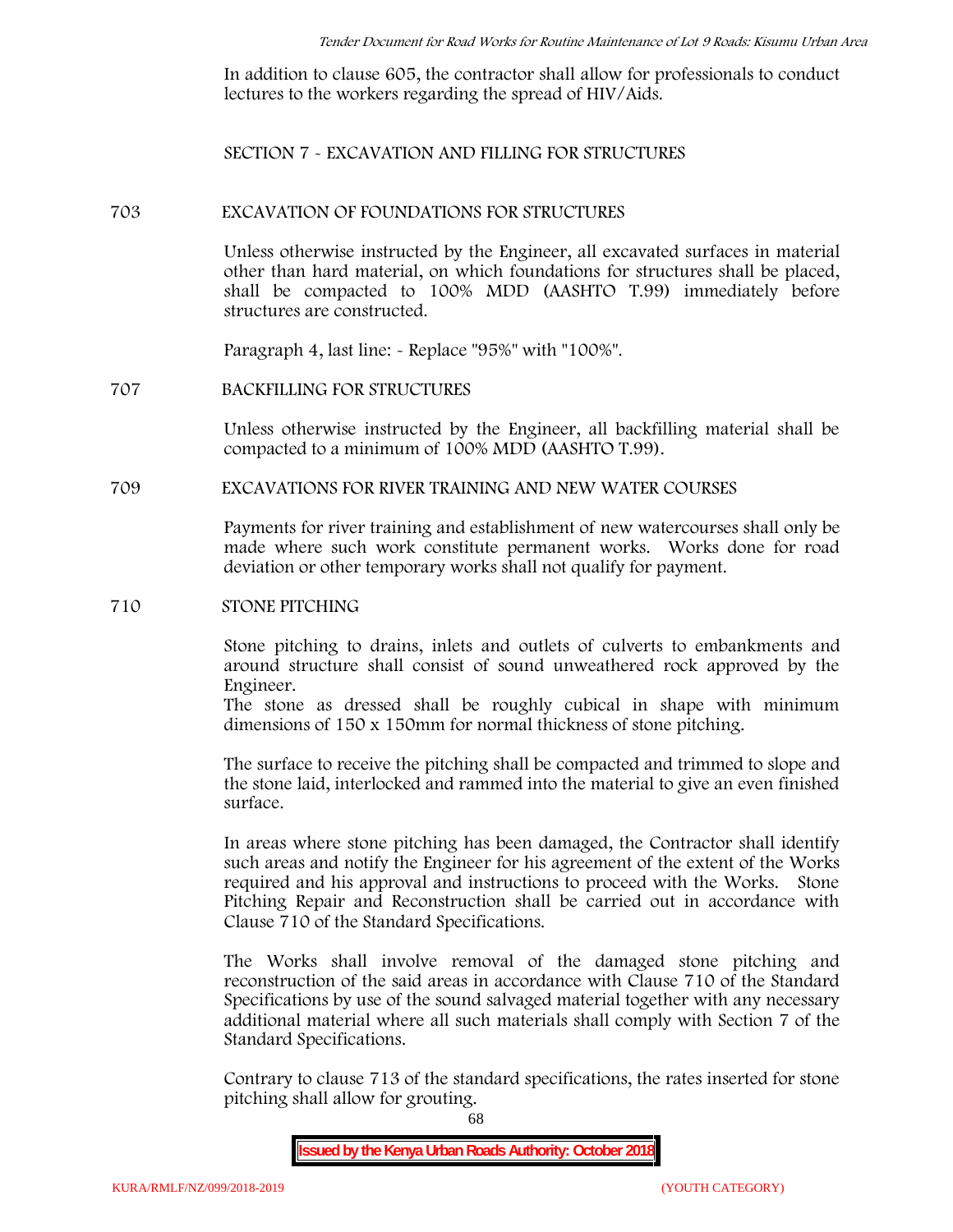### **711 GABIONS**

Where instructed by the Engineer the Contractor will install gabions as protection works to washout areas or bridge Piers and or Abutments. Gabions shall be constructed in accordance with Clause 711 of the Standard Specification.

I n cases where existing gabions have been damaged, the Contractor shall identify them and notify the Engineer for his agreement of the extent of the Work required and his approval and instructions to proceed with the Works.

The Works shall involve removal of the damaged gabions / rocks, excavation to the correct levels and grades as directed by the Engineer, and in accordance with Clause 711 of the Standard Specifications and reconstruction with new gabions and other necessary materials as necessary. The damaged gabions shall be recovered and transported to the nearest KURA'S Yard or M.O. R &P.W Department depot.

### **712 RIP-RAP PROTECTION WORK**

Quarry waste or similar approved material shall be used to backfill scoured and eroded side, outfall and cut-off drain. The material shall be compacted to form a flat or curved surface preparatory to stone [pitching of drainage channels, existing and new scour checks as directed by the Engineer.

The surface to receive the pitching shall be compacted and trimmed to slope and the stone hand laid, interlocked and rammed into the material to give an even finished surface. The interstices of the Pitching shall be rammed with insitu material. The insitu material immediately behind the pitching shall be compacted to minimum density of 100% MDD compaction (AASHTO T.99)

# **714 BACKFILL BELOW STRUCTRURES**

Where instructed this shall be carried out in compliance with the requirements of Clause 507 and 804 of the Standard Specification.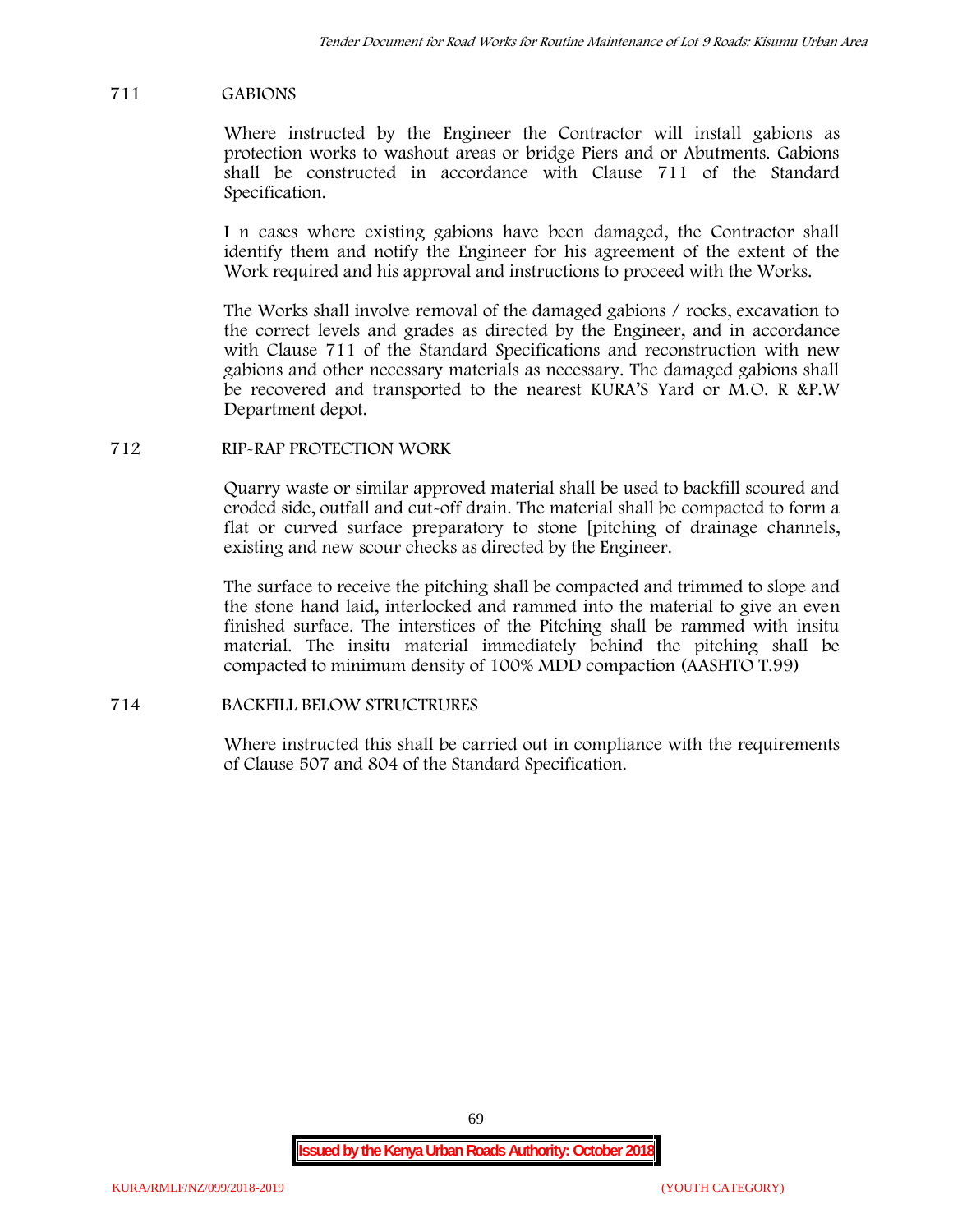**SECTION 8 - CULVERTS AND DRAINAGE WORKS**

### **801 SCOPE OF SECTION**

The operations specified in this section apply to the installation of drainage works and reinstatement and improvement of the same.

In addition, this Section covers: -

- Extending of existing 450mm, 600mm and 900mm diameter pipes to be compatible with the increased road width or access.
- Desilting and cleaning of existing pipes and outfall drains to make them free flowing.

**804 EXCAVATION FOR CULVERTS AND DRAINAGE WORKS**

In the Standard Specifications, make the following amendments: -

- (a) In paragraph 6, line 3, and in paragraph 7, line 5 and in paragraph 11, line 6, delete "95%" and insert "100%".
- (b) Removal of Existing Pipe Culverts

Where instructed by the Engineer, the Contractor shall excavate and remove all existing blocked or collapsed culvert pipes of 450mm, 600mm and 900mm diameter including concrete surround, bedding, inlet and outlet structure.

The void left after removal of culvert pipes shall be widened as necessary to accommodate new concrete bedding, pipe and haunching. The payment of this work shall be per linear metre of pipes removed, and the volume in m<sup>3</sup> of inlet/outlet structure removed. The void left by

removal of these pipes shall be carefully preserved in order to accommodate replacement of 450mm, 600mm or 900mm diameter pipe culverts as shall be directed by the Engineer.

- (c) Removal of Other Existing Drainage Structures When instructed by the Engineer, the Contractor shall demolish or remove any other structure and payment for this shall be made on day work basis.
- (d) Excavation for Culverts and Drainage Works The Contractor shall carry out all excavations for new culverts and drainage works to the lines, levels, inclinations, and dimensions shown on the drawings or as instructed by the Engineer.

#### **805 EXCAVATION IN HARD MATERIAL**

In the Standard Specifications, Sub-clauses 805(a) and 805 (b) delete "95%" and insert "100%".

In sub-clause 809(a), paragraph 1, line 1, substitute "95%" with "100%".

70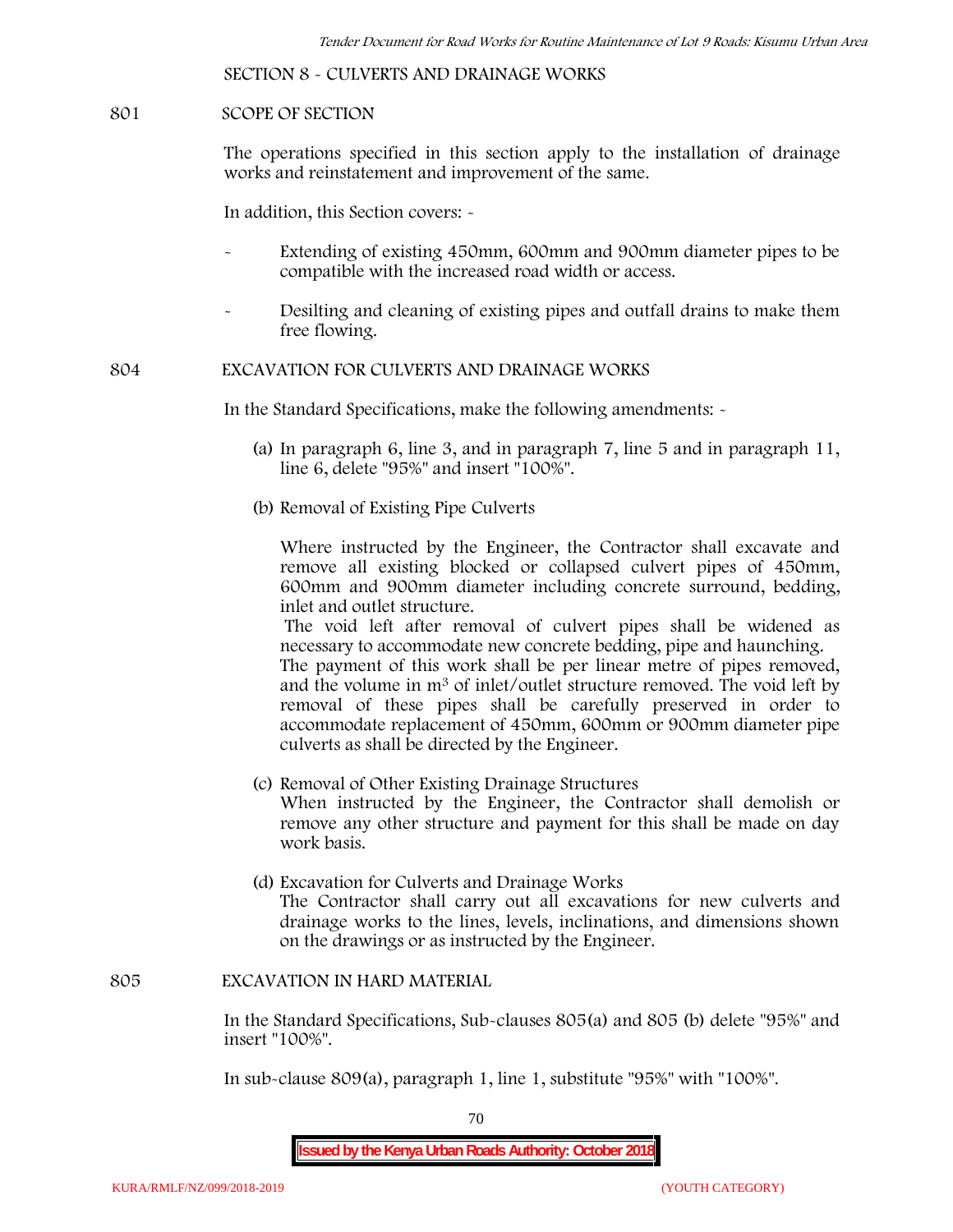In sub-clause 809(c), paragraph 2, line 4, between the words "compacted" and "and shaped" insert the words "to 100% MDD (AASHTO T.99)".

Hard material is material that can be excavated only after blasting with explosives or barring and wedging or the use of a mechanical breaker fitted with a rock point in good condition and operated correctly. Boulders of more than 0.2m<sup>3</sup> occurring in soft material shall be classified as hard material.

### **809 BEDDING AND LAYING OF PIPE CULVERTS**

Concrete pipes shall be laid on a 150mm thick concrete bed of class 15/20 and the pipes shall be bedded on a 1:3 cement: sand mortar at least 50mm thick, 150mm wide and extending the full length of the barrel.

The rates inserted shall allow for compaction of the bottom of excavation to 100% MDD (AASHTO T.99).

### **810 JOINTING CONCRETE PIPES**

The concrete pipes for the culverts shall have ogee joints and will be jointed by 1:2 cement: sand mortar and provided with fillets on the outside as described in clause 810 of the Standard Specification.

### **812 BACKFILLING OVER PIPE CULVERTS**

In the Standard Specifications, clause 812

a) Wherever the expression "dry density of 95% MDD (AASHTO T. 99)" occurs delete and replace with "dry density of 100% MDD (AASHTO T.99)".

The rates entered for laying of pipe culverts shall allow for backfilling to pipe culverts and compacting to 100% MDD (AASHTO T.99) and these works shall not be measured and paid for separately.

# **814 SUBSOIL DRAINS**

In the event of excavation for repairs exposing local seepage, springs or unacceptably high water table, the Engineer may instruct the provision of counter fort or French drains.

These drains shall consist of a trench excavated to the alignment, width, depth and gradient instructed by the Engineer, and backfilled with approved compacted clean hard crushed rock material as specified in clause 815 of the standard specification. Where these drains lie within the carriageway the carriageway shall be reinstated with compacted stabilised gravel and surfaced with hot asphalt or a surface dressing as instructed by the Engineer.

#### **815 INVERT BLOCK DRAINS AND HALF ROUND CHANNELS**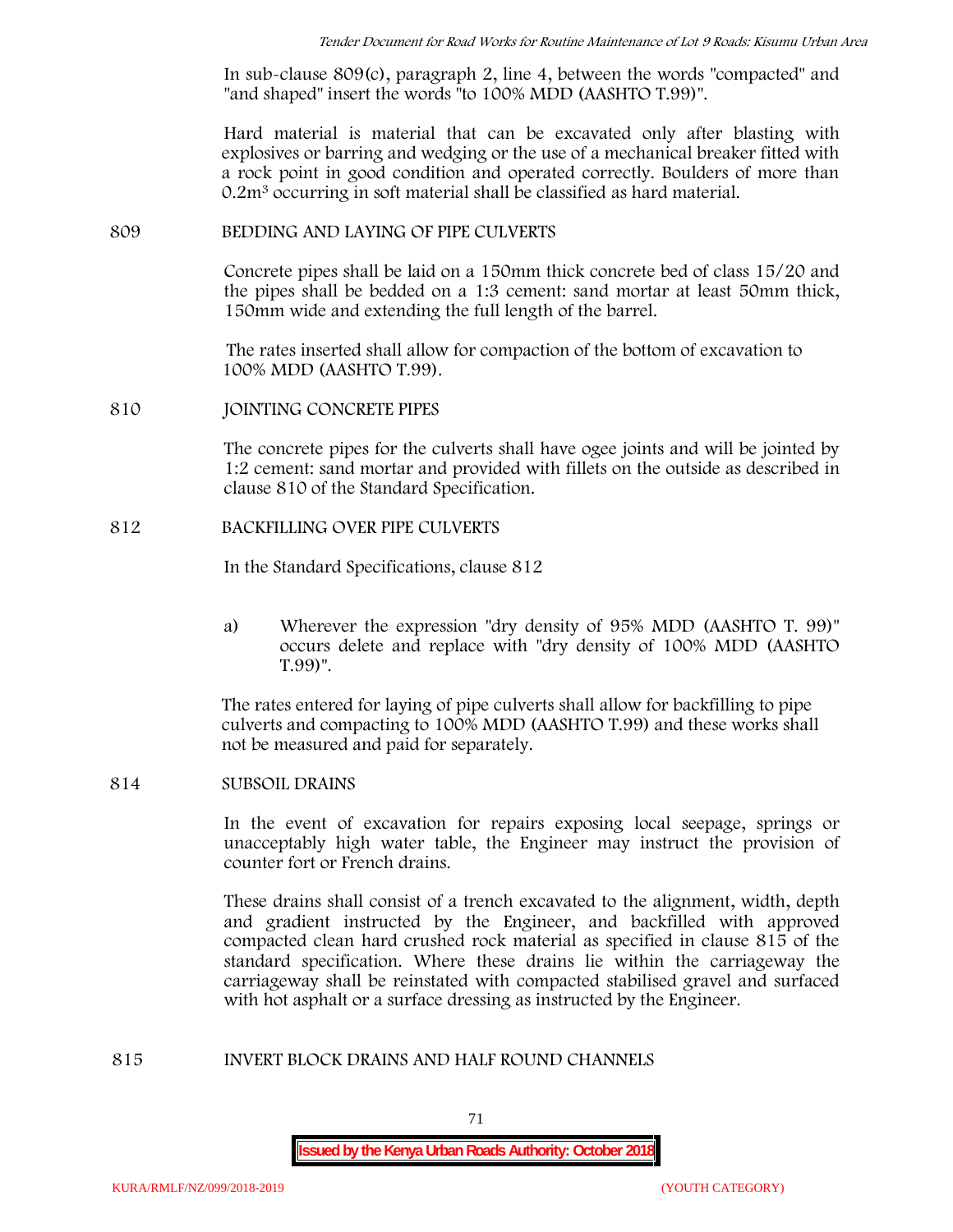Invert Block Drains and Half Round Channels shall be constructed as shown in the drawings provided in accordance with the Standard Specifications where directed by the Engineer.

## **817 REPAIRS TO DRAINS**

**817.1 Cleaning and Repair of Existing Drains**

In areas of existing side drains, mitre or outfall drains where such are blocked, the Engineer shall instruct the Contractor to clean and clear the drains to free flowing condition.

The work shall consist of:

- (a) Stripping and removal of any extraneous material to spoil including vegetation and roots in the drains to the satisfaction of the engineer.
- (b) Spreading of any spoil to the satisfaction of the Engineer.

Shaping the drains to free flowing condition as directed by the Engineer. Removing any broken side slabs for inverted block drains and replacing with a new removing any broken inverted block drains and replacing with a new one well jointed.

Measurement and Payment for cleaning drains shall be by linear metre of drain cleaned measured as the product of plan area and vertical depth of extraneous material instructed to be removed. No extra payment will be made for removal of vegetation and roots.

**817.2 Channels**

The Engineer may instruct that the Contractor provides open channels in place of existing subdrains where the latter may be damaged or in any other place. The rates entered by the Contractor in the bills of quantities must include for removal and disposal of any subdrain material, excavation to line and level, backfilling and compaction as directed by the engineer. The channels shall be constructed of precast class 20/20 concrete of minimum 80mm thickness and lengths or widths not exceeding 1000mm. Joints shall be at least 15mm wide filled with 1:2 cement sand mortar.

**817.3 Rubble fills for protection work**

Quarry waste or similar approved material shall be used to back fill scoured and eroded side, outfall and cut-off drains. The material shall be compacted to form a flat or curved surface preparatory to stone pitching of drainage channels, existing and new scour checks as directed by the Engineer.

# **817.4 Stone Pitching**

Stone pitching shall be constructed in accordance with clause 710 of the standard Specification.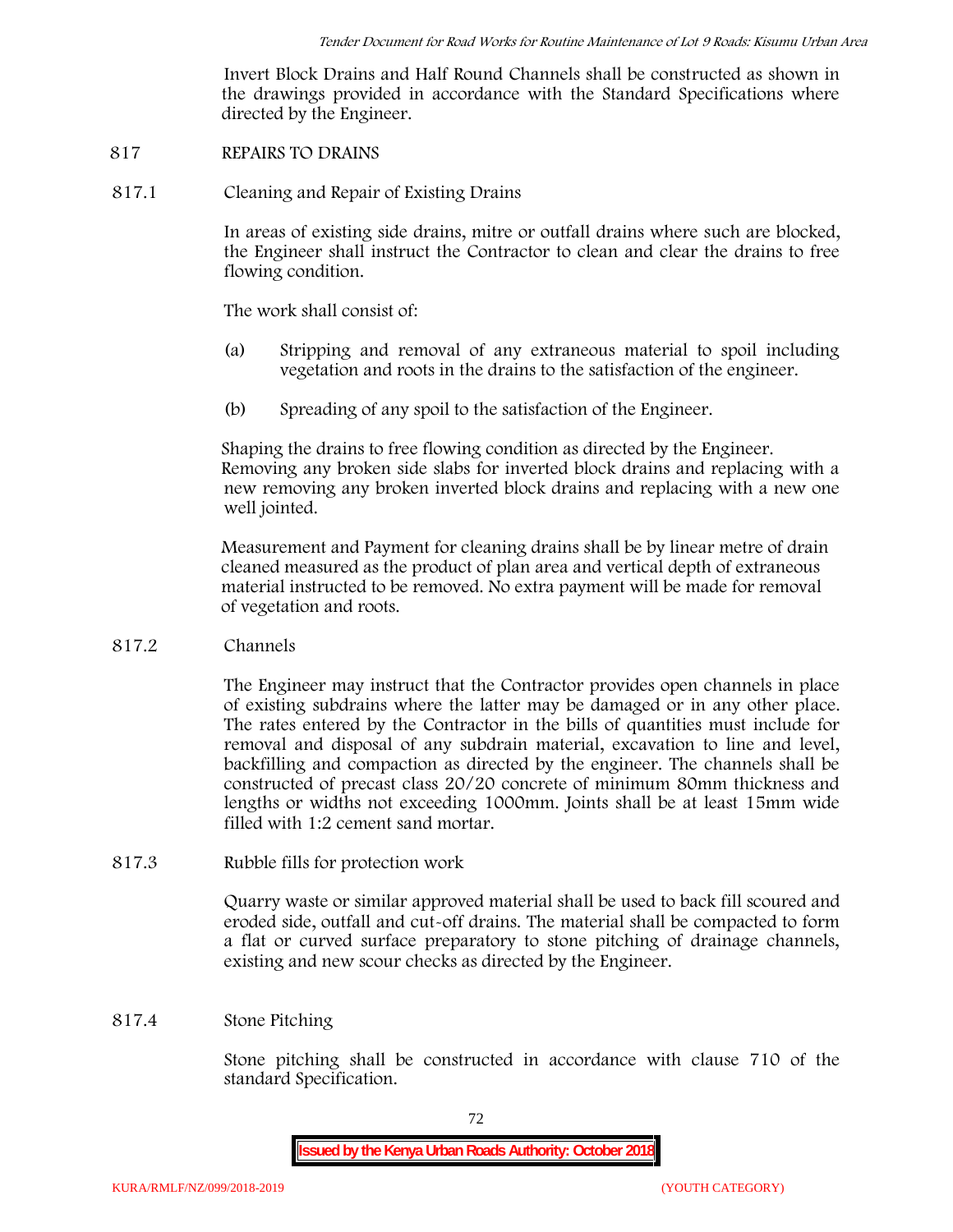**817.5 Gabions**

Gabions shall be constructed in accordance with clause 711 of the standard Specification.

**817.6 Spoil Material**

The Contractor shall be responsible for removal from site of all materials excavated in the course of undertaking works in this section of the specifications, unless suitable for re-use, and deposit of the material in a spoil dump to be approved by the Engineer.

**818 SCOUR CHECKS**

Scour checks are to be constructed in mass concrete in accordance with clause 818 of the standard Specifications and the drawings as shall be provided.

- **819 CLEANING AND MAINTENANCE**
- **819.1 Desilting of Pipe Culverts**

Where instructed, Contractor shall desilt the existing pipe culverts by removing all the material from the pipe to make them clean and free flowing.

Measurement and payment shall be by the linear metres of pipes de-silted, regardless of diameter size.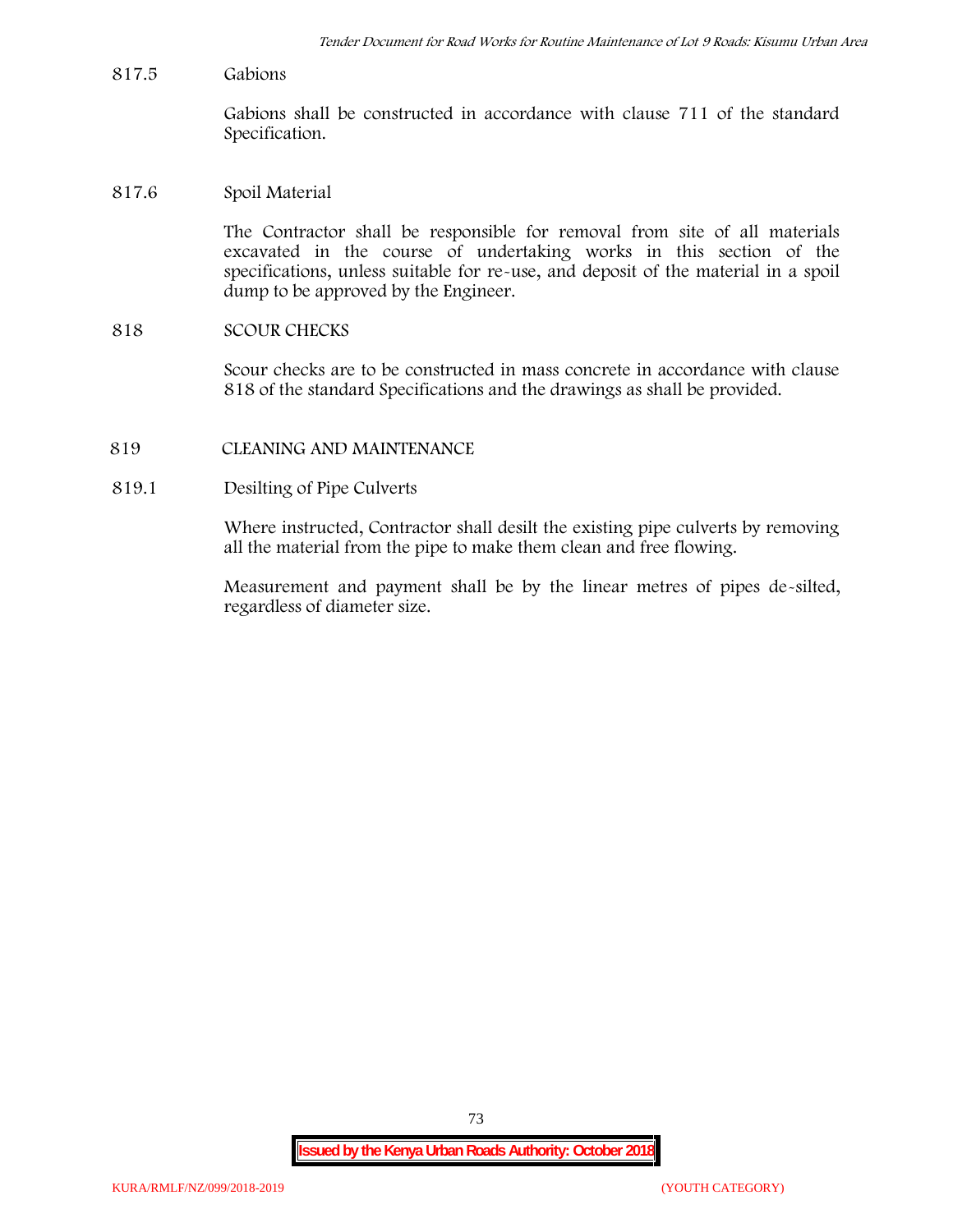**SECTION 9 - PASSAGE OF TRAFFIC**

### **901 SCOPE OF THE SECTION**

The Contractor shall so arrange his work to ensure the safe passage of the Traffic at all times and if necessary construct and maintain an adequate diversion for traffic complete with all the necessary road traffic signs.

The contractor shall provide to the satisfaction of the Engineer adequate warning signs, temporary restriction signs, advance warning signs, barriers, temporary bumps and any other device and personnel equipped with two way radios to ensure the safe passage of traffic through the works.

When carrying out the Works the Contractor shall have full regard for the safety of all road users.

The Contractor shall also provide sign posts and maintain to the satisfaction of the Engineer all deviations necessary to complete the works. The contractor should allow for the costs of complying with the requirements of this clause in his rates.

The contractor will be deemed to have inspected the site and satisfied himself as to the adequacy of his bid for these works and no additional payments will be made to the contractor for any expenditure on traffic control or the provision of deviations. The employer shall not be liable for inadequate prior investigations of this nature by the contractor.

## **903 MAINTENANCE OF EXISTING ROADS**

The Contractor shall when instructed, maintain the existing project road ahead of works using compacted asphalt concrete type I in accordance with the provisions in clause 1601B – 1607B of the Special Specifications or gravel material depending on the nature of the wearing course surface.

# **904 CONSTRUCTION OF DEVIATIONS**

(a) **General**

In addition to requirement of this clause, the Contractor shall when instructed construct and complete deviations to the satisfaction of the Engineer before commencing any permanent work on the existing road. Also during these works the contractor is supposed to provide a detour of adequate pipe culverts for pedestrian and traffic crossing where there is bridge works.

Subject to the approval by the Employer, the Contractor may maintain and use existing roads for deviation. Payment for this, made in accordance with clause 912 (a) (i), shall be by the Kilometre used depending on the type of road used, whether bituminous or earth/gravel. The rates shall include for the provision of materials and the works involved.

b) **Geometry**

74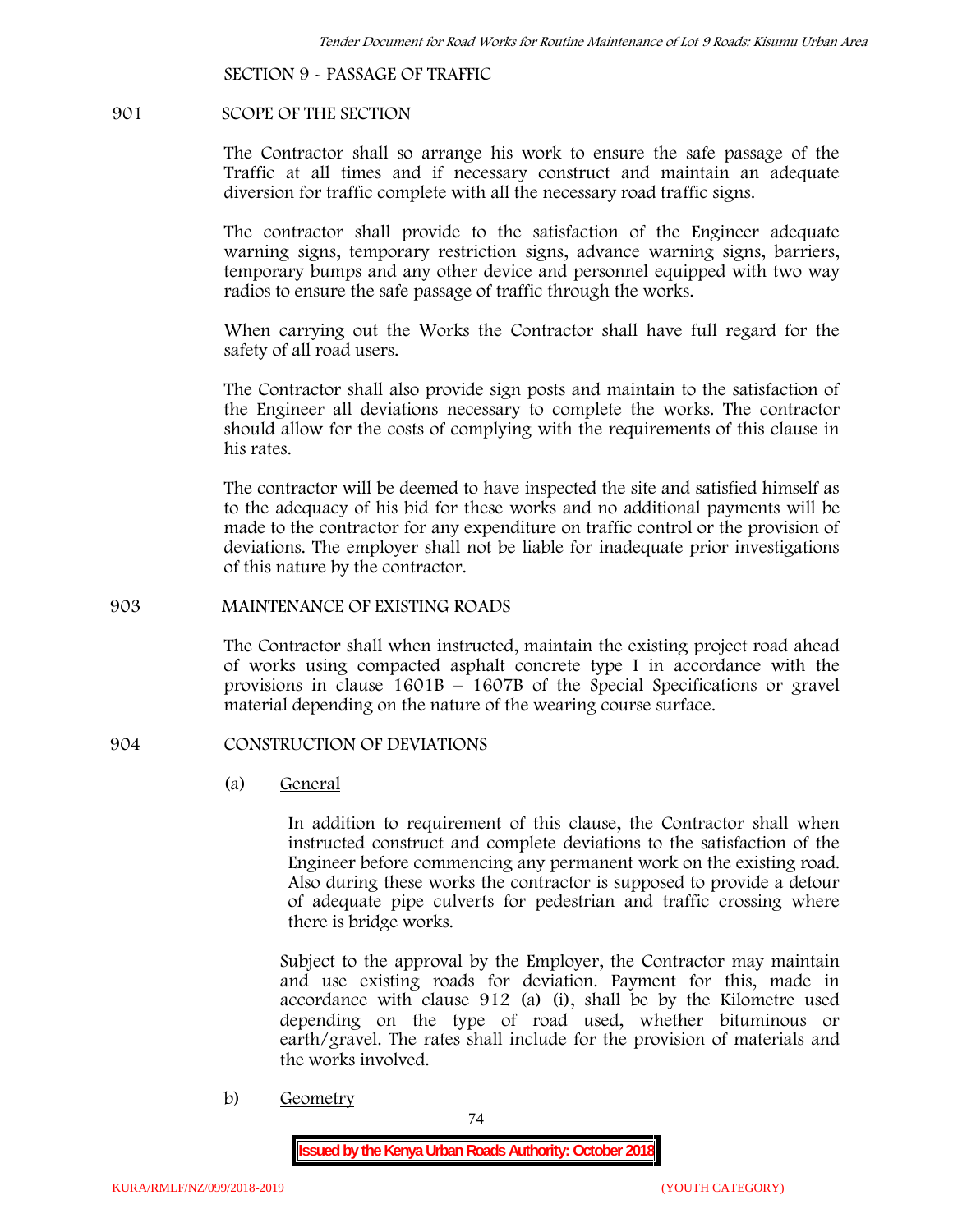The carriageway width of the deviations shall not be less than 6m wide and suitable for 2-way lorry traffic unless otherwise specified.

c) **Construction**

Unless otherwise instructed gravel wearing course for the deviation shall be 150mm compacted thickness complying with section 10 of the Standard Specification. The Contractor shall allow in his rate for removal of any unsuitable material before placing of gravel wearing course, as this will not be paid for separately.

In addition to provision of this clause, Contractor is required to sprinkle water at least 4 times a day at the rate of 1 to  $1.4$  litres/ $M<sup>2</sup>$  in regular interval to minimise the effects of dust. Latest sprinkling time shall be one hour before the sunset.

Where existing neighbouring roads are used as deviation, Contractor shall carry out repairs and maintenance in parent materials used for the existing base and surfacing of the road being used.

# **906 PASSAGE OF TRAFFIC THROUGH THE WORKS**

The Contractor shall arrange for passage of traffic through the works during construction whenever it is not practicable to make deviations.

Any damage caused by passing traffic through the works shall be made good at the contractor's own cost.

# **907 SIGNS, BARRIERS AND LIGHTS**

Contractor shall provide signs, barriers and lights as shown in the drawing in Book of Drawings at the locations where the traffic is being carried off the existing road to the deviation and back again to existing road. The Contractor shall provide ramps and carry out any other measures as instructed by the Engineer to safely carry traffic from the road to deviation.

Contrary to what has been specified in this clause the road signs provided shall be fully reflectorised and in conformity with clause 9.1 of the "Manual for Traffic Signs in Kenya Part II".

# **909 ASSISTANCE TO PUBLIC**

In addition to provision of clause 909, Contractor shall maintain close liaison with the relevant authorities to clear any broken down or accident vehicles from the deviations and the main road, in order to maintain smooth and safe flow of the traffic. Further, the Contractor shall provide a traffic management plan to be approved by the Engineer before the commencement of any construction works and execute the same, to the satisfaction of the Engineer, during the entire period of project implementation. A draft traffic management plan shall be submitted with Bid.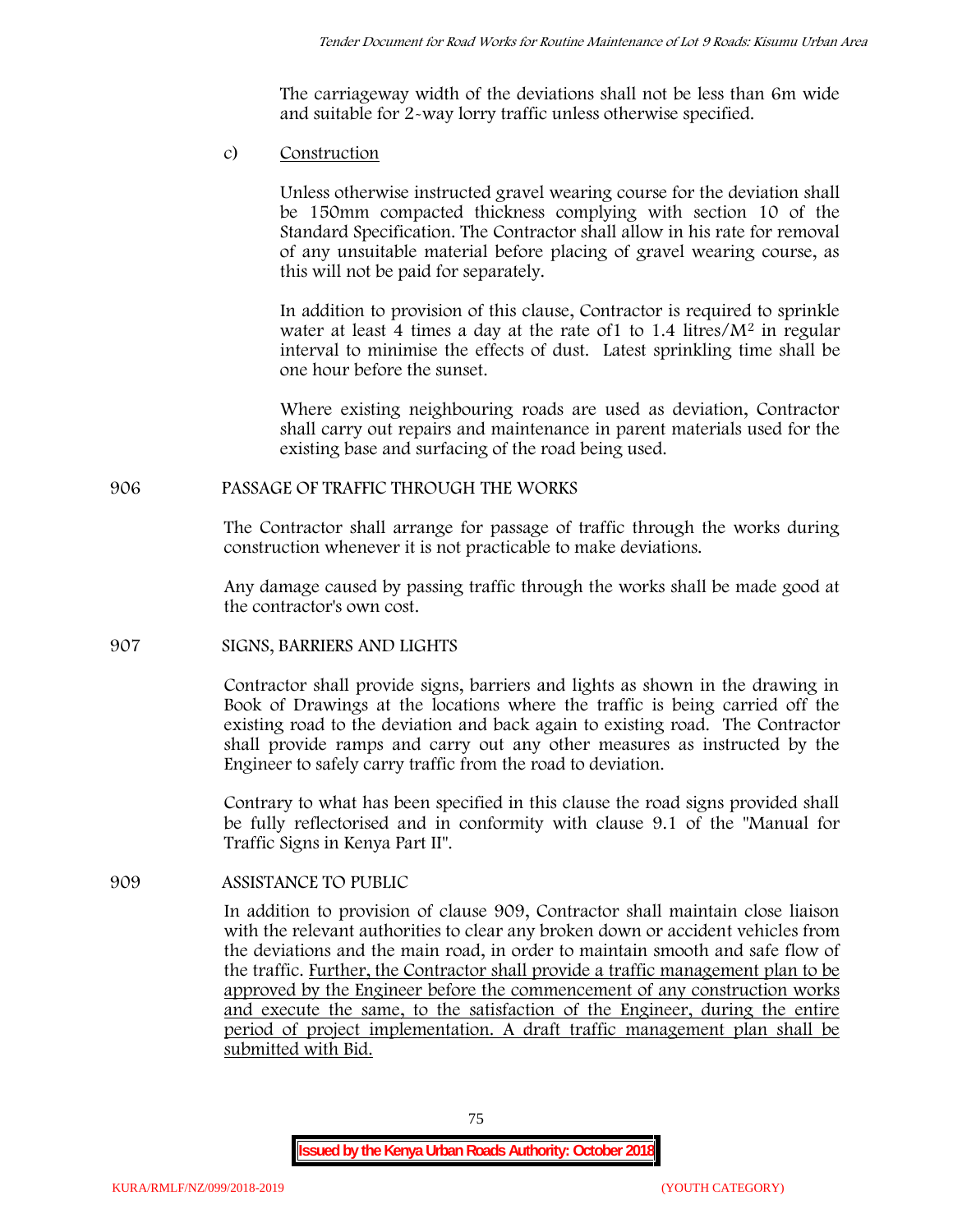# **912 MEASUREMENT AND PAYMENT**

## **Construct Deviation**

### **Road Deviation**

The Contractor shall be paid only 50% of the rate for this when he completes deviation road to the satisfaction of the Engineer. The balance shall be paid in equal monthly instalments over the contract period, as he satisfactorily maintains the deviation (as per clause 904 and 905 above) when it is in operation.

Where existing neighbouring road has been used as deviation, payment shall be by the kilometre rate and shall include the cost of repairs and maintenance of the road carried out in parent base and subbase materials.

## **Deviation using Pipe Culverts**

The Contractor shall be paid only 50% of the rate for this when he completes deviation to the satisfaction of the Engineer. The balance shall be paid in equal monthly instalments over the contract period, as he satisfactorily maintains the deviation when it is in operation. The Contractor shall be paid full amount when the bridge under construction will be in use.

## **Maintain existing road**

Asphalt Concrete or gravel for maintaining the existing road shall be measured by the cubic metre placed and compacted upon the road

### **Passage of traffic through the works**

Payment shall be made on Lump Sum basis.

### **Assistance to Public**

The Contractor will be deemed to have included cost of this item in other items and no separate payment shall be made.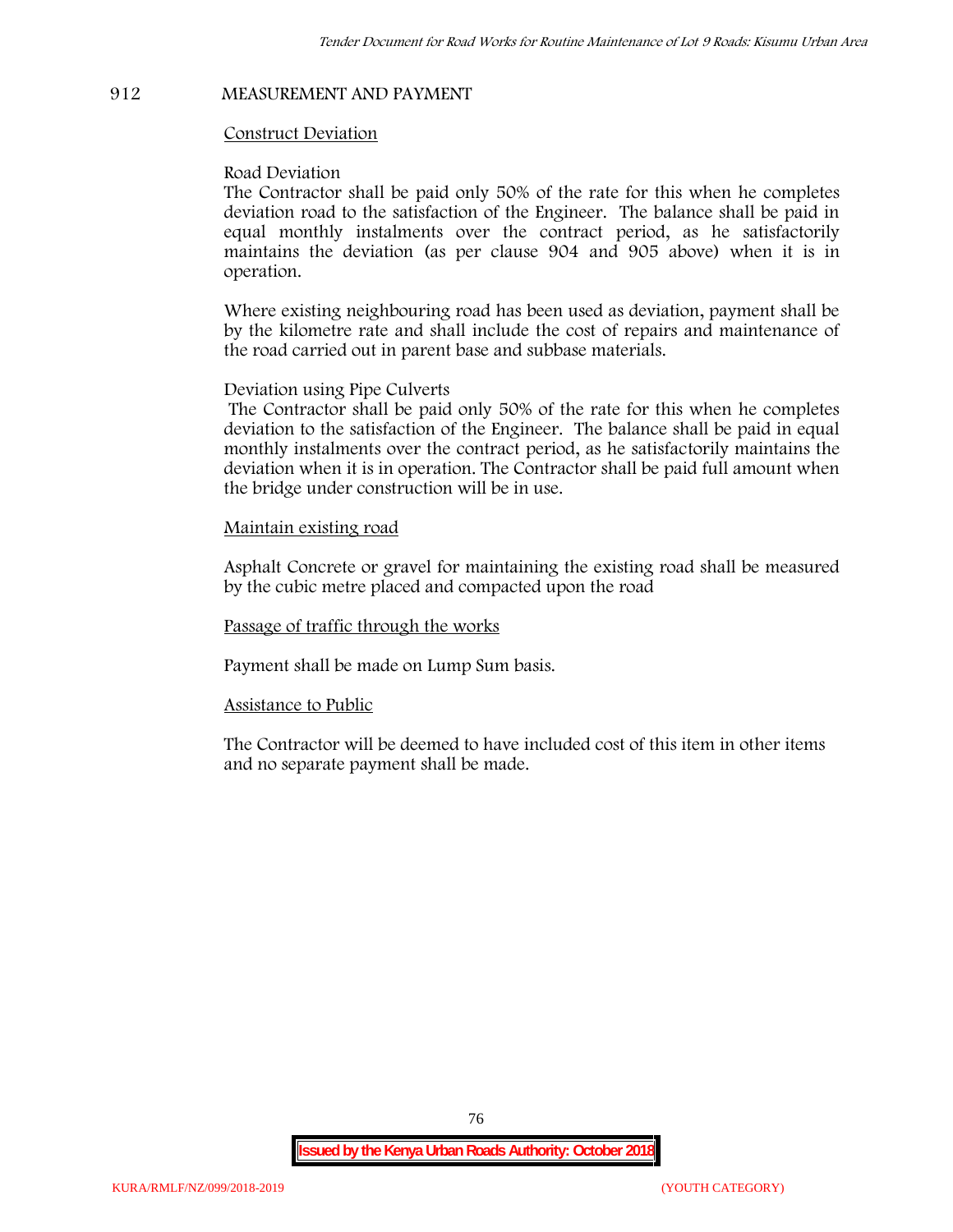# **SECTION 10 – GRADING AND GRAVELLING**

# **1001 GENERAL**

Grading covers the works involved in the reinstatement of the road carriageway to the camber by removing the high points and filling up gullies, corrugations and wheel ruts to restore smooth running surface. Gravelling consists of excavation, loading, hauling, spreading, watering and compaction of gravel or softstone wearing course material on the formation of the road carriageway.

# Ditch and Shoulder grading

The activity consists of cutting of a  $V$  – ditch and reinstating or reforming of the shoulders of road using either Towed or Motor grader.

# Carriageway grading

# **(i) Light grading**

This consists of trimming of the carriageway to control roughness and corrugations using either a towed grader or a motorized grader.

## **(ii) Heavy grading**

This consists of scarifying the existing carriageway surface, cutting high spots and moving materials to fill potholes, corrugations and wheel ruts and reshaping of the surface to the specified camber, using either a towed grader or a motorized grader. All loose rocks, roots, grasses shall be removed and disposed well clear off the drains.

Heavy grading will be considered if 70% of the road has potholes, corrugations and wheel ruts of over 200mm deep.

The material shall be bladed toward the center of the road starting from both edges until the specified camber is achieved.

# **1002 MATERIALS**

Gravel shall include lateritic gravel, quartzitic gravel, calcareous gravel, decomposed rock, softstone/quarry waste material, clayey sand and crushed rock.

### **1003 MATERIAL REQUIREMENTS**

Gravel material shall conform to the requirements given below: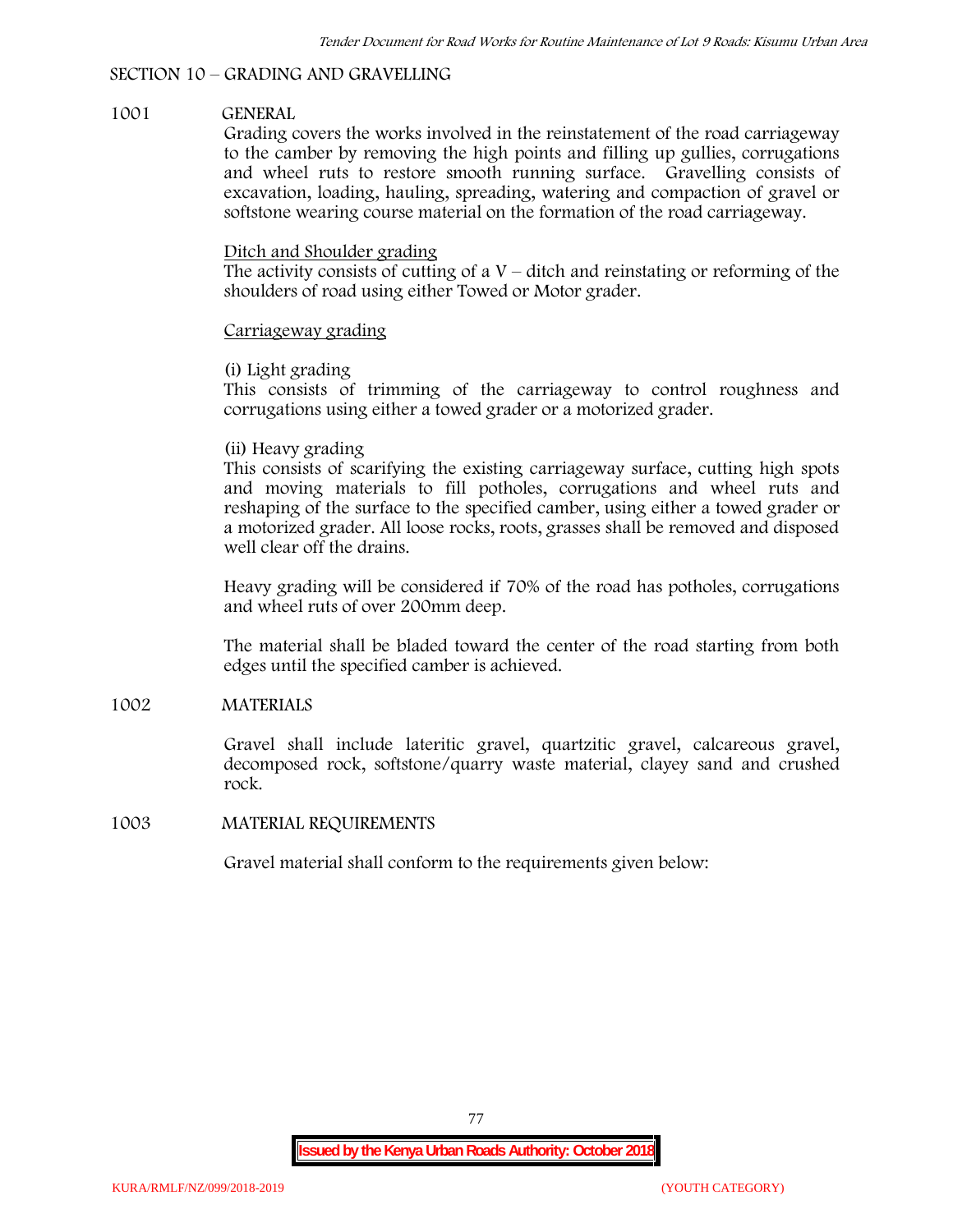|                | <b>GRADING REQUIREMENTS</b>      |     |
|----------------|----------------------------------|-----|
|                | <b>AFTER COMPACTION</b>          |     |
| Sieve          | % by weight                      |     |
| (mm)           | passing                          |     |
| 40             | 100                              |     |
| 28             | $95 - 100$                       |     |
| 20             | $85 - 100$                       |     |
| 14             | $65 - 100$                       |     |
| 10             | $55 - 100$                       |     |
| 5              | $35 - 92$                        |     |
| $\overline{2}$ | $23 - 77$                        |     |
| 1              | $18 - 62$                        |     |
| 0.425          | $14 - 50$                        |     |
| 0.075          | $10 - 40$                        |     |
|                | PLASTICITY INDEX REQUIREMENTS PI |     |
| Zone           | Min                              | Max |
| <b>WET</b>     | 5.                               | 15  |
| DRY            | 10                               | 25  |

| BEARING STRENGTH REQUIREMENTS                   |            |                |  |  |
|-------------------------------------------------|------------|----------------|--|--|
| Traffic                                         | <b>CBR</b> | DCP Equivalent |  |  |
| Commercial                                      |            | mm/Blow        |  |  |
| VPD                                             |            |                |  |  |
| Greater than                                    | 20         | 11             |  |  |
| 15                                              |            |                |  |  |
| Less than 15                                    | 15         | 14             |  |  |
| CBR at 95% at MDD, Modified AASHTO and 4        |            |                |  |  |
| days soak                                       |            |                |  |  |
| Lower quality material (CBR 15) may be accepted |            |                |  |  |
| if no better material can be found              |            |                |  |  |

NB: Wet Zone – mean annual rainfall greater than 500mm Dry Zone – mean annual rainfall less than 500mm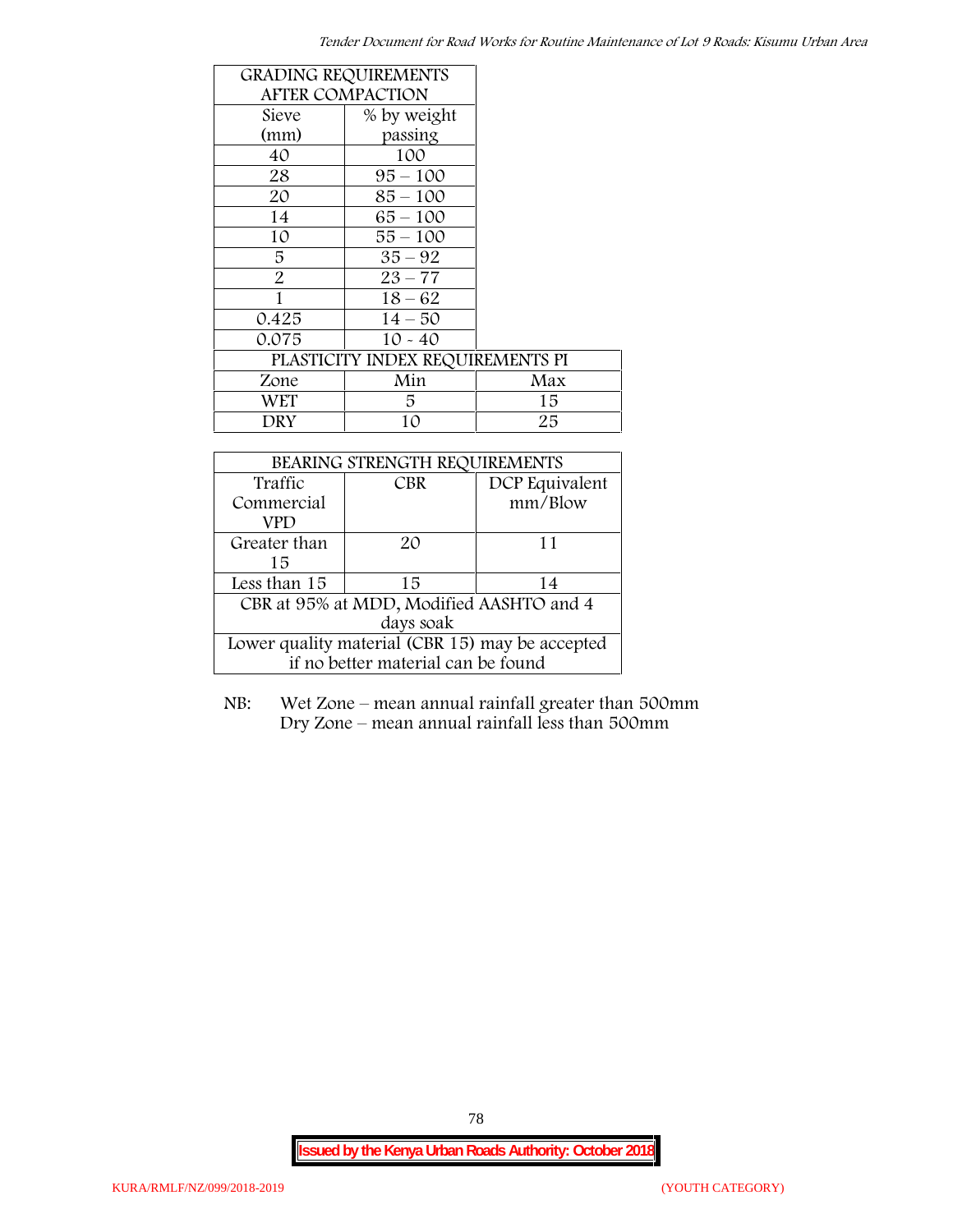## **SECTION 11 – SHOULDERS TO PAVEMENT**

## **1101 GENERAL**

Shoulders shall be constructed in accordance with guidelines given in 1102 and as directed by the Engineer.

For sections where shoulders are extremely low and requires fill material before the shoulder is reconstructed, the construction of fill embankment shall be in accordance with Section 5 of this specification.

### **1102 MATERIAL FOR CONSTRUCTION OF SHOULDERS**

The shoulders shall be 1.0m wide both sides and shall be formed of 150mm thick well compacted soft stone material and topsoiled with red coffee soil and planted with grass.

Low shoulder shall be reconstructed by cutting benches, filling and compacting approved fill material to form the formation to the shoulders.

Shoulder reconstruction shall be same in all sections including the slip roads.

## **1105 SURFACE TREATMENT OF SHOULDERS**

The shoulders shall be planted with creeping type kikuyu grass.

#### **1106 MEASUREMENT AND PAYMENT**

Payment for shoulder construction shall be in accordance with the relevant clauses in sections 11, 12, 14, 15 and 23 of the relevant Specifications. Payment for fill material on shoulder shall be in accordance with Section 5 of this specification.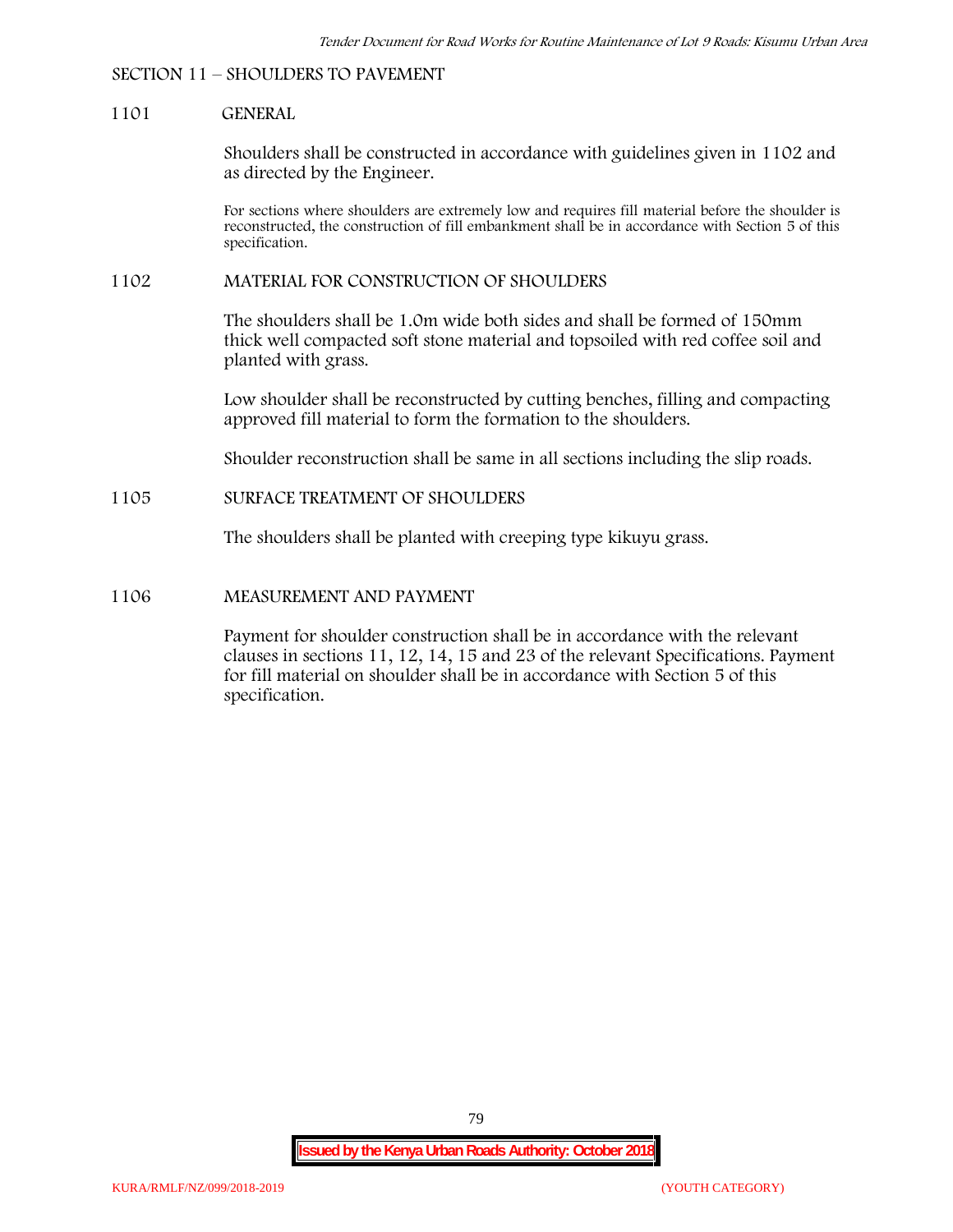#### **SECTION 12 - NATURAL MATERIAL SUBBASE AND BASE**

## **1201 GENERAL**

Where instructed by the Engineer, the Contractor shall undertake repairs, widening and reprocessing to the existing carriageway and shoulders in accordance with sections 12 and 14 of the Special Specifications.

**a) Areas to be scarified and reprocessed**

The contractor will scarify, add new material and reprocess sections as determined by the Engineer.

**b) Pavement repairs**

The Contractor will carry out repairs to base and subbase as directed by the Engineer and according to Specifications given in Sections 12 and 14 of the Standard Specifications.

**c) Pavement widening**

The Contractor shall, as directed by the Engineer, bench and compact the subgrade to 100% MDD (AASHTO T99), provide lay and compact material for subbase and base as directed by the Engineer and in accordance with Sections 5 and 12 of the Standard Specifications.

#### **1203 MATERIAL REQUIREMENTS**

Natural materials for base and subbase shall conform to the specifications given in Section 12 of the Standard Specifications for Road and Bridge Construction for cement and lime improved base and subbase.

**1209 MEASUREMENT AND PAYMENT**

Natural material for subbase and base shall be measured by the cubic metre placed and compacted upon the road calculated as the product of the compacted sectional area laid and the length.

#### **1210 HAND PACKED STONE**

Hand packed stone base is a layer of hand laid stone of defined size and durable in nature, laid in a manner such that when proof rolled and compacted it forms a stable and dense matrix as a road base.

**a) Material for Hand Packed Stone Base**

This shall consist of durable stone with nominal base dimensions of 75 mm square and minimum height of 150 mm or when compacted to give a layer of 150 mm. The stone shall be class C with the following requirements: **LAA 45 max ACV 32 max SSS 12 max**

80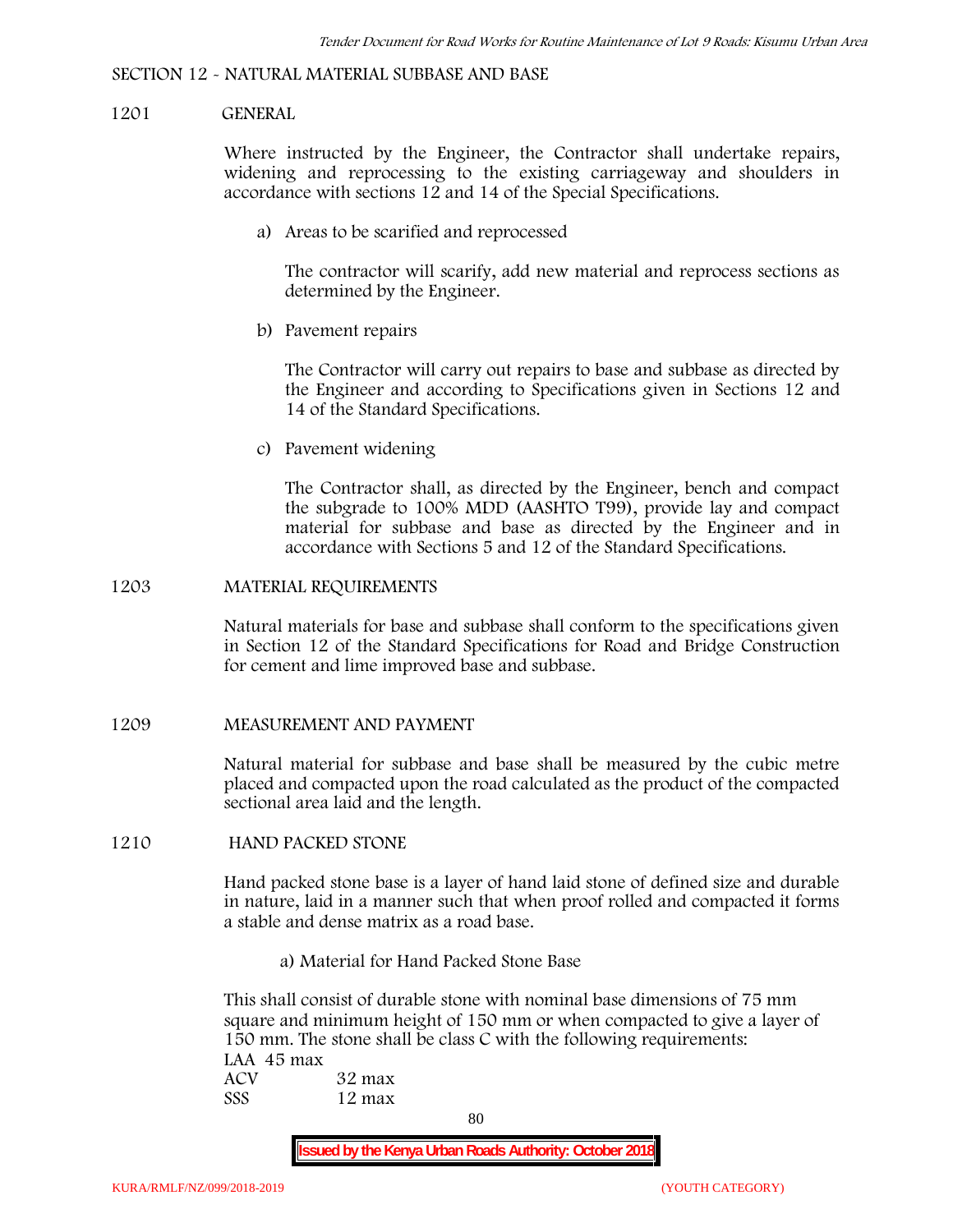| FI | 30 max  |
|----|---------|
| CR | 60 min. |

It shall be free from foreign matter. The fines passing 0.425 mm sieve shall be **NONPLASTIC**

## **b) Laying**

The stone shall be laid by hand closely together. The stone shall be carefully bedded and tightly wedged with suitable spalls. The base of the stone shall alternate with the apex in all directions or as directed by the Engineer. The layer shall be proof rolled with a loaded scrapper or truck with a minimum axle load of 8 tonnes in the presence of the Engineer who shall approve of its stability before compaction.

## **c) Compaction**

This shall be by a steel wheeled roller of at least five tonnes per metre width of roll. It shall consist of four static runs or until there is no movement under the roller. There shall follow vibratory compaction until an average dry density of 85% minimum of specific gravity of stone has been achieved. No result shall be below 82% of specific gravity. The surface of the compacted layer shall then be levelled by quarry dust (0/6 mm). The dust shall have the following specifications:

| Grading    |            |  |  |  |
|------------|------------|--|--|--|
| Sieve Size | % Passing  |  |  |  |
| 10         | 100        |  |  |  |
| 6.3        | $90 - 100$ |  |  |  |
|            | 75-95      |  |  |  |
| 2          | $50 - 70$  |  |  |  |
|            | $33 - 50$  |  |  |  |
| 0.425      | 20-33      |  |  |  |
| 0.300      | 16-28      |  |  |  |
| 0.150      | $10 - 20$  |  |  |  |
| 0.075      | $6 - 12$   |  |  |  |

The stone shall be class C

The dust shall be free from foreign matter and fines passing 0.425 mm sieve shall be **NON-PLASTIC**. The maximum layer shall be 40 mm or as directed by the Engineer

# **d) Measurement and Payment**

Payment shall be by the cubic metre laid  $(m<sup>3</sup>)$ . Measurement of volume shall be determined as the product of length and compacted thickness laid. The rate quoted for this item should include the cost for laying the levelling quarry dust layer, as no extra payment shall be made for this layer.

# **1211 REPROCESSING EXISTING PAVEMENT LAYERS**

**(b) General**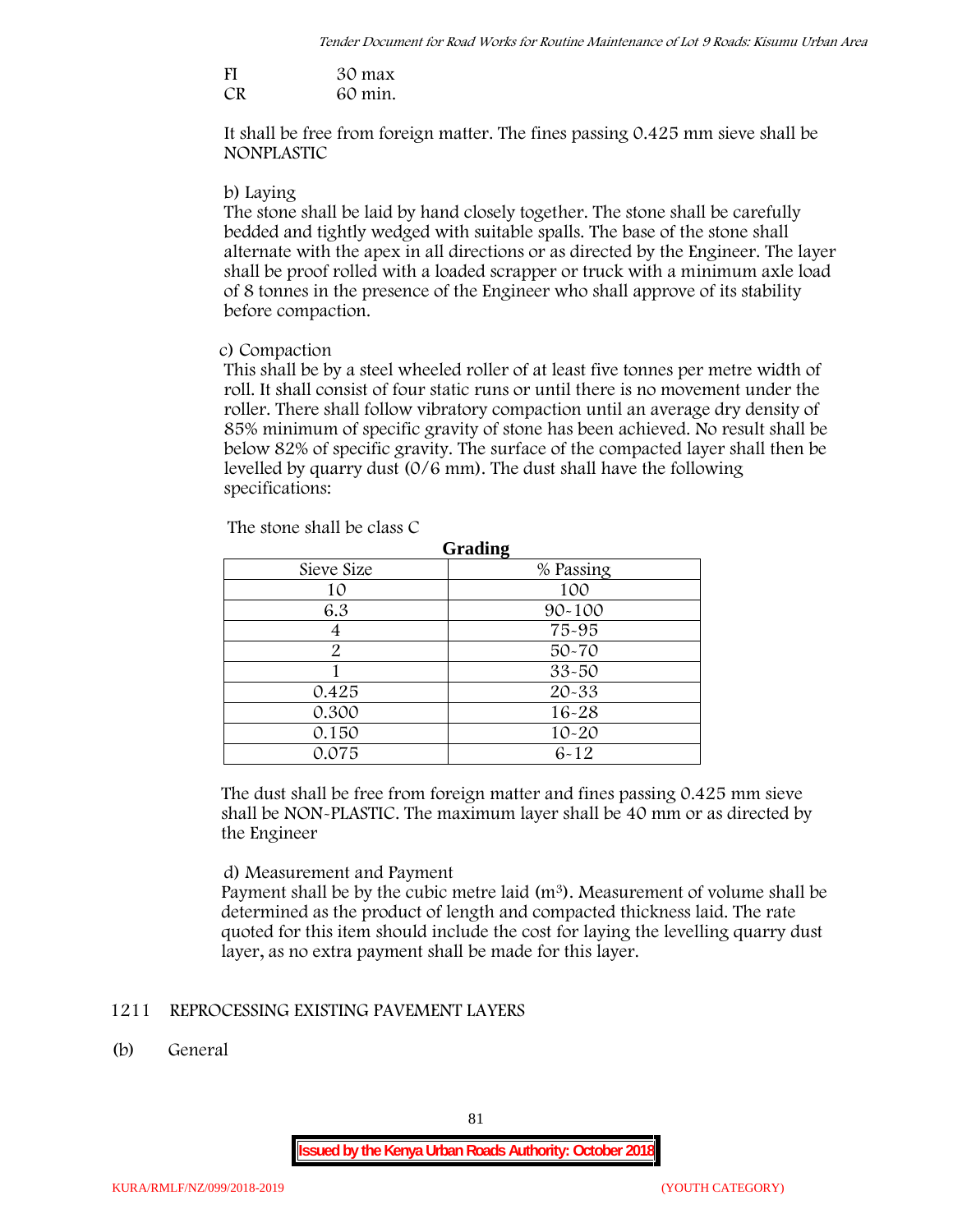The existing surfacing and the base shall be reprocessed with additional material and the composite mixture shall be compacted to form the subbase layer.

Before commencement of the work the Contractor shall propose plants and equipments he proposes to use for this activity.

The Contractor after approval of his proposal shall carry out test section in accordance with Section 3 of the Standard Specifications.

- (c) The existing surfacing and base course shall be broken up to specified depth and reprocessed in place, where required. The underlying layers shall not be damaged, and material from one layer may normally not be mixed with that of another layer. Where unauthorized mixing occurs or where the material is contaminated in any way by the actions of the Contractor, and the contaminated material does not meet the specified requirements of for the particular layer, he shall remove such material and replace it with other approved material, all at his own expense.
- (d) Any mixture composition of the new layer must not contain more than 30% of the bituminous material by volume. The mixture must not contain pieces of bound bituminous material larger than 37.5mm, and any such material shall be removed at the Contractor's cost.
- (e) The requirements for imported material used in the respective pavement layers shall comply with the limitations, norms, sizes and strengths specified in the Standard Specifications clause 1203(b) and (d) and shall be worked as per Section 14 of the Standard Specification.
- (f) Material reworked in-situ or that obtained from existing pavement is not expected to comply with the material requirements but the reworking should achieve the specified requirements.
- (g) Where the thickness of any existing pavement layer requires to be supplemented within reprocessing and the thickness of the additional material after compaction will be less than 100mm, the existing layer shall be scarified to a depth that will give a layer thickness of at least 100mm after compacting the loosened existing and the additional material.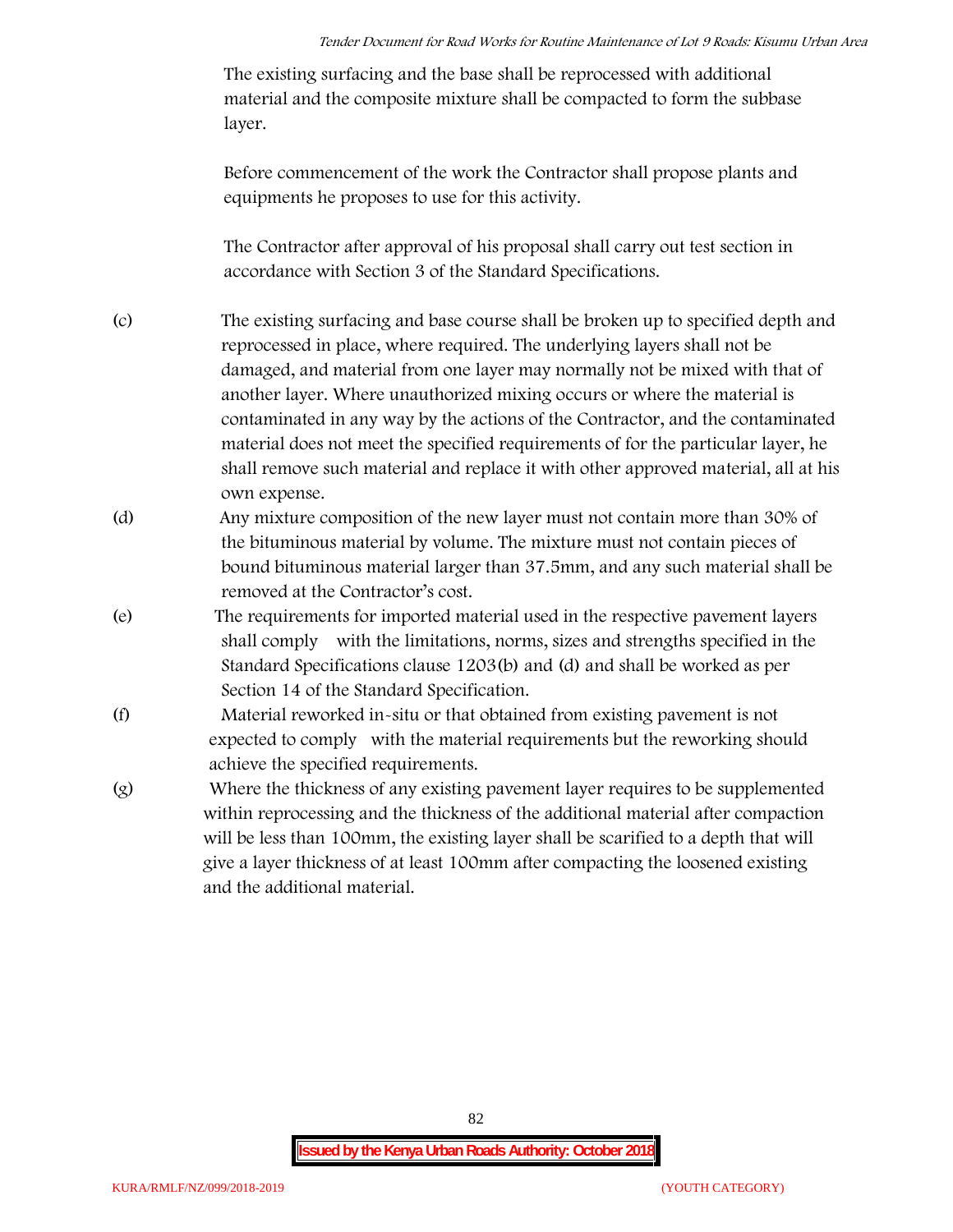# **Controlling the Reworked Depth**

The Contractor shall submit a proven method to method to control the depth of excavation, or layer to be reworked, to the Engineer for approval. The Engineer may order a trial section to be reprocessed before any major length of the road is rehabilitated.

# **Excavations**

Excavations in the pavement shall be kept dry. In the event of water penetrating the underlying layers, construction of the consecutive layers shall be postponed until the underlying layers are dry enough to accommodate the construction plant without deforming or otherwise showing distress.

Step construction shall be carried out per layer at the joint when excavating, both longitudinally (if appropriate) and perpendicular to the direction of travel. The step width shall be 500mm perpendicular to the direction of travel, and 150mm long longitudinally, unless otherwise instructed by the Engineer.

Special care shall be taken when compacting the new material at the joint, ensuring that the specified density is achieved.

# **Measurement and Payment**

(a) Item: In-situ reprocessing of existing pavement layers as subbase compacted to specified density (95% MDD AASHTO T180) and thickness.

# Unit: M<sup>3</sup>

The tendered rate shall include full compensation for breaking up the existing pavement layer to specified depth, breaking down and preparing the material and the spreading and mixing in of any additional material

(b)Item: The addition of extra gravel to subbase.

Unit: M<sup>3</sup>

The tendered rate shall include full compensation for procuring and addition of the material to the in-situ scarified layers and the transportation of the material over unlimited free-haul distance. The tendered rates will also include full compensation for prospecting for materials and any payments necessary to acquire the specified quality material.

(c) Excavation of existing bituminous pavement materials including unlimited free-haul.

Unit: M<sup>3</sup>

The tendered rates shall include full compensation for excavating the existing bituminous material from the pavement layers and for loading, transporting the material for unlimited free-haul, off-loading and disposing of the materials as specified.

(d) Excavation of the existing pavement

Unit:  $M^3$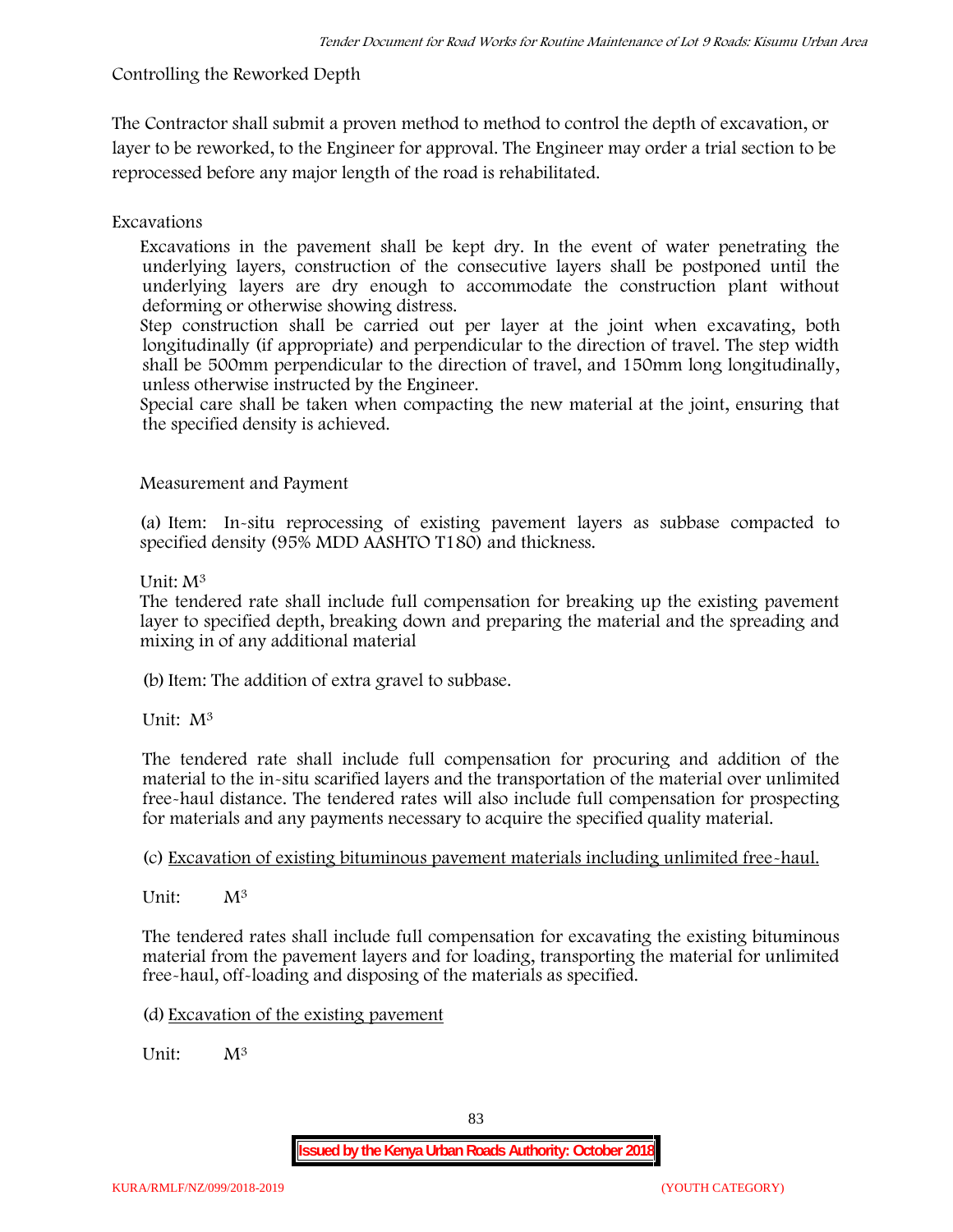The tendered rate shall include full compensation for excavating the existing material from the pavement layers and for loading, transporting the material for unlimited free-haul distance, off-loading and disposing of the material as specified.

Payment will only be made for breaking up and excavating existing pavement layers to the specified depth if the material is to be removed to spoil.

# **SECTION 15 - BITUMINOUS SURFACE TREATMENTS**

### **1501B PREPARATION OF SURFACE**

In addition to requirements of Clause 1503B of the Standard Specifications, the contractor shall prepare and Repair Cracks, Edges, Potholes and Other Failures as follows: **-**

a) **Cracks 3.0mm or less in width**

The entire crack area shall be cleaned by brushing with a wire brush and then blowing with a compressed air jet and the crack sealed with 80/100 cutback bitumen using a pouring pot or pressure lance and hand squeegee. The surface shall then de dusted with sand or crushed dust.

b) **Cracks greater than 3.0mm in width**

Before these cracks are filled a steel wire brush or router shall be used to clean them and then a compressed air jet shall be used to clean and remove any foreign or lose material in the crack until the entire crack area is clean.

When the crack and surrounding area have been thoroughly cleaned, dry sand shall be forced into the crack until it is sealed in the manner specified for cracks less than 3.0mm width.

c) **Potholes, edges and other repair areas**

Where instructed, the Contractor shall prepare areas for the repair of potholes, road edges and other repair areas by excavating off unsuitable or failed material and debris, trimming off excavated edges, cleaning and compacting the resulting surfaces and applying MC 30 or MC 70 cut-back bitumen prime coat at a rate of  $0.8-1.2$  litres/m<sup>2</sup>, all as directed by the Engineer. Measurement and payment shall be made under the relevant item of Bill No 15. Where the surface repair on potholes and edges are to be carried out, Asphalt Concrete Type I (0/14gradation) shall be used. Bituminous material for repair of failures and other repair areas shall be paid for under the relevant item of Bill No 16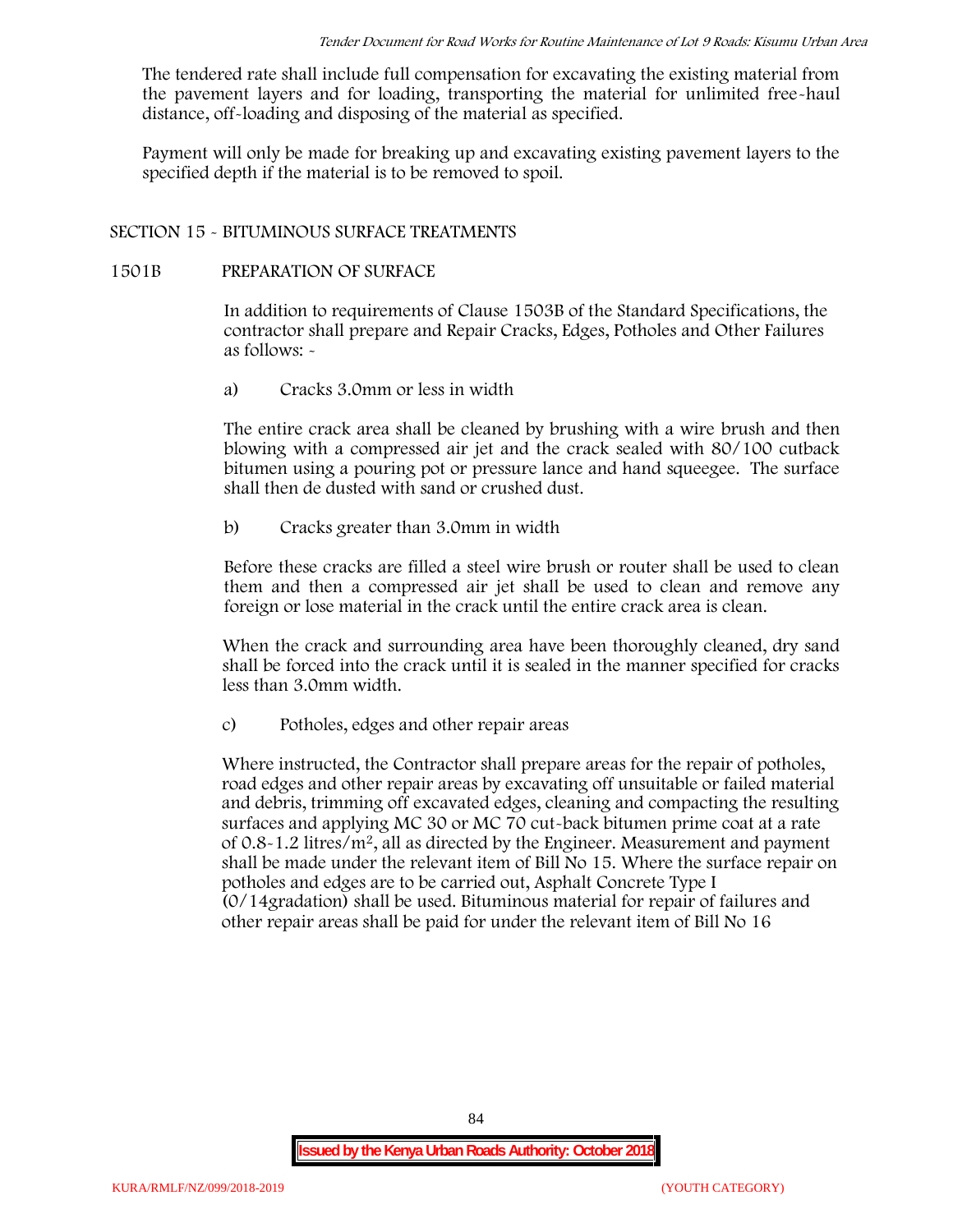#### **PART B - PRIME COAT**

## **1502B MATERIALS FOR PRIME COAT AND TACK COAT.**

For prime coat, the binder shall be a medium-curing cutback MC 70 unless otherwise directed by the Engineer.

The rate of spray of bituminous prime coat refers to the gross volume of the cutback bitumen, that is to say the volume of the bitumen plus dilatants.

Prime coat shall be applied to gravel areas that are to receive bituminous mixes as directed by the Engineer.

The tack coat shall consist of bitumen emulsion KI-60 unless otherwise directed by the Engineer.

The rates of spray of the binder shall be as instructed by the Engineer and shall generally be within the range 0.8-1.2 litres/square metre.

# **1511C MEASUREMENT AND PAYMENT**

(a) Seal coat

Seal coats shall be measured by the litre, for each type of bituminous binder for each seal coat, calculated as the product of the area in square metres sprayed and the rate of application in litres/square metres, corrected to 15.6  $\circ$  C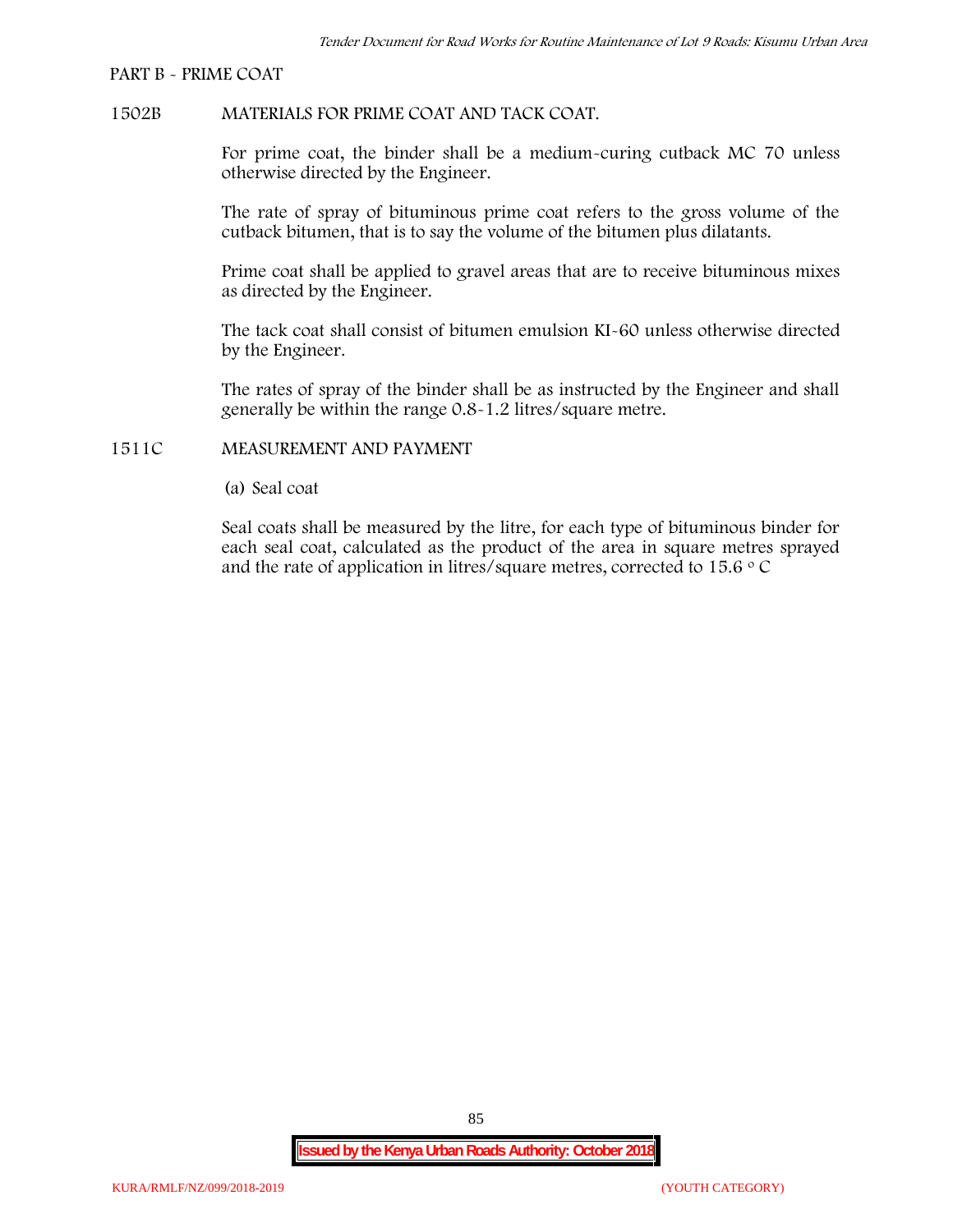**SECTION 16 - BITUMINOUS MIX BASES, BINDER COURSES AND WEARING COURSES**

This section covers different types of bituminous mixes for base and surface (wearing and binder courses) and is divided into the following parts: -

Part A General

Part B Asphalt Concrete for carriageway

# **PART A –GENERAL**

# **1601A SCOPE OF PART A**

Part A comprises all the general requirements for bituminous mixes, which apply to Part B as well.

# **1602A REQUIREMENTS FROM OTHER SECTIONS**

The following sections of this Specification apply to Part B of this section and shall be read in conjunction therewith:-

| Materials and Testing of Materials                 |
|----------------------------------------------------|
| Setting Out and Tolerances                         |
| Quarries, Borrow Pits, Stockpile and Spoil Areas   |
| Bituminous Surface Treatments and Surface Dressing |
|                                                    |

# **1603A CONSTRUCTION PLANT**

(a) **General**

The Contractor shall submit to the Engineer in accordance with Section 1 of its Specification, full details of the construction plant he proposes to use and the procedures he proposes to adopt for carrying out the permanent Works.

The Engineer shall have access at all times to construction plant for the purposes of inspection. The Contractor shall carry out regular calibration checks in the presence of the Engineer and shall correct forthwith any faults that are found.

All construction plant used in the mixing, laying and compacting of bituminous mixes shall be of adequate rated capacity, in good working condition, and shall be acceptable to the Engineer. Obsolete or worn-out plant will not be allowed on the work.

# (b) **Mixing Plant**

Bituminous materials shall be mixed in a plant complying with ASTM Designation D995 and shall be located on the Site unless otherwise agreed by the Engineer. It shall be equipped with at least three bins for the storage of heated aggregates and a separate bin for filler. All bins shall be covered to prevent the ingress of moisture.

86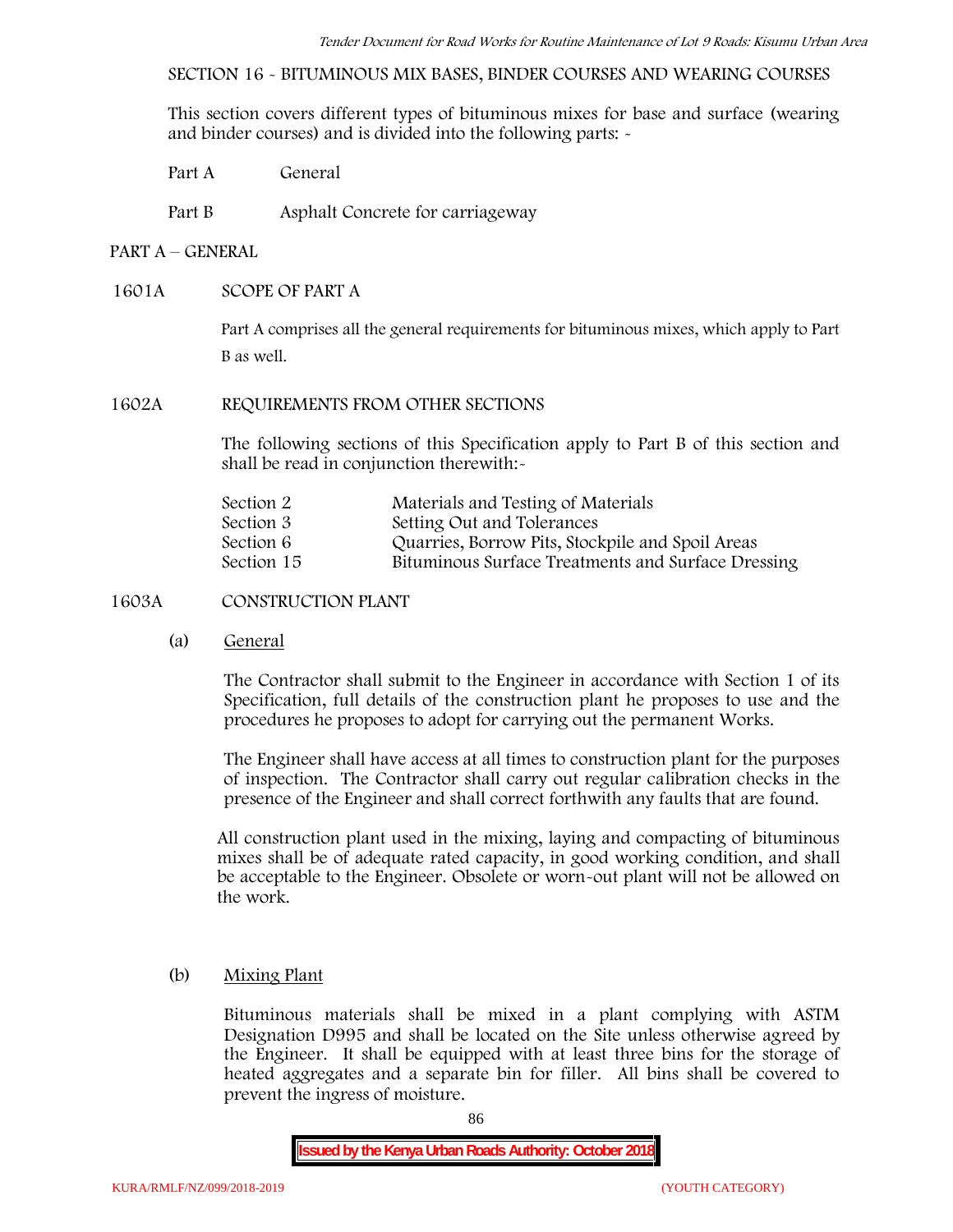The plant may be either the batch-mix type or the continuous-mix type and shall be capable of regulating the composition of the mixture to within the tolerances specified in Clause 1614A of this Specification.

The bitumen tank shall be capable of maintaining its contents at the specified temperature within a tolerance of  $5^{\circ}$ C and a fixed thermometer easily read from outside the tank. Any bitumen that has been heated above  $180^{\circ}$ C or has suffered carbonisation from prolonged heating shall be removed from the plant and disposed of.

# (c) **Laying Plant**

Bituminous materials shall be laid by a self-propelled spreader finisher equipped with a hopper, delivery augers and a heated adjustable vibrating screed. It shall be capable of laying bituminous materials with no segregation, dragging, burning or other defects and within the specified level and surface regularity tolerance. Delivery augers shall terminate not more than 200mm from the edge plates.

# (d) **Compaction Plant**

The Contractor shall provide sufficient rollers of adequate size and weight to achieve the specified compaction. Prior to commencing the laying of bituminous mixes in the permanent Works the Contractor shall carry out site trials in accordance with Section 2 of this Specification to demonstrate the adequacy of his plant and to determine the optimum method of use and sequence of operation of the rollers.

It is important to achieve as high a density as possible at the time of construction and it is expected that vibrating rollers will be required to produce the best results. However, it is essential that thorough pre-construction trials are carried out to ensure that:-

- (a) The roller is set up to have the optimum amplitude and frequency of vibration for the particular material being laid
- (b) That the roller does not cause breakdown of the aggregate particles.
- (c) That the optimum compaction temperatures are established which allow compaction without causing ripple effects or other distortions of the surfacing.

# **1604A PREPARATION OF SURFACE**

Immediately before placing the bituminous mix in the pavement, the existing surface shall be cleaned of all material and foreign matter with mechanical brooms or by other approved methods. The debris shall be deposited well clear of the surface to be covered.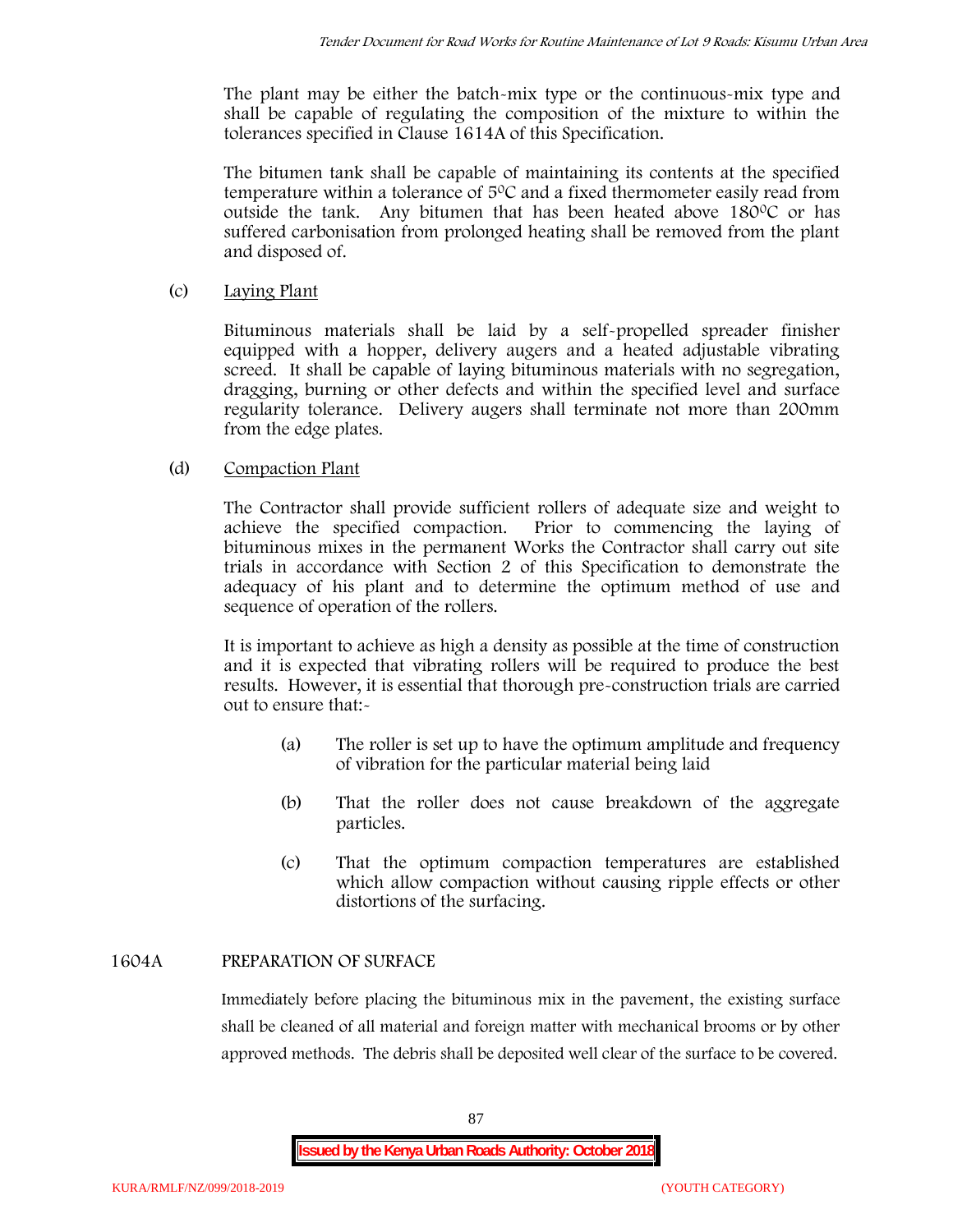Any defect of the surface shall be made good and no bituminous mix shall be laid until the Engineer has approved the surface.

A tack coat shall be applied in accordance with Section 15 of this Specification. If the Engineer considers a tack coat is required prior to laying the bituminous mix or between layers of the bituminous mix, due solely to the

Contractor's method of working, then such tack coat shall be at the Contractor's expense.

## **1605A DESIGN AND WORKING MIXES**

At least two months prior to commencing work using a bituminous mix, the Contractor shall, having demonstrated that he can produce aggregates meeting the grading requirements of the Specification, submit samples of each constituent of the mix to the Engineer. The Engineer will then carry out laboratory tests in order to decide upon the proportion of each constituent of the initial design mix or mixes to be used for site trials to be carried out in accordance with Clause 1606A of this Specification.

Should the Engineer conclude from the site trials that the mix proportion or aggregate grading are to be changed, the Contractor shall submit further samples of the constituents and carry out further site trials all as directed by the Engineer.

The Engineer may instruct the alteration of the composition of the -75 micron fraction of the aggregates by the addition or substitution of mineral filler. The Engineer may also instruct the alteration of all or part of the -6.3mm fraction of the aggregates by the addition or substitution of natural sand.

The Contractor shall make the necessary adjustments to his plant to enable the revised mix to be produced.

Following laboratory and site trials the Engineer will determine the proportions of the working mix and the Contractor shall maintain this composition within the tolerances given in Clause 1614A.

Should any changes occur in the nature or source of the constituent materials, the Contractor shall advise the Engineer accordingly. The procedure set out above shall be followed in establishing the new mix design.

# **1606A SITE TRIALS**

Full scale laying and compaction site trials shall be carried out by the Contractor on all asphalt pavement materials proposed for the Works using the construction plant and methods proposed by the Contractor for constructing the Works. The trials shall be carried out with the agreement, and in the presence of the Engineer, at a location approved by the Engineer.

The trials shall be carried out to: -

a) Test materials, designed in the laboratory, so that a workable mix that satisfies the specification requirements can be selected.

88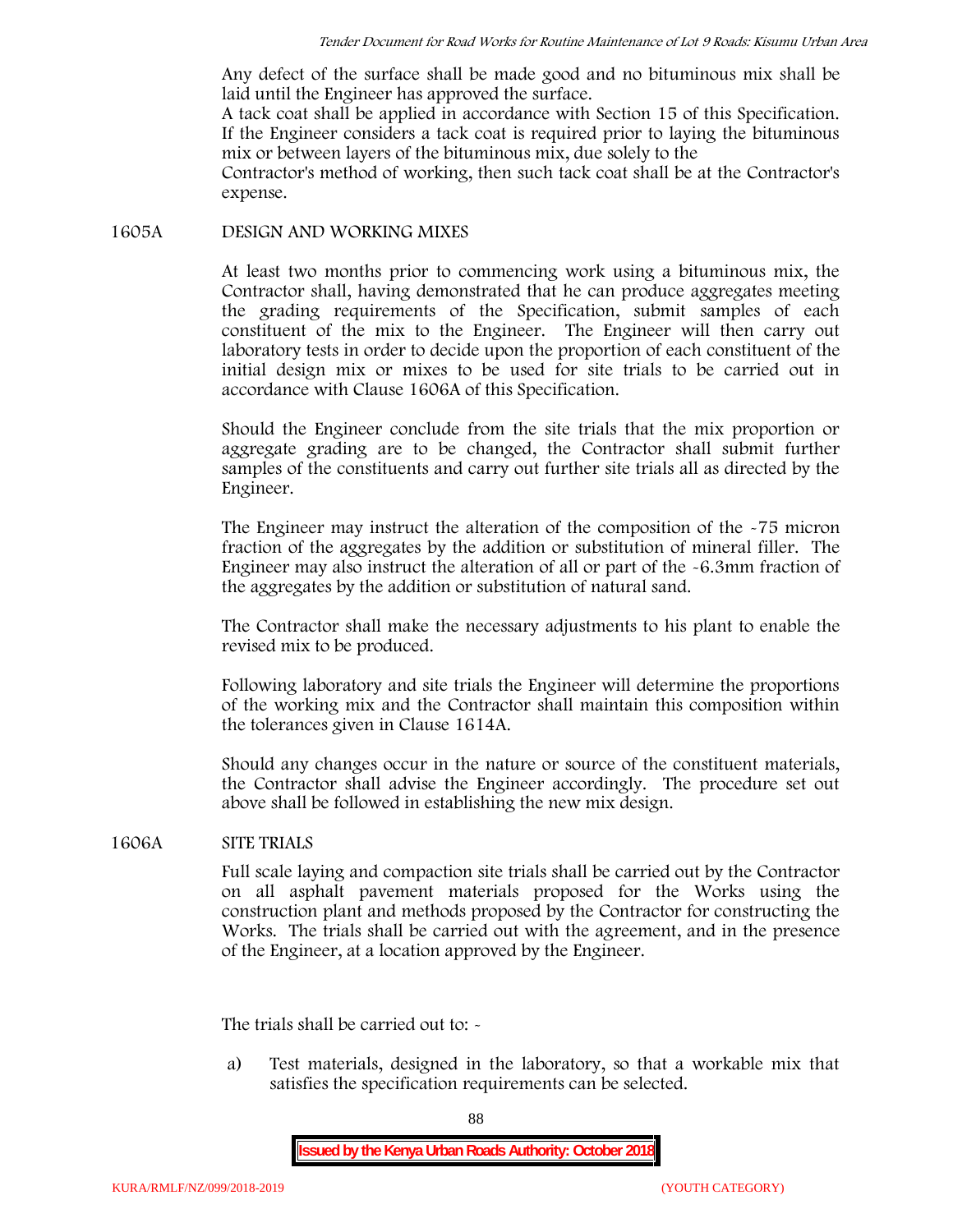b) To enable the Contractor to demonstrate the suitability of his mixing and compaction equipment to provide and compact the material to the specified density and to confirm that the other specified requirements of the completed asphalt pavement layer can be achieved.

Each trial area shall be at least 100 metres long and to the full construction width and depth for the material. It may form part of the Works provided it complies with this Specification. Any areas that do not comply with this Specification shall be removed.

The Contractor shall allow in his programme for conducting site trials and for carrying out the appropriate tests on them. The trial on any pavement layer shall be undertaken at least 21 days ahead of the Contractor proposing to commence full-scale work on that layer.

The Contractor shall compact each section of trial over the range of compactive effort the Contractor is proposing and the following data shall be recorded for each level of compactive effort at each site trial:  $\sim$ 

- i. The composition and grading of the material including the bitumen content and type and grade of bitumen used.
- ii. The moisture content of aggregate in the asphalt plant hot bins.
- iii. The temperature of the bitumen and aggregate immediately prior to entering the mixer, the temperature of the mix on discharge from the mixer and the temperature of the mix on commencement of laying, on commencement of compaction and on completion of compaction. The temperature of the mixture is to be measured in accordance with BS 598, Part 3, Appendix A.
- iv. The type, size, mass, width of roll, number of wheels, wheel load, tyre pressures, frequency of vibration and the number of passes of the compaction equipment, as appropriate for the type of roller.
- v. The target voids and other target properties of the mix together with the results of the laboratory tests on the mix.
- vi. The density and voids achieved.
- vii. The compacted thickness of the layer.
- viii. Any other relevant information as directed by the Engineer.

At least eight sets of tests shall be made by the Contractor and the Engineer on each 100 metres of trial for each level of compactive effort and provided all eight sets of results over the range of compactive effort proposed by the Contractor meet the specified requirements for the material then the site trial shall be deemed successful. The above data recorded in the trial shall become the agreed basis on which the particular material shall be provided and processed to achieve the specified requirements.

# **1607A MIXING OF AGGREGATES AND BITUMEN**

The bitumen shall be heated so that it can be distributed uniformly and care shall be taken not to overheat it. The temperature shall never exceed 170 $\degree$ C for 80/100-penetration grade bitumen.

The aggregates shall be dried and heated so that they are mixed at the following temperatures: -

89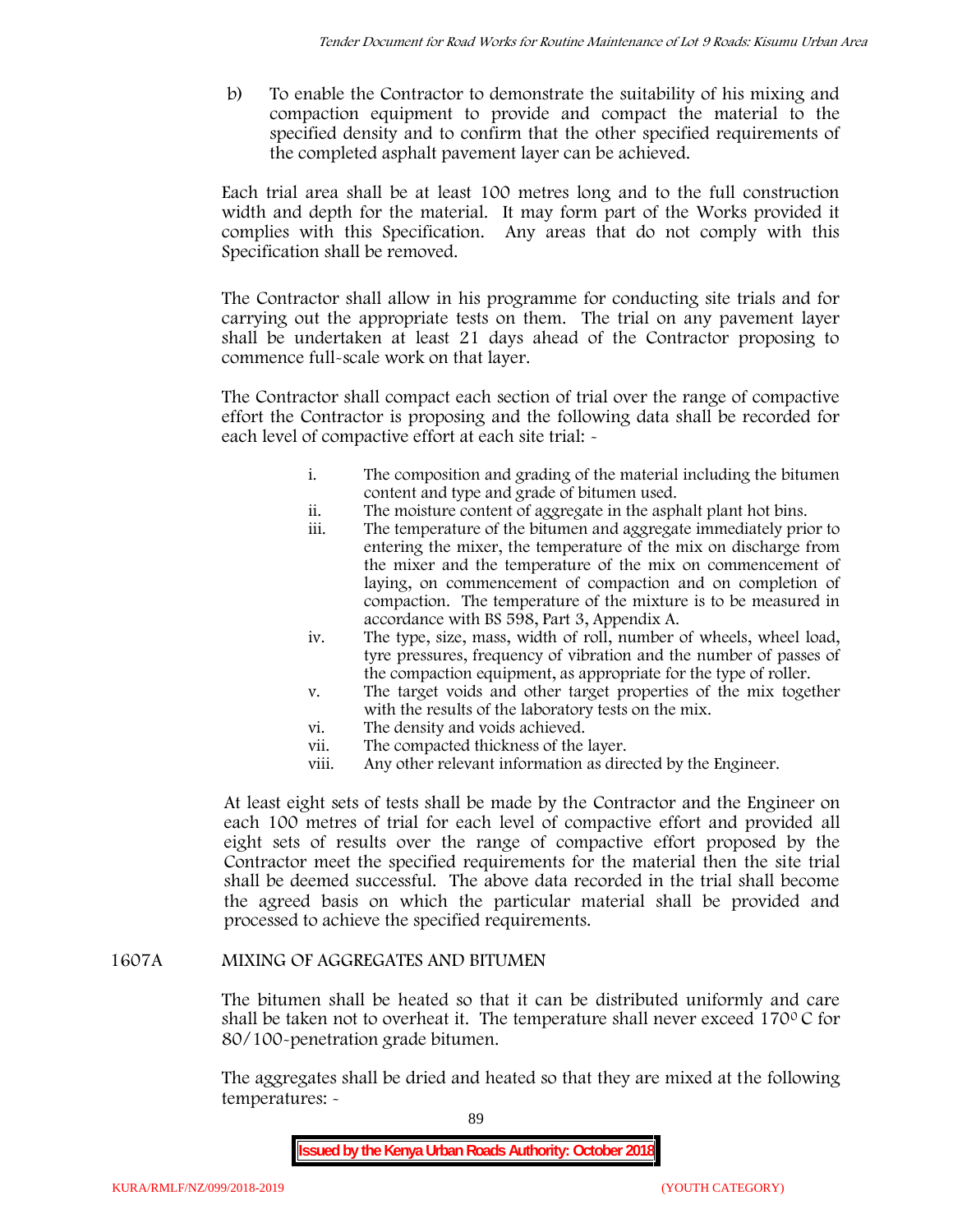# 125-1650C when 80/100 bitumen is used

The dried aggregates shall be combined in the mixer in the amount of each fraction instructed by the Engineer and the bitumen shall then be introduced into the mixer in the amount specified. The materials shall then be mixed until a complete and uniform coating of the aggregate is obtained.

The mixing time shall be the shortest required to obtain a uniform mix and thorough coating. The wet mixing time shall be determined by the Contractor and agreed by the Engineer for each plant and for each type of aggregate used. It shall normally not exceed 60 seconds.

## **1608A TRANSPORTING THE MIXTURE**

The bituminous mix shall be kept free of contamination and segregation during transportation. Each load shall be covered with canvas or similar covering to protect it from the weather and dust.

## **1609A LAYING THE MIXTURE**

Immediately after the surface has been prepared and approved, the mixture shall be spread to line and level by the laying plant without segregation and dragging.

The mixture shall be placed in widths of one traffic lane at a time, unless otherwise agreed by the Engineer. The compacted thickness of any layer shall be at least 2.5 times the maximum size of the aggregate for wearing course and at least 2 times for binder course. The minimum thickness shall be 25mm.

Only on areas where irregularities or unavoidable obstacles make the use of mechanical laying impracticable, may the mixture be spread and compacted by hand.

# **1610A COMPACTION**

Immediately after the bituminous mixture has been spread, it shall be thoroughly and uniformly compacted by rolling.

The layer shall be rolled when the mixture is in such a condition that rolling does not cause undue displacement or shoving.

The number, weight and type of rollers furnished shall be sufficient to obtain the required compaction while the mixture is in a workable condition. The sequence of rolling operations shall be as agreed with the Engineer and proved during site trials. Initial rolling with steel tandem or three-wheeled roller shall follow the laying plant as closely as possible. The rollers shall be operated with the drive roll nearest the laying plant, at a slow and uniform speed (not exceeding 5 Km/Hr).

Rolling shall normally commence from the outer edge and proceed longitudinally parallel to the centreline, each trip overlapping one half of the roller width. On super elevated curves, rolling shall begin at the low side and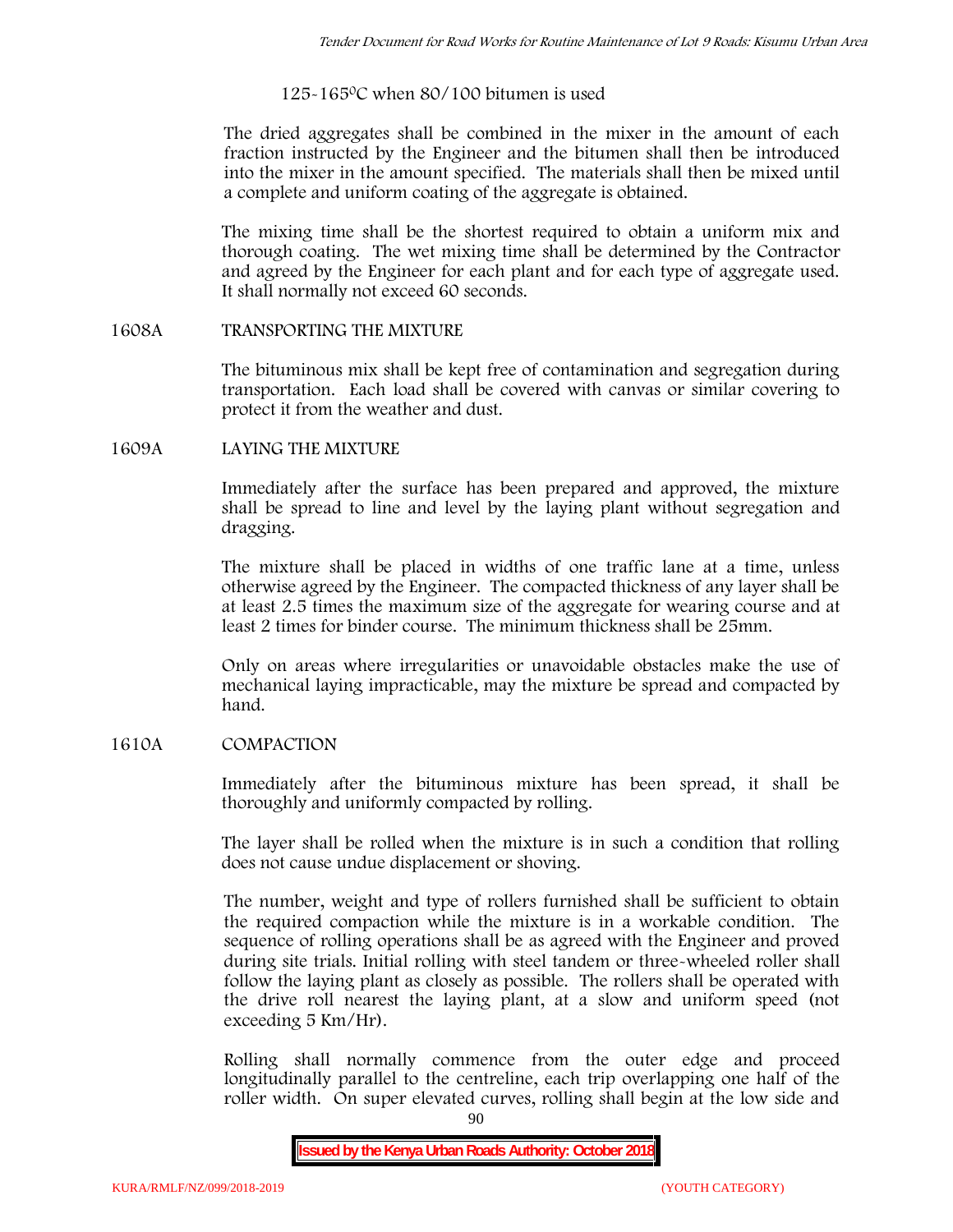progress to the high side. Where laying is carried out in lanes care must be taken to prevent water entrapment.

Intermediate rolling with a pneumatic-tyred or vibratory roller shall follow immediately. Final rolling with a steel-wheeled roller shall be used to eliminate marks from previous rolling.

To prevent adhesion of the mixture to the rollers, the wheels shall be kept lightly moistened with water.

In areas too small for the roller, a vibrating plate compactor or a hand tamper shall be used to achieve the specified compaction.

# **1611A FINISHING, JOINTS AND EDGES**

Any mixture that becomes loose and broken, mixed with dirt or foreign matter or is in any way defective, shall be removed and replaced with fresh hot mixture, which shall be compacted to conform to the surrounding area.

Spreading of the mixture shall be as continuous as possible. Transverse joints shall be formed by cutting neatly in a straight line across the previous run to expose the full depth of the course. The vertical face so formed shall be painted lightly with hot 80/100 penetration grade bitumen just before the additional mixture is placed against it.

Longitudinal joints shall be rolled directly behind the paving operation. The first lane shall be placed true to line and level and have an approximately vertical face. The mixture placed in the abutting lane shall then be tightly crowded against the face of the previously placed lane. The paver shall be positioned to spread material overlapping the joint face by 20-30mm. Before rolling, the excess mixture shall be raked off and discarded.

When the abutting lane is not placed in the same day, or the joint is destroyed by traffic, the edge of the lane shall be cut back as necessary, trimmed to line and painted lightly with hot 80/100 penetration grade bitumen just before the abutting lane is placed.

Any fresh mixture spread accidentally on the existing work at a joint shall be carefully removed by brooming it back on to uncompacted work, so as to avoid formation of irregularities at the joint. The finish at joints shall comply with the surface requirements and shall present the same uniformity of finish, texture and density as other sections of the work.

The edges of the course shall be rolled concurrently with or immediately after the longitudinal joint. In rolling the edges, roller wheels shall extend 50 to 100mm beyond the edge.

# **1612A SAMPLING AND TESTING OF BITUMINOUS MIXTURES**

The sampling of bituminous mixtures shall be carried out in accordance with AASHTO T168 (ASTM Designation D979).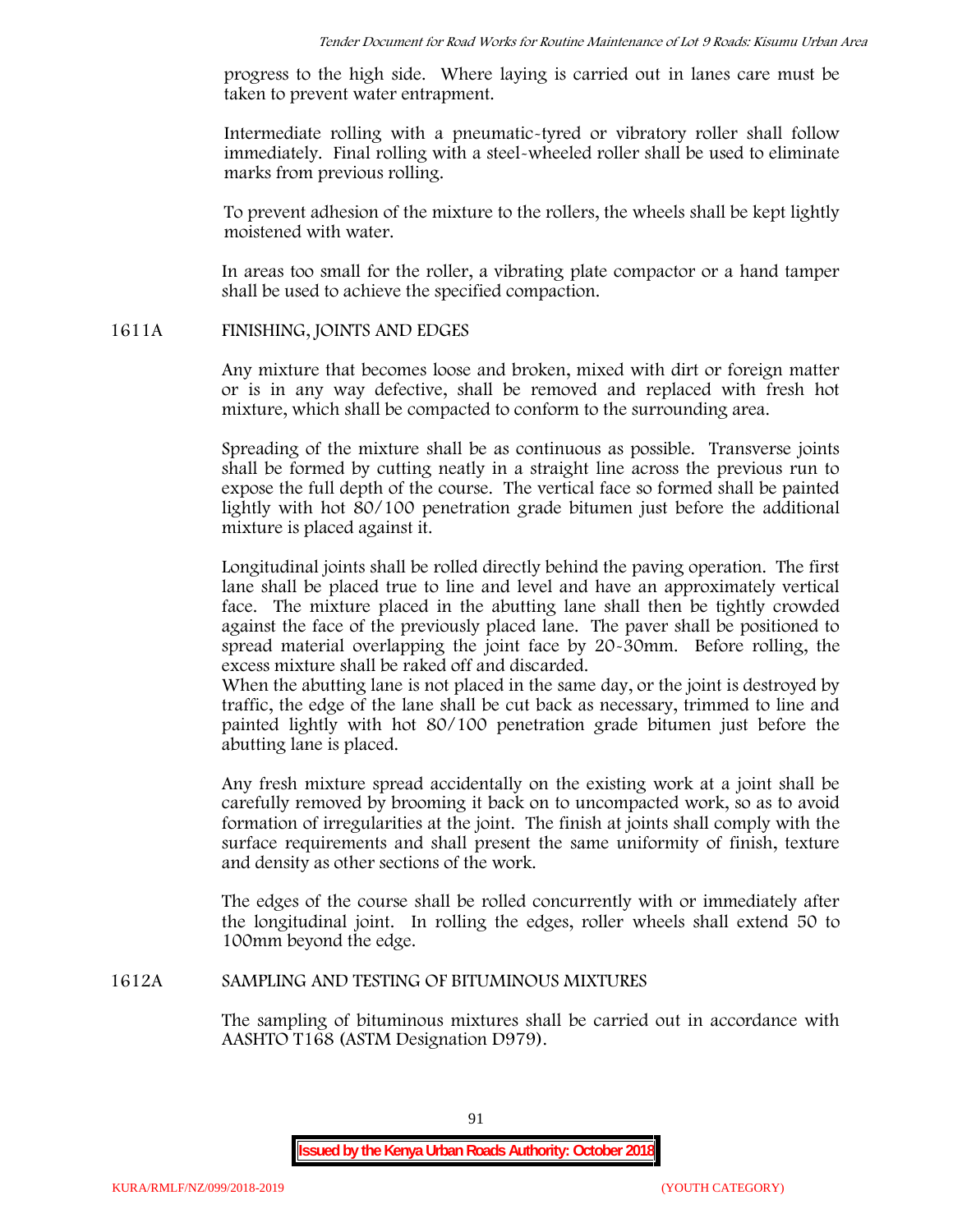## **1613A QUALITY CONTROL TESTING**

During mixing and laying of bituminous mixtures, control tests on the constituents and on the mixed material shall be carried out in accordance with Clause 1612A and Section 2 of this Specification.

If the results of any tests show that any of the constituent materials fail to comply with this Specification, the Contractor shall carry out whatever changes may be necessary to the materials or the source of supply to ensure compliance.

If the results of more than one test in ten on the mixed material show that the material fails to comply with this Specification, laying shall forthwith cease until the reason for the failure has been found and corrected. The Contractor shall remove any faulty material laid and replace it with material complying with this Specification all at his own expense.

#### **1614A TOLERANCES**

Surfacing courses and base shall be constructed within the geometric tolerances specified in Section 3 of this Specification.

The Contractor shall maintain the composition of the mixture as determined from the laboratory and site trials within the following tolerances, per single test: -

| Bitumen Content         | 0.3% (by total weight of total mix)                               |
|-------------------------|-------------------------------------------------------------------|
| Passing 10mm sieve      | 6% (by total weight of dry aggregate                              |
| and larger sieves       | including mineral filler)                                         |
| Passing sieves between  | 4% (by total weight of dry aggregate                              |
| 10mm and 1.0mm sieves   | including mineral filler)                                         |
| Passing sieves between  | 3% (by total weight of dry aggregate                              |
| 1.0mm and 0.075mm sieve | including mineral filler)                                         |
| Passing 0.075mm sieve   | 2% (by total weight of dry aggregate<br>including mineral filler) |

The average amount of bitumen in any length of any layer, calculated as the product of the bitumen contents obtained from single tests and the weight of mixture represented by each test, shall not be less than the amount ordered.

The average amount of bitumen for each day's production calculated from the checked weights of mixes shall not be less than the amount ordered. The average amount of bitumen in any length of any layer, calculated as the product of the bitumen contents obtained from single tests and the weight of mixture represented by each test, shall not be less than the amount ordered.

The average amount of bitumen for each day's production calculated from the checked weights of mixes shall not be less than the amount ordered.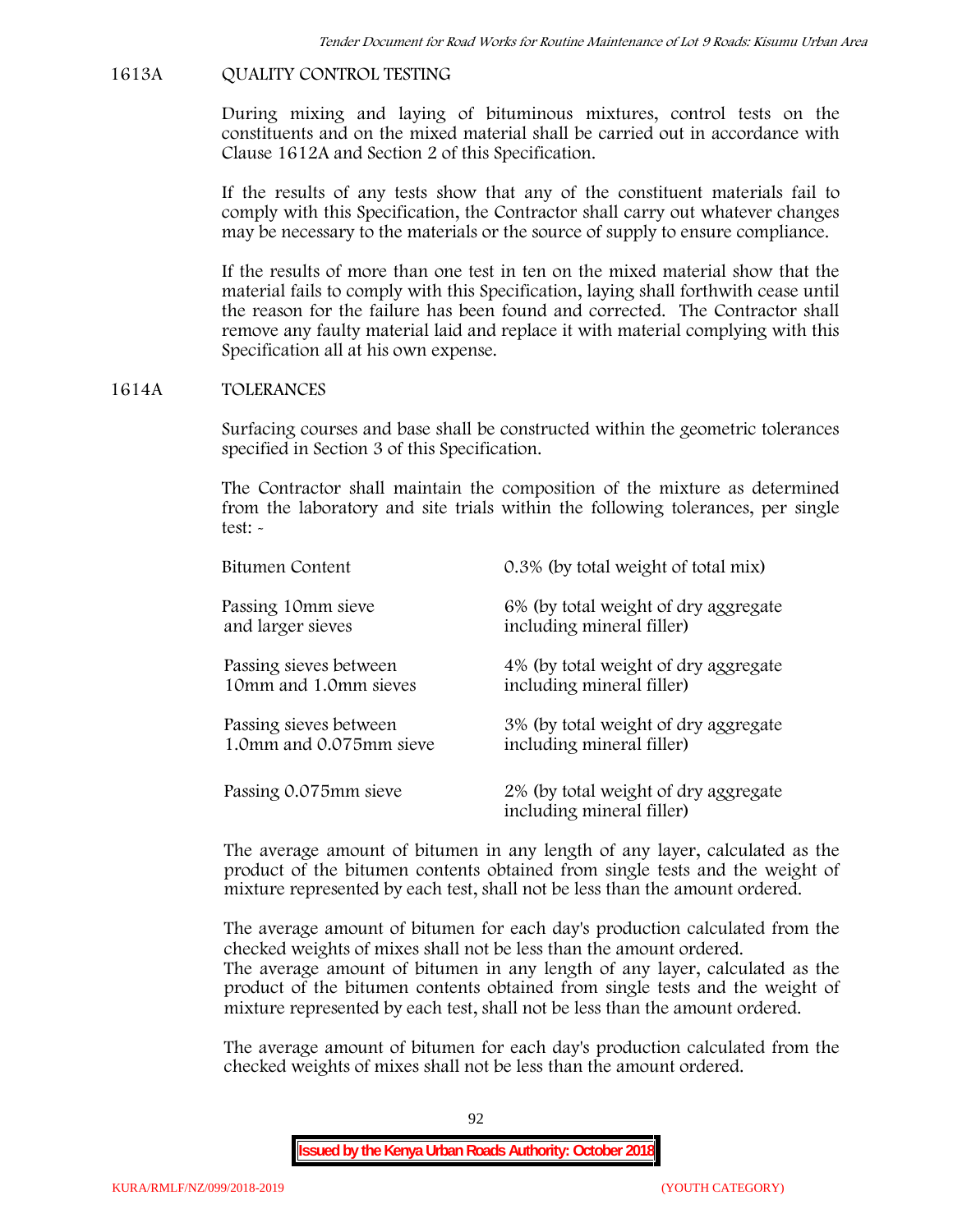The final average overall width of the upper surface of a bituminous mix layer measured at six equidistant points over a length of 100m shall be at least equal to the width specified. At no point shall the distance between the centreline of the road and the edge of the upper surface of a bituminous mix layer be narrower than that specified by more than 13mm.

## **1615A MEASUREMENT AND PAYMENT**

No separate measurement and payment shall be made for complying with the requirements of Clauses 1601A to 1614A inclusive and the Contractor shall be deemed to have allowed in his rates in Parts B and C of Section 16 of this Specification for the costs of complying with the requirements of Part A of Section 16 of this Specification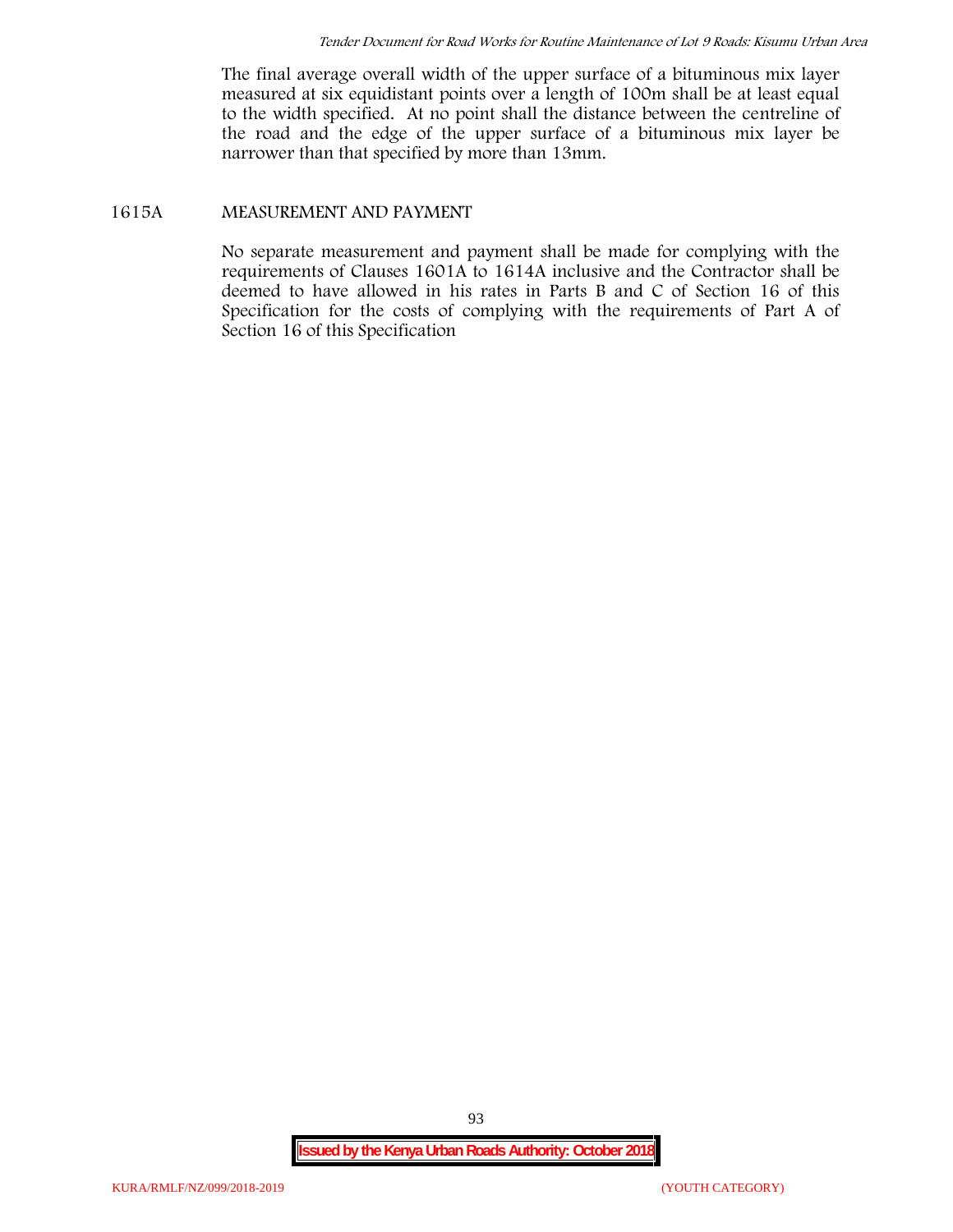## **PART B - ASPHALT CONCRETE FOR SURFACING**

### **1601B DEFINITION**

Asphalt concrete means a thoroughly controlled, hot-mixed, hot-laid, plant mixture of well-graded dried aggregate and penetration grade bitumen, which, when compacted forms a dense material.

A distinction is drawn between asphalt concrete Type I (High Stability) and asphalt concrete Type II (Flexible). The asphalt concrete type to be used will be Type I.

## **1602B MATERIALS FOR ASPHALT CONCRETE TYPE 1**

a) **Type of bituminous material**

The type of material to be used on severe sites will be of the continuously graded type similar to Asphaltic Concrete or Close Graded Macadam. It is essential that these materials are sealed with a single or double surface dressing or a Cape seal.

b) **Penetration Grade Bitumen**

Bitumen shall be 80/100 penetration grade since material is being laid at an altitude of more than 2,500m.

c) **Aggregate**

Coarse aggregate (retained on a 6.3mm sieve) shall consist of crushed stone free from clay, silt, organic matter and other deleterious substances. The aggregate class will be specified in the Special Specification and it shall comply with the requirements given in Table 16B-1(b). The grading for 0/20 mm for carriageway and 0/14mm for shoulders for binder course is as specified below:

| <b>Sieve size</b> | 0/20       | 0/14       |
|-------------------|------------|------------|
| 28                | 100        |            |
| 20                | $90 - 100$ | 100        |
| 14                | 75-95      | $90 - 100$ |
| 10                | 60-82      | 70-90      |
| 6.3               | $47 - 68$  | $52 - 75$  |
| 4                 | $37 - 57$  | $40 - 60$  |
| $\overline{2}$    | 25-43      | $30 - 45$  |
|                   | 18-32      | $20 - 35$  |
| 0.425             | $11 - 22$  | $12 - 24$  |
| 0.300             | $9 - 17$   | $10 - 20$  |
| 0.150             | $5 - 12$   | $6 - 14$   |
| 0.075             | $3 - 7$    | $4 - 8$    |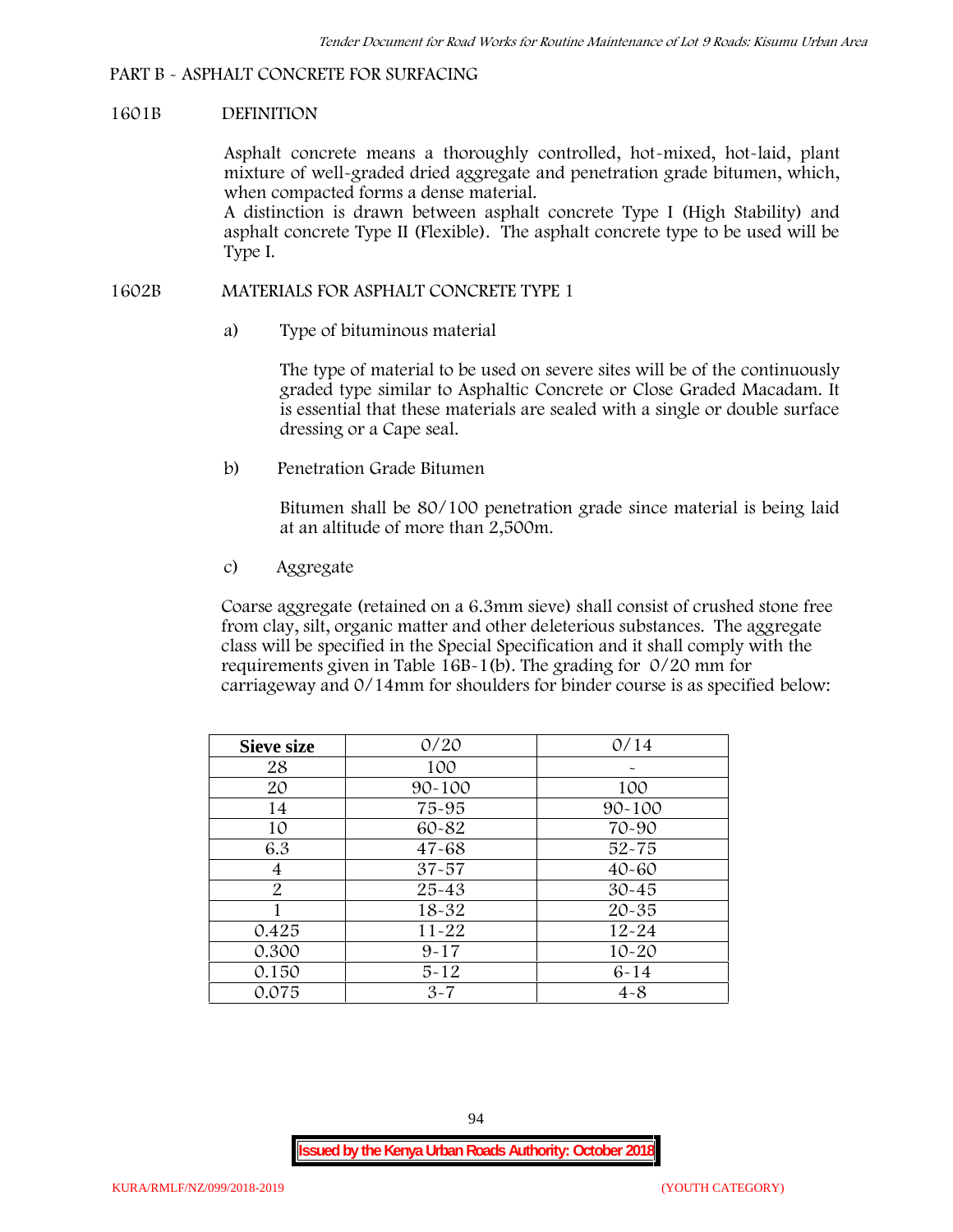| TABLE 16B-1(b) - REQUIREMENTS FOR COARSE AGGREGATE |
|----------------------------------------------------|
|----------------------------------------------------|

| Coarse Aggregate<br>(Retained on a 6.3mm Sieve) |                      |
|-------------------------------------------------|----------------------|
| Test                                            | Maximum Value        |
| LAA<br><b>ACV</b><br>SSS                        | 30<br>25<br>12<br>25 |

Fine aggregate (passing a 6.3mm sieve) shall be free from clay, silt, organic and other deleterious matter and shall be non-plastic. Unless otherwise specified in the Special Specification it shall consist of entirely crushed rock produced from stone having a Los Angeles Abrasion of not more than 40. The Sand Equivalent of the fine aggregate shall not be less than 40 and the SSS not more than 12.

#### **b) Mineral Filler**

Mineral Filler shall consist of ordinary Portland Cement

## **1603B GRADING REQUIREMENTS**

The grading of the mixture of coarse and fine aggregate shall be within and approximately parallel to the grading envelopes given in Table 16B-1(b), for 0/14mm as specified for binder course, as described below.

# **GRADING REQUIREMENTS**

To arrive at a suitable design it is necessary to investigate a number of gradings so that a workable mix, which also retains a minimum of 3 % voids at refusal density, is identified.

The largest particle size used should not be more than 25mm so that the requirements of the Marshall test method can be complied with.

Although the complete range of nominal maximum particle sizes is shown in the Tables, the total thickness of material laid should not be more than 75mm.

#### **1604B REQUIREMENTS FOR ASPHALT CONCRETE TYPE 1**

The mixture shall comply with the requirements given in Table 16B-2 as specified in the Specification. In addition, minimum Marshall Stability for 2 x 75 blows shall be 9 kN and maximum 18 kN and at compaction to refusal shall have 3% VIM.

The proportion, by weight of total mixture, of bitumen shall be  $5.0 - 6.5\%$  for  $0/14$  mm and  $4.5 - 6.5$  % for  $0/20$ mm. This shall be termed the nominal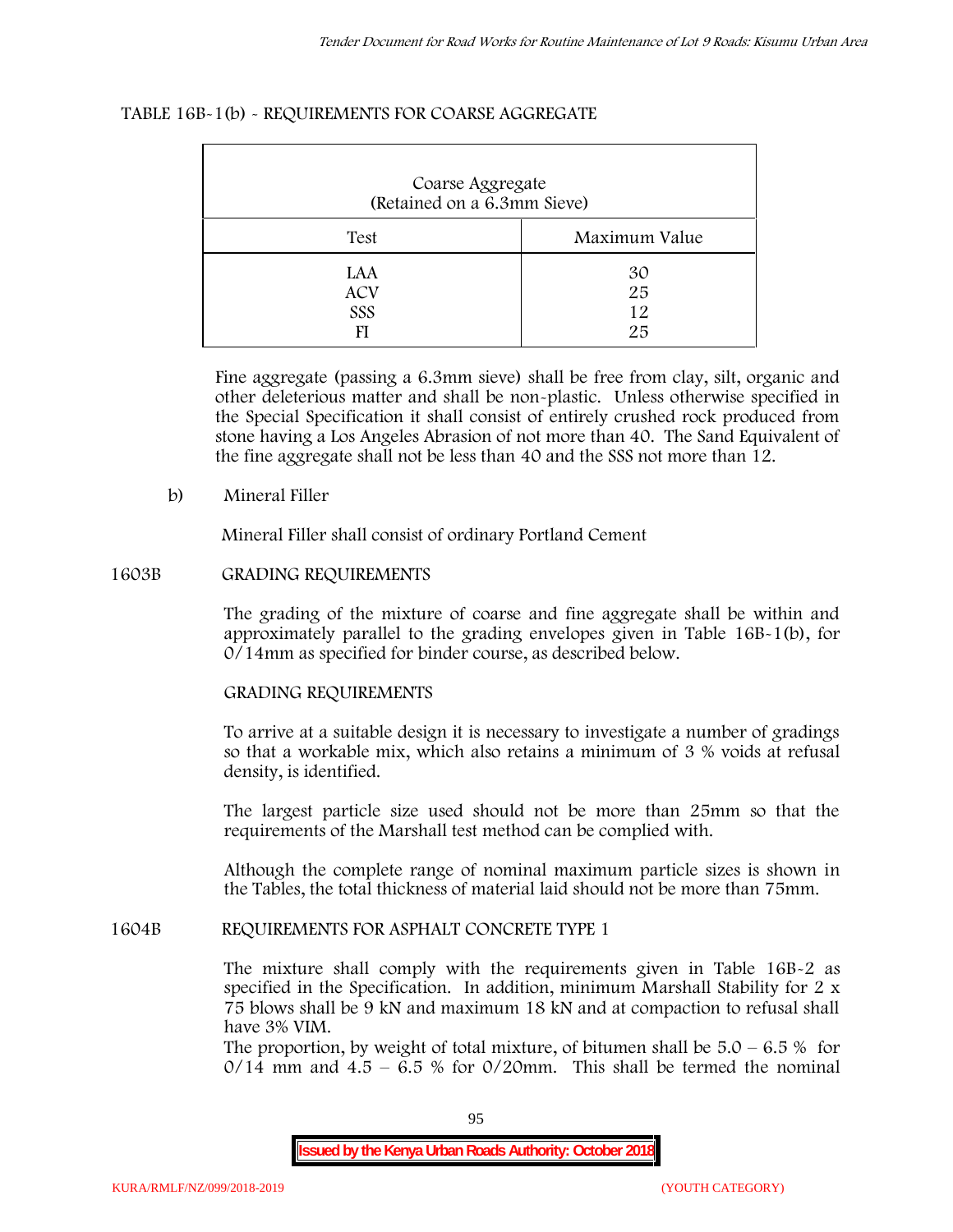binder content. The binder content of the working mix will be instructed by the Engineer following laboratory and site trials.

In order to determine the suitability of a coarse aggregate source a Marshall test programme shall be carried out. It will be advantageous to use a crushed rock which is known from past experience to give good results in this test procedure. A grading conforming to the Type I Binder Course detailed in Table 16B-1(a) 0/20 of this Specification should be tested (but with 100% passing the 25mm sieve) and it shall meet the requirements of Table 16B-2 of this Specification.

Having established the suitability of the aggregate source several grading shall be tested in the laboratory, including that used for the Marshall test, to establish relationships between bitumen content and VIM at refusal density. For each mix, samples will be made up to a range of bitumen contents and compacted to refusal using a gyratory compactor and a vibratory hammer in accordance with the procedure described in BS 598 (Part 104 : 1989), with one revision.

It should first be confirmed that compaction on one face of the sample gives the same refusal density as when the same compaction cycle is applied to both faces of the same sample. The procedure, which gives the highest density, must be used.

From the bitumen content-VIM relationship it will be possible to identify a bitumen content which corresponds to a VIM of 3 - 7%. If it is considered that the workability of the mix may be difficult then compaction trials should be undertaken. It is advisable to establish two or more gradings for compaction trials.

The mixes identified for compaction trials should be manufactured to the laboratory design bitumen content and to two other bitumen contents of +0.5% and +1% additional bitumen. Cores will be cut to determine the density of the compacted material, having completed this the core will then be reheated to  $145+/5$  C in the appropriate mould and compacted torefusal in the vibrating hammer test. To be acceptable the cores cut from the compaction trial must have a density equivalent to at least 95% of refusal density.

The compaction trials will identify a workable mix which can be made to a bitumen content which gives 3% VIM at refusal density.

# **1605B MIXING AND LAYING HEAVY DUTY ASPHALT**

The temperature of the bitumen and aggregates when mixed shall be  $110+/$ 3C above the softening point (R&B) of the bitumen.

Compaction should commence as soon as the mix can support the roller without undue displacement of material and completed before the temperature of the mix falls below 900C.

The minimum thickness of individual layers should be as follows:-

| a) | For the 37.5mm mix | 65mm |  |
|----|--------------------|------|--|
| b) | For the 25.0mm mix | 60mm |  |
| C) | For the 19.0mm mix | 50mm |  |
| d) | For the 12.5mm mix | 40mm |  |
|    |                    |      |  |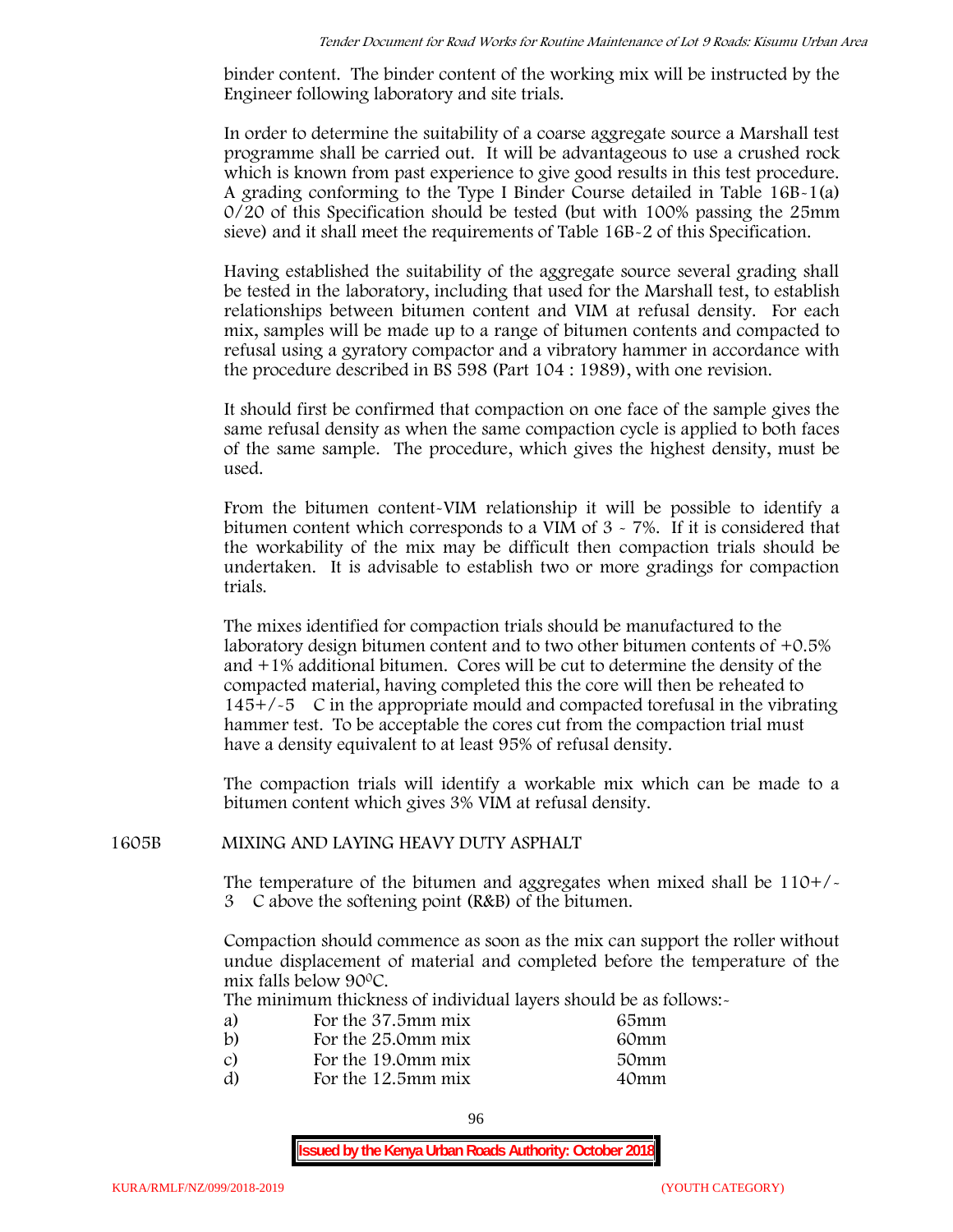## **1606B COMPACTION**

Rolling shall be continued until the voids measured in the completed layer are in accordance with the requirement for a minimum density of 98% of Marshall optimum, or, a minimum mean value of 95% of refusal density (no value less than 93%) as appropriate.

### **1607B MEASUREMENT AND PAYMENT**

a) Item : Asphalt Concrete

Unit : m<sup>3</sup> of Asphalt Concrete Used

Asphalt concrete shall be measured by the cubic metre compacted on the road calculated as the product of the length instructed to be laid and the compacted cross-sectional area shown on the Drawings or instructed by the Engineer.

The rate for asphalt concrete shall include for the cost of providing, transporting, laying and compacting the mix with the nominal binder content and complying with the requirements of Parts A and B of Section 16 of this Specification.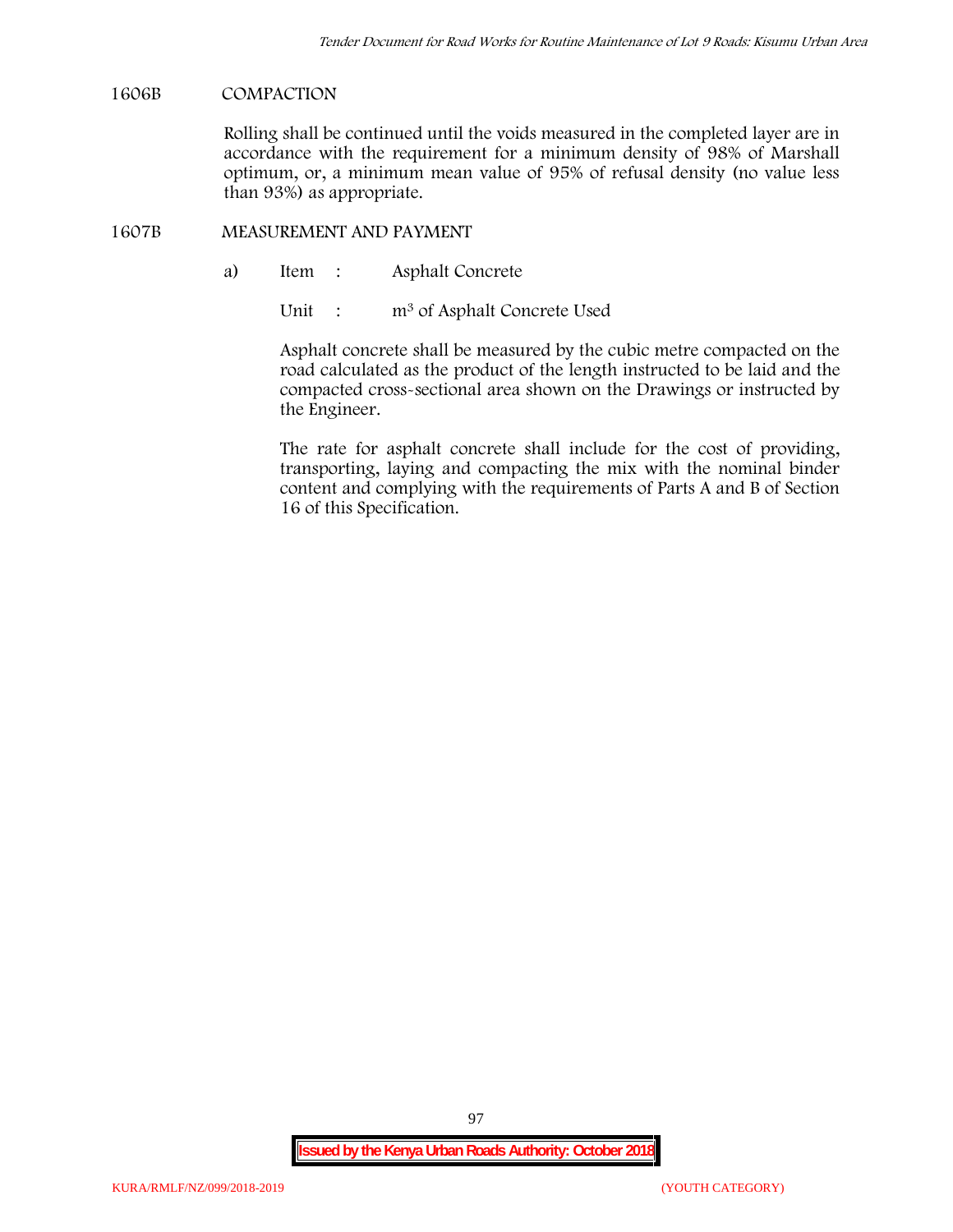## **SECTION 17 - CONCRETE WORKS**

# **1703 MATERIALS FOR CONCRETE**

This work shall consist of placing selected approved material of 250mm minimum diameter on the foundation put after excavation to receive levelling concrete in accordance with these specifications and in conformity with the lines, grades and cross sections shown on the Drawings as directed by the Engineer.

(a) **Materials**

Selected rock: The selected rock builders to be placed for this work shall be hard, sound, durable quarry stones as approved by the Engineer. Samples of the stone to be used shall be submitted to and approved by the Engineer before any stone is placed.

The maximum size of the stone boulders shall be 300mm.

(b) **Construction Method**

After completion of the structural excavation the surface of the loose soil shall be levelled and compacted. Then the stone of the above sizes shall be placed in one layer of 250mm over the compacted bed where the bottom slab will rest. Coarse sand shall be spread to fill up the voids in the stone boulders, and compaction with vibratory compactors should be performed to make this layer dense whereon a concrete of levelling course shall be placed.

(c) **Measurement and payment**

Measurement for the bedding materials shall be made in cubic metres for the completed and accepted work, measured from the dimension shown on the Drawings, unless otherwise directed by the Engineer.

Payment for the bedding Materials for Levelling Concrete Works shall be full compensation for furnishing and placing all materials, all labour equipment, tools and all other items necessary for proper completion of the work in accordance with the Drawings and specifications and as directed by the Engineer.

# **1703(A) LEVELLING CONCRETE (CLASS 15/20) FOR BOTTOM SLAB INCLUSIVE OF COST OF FORM WORKS**

This work shall consist of placing and levelling lean concrete class 15/20 over the prepared bed of stone boulders in the foundation for bottom slab and wingwalls in accordance with these specifications and which conformity with the lines, grades, thickness and typical cross-sections shown on the drawings unless otherwise directed by the Engineer.

(a) **Materials for Levelling Concrete**

Requirement for the concrete class  $15/20$  is specified as follows:-Design compressive strength (28) days : 15N/mm2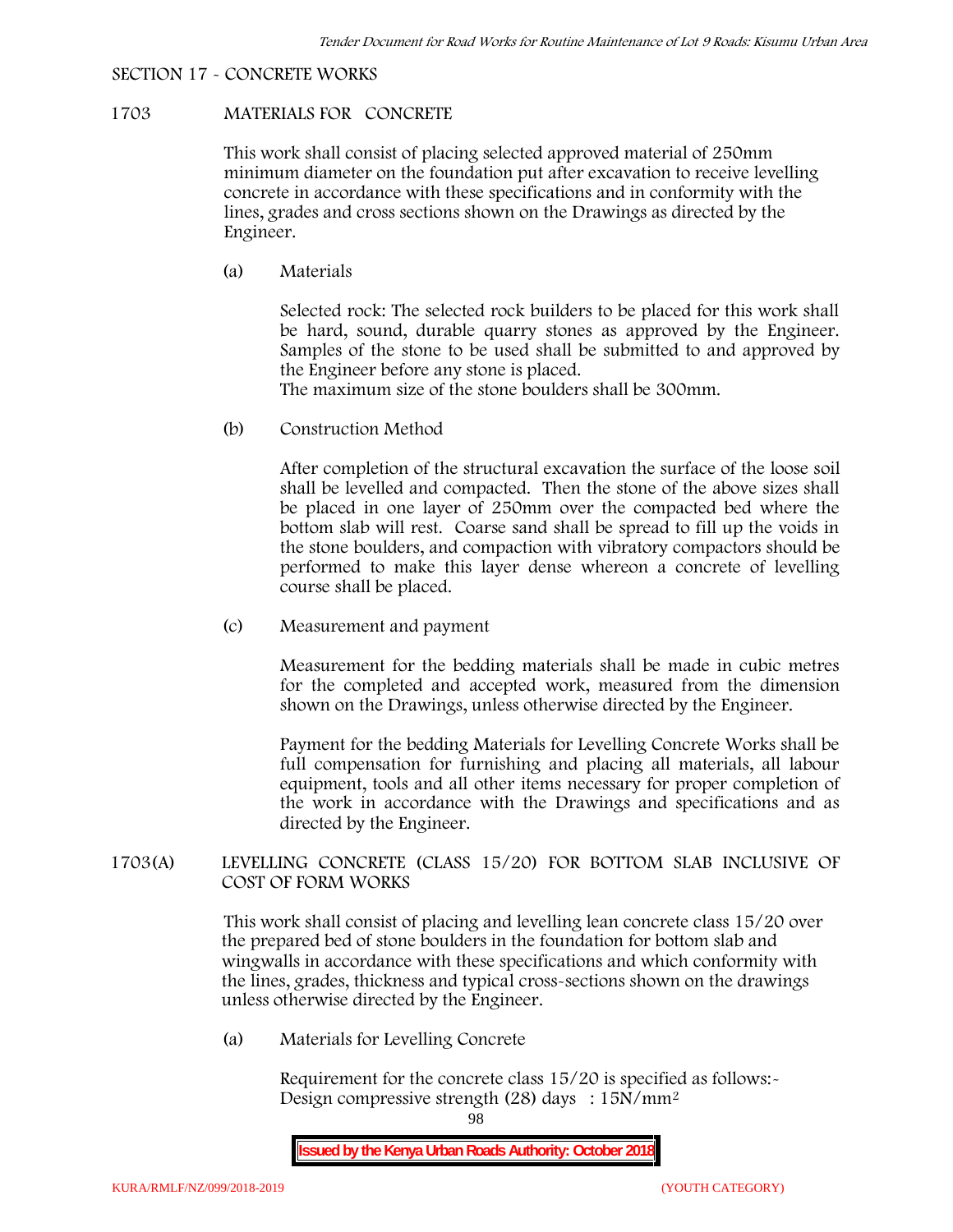Maximum size of coarse aggregate : 20mm Maximum cement content  $: 300 \text{ kg/m}^3$ . Maximum water/cement ration of 50% with slump of 80mm.

# (b) **Construction Method**

The bed of stone boulders upon which the levelling concrete will be placed shall be smooth, compacted and true to the grades and crosssection shall be set to the required lines and grades.

# **37.2** (c) **Measurement and payment**

Measurement for levelling concrete (class 15/20) shall be made in cubic metres completed and accepted levelling concrete work measured in place which is done in accordance with the Drawings and the Specifications.

Payment for this work shall be the full compensation for furnishing and placing all materials, labour, equipment and tools, and other incidentals to Specifications and as directed by the Engineer.

Pay item No. 17/02 Levelling Concrete Works (Class 15/20) for Box Culvert and wingwalls inclusive of Cost of Form works.

# **1703 (C) FORMWORK FOR CULVERT WALLS**

This work shall consist of all temporary moulds for forming the concrete for culvert walls and slabs together with all temporary construction required for their support. Unless otherwise directed by the Engineer all formworks shall be removed on completion of the walls and slabs.

(a) **Materials**

Forms shall be made of wood or metal and shall conform to the shape, lines and dimensions shown on the Drawings.

All timber shall be free from holes, loose material, knots, cracks, splits and warps or other defects affecting the strength or appearance of the finished structure.

Release Agents – Release agents shall be either neat oils containing a surface activating agent, cream emulsions, or chemical agents to be approved by the Engineer.

# (b) **Construction Method**

(i) **Formworks**

Formworks shall be designed to carry the maximum loads that may be imposed, and so be rigidly constructed as to prevent deformation due to load, drying and wetting, vibration and other causes. After forms have been set in correct location, they shall be inspected and approved by the Engineer before the concrete is placed.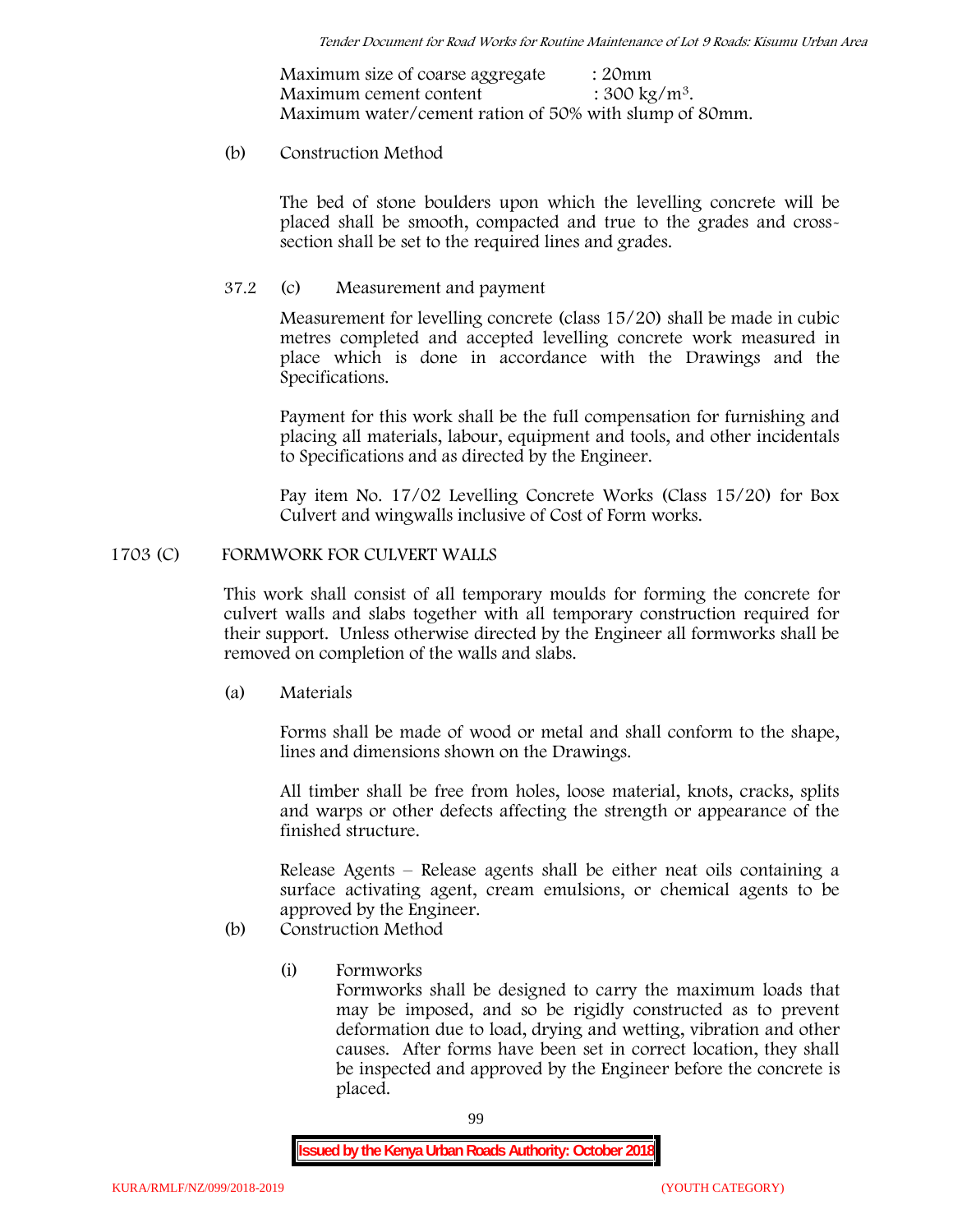If requested, the contractor shall submit to the Engineer working drawings of the forms and also, if requested, calculations to certify the rigidity of the forms.

# **1703(D) CONCRETE WORKS (CLASS 20/20) OF CULVERT WALLS AND SLABS**

This work shall consist of furnishing, mixing, delivering and placing of the concrete for the construction of culvert walls and slabs, in accordance with these Specifications and in conformity with the requirements shown on the Drawings.

Concrete class 20/20 shall be used for Culvert walls and slabs.

**(a) Concrete Materials**

(i) Cement: Cement shall be of Portland type and shall conform to the requirements of BS 12 or equivalent.

The contractor shall select only one type or brand of cement or others. Changing of type or brand of cement will not be permitted without a new mix design approved by the Engineer. All cement is subject to the Engineer's approval; however, approval of cement by the Engineer shall not relieve the Contractor of the responsibility to furnish concrete of the specified compressive strength.

Conveyance of cement by jute bags shall not be permitted. Storage in the Contractor's silo or storehouse shall not exceed more than two (2) months, and age of cement after manufacture at mill shall not exceed more than four (4) months. The Contractor shall submit to the Engineer for his approval the result of quality certificate prepared by the manufacturer.

Whenever it is found out that cement have been stored too long, moist, or caked, the cement shall be rejected and removed from the project.

# **(b) Aggregates**

Fine and coarse aggregates must be clean, hard, strong and durable, and free from absorbed chemicals, clay coating, or materials in amounts that could affect hydration, bonding, strength and durability of concrete. Grading of aggregates shall conform to the following requirements: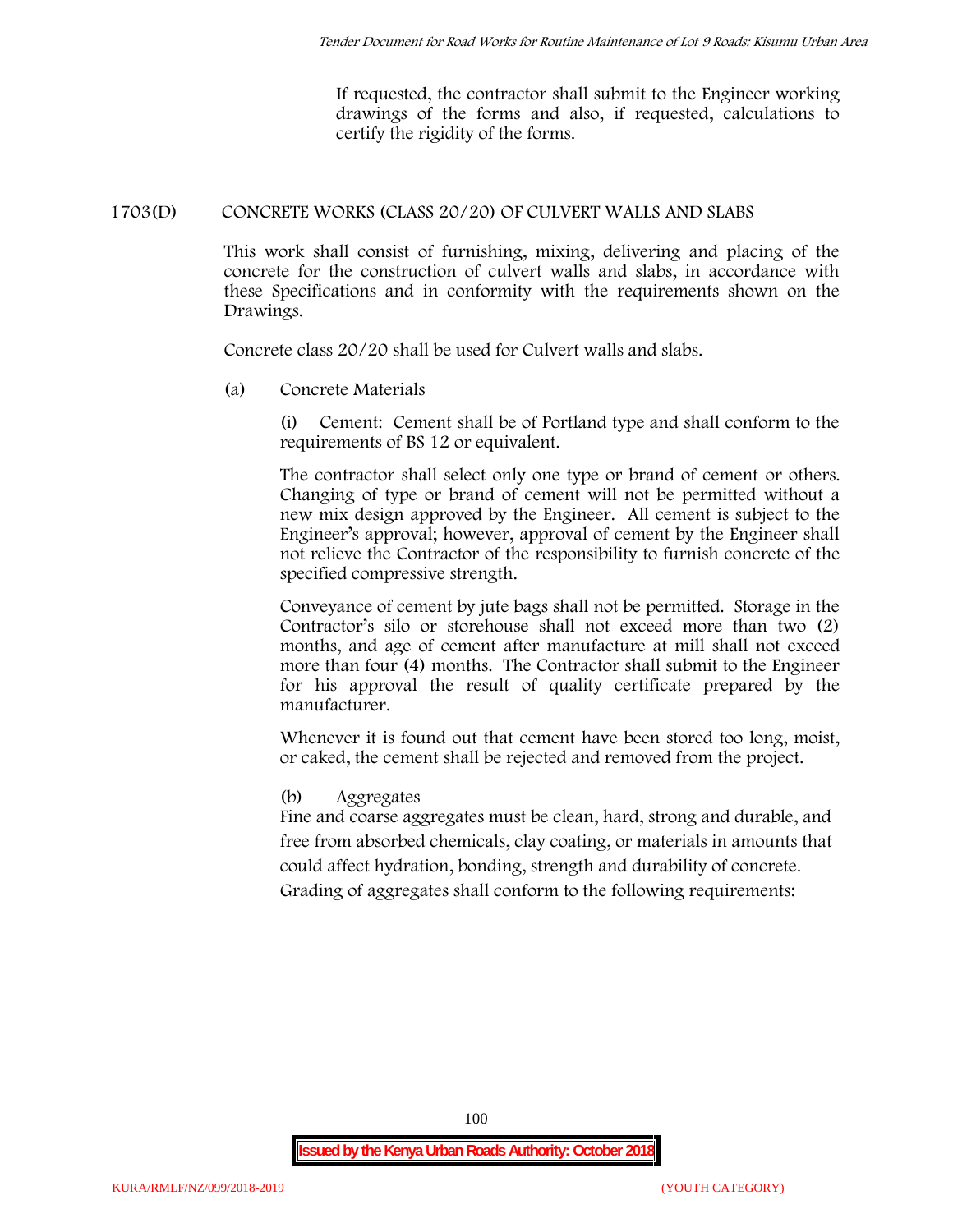**(i) Grading of Fine Aggregates**

| <b>Sieve Size</b> | <b>Percentage by Weight Passing</b> |
|-------------------|-------------------------------------|
| mm<br>10          | 100                                 |
| 5<br>mm           | 89-100                              |
| $2.5$ mm          | $60 - 100$                          |
| $1.2$ mm          | $30 - 100$                          |
| $0.6$ mm          | $15 - 54$                           |
| $0.3$ mm          | $5 - 40$                            |
| 0.15 mm           | $0 - 15$                            |

# **(ii) Grading of Coarse Aggregates**

| Size     |                       |                       |    | of Amounts finer than each standard sieve percentage by |    |         |          |
|----------|-----------------------|-----------------------|----|---------------------------------------------------------|----|---------|----------|
| Coarse   | weight                |                       |    |                                                         |    |         |          |
| Aggregat | 40                    | 30                    | 25 | 20                                                      | 15 |         | 局        |
|          | 2.5                   |                       |    |                                                         |    |         |          |
|          | 100                   | $\tilde{\phantom{a}}$ |    | $90 - 100$ -                                            |    | - 30-69 | $0 - 10$ |
|          | $\tilde{\phantom{a}}$ |                       |    |                                                         |    |         |          |

Other requirements for aggregates are as follows:

**(iii) Fine Aggregates**

| Fitness Modulus, AASHTO M-6                           | $: 2.3 - 3.1$      |
|-------------------------------------------------------|--------------------|
| Sodium Sulphate Soundness, AASHTO T104: Max. 10% loss |                    |
| Content of Friable Particles AASHTO 112               | : Max 1% by weight |
| Sand Equivalent, AASHTO T176                          | : Min. 75          |

**(iv) Coarse Aggregate**

| Abrasion, AASGTO T96                             | : Max. $405$ loss      |
|--------------------------------------------------|------------------------|
| Soft Fragment and shale, AASHTO M80              | : Max. $5\%$ by weight |
| Thin and elongated Pieces, AASHTO M80 : Max. 15% |                        |

**(v) Water**

All sources of water to be used with cement shall be approved by the Engineer. Water shall be free from injurious quantities of oil, alkali, vegetable matter and salt as determined by the Engineer.

**(vi) Admixture**

Only admixture, which have been tested and approved in the site laboratory through trial mixing for design proportion shall be used. Before selection of admixture, the Contractor shall submit to the Engineer the specific information or guarantees prepared

by the admixture supplier. The contractor shall not exclude the admixture from concrete proportions.

**Concrete class 20/20**

101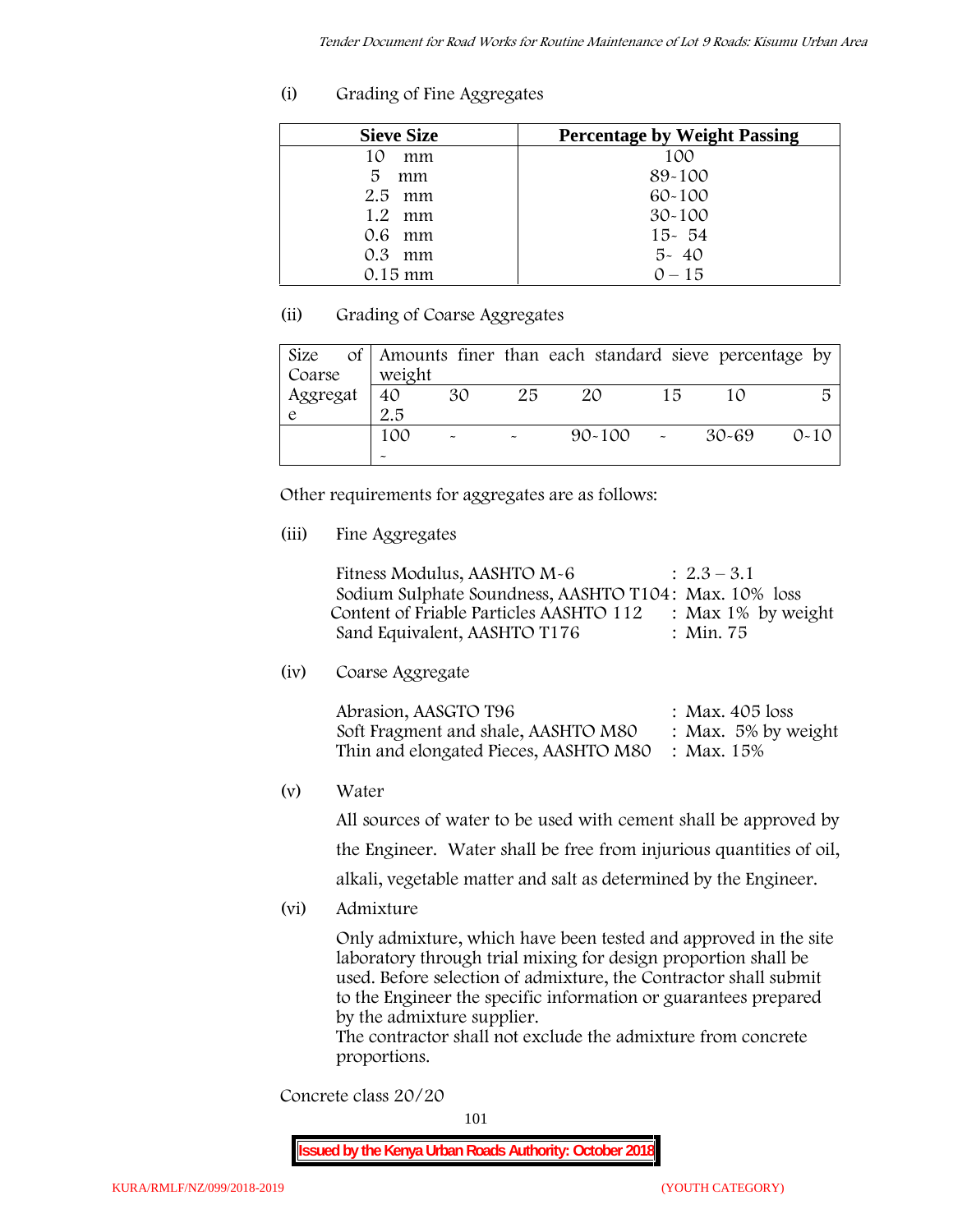Concrete class 20/20 shall be used for culvert walls and slabs. The requirements of Concrete class 20/20 are provided as follows unless otherwise the Engineer will designate any alteration.

Design compressive strength (28 days) : 20N/mm<sup>2</sup> Maximum size of coarse aggregates : 20mm Maximum water/cement ratio of 45% with slump of 80mm

(d) **Proportioning Concrete**

The Contractor shall consult with the Engineer as to mix proportions at least thirty (30) days prior to beginning the concrete work. The actual mix proportions of cement, aggregates, water and admixture shall be determined by the Contractor under supervision of the Engineer in the site laboratory.

The Contractor shall prepare the design proportions which has 120% of the strength requirement specified for the designated class of concrete.

No class of concrete shall be prepared or placed until its job-mix proportions have been approved by the Engineer.

- (e) **Concrete Work**
	- **(ii) Batching**

Batching shall be done by weight with accuracy of:

| Cement              | $\frac{1}{2}$ percent |
|---------------------|-----------------------|
| Aggregate           | $\frac{1}{2}$ percent |
| Water and Admixture | : 1 percent.          |

Equipment should be capable of measuring quantities within these tolerances for the smartest batch regularly used, as well as for larger batches.

The accuracy of batching equipment should be checked every month in the presence of the Engineer and adjusted when necessary.

**(iii) Mixing and delivery**

Slump of mixed concrete shall be checked and approved at an accuracy of +25mm against designated slump in these specifications.

**(iv) Concrete in hot weather**

No concrete shall be placed when the ambient air temperature is expected to exceed thirty three degrees celsius (33ºc) during placement operations).

102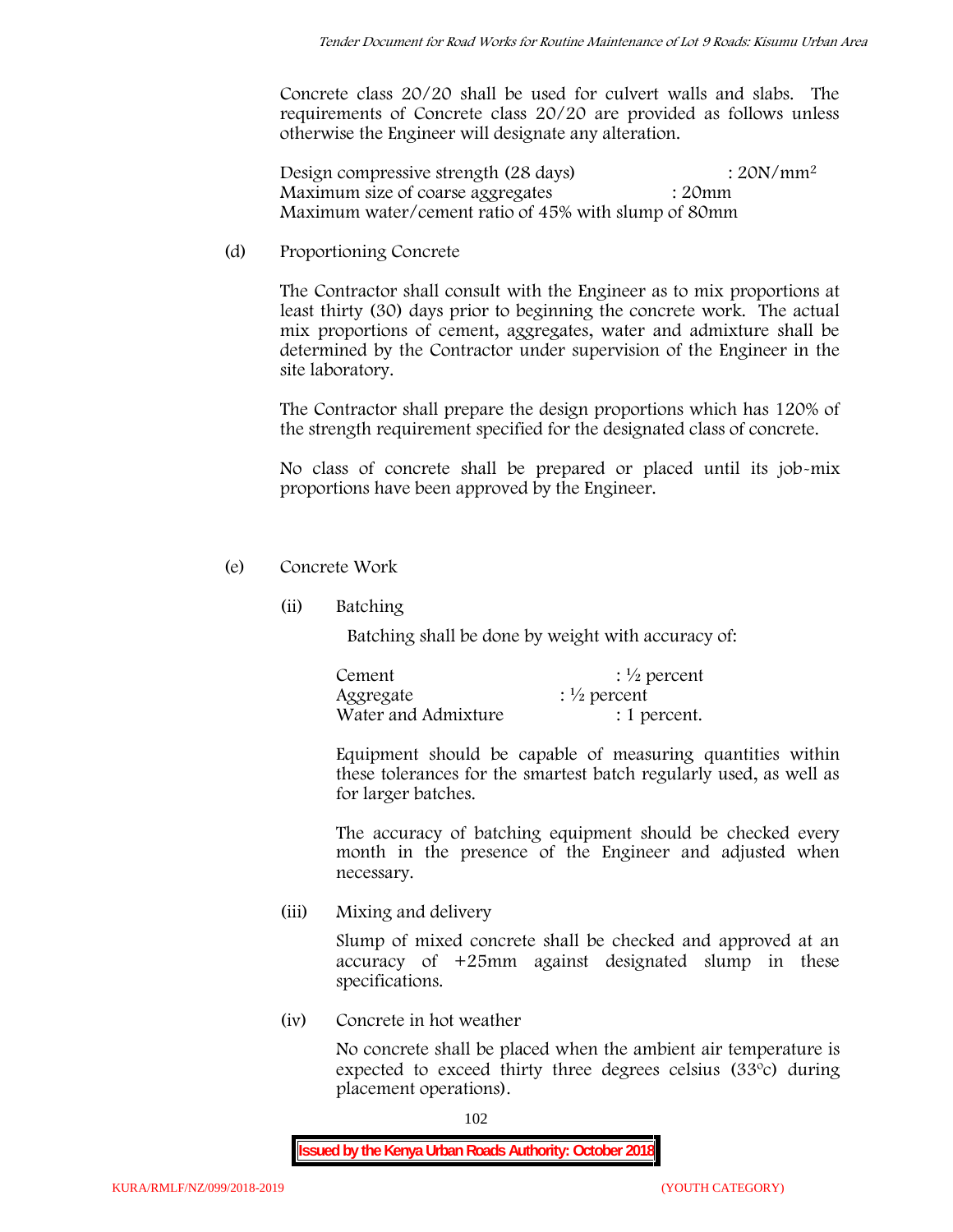*Tender Document for Road Works for Routine Maintenance of Lot 9 Roads: Kisumu Urban Area*

**(v) Concreting at night**

No concrete shall be mixed, placed or finished when natural light is insufficient, unless an adequate approved artificial lighting system is operated; such night work is subject to approval by the engineer.

**(vi) Placing**

In preparation of the placing of concrete, the interior space of forms shall be cleaned and approved by the engineer prior to placing concrete. All temporary members except tie bars to support forms shall be removed entirely from the forms and not buried in the concrete. The use of open and vertical chute shall not be permitted unless otherwise directed by the engineer.

The Contractor shall provide a sufficient number of vibrators to properly compact each batch immediately after it is placed in the forms.

(f) **Measurement and Payment**

Measurements for the Concrete Works Class 20/20 of culvert walls and slabs shall be made in cubic metres for the walls and slabs actually constructed, measured from their dimensions shown on the Drawings. Payment for the Concrete Works (Class 20/20) of culvert walls and slabs shall be the full compensation for furnishing all materials of the concrete mixing, delivering, placing and curing the concrete, equipment and tools, labour and other incidental necessary for the completion of the work in accordance with the Drawings and these Specifications and as directed by the Engineer.

# **SECTION 20 - ROAD FURNITURE**

# **2001 ROAD RESERVE BOUNDARY POSTS**

Road reserve boundary posts shall be provided as directed by the Engineer and in compliance with Standard Specification clause 2001. They shall be placed at 50m intervals along the boundary of the road reserve.

## **2003 EDGE MARKER POST**

Edge marker post shall be provided as directed by the Engineer and in compliance with Standard Specification clause clause 2003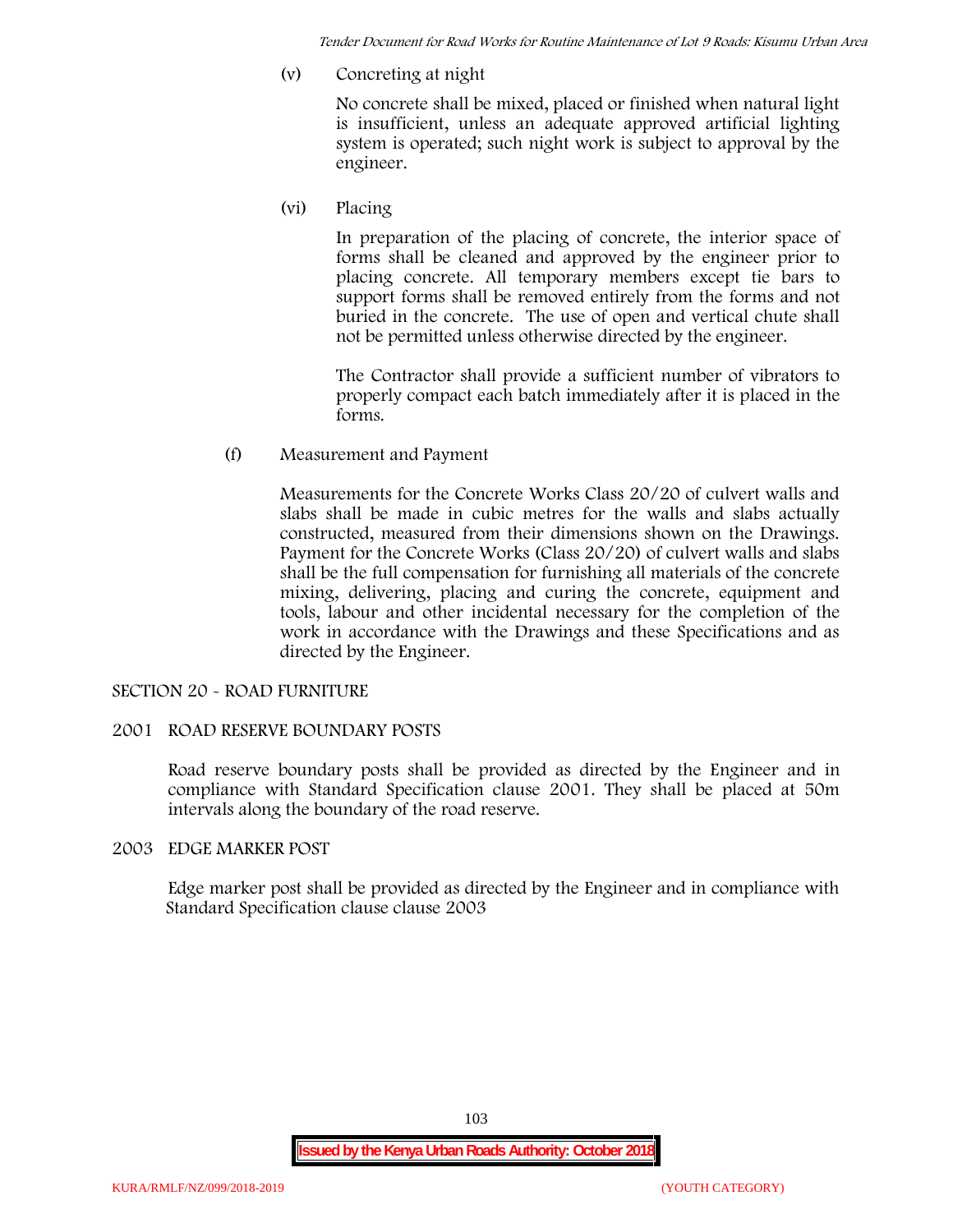#### **2004 PERMANENT ROAD SIGNS**

Permanent Road Signs shall be provided as directed by the Engineer and in compliance with the requirements of the "Manual for Traffic Signs in Kenya" Part II and standard Specification clause 2004.

#### **2004B EXISTING ROAD SIGNS**

Where directed by the Engineer, the Contractor shall take down road signs including all posts, nuts, bolts and fittings, and remove and dispose of the concrete foundation and backfill the post holes. The signs shall be stored as directed by the Engineer.

Measurement and payment for taking down road signs shall be made by the number of signs of any type and size taken down, cleaned and stored as directed.

## **2005 ROAD MARKING**

Paint for road marking shall be internally reflectorised hot applied thermoplastic material in accordance with Clause 219 of the Standard Specification.

The rates inserted in the Bills of Quantities for road marking shall include for prior application of approved tack coat.

### **2005A RAISED PAVEMENT MARKERS – ROAD STUDS**

#### **MATERIAL**

Road studs are moulded of acrylonitrile butadiene styrene (ABS) conforming to ASTM Specification D1788 – 68, class  $5 - 2 - 2$  shell filled with inert, thermosetting compound and filler. The lens portion of the marker of the marker is of optical menthly methacrylic.

### **CONSTRUCTION**

The road studs shall be constructed of high impact ABS containing a multi-biconvex glass lens reflector system. It shall be of monolithic construction, and not less than 98.5. m2. The height of the marker shall not exceed 17mm and the underside shall contain a non-honeycomb base (flat).

### **REQUIREMENTS**

The markers shall conform to the following requirements

**Colour**

Shall be white, yellow or red as specified and the Retro – reflectance values should conform to the testing procedures of ASTME 809.

# **Impact Resistance**

The market shall not crack or break when tested using a 1000**-**gram weight from a height of 1 metre. (ASTM D 2444) or BS 3900 Part E3.

## **Resistance to Water Penetration**

104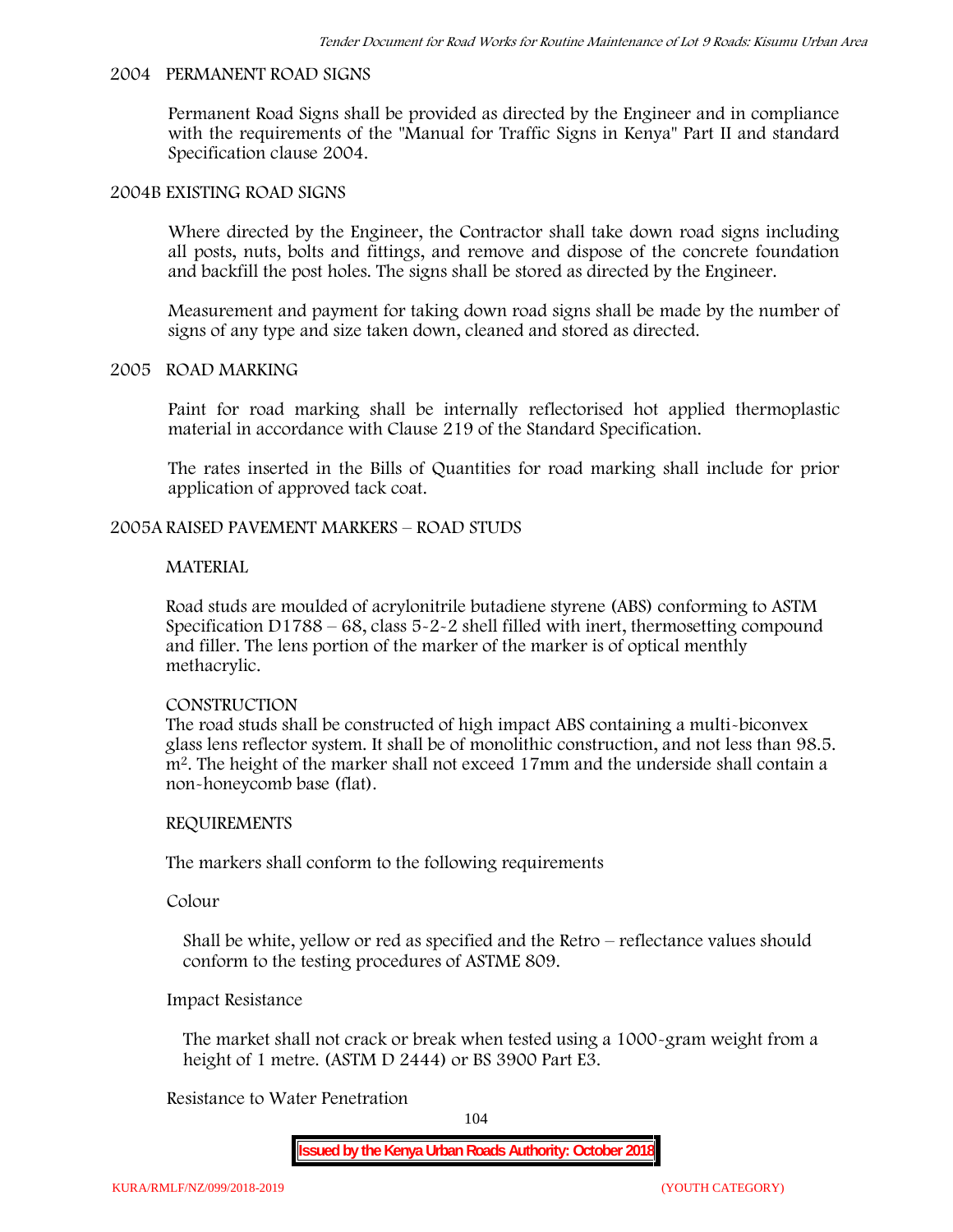Shall not have water penetration behind the lens after submerged in a water bath at 70 + 50 oF for 10 minutes. And it should still meet the reflectance Requirement. BS 998.

**Heat Resistance**

Shall comply with the initial brightness as per BS 873 Part IV of 1978

**Night Visibility**

The marker shall be bright as per BS 873 Part IV of 1978

**Compression Resistance**

There shall be no cracking sound at a pressure lower than 25 tones as per BS 873 Part IV of 1978.

**Corrosion Resistance**

After immersing a sample of Road stud in a solution containing 30g/1 of sodium chloride for 30 days, there shall not be any signs of corrosion **-**(BS998).

**NOTE**: These markers are intended for application directly to pavement surfaces and are compatible with raised pavement makers. These adhesives should be of high quality and tested for conformance to customer requirements.

# **ADHESIVES**

They shall be of Resin Type–Epoxy of 2 different components part 1 and 2 i.e Adhesive and Reactor without any volatile solvents in both.

| Pot life:             | not less than 20 minutes at 20 $\mathrm{^{\circ}C}$ |
|-----------------------|-----------------------------------------------------|
| Rotational cure time: | between 20 and 30 minutes at 20 $\degree$ C         |
| Hard cure:            | Between 40 and 60 minutes at 20 $\degree$ C         |

# **APPLICATION INSTRUCTION**

**Preparation of Pavements**

Make sure that the road surface is absolutely dry and free of oil and grease**.**

**Mixing of Adhesive**

Pour component B into the container of component A. Stir mixture by hand with a wooden or metal stick until uniform Grey Tint without a striae is obtained.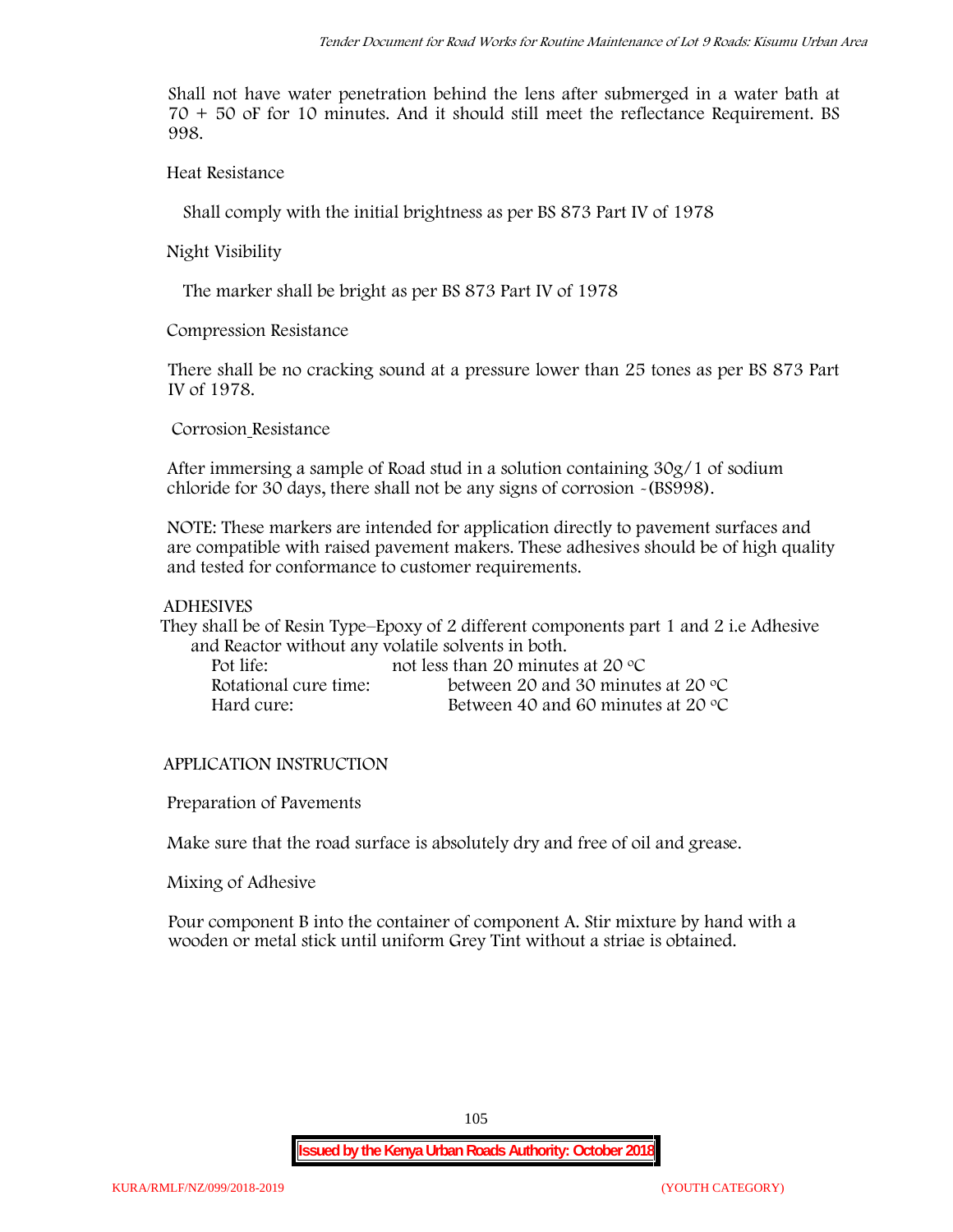# **Installation**

Pour the mixture on to the underside of the road stud. Then place the road stud firmly on the road surface. Adhesive should stand out for about 5mm to 10 mm over the edges of the stud.

**Protection from the Traffic**

Protect studs from traffic for 2 hours until the adhesive has properly hardened. Try by touching the adhesive.

**NUMBER OF STUDS NEEDED FOR LABORATORY TESTS.**

In order to approve a particular type of road stud, 4 sample road studs of each colour shall be submitted.

# **2006 GUARDRAILS**

Contrary to the Standard Specification, guardrail posts shall be concrete 200 mm diameter set vertically at least 1.2m into the shoulder as directed by the Engineer. Spacer blocks shall also be made of concrete.

Beams for guardrails shall be "Armco Flexbeam" or similar obtained from a manufacturer approved by the Engineer.

# **2007 KERBS**

a) **Vertical Joints**

Vertical joints between adjacent Kerbs shall not be greater than 5 mm in width and shall be filled with a mortar consisting of 1:3 cement: sand by volume.

# b) **Transition between flush and raised kerbs**

The transition between flush and raised kerbs (e.g. at bus bays) shall be termed as ramped kerbs. The transition between flush and raised kerbs shall occur within a length of 2.0 m.

# **2008 KILOMETRE MARKER POSTS**

Kilometre marker posts shall be provided as directed by the Engineer and in compliance with Standard Specification clause 2008.

### **2009 RUMBLE STRIPS**

Where directed by the Engineer, the Contractor shall provide, place, trim, shape and compact to line and level asphalt concrete rumble strips on the finished shoulders. This shall be done to the satisfaction of the Engineer

# **2011 MEASUREMENT AND PAYMENT**

106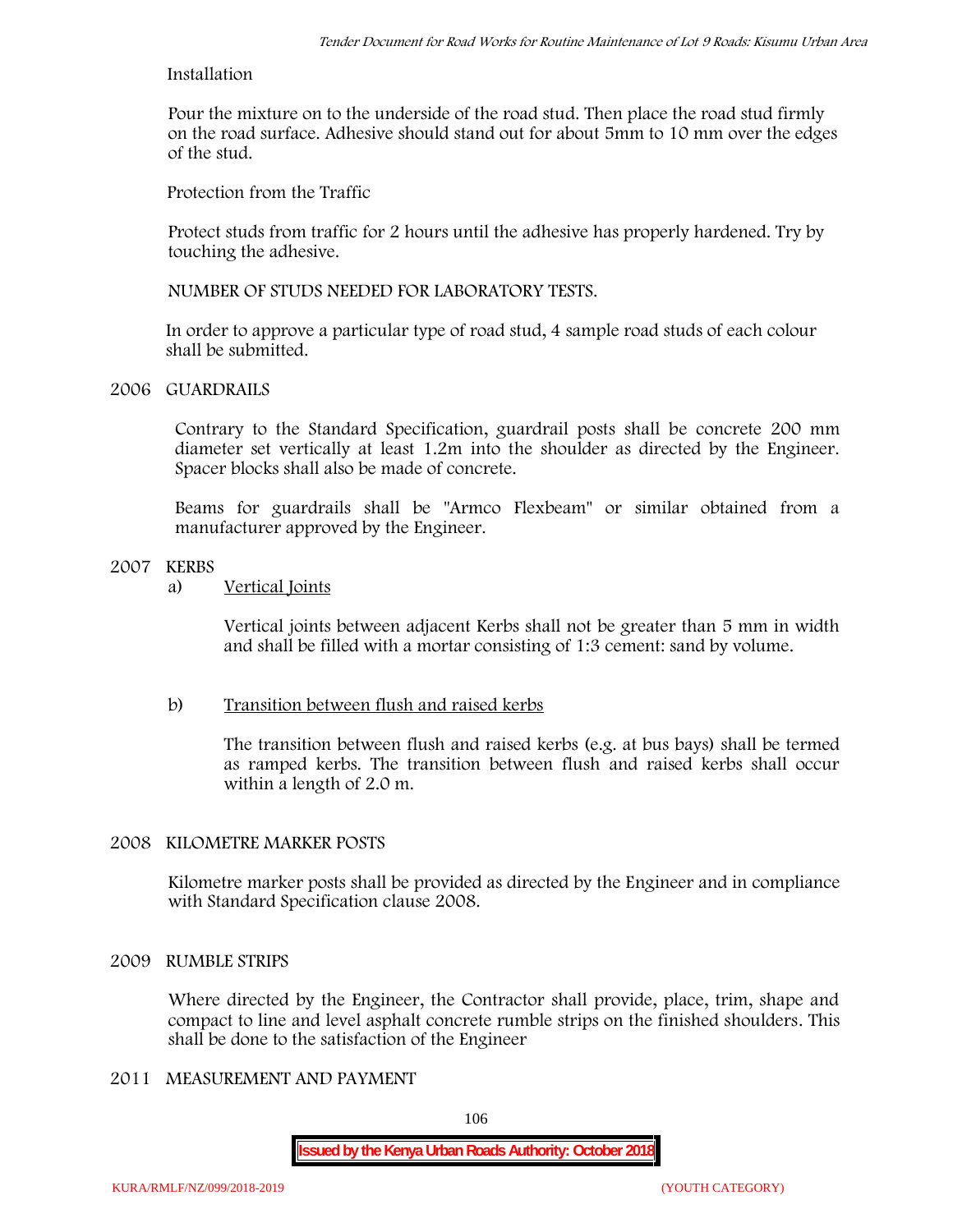## **Road reserve boundary posts**

Road reserve boundary posts shall be measured by the number erected

# **Permanent road signs**

Permanent road signs shall be measured by the number of each particular size erected.

## **Road marking**

Road markings in yellow or white material shall be measured in square metres calculated as the plan area painted.

# **Road Studs**

Road studs shall be measured by the number of each particular size erected.

## **Guardrail**

Guardrail shall be measured by the metre as the length of the guardrail constructed.

**Kerbs**

Kerbs shall be measured by the metre as the length of kerb constructed

# **SECTION 22-DAYWORKS**

# **2202 MEASUREMENTS AND PAYMENT**

(a) Plant

Where items of major plant listed in the schedule of Day works are specified by type (e.g. Concrete mixer etc.) the power rating if such items of plant are provided by the Contractor shall not be lower than the power ratings of such plant manufactured within the last two years prior to the date of BID. Any item of major plant employed upon Dayworks that has a power rating lower than specified above shall be paid for at rates lower than those in the schedule of Dayworks. The reduction in the rate payable shall be in proportion to the reduction in power rating below that specified above.

# **SECTION 23: CONCRETE PAVING BLOCKS**

This works shall consist of providing, laying and fixing of concrete paving blocks and concrete paving slabs on a sand base on the driveway and walkways and other areas as directed by the Engineer.

# **a. Concrete Paving Blocks**

The paving blocks shall be of type S of any shape fitting within a 295 mm square coordinating space and a work size thickness of at least 30 mm. The blocks shall confirm to the requirements of BS 6717:Pt. 1:1986 or Kenya standard equivalent.

The laying shall be broken at intervals of 50 m by concrete ribs of class 25 concrete.

107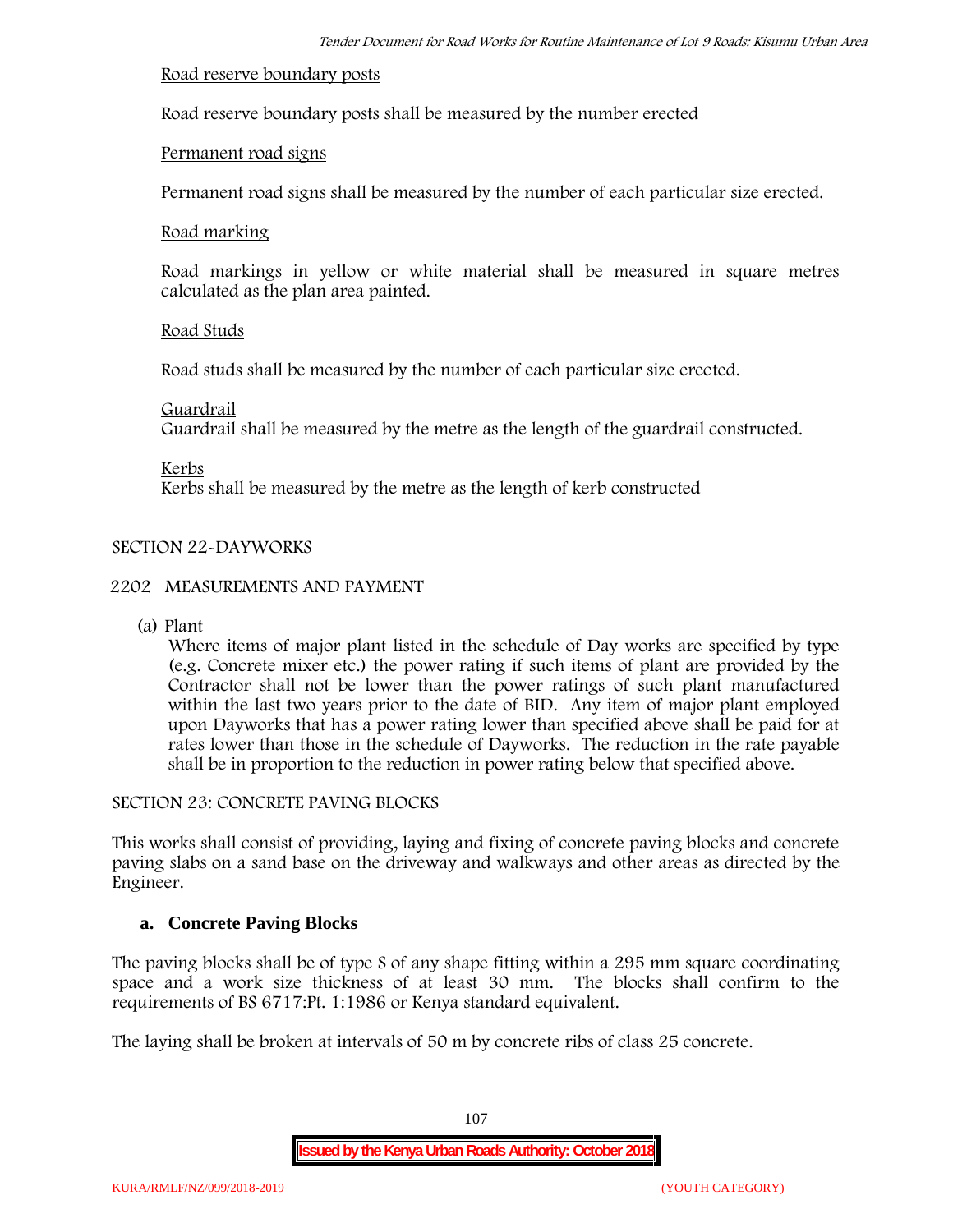The blocks shall be laid on a 40 mm minimum sand base whose specifications are as in section (b) of this specification.

### **b. Sand For Sand Base**

Sand used as bedding for paving blocks and slabs shall be natural sand either pit or river sand. The grading shall conform and be parallel as much as possible to  $KSO2 - 95$  Parts 1 &2: 1984 for zones 1,2 or 3. The other requirements shall be as specified in section 1703 (c ) of Standard Specifications.

#### **c. Measurement and Payment**

Payment for paving blocks and paving slabs shall be by square metre laid. The rate quoted would include the cost of haulage to site of the blocks, slabs and sand, as no extra payment shall be made for haulage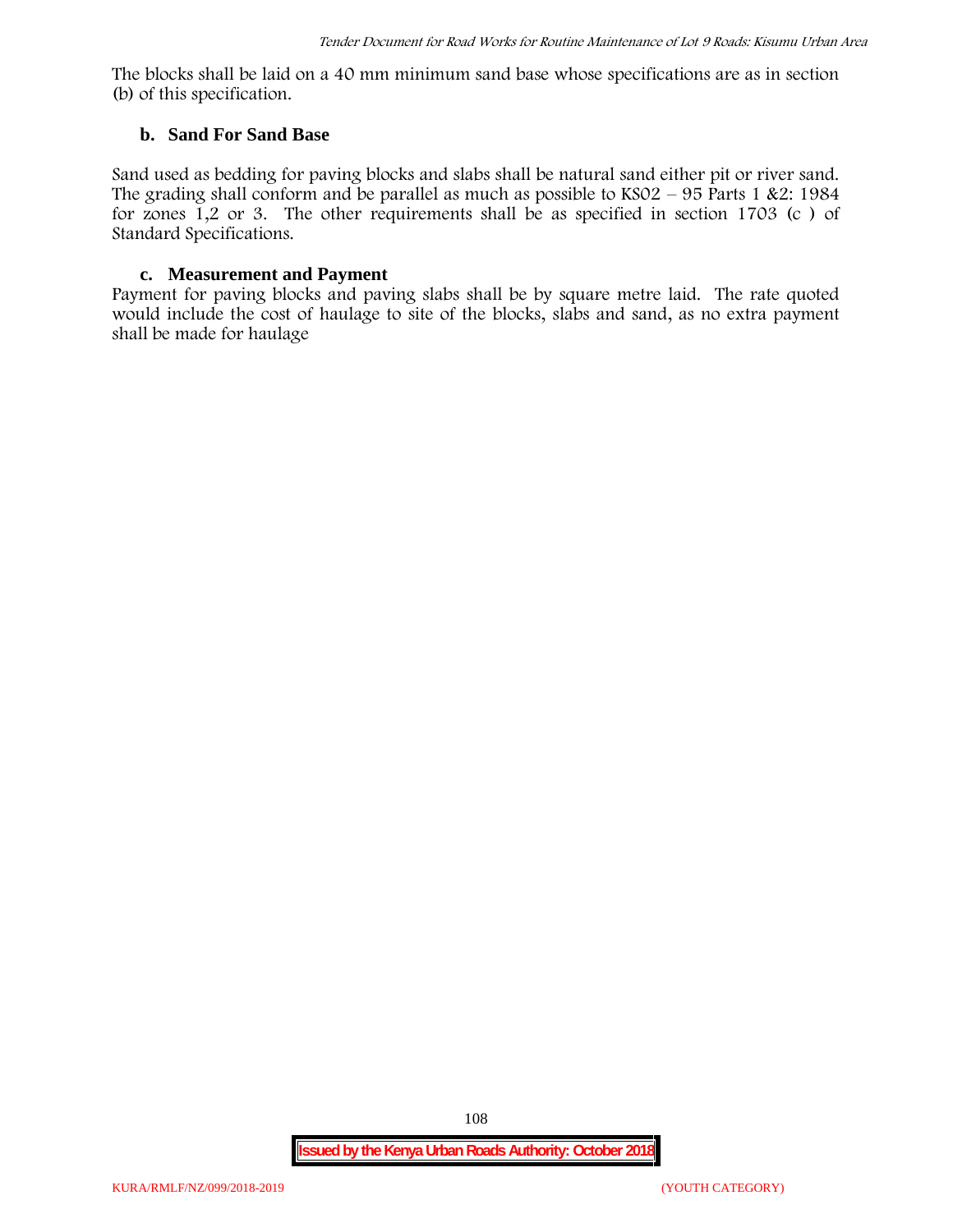**SECTION VI: SUPERVISION AND CONTRACT EVALUATION MANUAL 2012**

The Manual refers to the Ministry of Roads 'Supervision and Contract evaluation Manual for Road Maintenance Works 2012.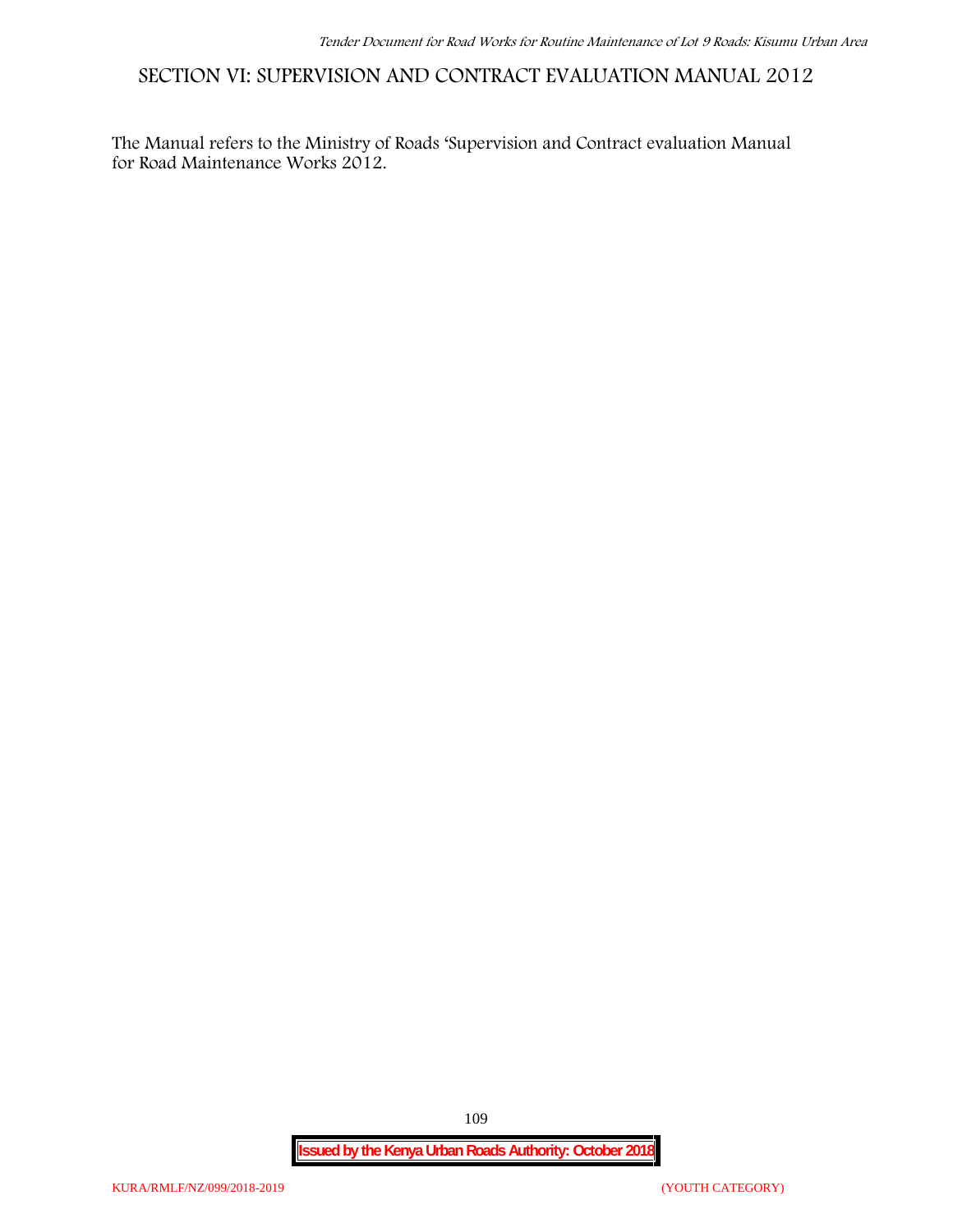# **SECTION VII: DRAWINGS**

The bidder shall provide design drawings on A3 sheets including plan and profile, typical cross-sections, layouts and standard drawings, setting out data and design reports which should include design standards used and key project features as described in section 14.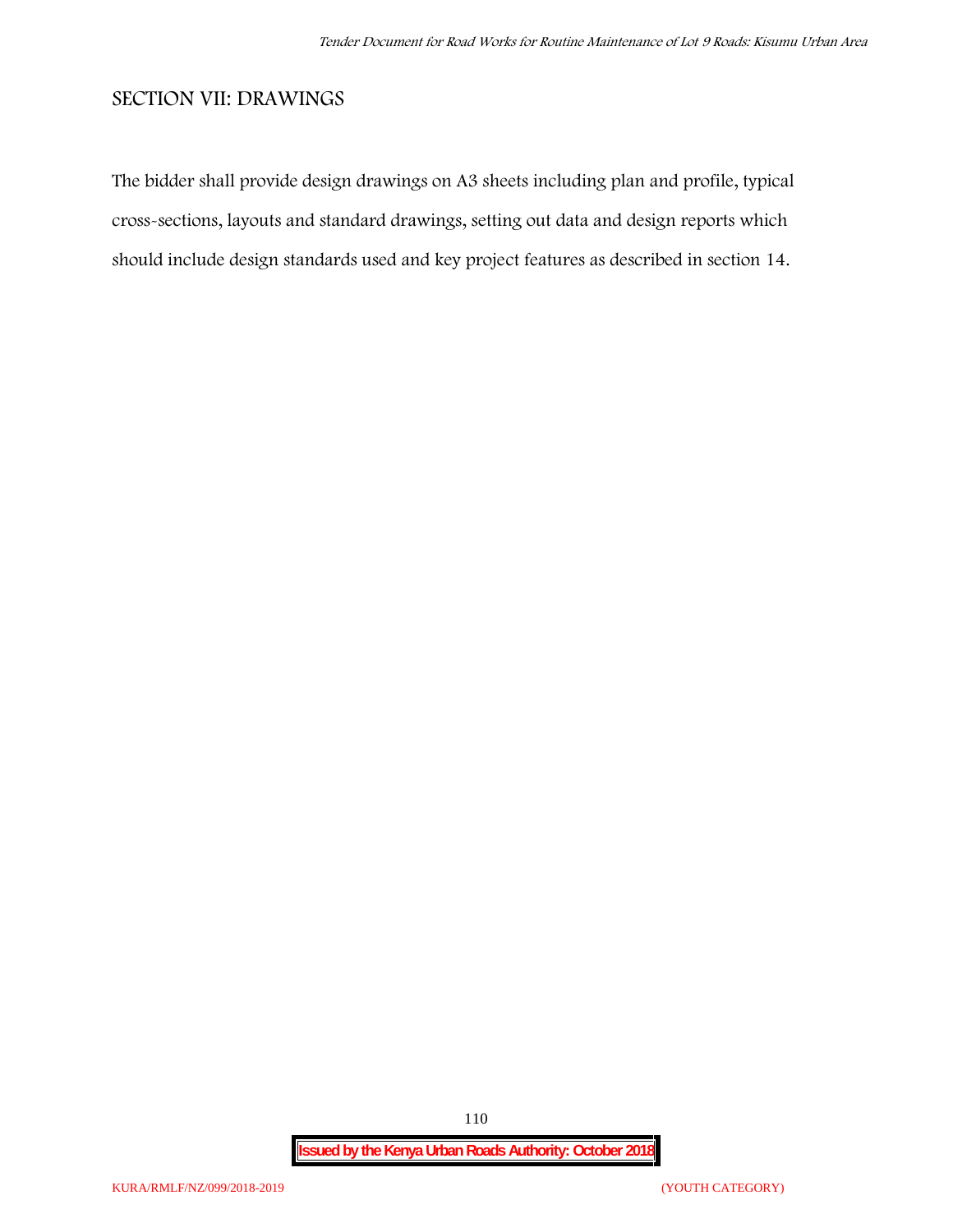# **SECTION VIII: ROAD MAINTENANCE MANUAL**

The Manual refers to the Ministry of Roads 'Road Maintenance Manual, May 2010 Edition'.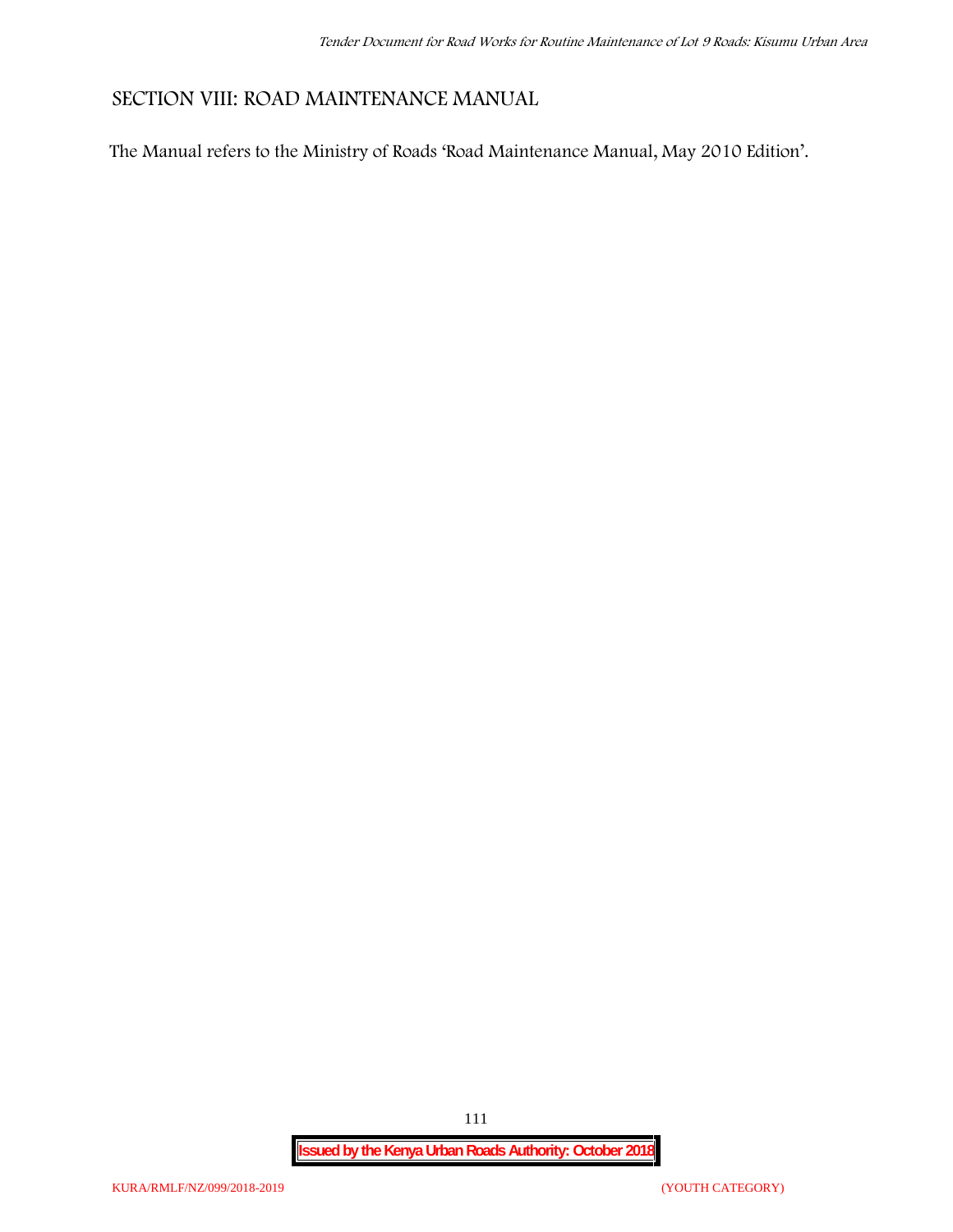# **SECTION IX: BILLS OF QUANTITIES**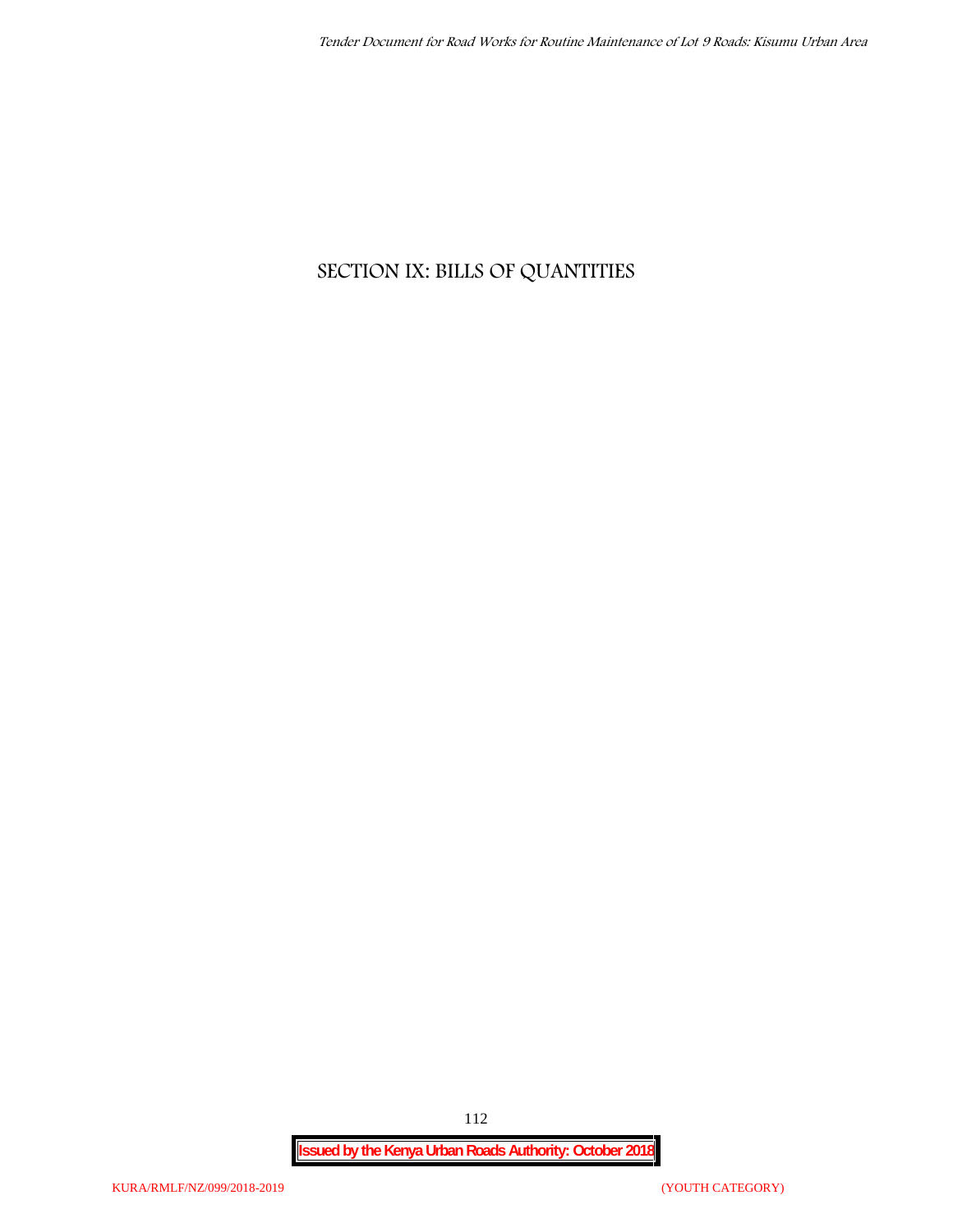#### **PREAMBLE TO BILL OF QUANTITIES**

- 1. The Bills of Quantities forms part of the Contract Documents and are to be read in conjunction with the Instructions to Bidders, Conditions of Contract Parts I and II, Specifications and Drawings.
- 2. The brief description of the items in the Bills of Quantities is purely for the purpose of identification, and in no way modifies or supersedes the detailed descriptions given in the conditions of Contract and Specifications for the full direction and description of work and materials.
- 3. The Quantities set forth in the Bills of Quantities are estimated, representing substantially the work to be carried out, and are given to provide a common basis for bidding and comparing of Bids. There is no guarantee to the Contractor that he will be required to carry out all the quantities of work indicated under any one particular item or group of items in the Bill of Quantities. The basis of payment shall be the Contractor's rates and the quantities of work actually done in fulfilment of his obligation under the Contract.
- 4. The prices and rates inserted in the Bills of Quantities will be used for valuing the work executed, and the Engineer will only measure the whole of the works executed in accordance with this Contract.
- 5. The rates inserted in any road in the tender shall apply to other roads within the same lot upon written instructions to be issued by the Engineer or his representative during execution of works and shall be used only to pay for activities of similar description and nature which may not have been included in the Bills of Quantities for that road.
- 6. A price or rate shall be entered in ink against every item in the Bills of Quantities with the exception of items that already have Provisional sums affixed thereto. The bidders are reminded that no "nil" or "included" rates or "lump-sum" discounts will be accepted. The rates for various items should include discounts if any. Bidders who fail to comply will be disqualified.
- 7. Provisional sums (including Dayworks) in the Bills of Quantities shall be expended in whole or in part at the discretion of the Engineer or his representative.
- 8. Where there are no quantities against the line item especially on dayworks, the bidder shall only fill his rates
- 9. Quantified instructions shall be extracted from the main BOQ for purposes of part implementation of the works and interim measurements/payments shall be based on the quantified instructions read together with the bills of quantities.

The price and rates entered in the Bills of Quantities shall, except insofar as it is otherwise provided under the Contract, include all Constructional plant to be used, labour, insurance, supervision, compliance testing, materials, erection, maintenance of works, overheads and profits, taxes and duties together with all general risks, liabilities and obligations set out or implied in the Contract, transport, electricity and telephones, water, use and replenishment of all consumables, including those required under the contract by the Engineer and his staff.

Errors in the pricing of the Bills of Quantities will be corrected in accordance with Clause (29) of instructions to bidders.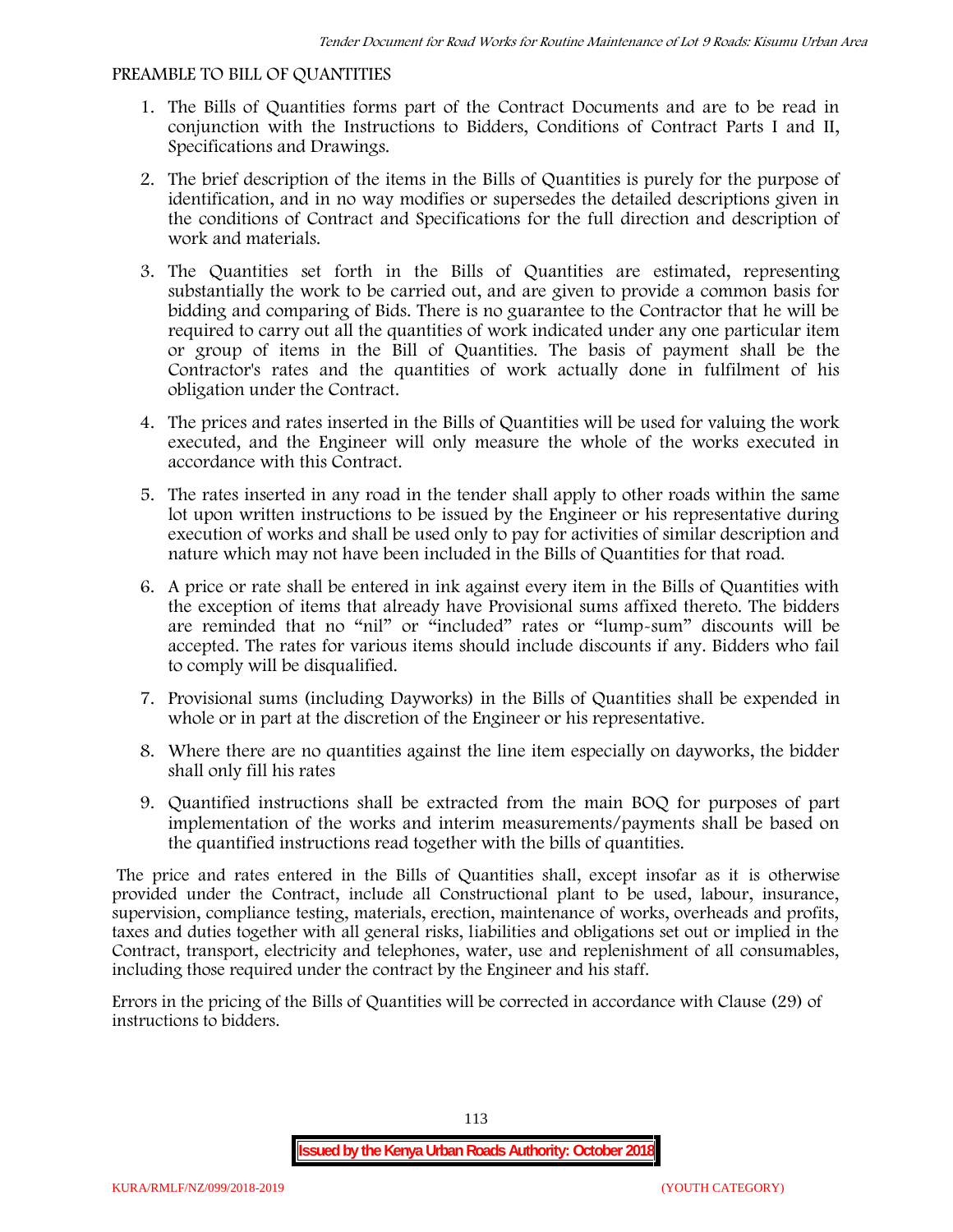**Contract Name ROUTINE MAINTENANCE OF LOT 9 ROADS (KISUMU URBAN AREA) Nyanza BILL OF QUANTITIES 2018-2019 Activity Group Title Road Code UCB5-KSM Section Name Ring Road (3.3KM)**

| Bill<br>No.  | <b>ITEM CODE</b> | <b>DESCRIPTION</b>                                                                                                                                            | Quantity     | <b>UNIT</b> | Unit Bid<br><b>RATE</b><br>(KShs) | <b>Bill</b><br>Item<br>Cost<br>without<br><b>VAT</b><br>(KSHs) |
|--------------|------------------|---------------------------------------------------------------------------------------------------------------------------------------------------------------|--------------|-------------|-----------------------------------|----------------------------------------------------------------|
| $\mathbf{1}$ | 01-80-010        | Allow a prime cost of sum for<br>material testing as directed by<br>the Engineer                                                                              | $\mathbf{1}$ | PC SUM      | 5,000.00                          |                                                                |
| $\mathbf{1}$ | 01-80-011        | Extra over item 01-80-010<br>for contractors overheads and<br>profits                                                                                         | $\mathbf{1}$ | $\%$        |                                   |                                                                |
| $\mathbf{1}$ | 01-80-026        | Allow a prime cost sum for<br>the REs miscellaneous account                                                                                                   | $\mathbf{1}$ | PC SUM      | 10,000.00                         |                                                                |
| 1            | 01-80-027        | Extra over 01-80-026 for<br>profits and overheads                                                                                                             | $\mathbf{1}$ | $\%$        |                                   |                                                                |
| $\mathbf{1}$ | 01-80-030a       | Prime cost sum for payment of<br>allowances for Engineer's site<br>staff (Permanent staff)                                                                    | $\mathbf{1}$ | PC SUM      | 50,000.00                         |                                                                |
| $\mathbf{1}$ | 01-80-030b       | Extra Over on Item 01-80-<br>030a for the Contractor's<br>Overheads and Profit.                                                                               | $\mathbf{1}$ | $\%$        |                                   |                                                                |
| $\mathbf{1}$ | 01-80-030        | Allow a prime cost for<br>attendance to the RE,s<br>supervisory staff including<br>overtime                                                                   | $\mathbf{1}$ | PC SUM      | 50,000.00                         |                                                                |
| 1            | 01-80-031        | Include percentage of PC sum<br>in item 01-80-030 for<br>contractors overhead and<br>profit                                                                   | 1            | $\%$        |                                   |                                                                |
| 8            | 08-50-003        | Drain cleaning                                                                                                                                                | 1,520.00     | Metres      |                                   |                                                                |
| 8            | 08-50-034        | Desilt and clean existing<br>culverts to free flowing<br>condition                                                                                            | 140.00       | Metres      |                                   |                                                                |
| 12           | 12-50-001        | Hand packed stone paving<br>including filling voids with<br>stone dust, watering and<br>compaction for base repair                                            | 90.00        | Cub.Metres  |                                   |                                                                |
| 15           | 15-92-001        | Provide and Spray MC 30 cut-<br>back bitumen as prime coat to<br>carriageway, shoulders,<br>busbays and junctions at rate<br>$0.8 - 1.2$ lts/m2 as prime coat | 720.00       | Litres      |                                   |                                                                |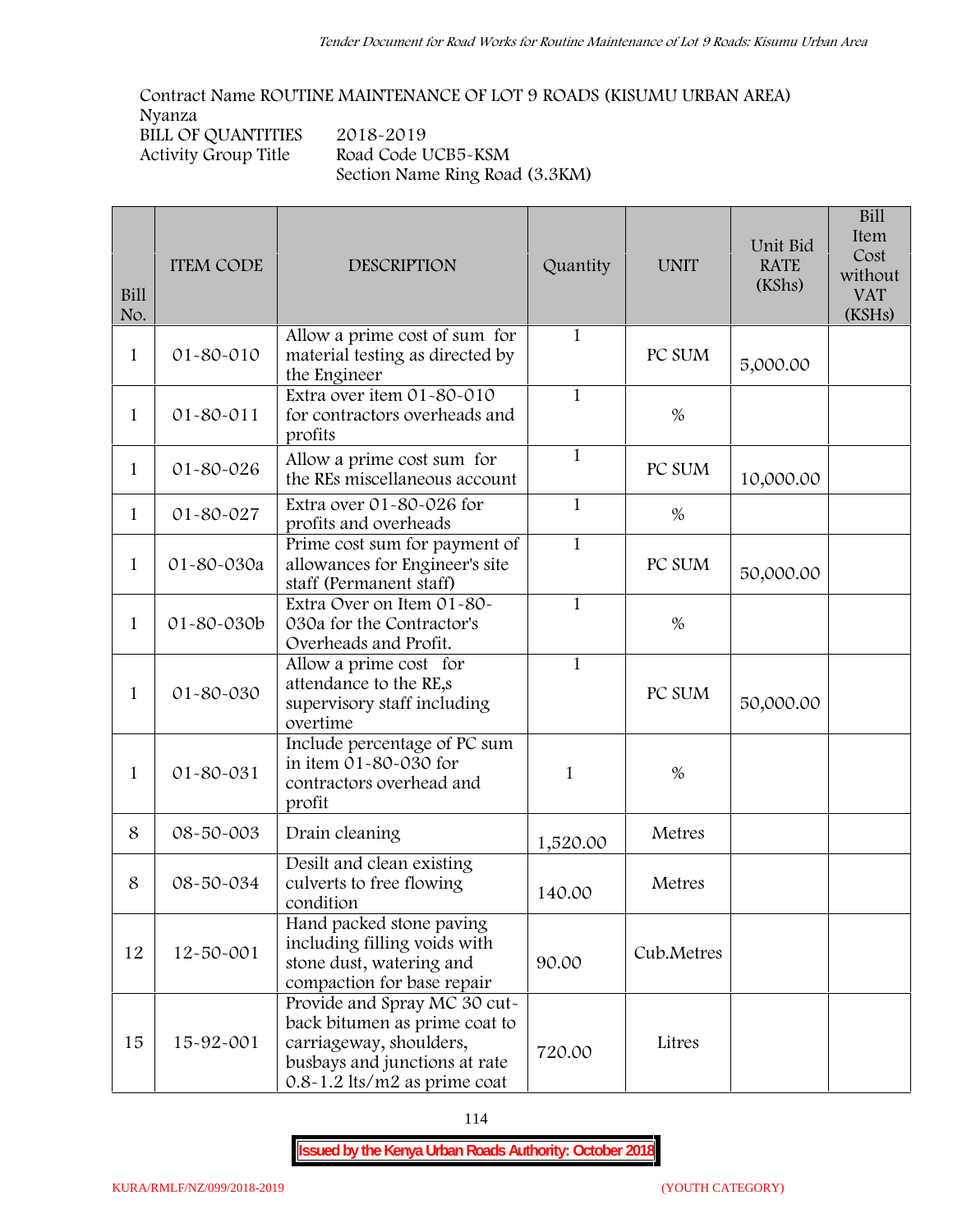| 16 | 16-50-008 | Provide, lay and compact AC<br>Type I for repair to potholes<br>and edge repair                           | 20.00  | Cub.Metres     |  |
|----|-----------|-----------------------------------------------------------------------------------------------------------|--------|----------------|--|
| 16 | 16-80-003 | Provide and spray K-160 as<br>tack coat at a rate of 0.8-1.0<br>L/sq metre as directed by the<br>Engineer | 600.00 | Litres         |  |
| 16 | 16-80-004 | Clearing and cutting of<br>potholes and failed areas                                                      | 120.00 | Cub.Metres     |  |
| 22 | 22-50-002 | Unskilled Labour                                                                                          | 50.00  | Person<br>days |  |
|    |           |                                                                                                           |        |                |  |
|    |           | Sub Total                                                                                                 |        |                |  |
|    |           | VAT @ 16%                                                                                                 |        |                |  |
|    |           | Total taken to Summary                                                                                    |        |                |  |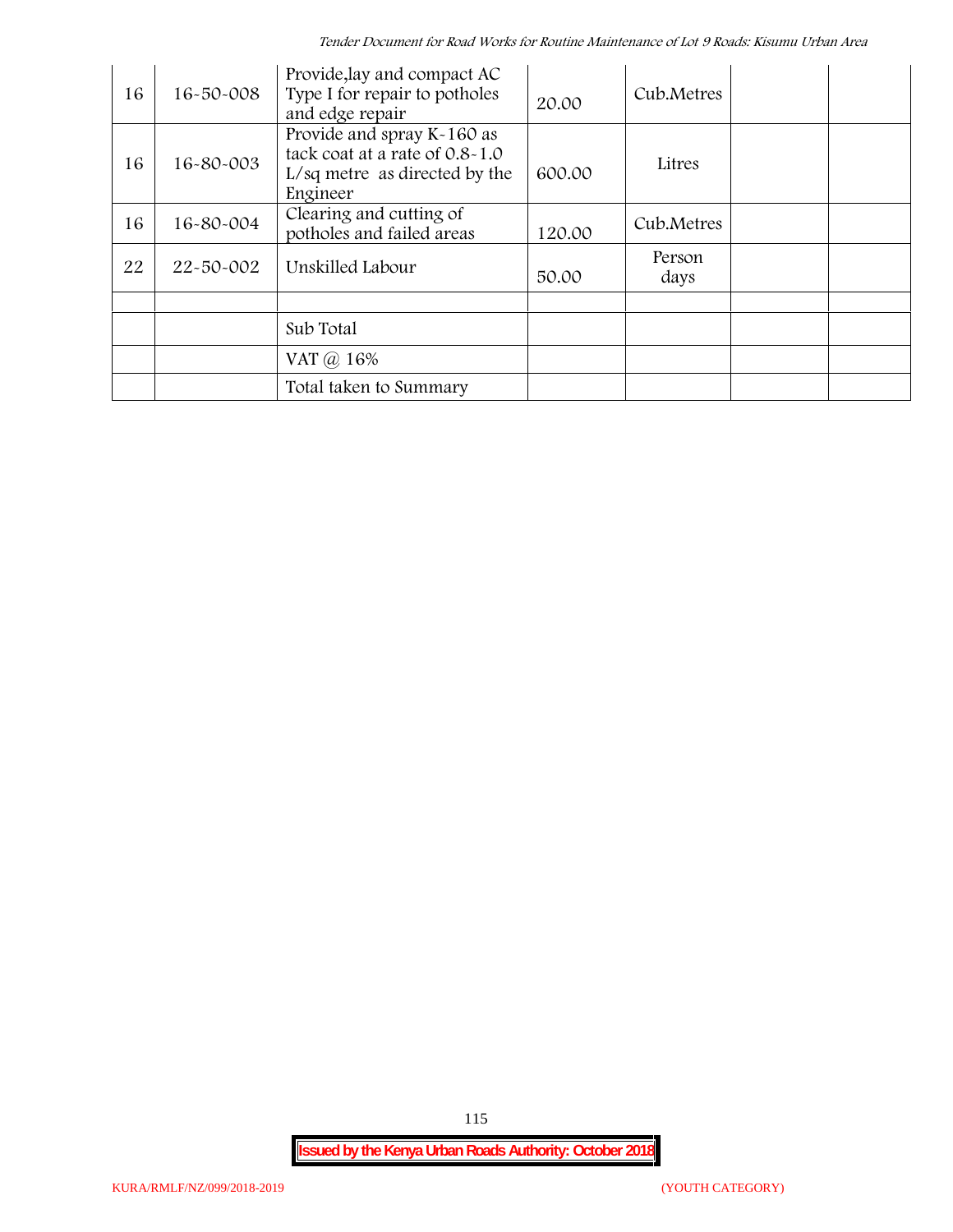# **Contract Name ROUTINE MAINTENANCE OF LOT 9 ROADS (KISUMU URBAN AREA) Nyanza**

**BILL OF QUANTITIES 2018-2019**

**Activity Group Title Road Code UCB11-KSM Section Name Busia Road (1.1KM)**

| Bill<br>No.  | <b>ITEM CODE</b> | <b>DESCRIPTION</b>                                                                                                                                        | Quantity  | <b>UNIT</b> | Unit<br>Bid<br><b>RATE</b><br>(KShs) | <b>Bill Item</b><br>Cost<br>without<br><b>VAT</b><br>(KSHs) |
|--------------|------------------|-----------------------------------------------------------------------------------------------------------------------------------------------------------|-----------|-------------|--------------------------------------|-------------------------------------------------------------|
| $\mathbf{1}$ | 01-80-010        | Allow a prime cost of sum for<br>material testing as directed by<br>the Engineer                                                                          | 5,000.00  | PC SUM      | 1.00                                 |                                                             |
| $\mathbf{1}$ | $01 - 80 - 011$  | Extra over item 01-80-010 for<br>contractors overheads and<br>profits                                                                                     | 5,000.00  | $\%$        |                                      |                                                             |
| $\mathbf{1}$ | 01-80-026        | Allow a prime cost sum for the<br>REs miscellaneous account                                                                                               | 10,000.00 | PC SUM      | 1.00                                 |                                                             |
| $\mathbf{1}$ | 01-80-027        | Extra over 01-80-026 for<br>profits and overheads                                                                                                         | 10,000.00 | %           |                                      |                                                             |
| $\mathbf{1}$ | 01-80-030a       | Prime cost sum for payment of<br>allowances for Engineer's site<br>staff (Permanent staff)                                                                | 50,000.00 | PC SUM      | 1.00                                 |                                                             |
| $\mathbf{1}$ | 01-80-030b       | Extra Over on Item 01-80-030a<br>for the Contractor's Overheads<br>and Profit.                                                                            | 50,000.00 | $\%$        |                                      |                                                             |
| $\mathbf{1}$ | 01-80-030        | Allow a prime cost for<br>attendance to the RE,s<br>supervisory staff including<br>overtime                                                               | 50,000.00 | PC SUM      | 1.00                                 |                                                             |
| $\mathbf{1}$ | 01-80-031        | Include percentage of PC sum in<br>item 01-80-030 for contractors<br>overhead and profit                                                                  | 50,000.00 | $\%$        |                                      |                                                             |
| 8            | 08-50-003        | Drain cleaning                                                                                                                                            | 650.00    | Metres      |                                      |                                                             |
| 8            | 08-50-007        | Lined drains repairs                                                                                                                                      | 50.00     | Sq.Metres   |                                      |                                                             |
| 8            | 08-50-034        | Desilt and clean existing<br>culverts to free flowing<br>condition                                                                                        | 40.00     | Metres      |                                      |                                                             |
| 12           | 12-50-001        | Hand packed stone paving<br>including filling voids with<br>stone dust, watering and<br>compaction for base repair                                        | 60.00     | Cub.Metres  |                                      |                                                             |
| 15           | 15-92-001        | Provide and Spray MC 30 cut-<br>back bitumen as prime coat to<br>carriageway, shoulders, busbays<br>and junctions at rate 0.8-1.2<br>lts/m2 as prime coat | 480.00    | Litres      |                                      |                                                             |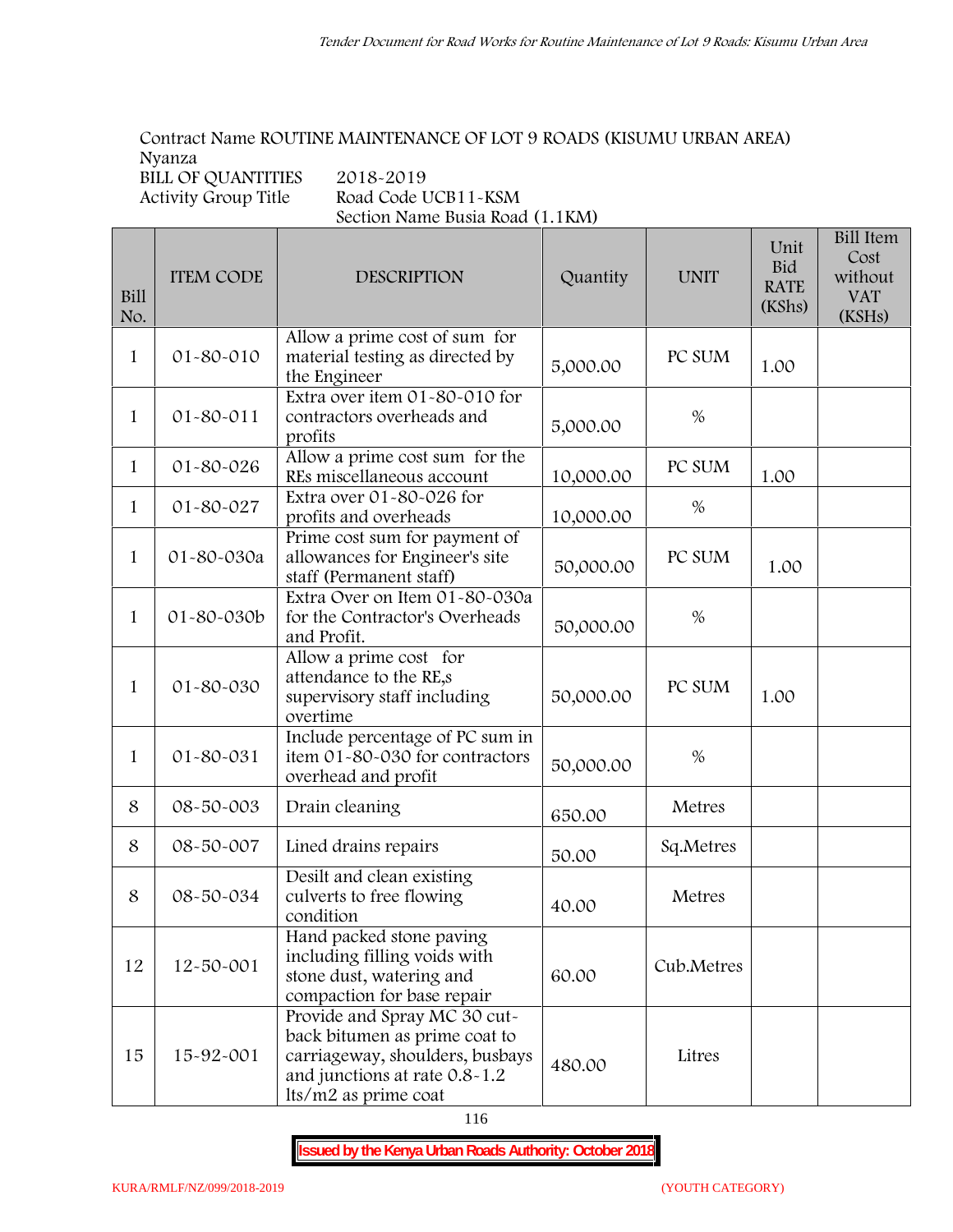*Tender Document for Road Works for Routine Maintenance of Lot 9 Roads: Kisumu Urban Area*

| 16 | $16 - 50 - 008$ | Provide, lay and compact AC<br>Type I for repair to potholes and<br>edge repair                           | 15.00  | Cub.Metres     |  |
|----|-----------------|-----------------------------------------------------------------------------------------------------------|--------|----------------|--|
| 16 | 16-80-003       | Provide and spray K-160 as<br>tack coat at a rate of 0.8-1.0<br>L/sq metre as directed by the<br>Engineer | 400.00 | Litres         |  |
| 16 | 16-80-004       | Clearing and cutting of potholes<br>and failed areas                                                      | 80.00  | Cub.Metres     |  |
| 22 | 22-50-002       | Unskilled Labour                                                                                          | 100.00 | Person<br>days |  |
|    |                 |                                                                                                           |        |                |  |
|    |                 | Sub Total                                                                                                 |        |                |  |
|    |                 | VAT @ 16%                                                                                                 |        |                |  |
|    |                 | Total taken to Summary                                                                                    |        |                |  |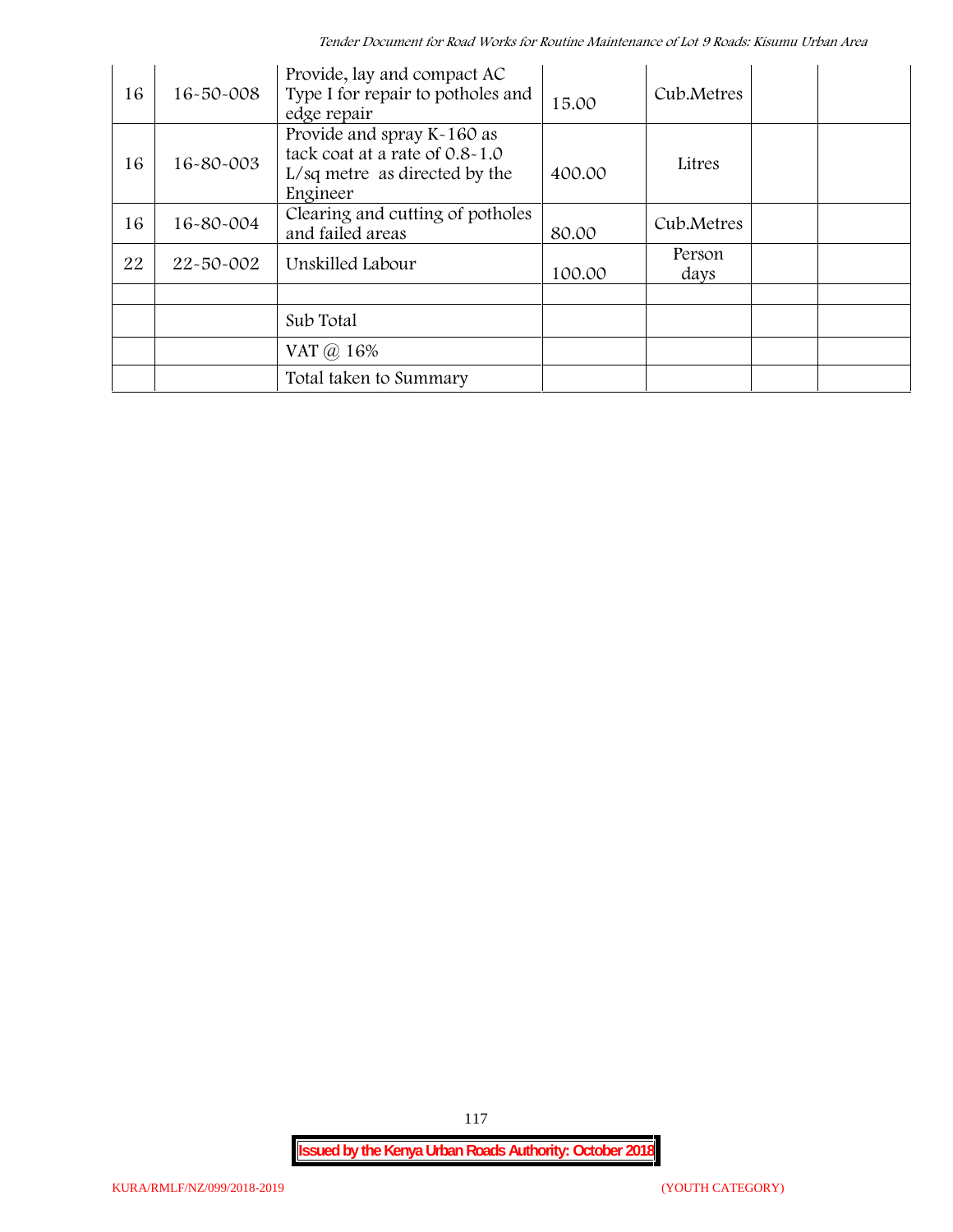**Contract Name ROUTINE MAINTENANCE OF LOT 9 ROADS (KISUMU URBAN AREA) Nyanza** BILL OF QUANTITIES 2018-2019<br>Activity Group Title Road Code U **Activity Group Title Road Code UCB10-KSM Section Name Nzoia Road (1.1KM)**

| Bill<br>No.  | <b>ITEM CODE</b> | <b>DESCRIPTION</b>                                                                                                                                            | Quantity  | <b>UNIT</b> | Unit<br><b>Bid</b><br><b>RATE</b><br>(KShs) | <b>Bill</b><br>Item<br>Cost<br>without<br><b>VAT</b><br>(KSHs) |
|--------------|------------------|---------------------------------------------------------------------------------------------------------------------------------------------------------------|-----------|-------------|---------------------------------------------|----------------------------------------------------------------|
| 1            | 01-80-010        | Allow a prime cost of sum for<br>material testing as directed by<br>the Engineer                                                                              | 5,000.00  | PC SUM      | 1.00                                        |                                                                |
| $\mathbf{1}$ | 01-80-011        | Extra over item 01-80-010 for<br>contractors overheads and<br>profits                                                                                         | 5,000.00  | $\%$        |                                             |                                                                |
| $\mathbf{1}$ | 01-80-026        | Allow a prime cost sum for the<br>REs miscellaneous account                                                                                                   | 10,000.00 | PC SUM      | 1.00                                        |                                                                |
| $\mathbf{1}$ | 01-80-027        | Extra over 01-80-026 for<br>profits and overheads                                                                                                             | 10,000.00 | %           |                                             |                                                                |
| $\mathbf{1}$ | 01-80-030a       | Prime cost sum for payment of<br>allowances for Engineer's site<br>staff (Permanent staff)                                                                    | 50,000.00 | PC SUM      | 1.00                                        |                                                                |
| 1            | 01-80-030b       | Extra Over on Item 01-80-<br>030a for the Contractor's<br>Overheads and Profit.                                                                               | 50,000.00 | %           |                                             |                                                                |
| 1            | 01-80-030        | Allow a prime cost for<br>attendance to the RE,s<br>supervisory staff including<br>overtime                                                                   | 50,000.00 | PC SUM      | 1.00                                        |                                                                |
| 1            | 01-80-031        | Include percentage of PC sum<br>in item $01 - 80 - 030$ for<br>contractors overhead and<br>profit                                                             | 50,000.00 | %           |                                             |                                                                |
| 8            | 08-50-003        | Drain cleaning                                                                                                                                                | 880.00    | Metres      |                                             |                                                                |
| 8            | 08-50-034        | Desilt and clean existing<br>culverts to free flowing<br>condition                                                                                            | 40.00     | Metres      |                                             |                                                                |
| 12           | 12-50-001        | Hand packed stone paving<br>including filling voids with<br>stone dust, watering and<br>compaction for base repair                                            | 60.00     | Cub.Metres  |                                             |                                                                |
| 15           | 15-92-001        | Provide and Spray MC 30 cut-<br>back bitumen as prime coat to<br>carriageway, shoulders,<br>busbays and junctions at rate<br>$0.8 - 1.2$ lts/m2 as prime coat | 480.00    | Litres      |                                             |                                                                |

118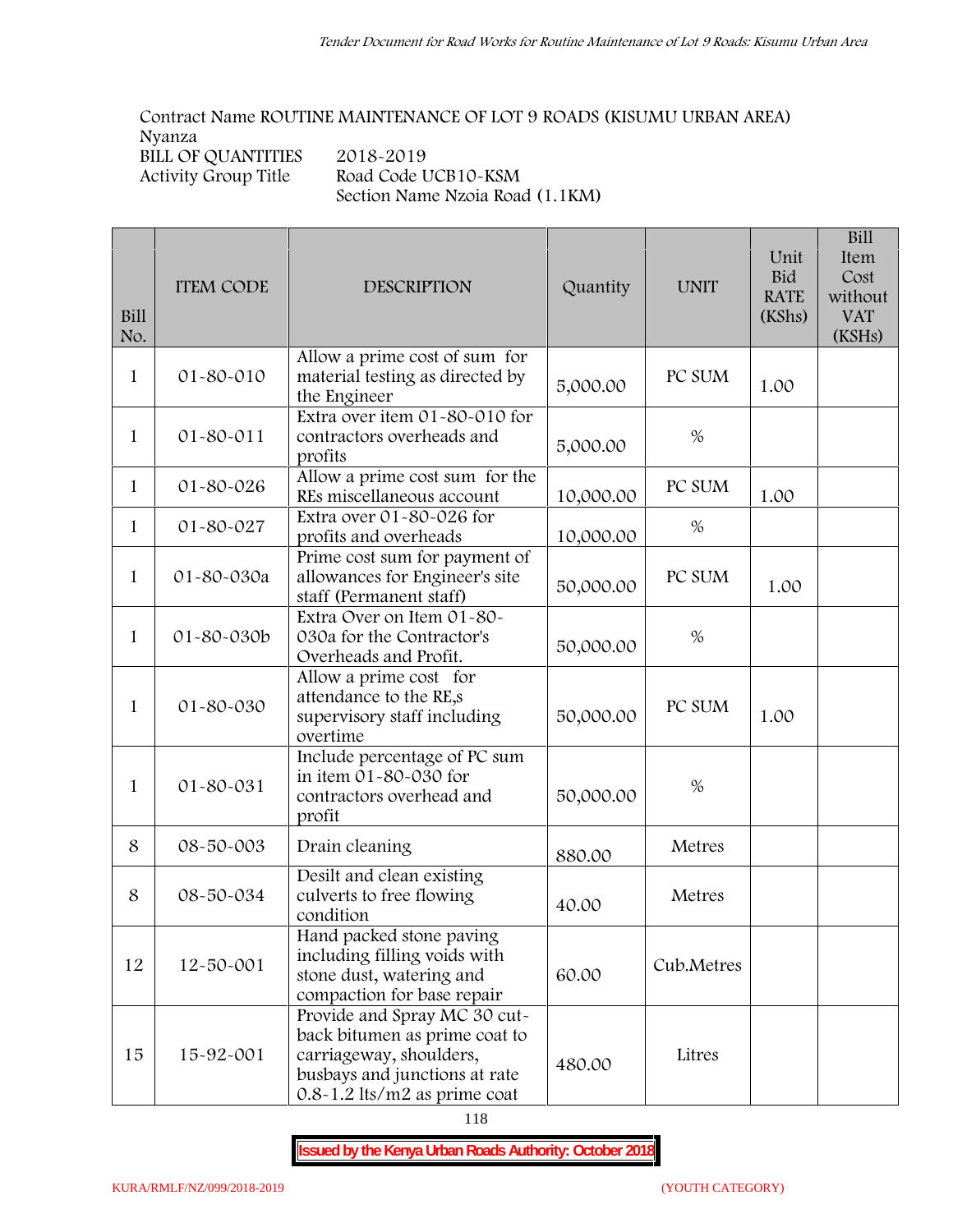| 16 | 16-50-008 | Provide, lay and compact AC<br>Type I for repair to potholes<br>and edge repair                             | 16.00  | Cub.Metres     |  |
|----|-----------|-------------------------------------------------------------------------------------------------------------|--------|----------------|--|
| 16 | 16-80-003 | Provide and spray K-160 as<br>tack coat at a rate of 0.8-1.0<br>$L/sq$ metre as directed by the<br>Engineer | 400.00 | Litres         |  |
| 16 | 16-80-004 | Clearing and cutting of<br>potholes and failed areas                                                        | 80.00  | Cub.Metres     |  |
| 22 | 22-50-002 | Unskilled Labour                                                                                            | 100.00 | Person<br>days |  |
|    |           |                                                                                                             |        |                |  |
|    |           | Sub Total                                                                                                   |        |                |  |
|    |           | VAT @ 16%                                                                                                   |        |                |  |
|    |           | Total taken to Summary                                                                                      |        |                |  |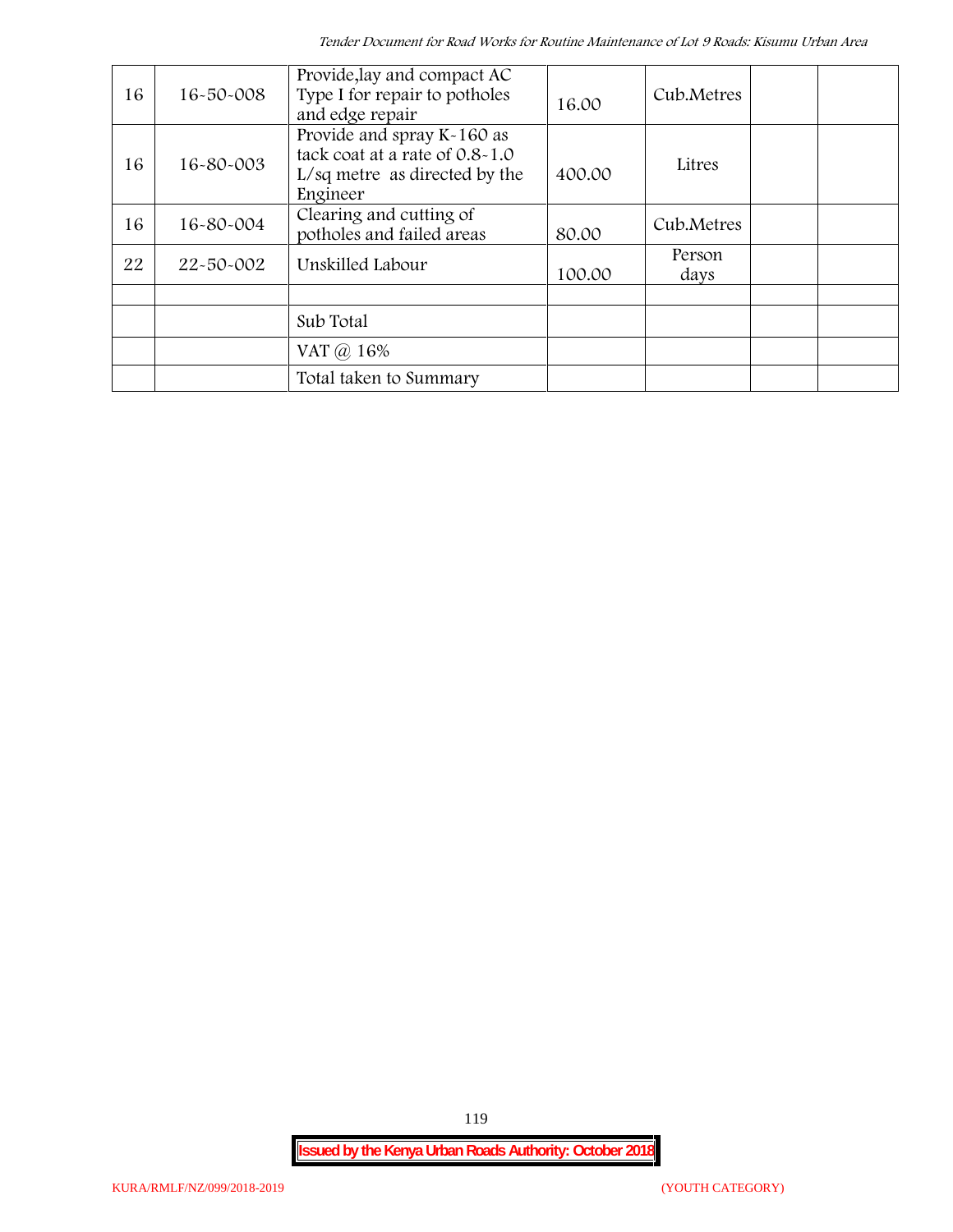**Contract Name ROUTINE MAINTENANCE OF LOT 9 ROADS (KISUMU URBAN AREA) Nyanza BILL OF QUANTITIES 2018-2019 Activity Group Title Road Code UCB9-KSM Section Name Omolo Agar Road (1.1KM)**

| Bill<br>No.  | <b>ITEM CODE</b> | <b>DESCRIPTION</b>                                                                                                                                          | Quantity  | <b>UNIT</b> | Unit<br><b>Bid</b><br><b>RATE</b><br>(KShs) | <b>Bill Item</b><br>Cost without<br>VAT (KSHs) |
|--------------|------------------|-------------------------------------------------------------------------------------------------------------------------------------------------------------|-----------|-------------|---------------------------------------------|------------------------------------------------|
| 1            | 01-80-010        | Allow a prime cost of sum<br>for material testing as<br>directed by the Engineer                                                                            | 5,000.00  | PC SUM      | 1.00                                        |                                                |
| $\mathbf{1}$ | 01-80-011        | Extra over item $01 - 80 - 010$<br>for contractors overheads<br>and profits                                                                                 | 5,000.00  | $\%$        |                                             |                                                |
| $\mathbf{1}$ | 01-80-026        | Allow a prime cost sum for<br>the REs miscellaneuos<br>account                                                                                              | 10,000.00 | PC SUM      | 1.00                                        |                                                |
| $\mathbf{1}$ | 01-80-027        | Extra over 01-80-026 for<br>profits and overheads                                                                                                           | 10,000.00 | $\%$        |                                             |                                                |
| $\mathbf{1}$ | 01-80-030a       | Prime cost sum for payment<br>of allowances for Engineer's<br>site staff (Permanent staff)                                                                  | 50,000.00 | PC SUM      | 1.00                                        |                                                |
| 1            | 01-80-030b       | Extra Over on Item 01-80-<br>030a for the Contractor's<br>Overheads and Profit.                                                                             | 50,000.00 | $\%$        |                                             |                                                |
| 1            | 01-80-030        | Allow a prime cost for<br>attendance to the RE,s<br>supervisory staff including<br>overtime                                                                 | 50,000.00 | PC SUM      | 1.00                                        |                                                |
| 1            | 01-80-031        | Include percentage of PC<br>sum in item 01-80-030 for<br>contractors overhead and<br>profit                                                                 | 50,000.00 | $\%$        |                                             |                                                |
| 8            | 08-50-003        | Drain cleaning                                                                                                                                              | 550.00    | Metres      |                                             |                                                |
| 8            | 08-50-034        | Desilt and clean existing<br>culverts to free flowing<br>condition                                                                                          | 40.00     | Metres      |                                             |                                                |
| 12           | 12-50-001        | Hand packed stone paving<br>including filling voids with<br>stone dust, watering and<br>compaction for base repair                                          | 60.00     | Cub.Metres  |                                             |                                                |
| 15           | 15-92-001        | Provide and Spray MC 30<br>cut-back bitumen as prime<br>coat to carriageway,<br>shoulders, busbays and<br>junctions at rate 0.8-1.2<br>lts/m2 as prime coat | 480.00    | Litres      |                                             |                                                |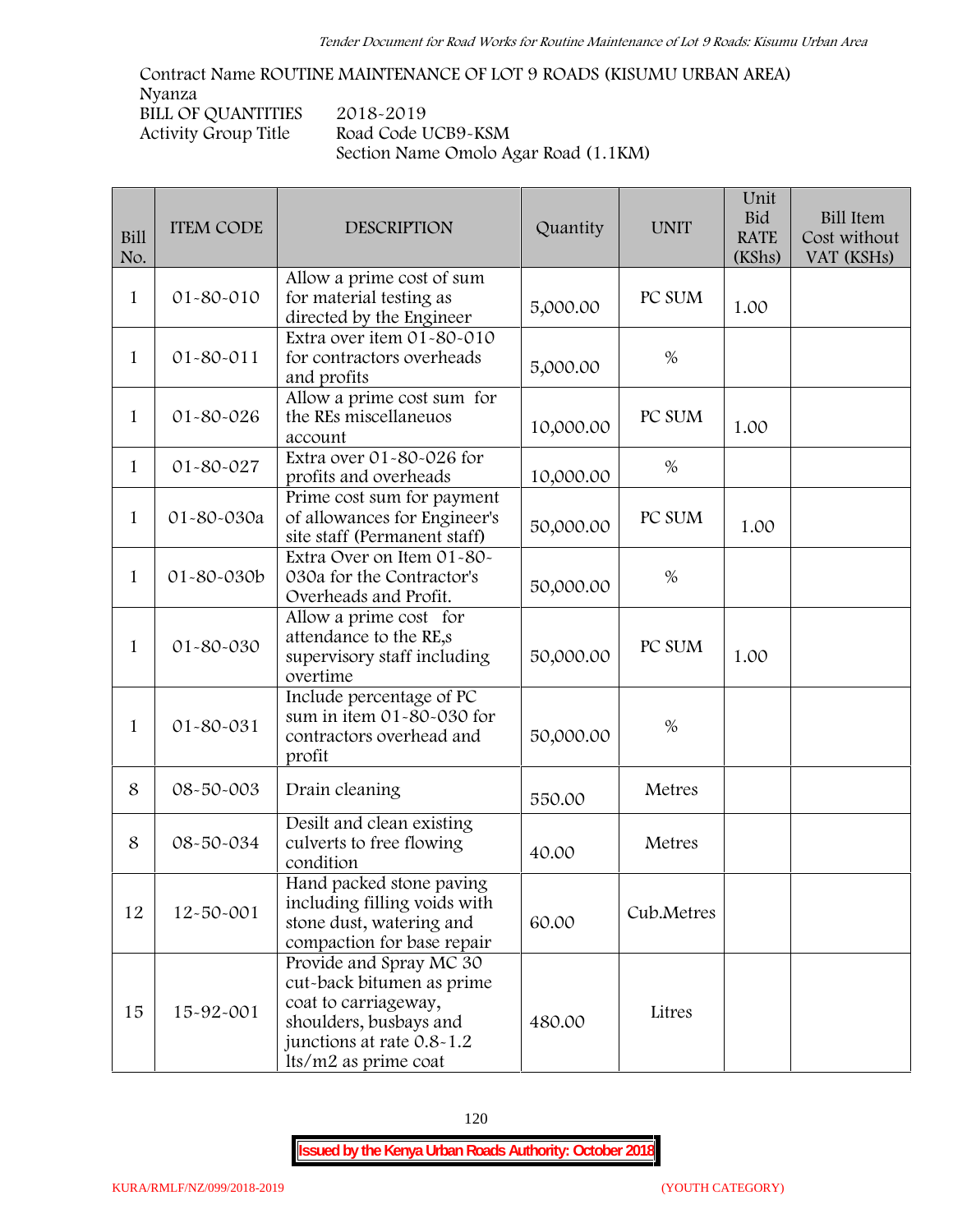| 16 | 16-50-008  | Provide, lay and compact AC<br>Type I for repair to potholes<br>and edge repair                                                                        | 15.00  | Cub.Metres     |  |
|----|------------|--------------------------------------------------------------------------------------------------------------------------------------------------------|--------|----------------|--|
| 16 | 16-80-003  | Provide and spray K-160 as<br>tack coat at a rate of 0.8-1.0<br>$L/sq$ metre as directed by<br>the Engineer                                            | 400.00 | Litres         |  |
| 16 | 16-80-004  | Clearing and cutting of<br>potholes and failed areas                                                                                                   | 80.00  | Cub.Metres     |  |
| 22 | 22-50-002  | Unskilled Labour                                                                                                                                       | 50.00  | Person<br>days |  |
| 25 | 25-50-029a | Collect, erect, brand,<br>maintain publicity sign and<br>return to the employer upon<br>expiry of the contract period<br>as intructed by the Engineer. | 1.00   | No.            |  |
|    |            |                                                                                                                                                        |        |                |  |
|    |            | Sub Total                                                                                                                                              |        |                |  |
|    |            | VAT @ 16%                                                                                                                                              |        |                |  |
|    |            | Total taken to Summary                                                                                                                                 |        |                |  |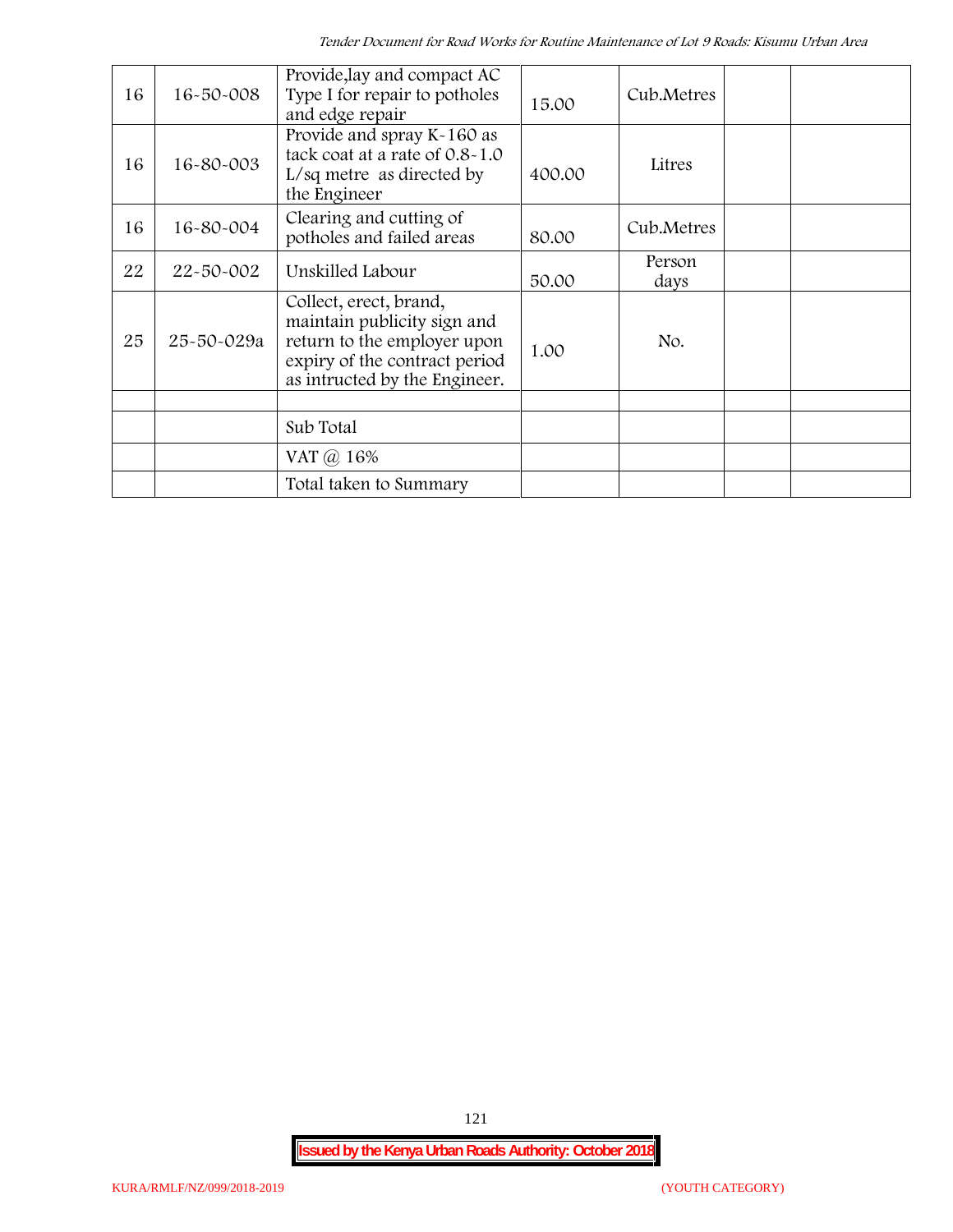**Contract Name ROUTINE MAINTENANCE OF LOT 9 ROADS (KISUMU URBAN AREA) Nyanza BILL OF QUANTITIES** 2018-2019<br>Activity Group Title Road Code U **Activity Group Title Road Code UCB15-KSM Section Name Kondele-Chiga (2.7KM)**

| <b>Bill</b><br>No. | <b>ITEM CODE</b> | <b>DESCRIPTION</b>                                                                                                                                        | Quantity  | <b>UNIT</b> | Unit<br><b>Bid</b><br><b>RATE</b><br>(KShs) | <b>Bill Item</b><br>Cost<br>without<br><b>VAT</b><br>(KSHs) |
|--------------------|------------------|-----------------------------------------------------------------------------------------------------------------------------------------------------------|-----------|-------------|---------------------------------------------|-------------------------------------------------------------|
| 1                  | 01-80-010        | Allow a prime cost of sum for<br>material testing as directed by the<br>Engineer                                                                          | 5,000.00  | PC SUM      | 1.00                                        |                                                             |
| 1                  | $01 - 80 - 011$  | Extra over item 01-80-010 for<br>contractors overheads and profits                                                                                        | 5,000.00  | %           |                                             |                                                             |
| 1                  | $01 - 80 - 026$  | Allow a prime cost sum for the<br>REs miscellaneuos account                                                                                               | 10,000.00 | PC SUM      | 1.00                                        |                                                             |
| $\mathbf{1}$       | 01-80-027        | Extra over 01-80-026 for profits<br>and overheads                                                                                                         | 10,000.00 | %           |                                             |                                                             |
| $\mathbf{1}$       | 01-80-030a       | Prime cost sum for payment of<br>allowances for Engineer's site<br>staff (Permanent staff)                                                                | 50,000.00 | PC SUM      | 1.00                                        |                                                             |
| $\mathbf{1}$       | 01-80-030b       | Extra Over on Item 01-80-030a<br>for the Contractor's Overheads<br>and Profit.                                                                            | 50,000.00 | $\%$        |                                             |                                                             |
| 1                  | 01-80-030        | Allow a prime cost for<br>attendance to the RE,s<br>supervisory staff including<br>overtime                                                               | 50,000.00 | PC SUM      | 1.00                                        |                                                             |
| $\mathbf{1}$       | 01-80-031        | Include percentage of PC sum in<br>item 01-80-030 for contractors<br>overhead and profit                                                                  | 50,000.00 | $\%$        |                                             |                                                             |
| 8                  | 08-50-003        | Drain cleaning                                                                                                                                            | 2,000.00  | Metres      |                                             |                                                             |
| 12                 | 12-50-001        | Hand packed stone paving<br>including filling voids with stone<br>dust, watering and compaction<br>for base repair                                        | 110.00    | Cub.Metres  |                                             |                                                             |
| 15                 | 15-92-001        | Provide and Spray MC 30 cut-<br>back bitumen as prime coat to<br>carriageway, shoulders, busbays<br>and junctions at rate 0.8-1.2<br>lts/m2 as prime coat | 1,080.00  | Litres      |                                             |                                                             |
| 16                 | 16-50-008        | Provide, lay and compact AC Type<br>I for repair to potholes and edge<br>repair                                                                           | 39.00     | Cub.Metres  |                                             |                                                             |
| 16                 | 16-80-003        | Provide and spray K-160 as tack<br>coat at a rate of 0.8-1.0 L/sq<br>metre as directed by the<br>Engineer                                                 | 900.00    | Litres      |                                             |                                                             |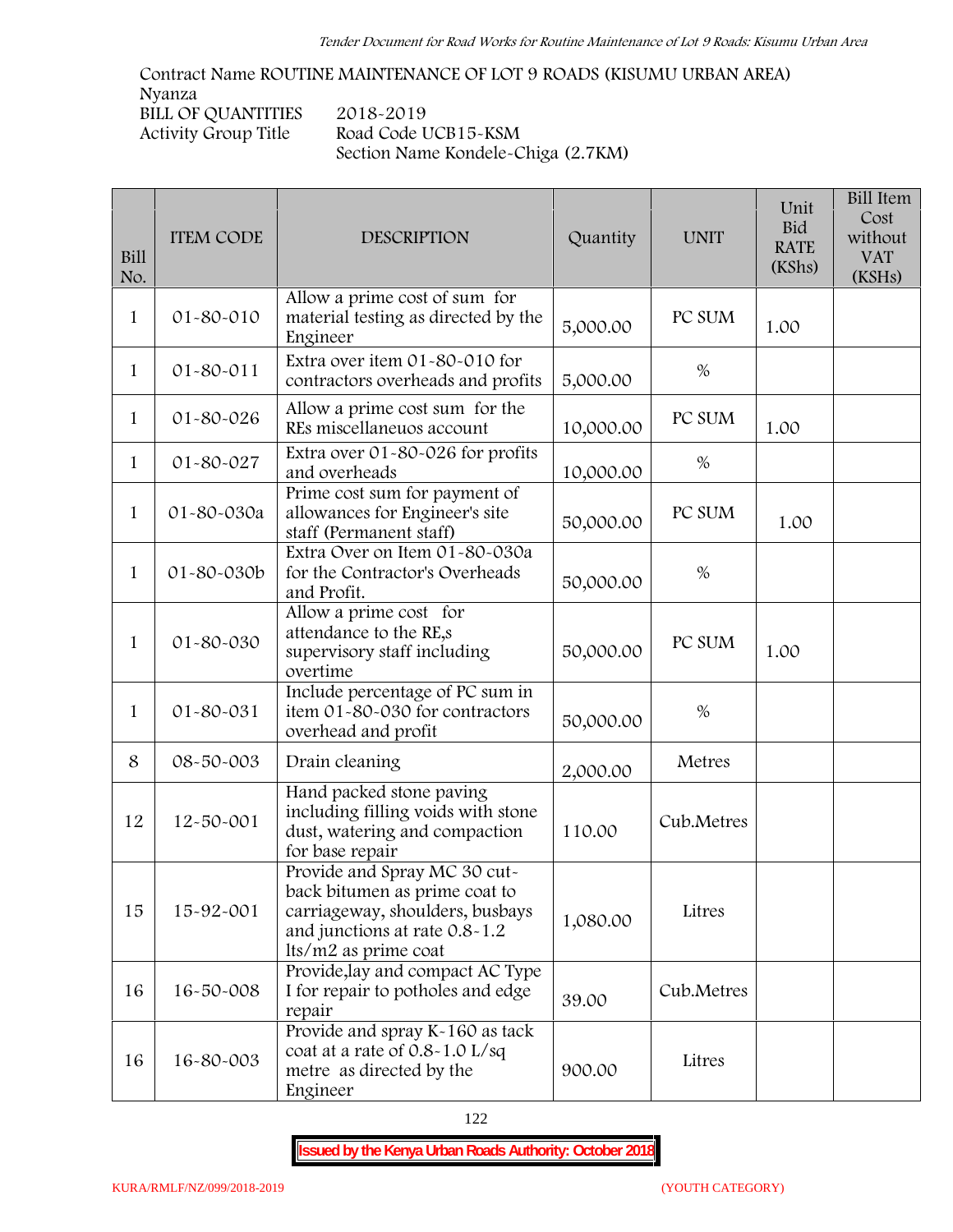*Tender Document for Road Works for Routine Maintenance of Lot 9 Roads: Kisumu Urban Area*

| 16 | 16-80-004 | Clearing and cutting of potholes<br>and failed areas | 120.00 | Cub.Metres     |  |
|----|-----------|------------------------------------------------------|--------|----------------|--|
| 22 | 22-50-002 | Unskilled Labour                                     | 80.00  | Person<br>days |  |
|    |           |                                                      |        |                |  |
|    |           |                                                      |        |                |  |
|    |           | Sub Total                                            |        |                |  |
|    |           | VAT @ 16%                                            |        |                |  |
|    |           | Total taken to Summary                               |        |                |  |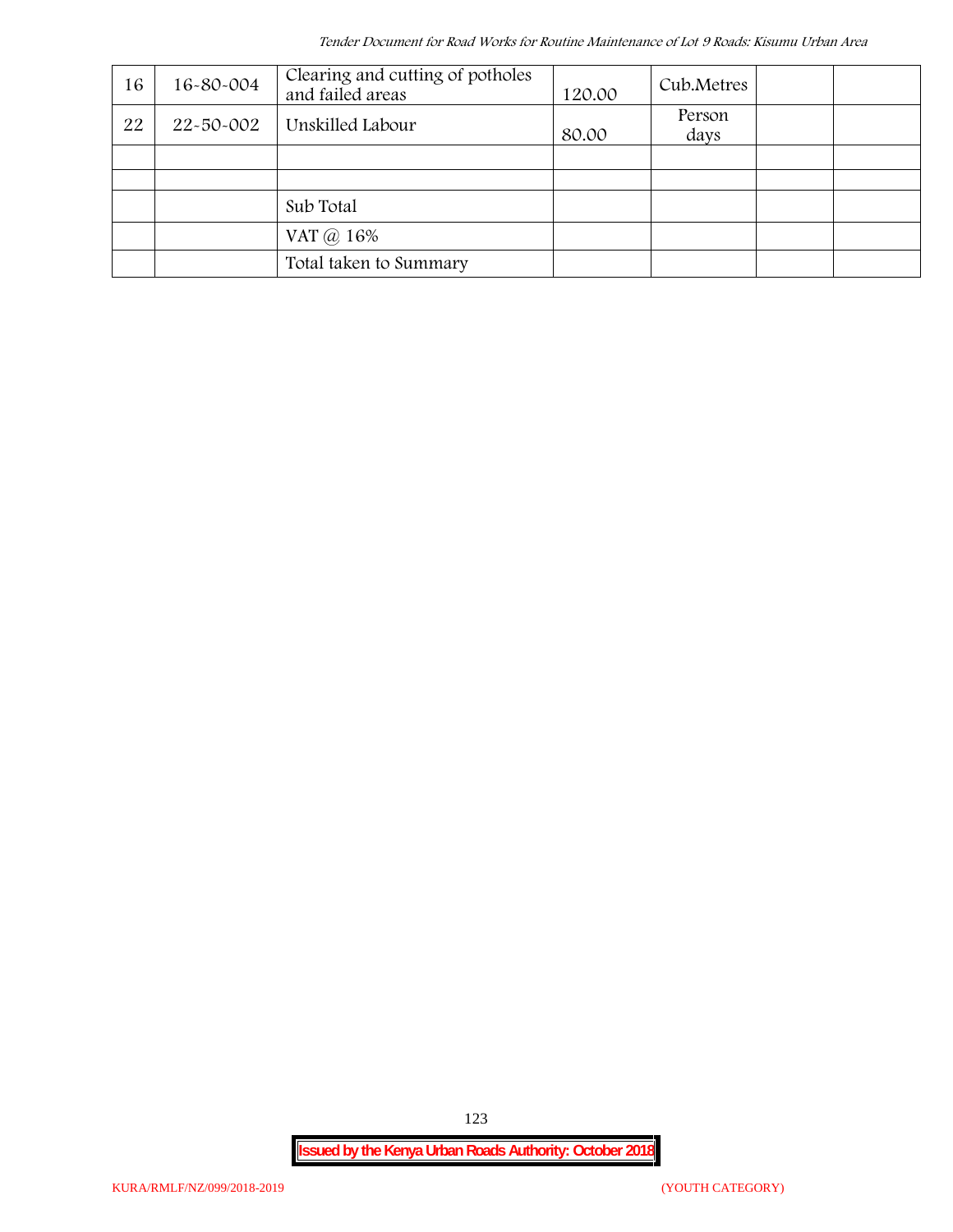|          | SUMMARY OF LOT 9 ROADS                     |                |
|----------|--------------------------------------------|----------------|
| $S/NO$ . | Road Name                                  | Amount (Kshs.) |
| 1.       | Ring Road                                  |                |
| 2.       | Busia Road                                 |                |
| 3.       | Nzoia Road                                 |                |
| 4.       | Omolo Agar Road                            |                |
| 5.       | Kondele-Chiga Road                         |                |
|          |                                            |                |
|          | Grand Total Carried Forward to Form of Bid |                |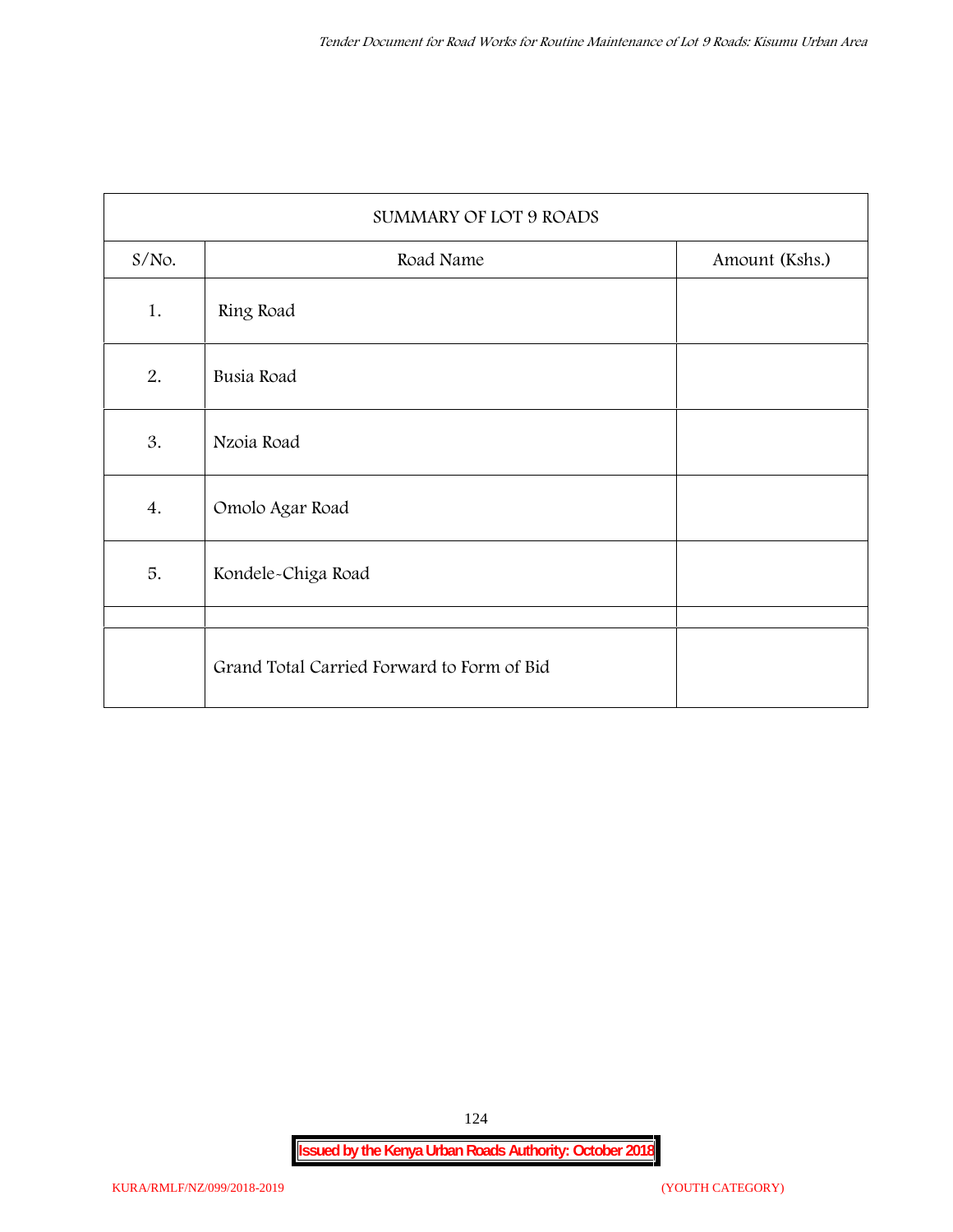*Tender Document for Road Works for Routine Maintenance of Lot 9 Roads: Kisumu Urban Area*

# **SECTION X: STANDARD FORMS**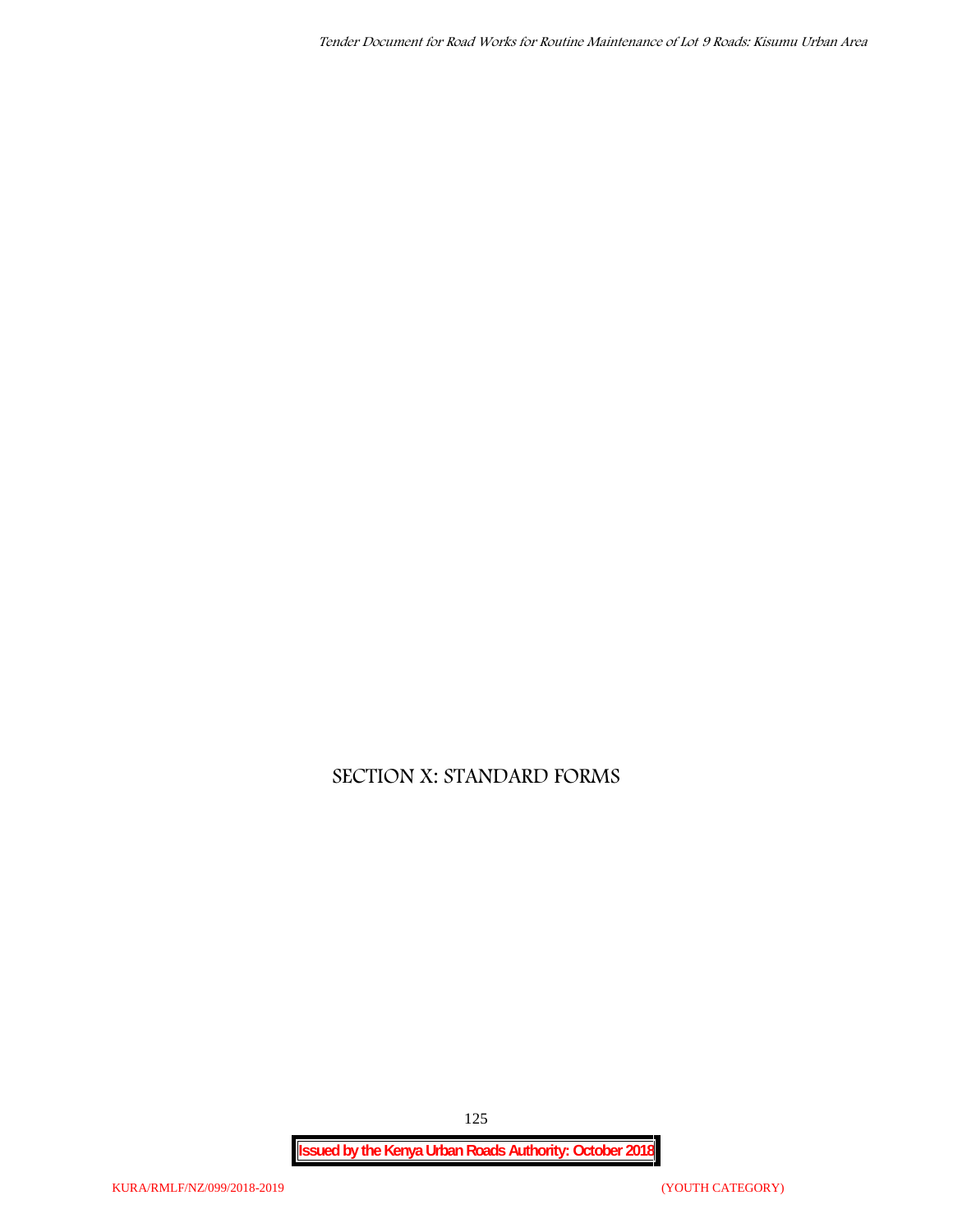# **Form of Bid**

(NOTE: The Appendix forms part of the Bid. Bidders are required to fill all the blank spaces in this form of Bid and Appendix)

**NAME OF CONTRACT:**

## **ROUTINE MAINTENANCE OF LOT 9 ROADS: KISUMU URBAN AREA**

TO: Director General, Kenya Urban Roads Authority, P. O. Box 41727-00100, **NAIROBI, KENYA**

Sir,

1. Having examined the Conditions of Contract, Specifications, Bill of Quantities, and Drawings for the execution of the above-named works we, the undersigned, offer to construct and install such works and remedy any defects therein in conformity with the said Bill of Quantities, Conditions of Contract, Specifications and Drawings for the sum of

(Insert amount in words)

………………………………………………………………………………………………..

…………………………………………………………………………………………………

(Insert amount in figures)…………………………………………………………………

as specified in the Appendix to Bid or such other sums as may be ascertained in accordance with the said Conditions.

- 2. We undertake, if our bid is accepted, to commence the works within fourteen (14) days of receipt of the Engineer's order to commence, and to complete and deliver the whole of the works comprised in the contract within the time stated in the Appendix to Bid.
- 3. If our bid is accepted we will, when required, obtain the guarantee of a Bank or other sureties (to be approved by you) to be jointly and severally bound with us in a sum not exceeding 5% of the above named sum for the due performance of the contract under the terms of a Bond to be approved by you.
- 4. We agree to abide by this bid for the period of 90 days from the date fixed for receiving the same and it shall remain binding upon us and may be extended at any time before the expiration of that period.
- 5. We understand that you are not bound to accept the lowest or any bid you may receive.
- 6. On the basis of our previous experience we are fully experienced and competent in the type of work included in this tender and we have adequate financial resources to carry

126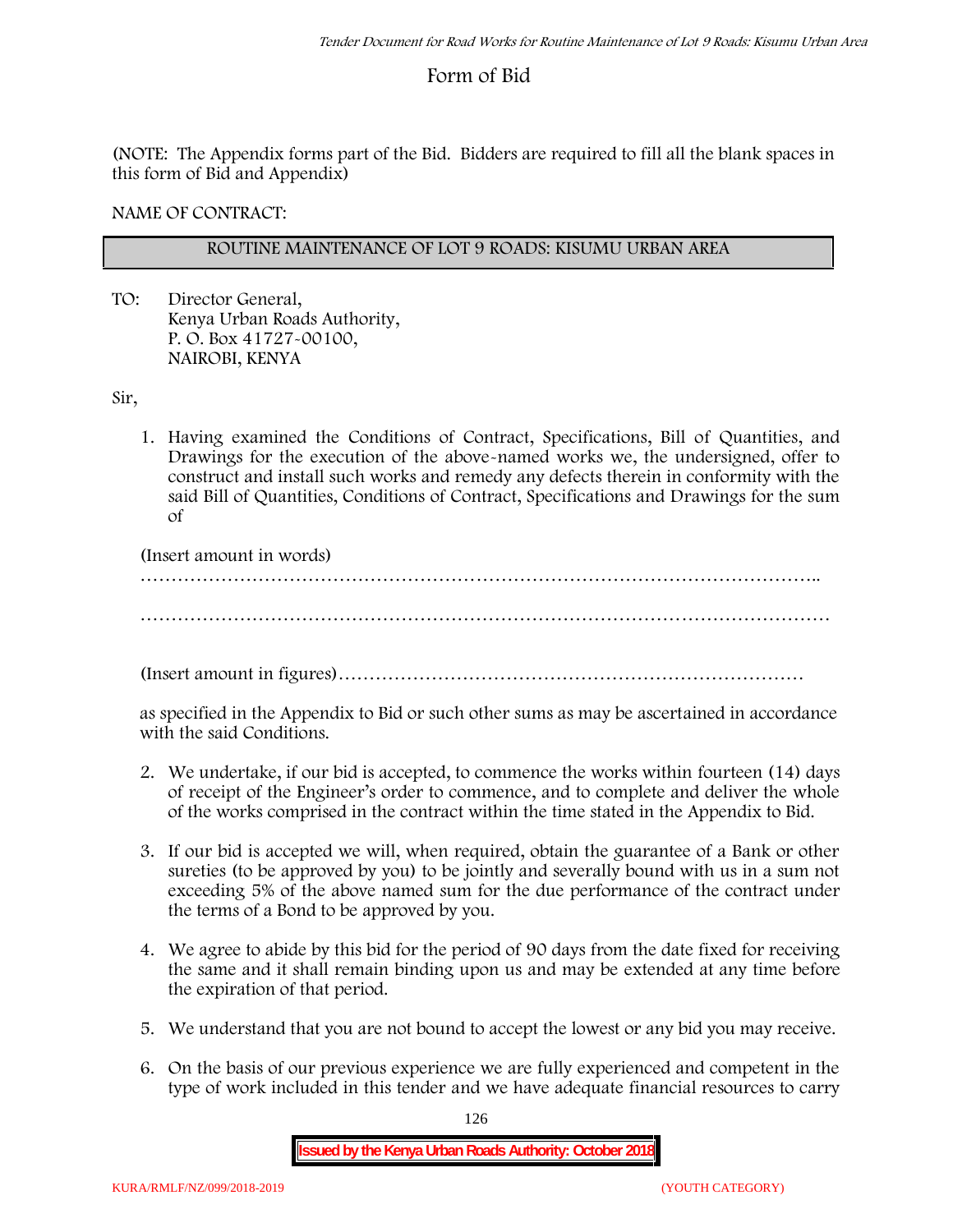out the works described within the period for completion. We are in a position to fulfil the contract for which we have tendered.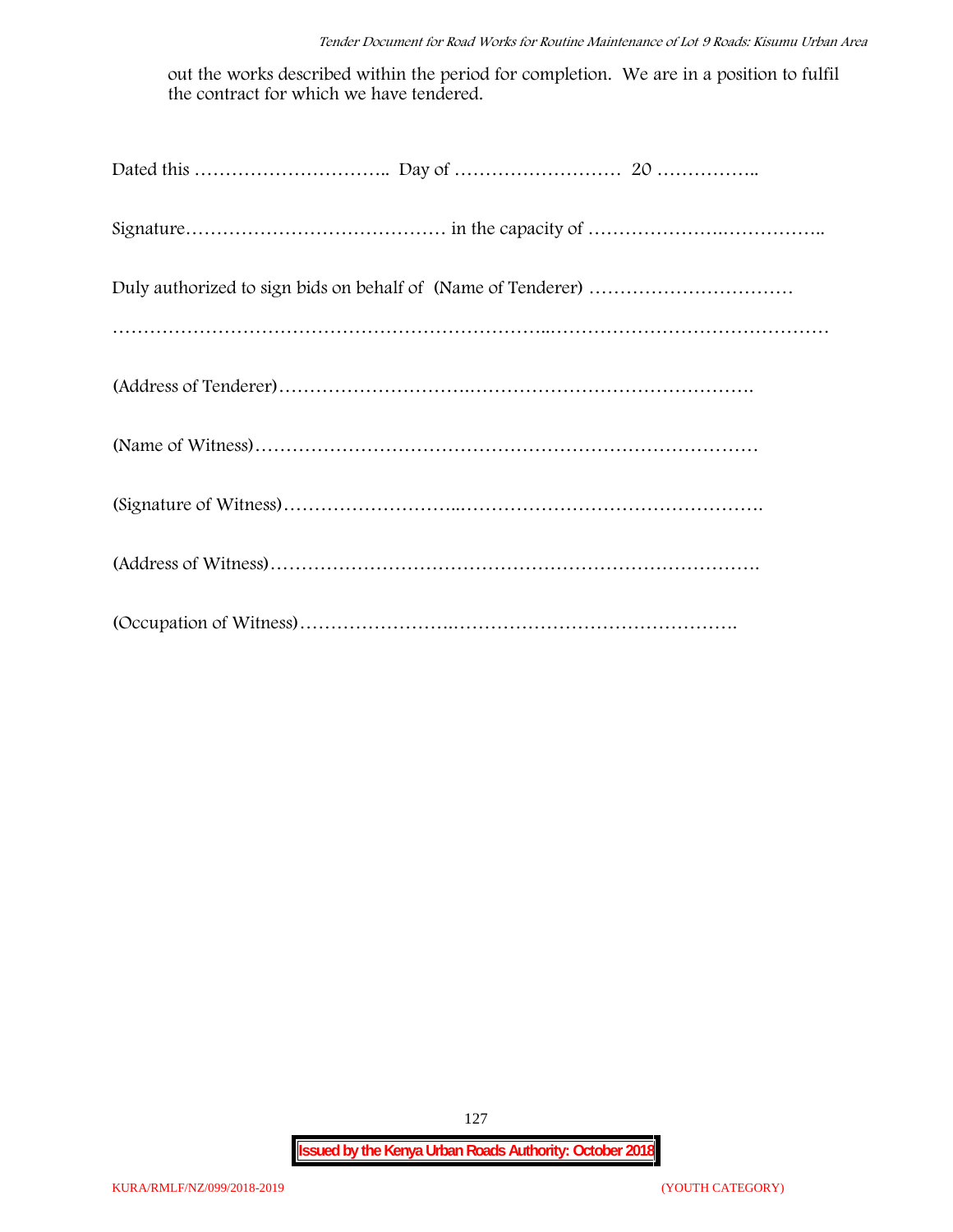**Appendix to Form of Bid**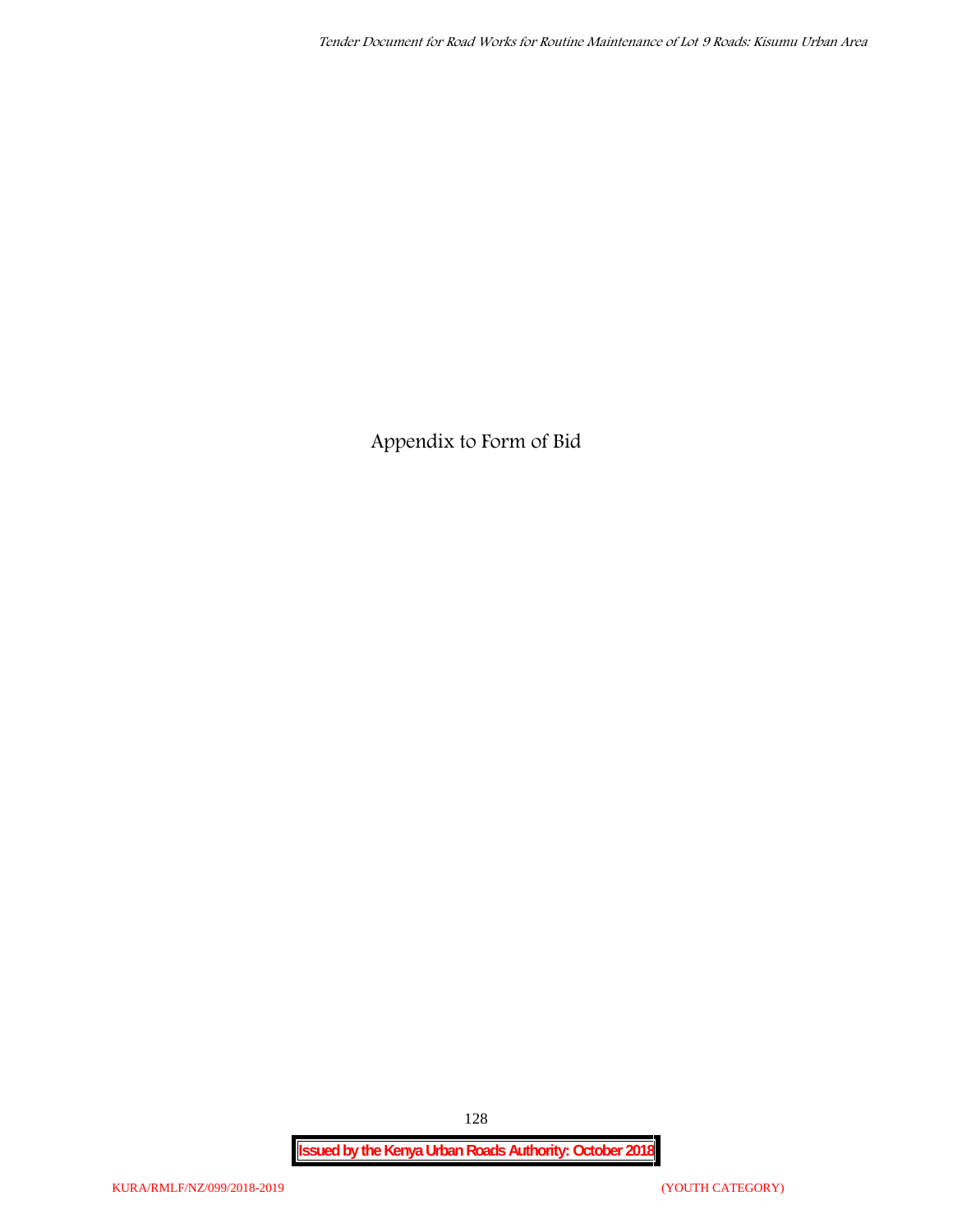| (This appendix forms part of the bid)          |               |                                            |  |  |  |
|------------------------------------------------|---------------|--------------------------------------------|--|--|--|
| CONDITIONS OF CONTRACT                         | <b>CLAUSE</b> | <b>AMOUNT</b>                              |  |  |  |
| <b>Bid Security</b>                            |               | The bidder must fill the Bid Securing      |  |  |  |
|                                                |               | Declaration Form                           |  |  |  |
| Instructions in Writing                        | 2.5           | Execution of works under site instructions |  |  |  |
|                                                |               | from Resident Engineer to commence         |  |  |  |
|                                                |               | within three (3) days                      |  |  |  |
| Amount of Performance Security                 | 10.1          | 1 per cent of Tender Sum in the form of    |  |  |  |
| (Unconditional Bank Guarantee)                 |               | Unconditional Bank Guarantee               |  |  |  |
| Program to be submitted                        | 14.1          | Immediately after issuance of Order to     |  |  |  |
|                                                |               | Commence                                   |  |  |  |
| Cash flow estimate to be submitted             | 14.3          | Immediately after issuance of Order to     |  |  |  |
|                                                |               | Commence                                   |  |  |  |
| Minimum amount of Third Party Insurance        | 23.2          | 1% of the Contract Sum                     |  |  |  |
| Period for commencement, from Engineer's       | 41.1          | 14 days                                    |  |  |  |
| order to commence                              |               |                                            |  |  |  |
| Time for completion                            | 43.1          | 6 months                                   |  |  |  |
| Amount of liquidated damages                   | 47.1          | 0.05% of Contract Sum per day              |  |  |  |
| Limit of liquidated damages                    | 47.1          | 5% of Contract Sum                         |  |  |  |
| Defects Liability period                       | 60.3          | 1 month                                    |  |  |  |
| Percentage of Retention                        | 60.3          | 5% of Interim Payment Certificate          |  |  |  |
| Limit of Retention Money                       | 60.3          | 5% of Contract Sum                         |  |  |  |
| Minimum amount of interim certificates         | 60.2          | Kshs. 1,500,000.00                         |  |  |  |
| Time within which payment to be made after     | 60.10         | 28 days                                    |  |  |  |
| Interim Payment Certificate signed by Engineer |               |                                            |  |  |  |
| Time within which payment to be made after     | 60.10         | 28 days                                    |  |  |  |
| Final Payment Certificate signed by Engineer   |               |                                            |  |  |  |
| Appointer of Adjudicator                       | 67.3          | The Chartered Institute of Arbitrators     |  |  |  |
|                                                |               | (Kenya)                                    |  |  |  |
| Notice to Employer and Engineer                | 68.2          | The Employers address is:                  |  |  |  |
|                                                |               | The Director General,                      |  |  |  |
|                                                |               | Kenya Urban Roads Authority (KURA),        |  |  |  |
|                                                |               | P.O. Box 41727 - 00100                     |  |  |  |
|                                                |               | <b>NAIROBI</b>                             |  |  |  |
|                                                |               |                                            |  |  |  |
|                                                |               | The Engineer's address is:                 |  |  |  |
|                                                |               | Director (Road Asset and Corridor          |  |  |  |
|                                                |               | Management),                               |  |  |  |
|                                                |               | Kenya Urban Roads Authority (KURA),        |  |  |  |
|                                                |               | P.O. Box 41727 - 00100                     |  |  |  |
|                                                |               | <b>NAIROBI</b>                             |  |  |  |

# **Appendix to Form of Bid**

Signature of Tenderer…………………………………….……. Date ………………………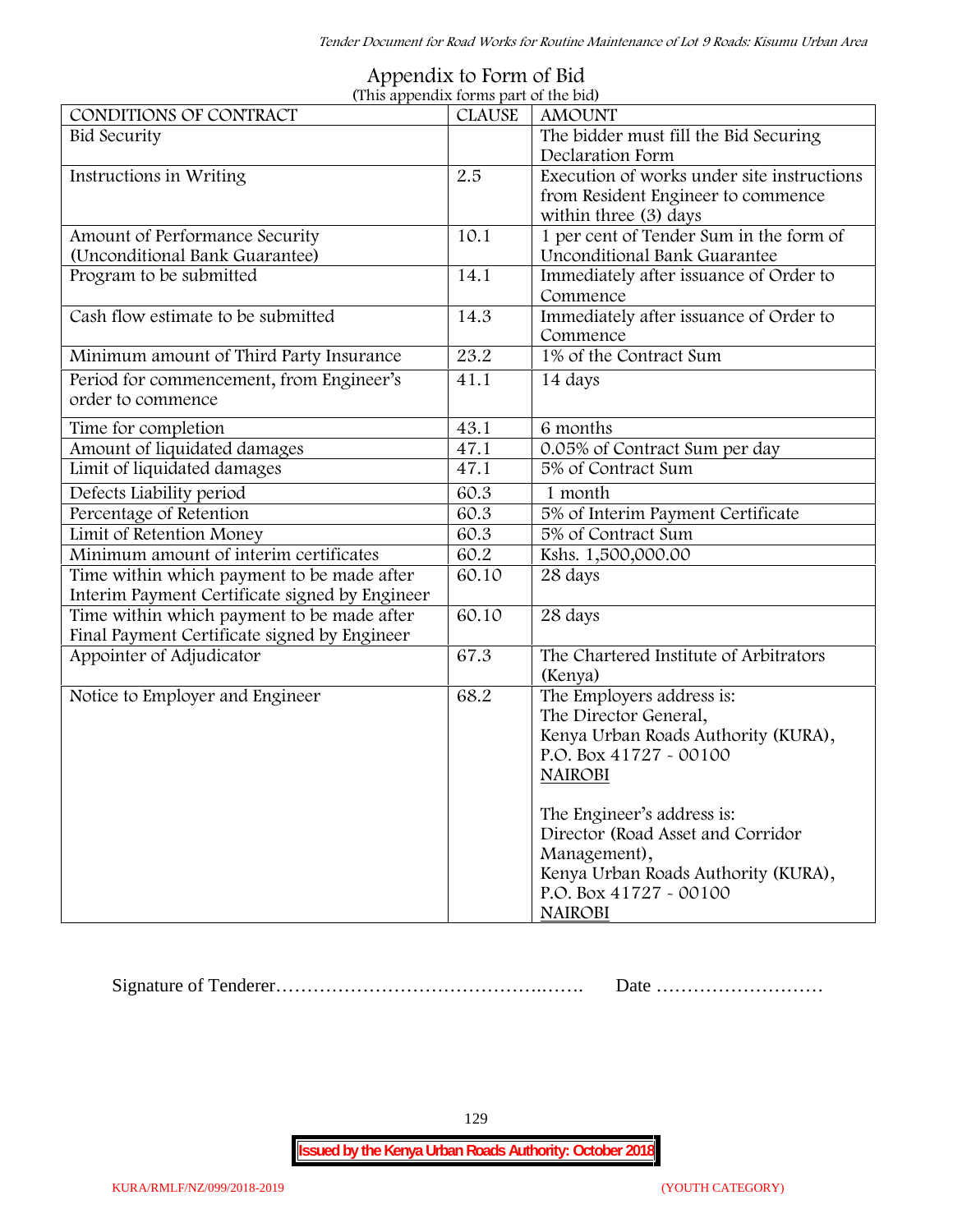**Bid Securing Declaration Form**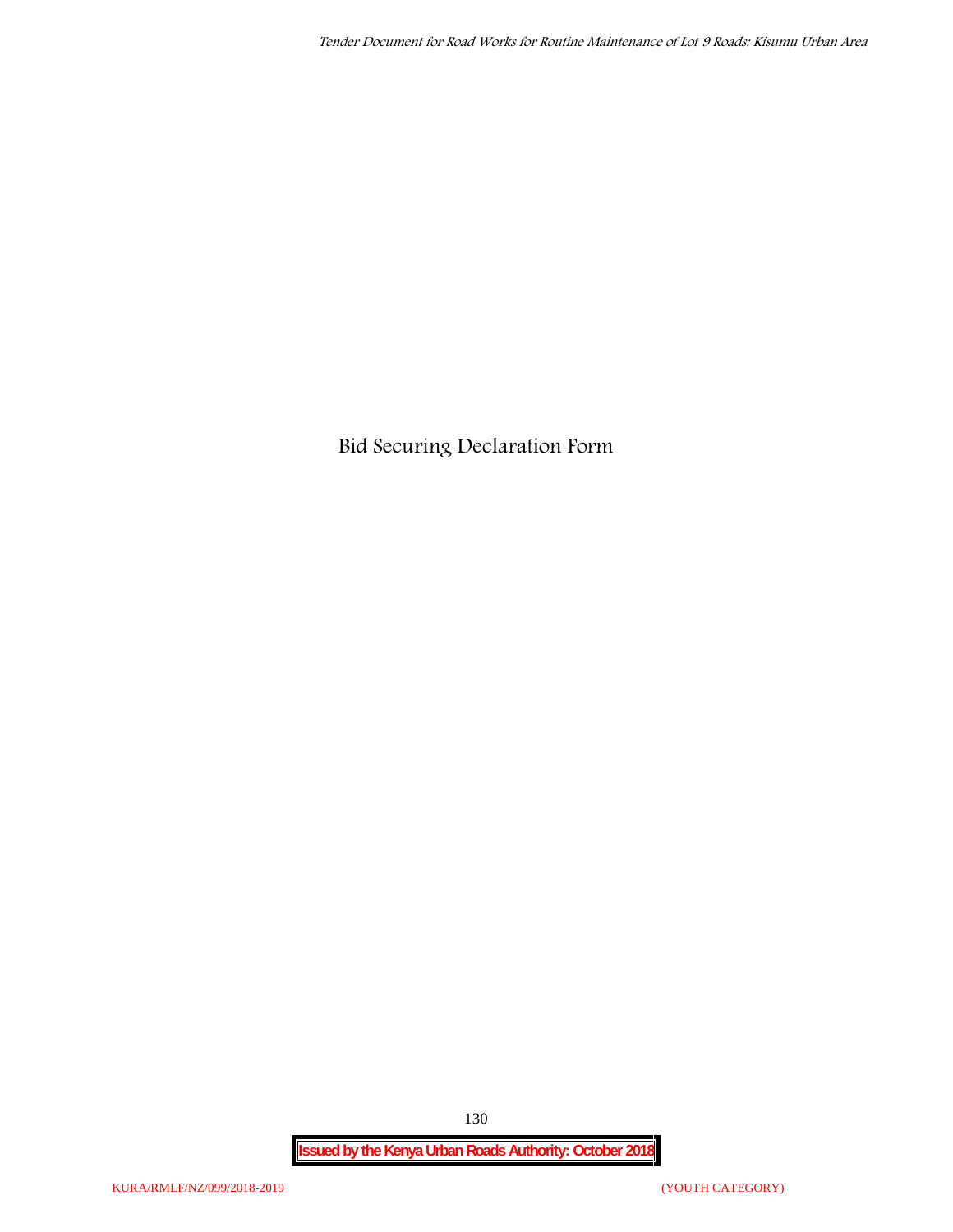### **BID -SECURING DECLARATION FORM**

[The Bidder shall complete in this Form in accordance with the instructions indicated]

Date:…………………….. [insert date (as day, month and year) of Bid Submission] Tender No. ……………………………………….[insert number of bidding process]

To:..…………………………………………………………………………………………… insert complete name of Purchaser]

We, the undersigned, declare that:

- 1 We understand that, according to your conditions, bids must be supported by a Bid-Securing Declaration.
- 2 We accept that we will automatically be suspended from being eligible for bidding in any contract with the Purchaser for the period of time of **5 years** starting on the date of expiration of tender validity period, if we are in breach of our obligation(s) under the bid conditions, because we –
	- (a) have withdrawn our Bid during the period of bid validity specified by us in the Bidding Data Sheet; or
	- (b) having been notified of the acceptance of our Bid by the Purchaser during the period of bid validity,
		- (i) fail or refuse to execute the Contract, if required, or
		- (ii) fail or refuse to furnish the Performance Security, in accordance with the Instruction to tenderers.
- 3 We understand that this Bid Securing Declaration shall expire if we are not the successful Bidder, upon the earlier of
	- (i) our receipt of a copy of your notification of the name of the successful Bidder; or
	- (ii) twenty-eight days after the expiration of our Tender.
- 4 We understand that if we are a Joint Venture, the Bid Securing Declaration must be in the name of the Joint Venture that submits the bid, and the Joint Venture has not been legally constituted at the time of bidding, the Bid Securing Declaration shall be in the names of all future partners as named in the letter of intent.

Signed: …………………………[insert signature of person whose name and capacity are shown] in the capacity of ……………………………………………………… [insert legal capacity of person signing the Bid Securing Declaration]

Name: ………………………………………………[insert complete name of person signing the Bid Securing Declaration]

Duly authorized to sign the bid for and on behalf of: ………………………………….. [insert complete name of Bidder]

Dated on …………………. day of ……………., ………………. [insert date of signing]

131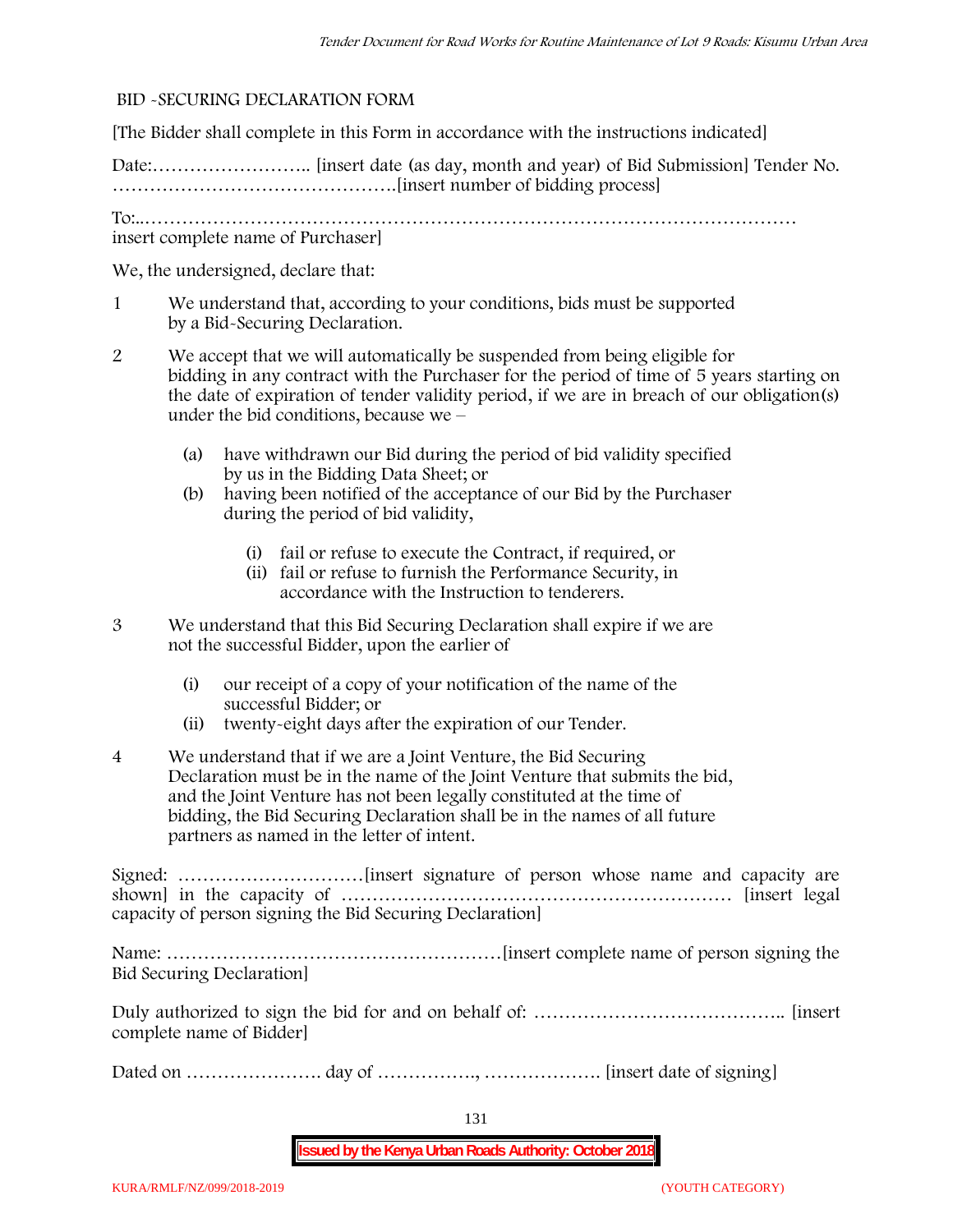# **SECTION XI: SCHEDULES OF SUPPLEMENTARY INFORMATION**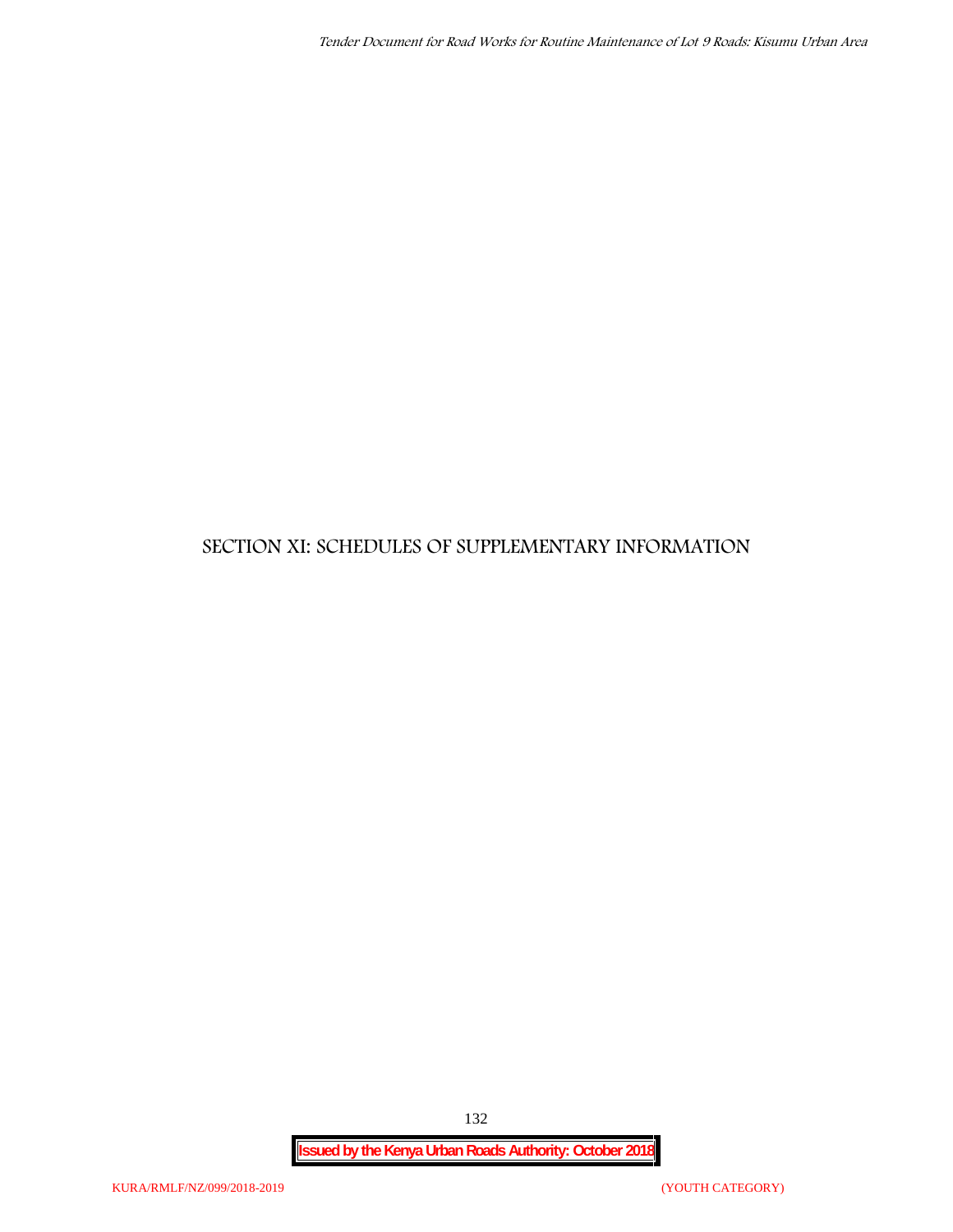| SCHEDULE 4: MAJOR ITEMS OF CONSTRUCTION PLANT AND EQUIPMENT Error! Bookmark not |  |
|---------------------------------------------------------------------------------|--|
| defined.                                                                        |  |
|                                                                                 |  |
| SCHEDULE 6: SCHEDULE OF ROADWORKS CARRIED OUT BY THE BIDER IN THE LAST          |  |
|                                                                                 |  |
|                                                                                 |  |
|                                                                                 |  |
|                                                                                 |  |
|                                                                                 |  |
| SCHEDULE 11: DECLARATION FORM (DEBARMENT)  Error! Bookmark not defined.         |  |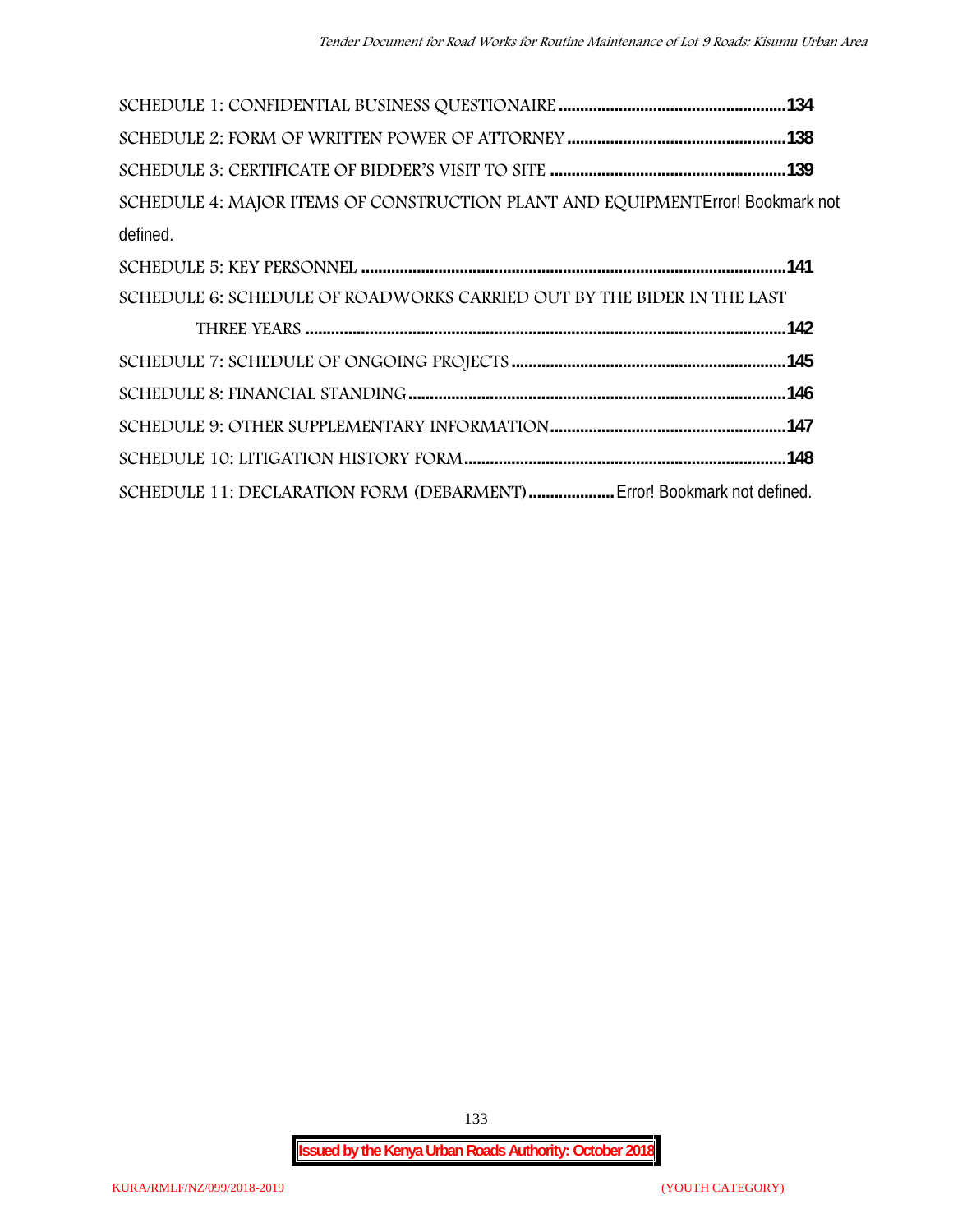**SCHEDULE 1: CONFIDENTIAL BUSINESS QUESTIONAIRE**

This Confidential Business Questionnaire of the Government of Kenya shall be completed by the Bidder.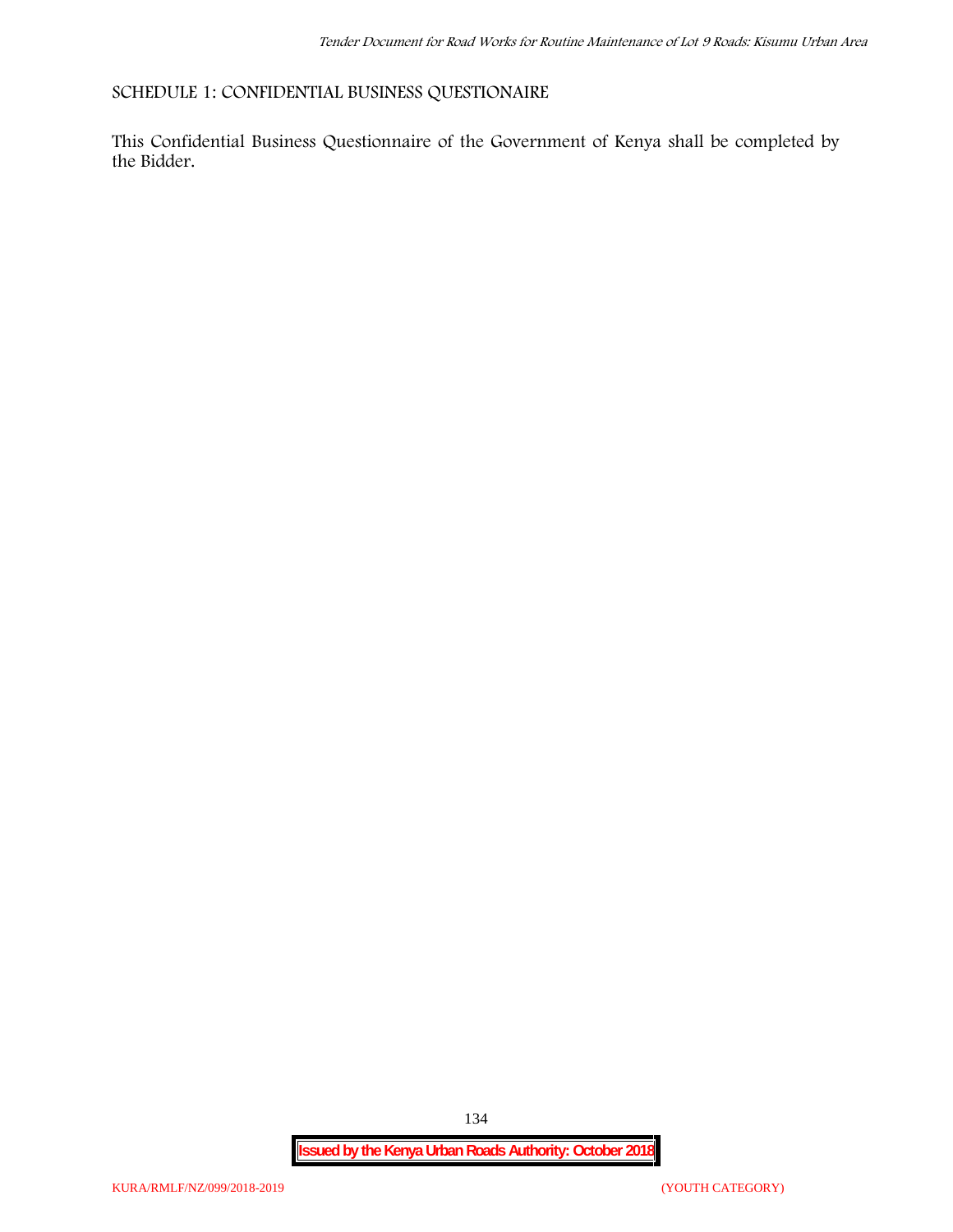### **REPUBLIC OF KENYA**

# **CONFIDENTIAL BUSINESS QUESTIONNAIRE**

| You are requested to give the particulars indicated in Part 1 and either Part 2 (a). $2(b)$ or $2(c)$<br>whichever applies to your type of business.<br>You are advised that it is a serious offence to give false information on this Form.<br>Part 1 - General. |
|-------------------------------------------------------------------------------------------------------------------------------------------------------------------------------------------------------------------------------------------------------------------|
| Business name                                                                                                                                                                                                                                                     |
| Location of business premises                                                                                                                                                                                                                                     |
|                                                                                                                                                                                                                                                                   |
|                                                                                                                                                                                                                                                                   |
|                                                                                                                                                                                                                                                                   |
|                                                                                                                                                                                                                                                                   |
| Maximum value of business which you can handle at any one time:                                                                                                                                                                                                   |
|                                                                                                                                                                                                                                                                   |
|                                                                                                                                                                                                                                                                   |
|                                                                                                                                                                                                                                                                   |
| Part 2(a) - Sole Proprietor:                                                                                                                                                                                                                                      |
| Your name in full                                                                                                                                                                                                                                                 |
|                                                                                                                                                                                                                                                                   |
|                                                                                                                                                                                                                                                                   |
|                                                                                                                                                                                                                                                                   |
|                                                                                                                                                                                                                                                                   |

135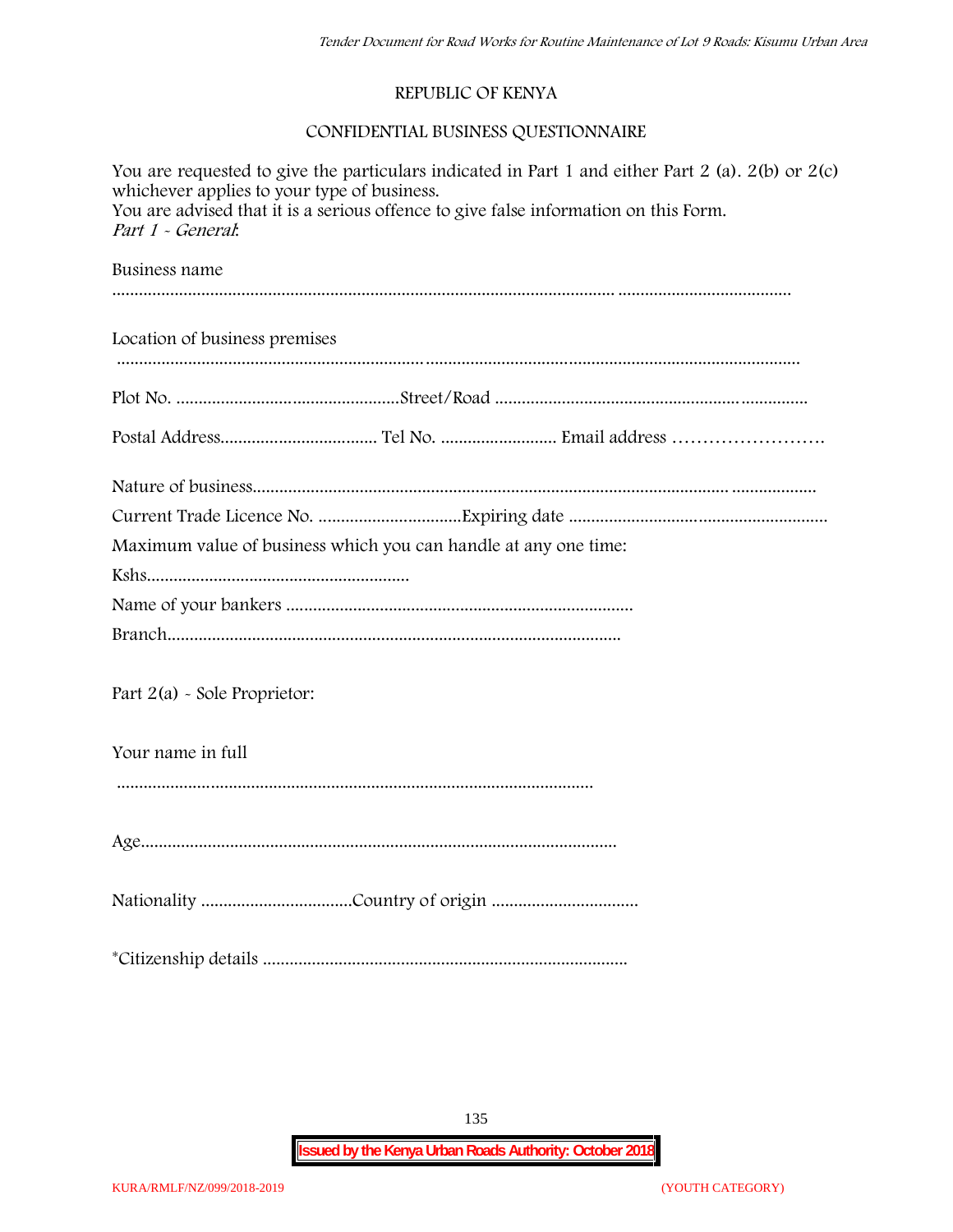| Part $2(b)$ - Partnership: |                                                      |                                  |        |
|----------------------------|------------------------------------------------------|----------------------------------|--------|
| Name                       | Give details of partners as follows:<br>Nationality  | Citizenship Details <sup>•</sup> | Shares |
|                            |                                                      |                                  |        |
|                            |                                                      |                                  |        |
|                            |                                                      |                                  |        |
|                            |                                                      |                                  |        |
|                            |                                                      |                                  |        |
|                            | Part 2(c) - Registered Company:                      |                                  |        |
|                            |                                                      |                                  |        |
|                            | State the nominal and issued capital of the company- |                                  |        |
|                            |                                                      |                                  |        |
|                            |                                                      |                                  |        |
|                            | Give details of all directors as follows:            |                                  |        |
| Name                       | Nationality                                          | Citizenship Details <sup>•</sup> | Shares |
|                            |                                                      |                                  |        |
|                            |                                                      |                                  |        |
|                            |                                                      |                                  |        |
|                            |                                                      |                                  |        |
|                            |                                                      |                                  |        |

- Attach proof of citizenship (Compulsory)
- Attach certified copy of Form CR12 (Compulsory)  $\bullet$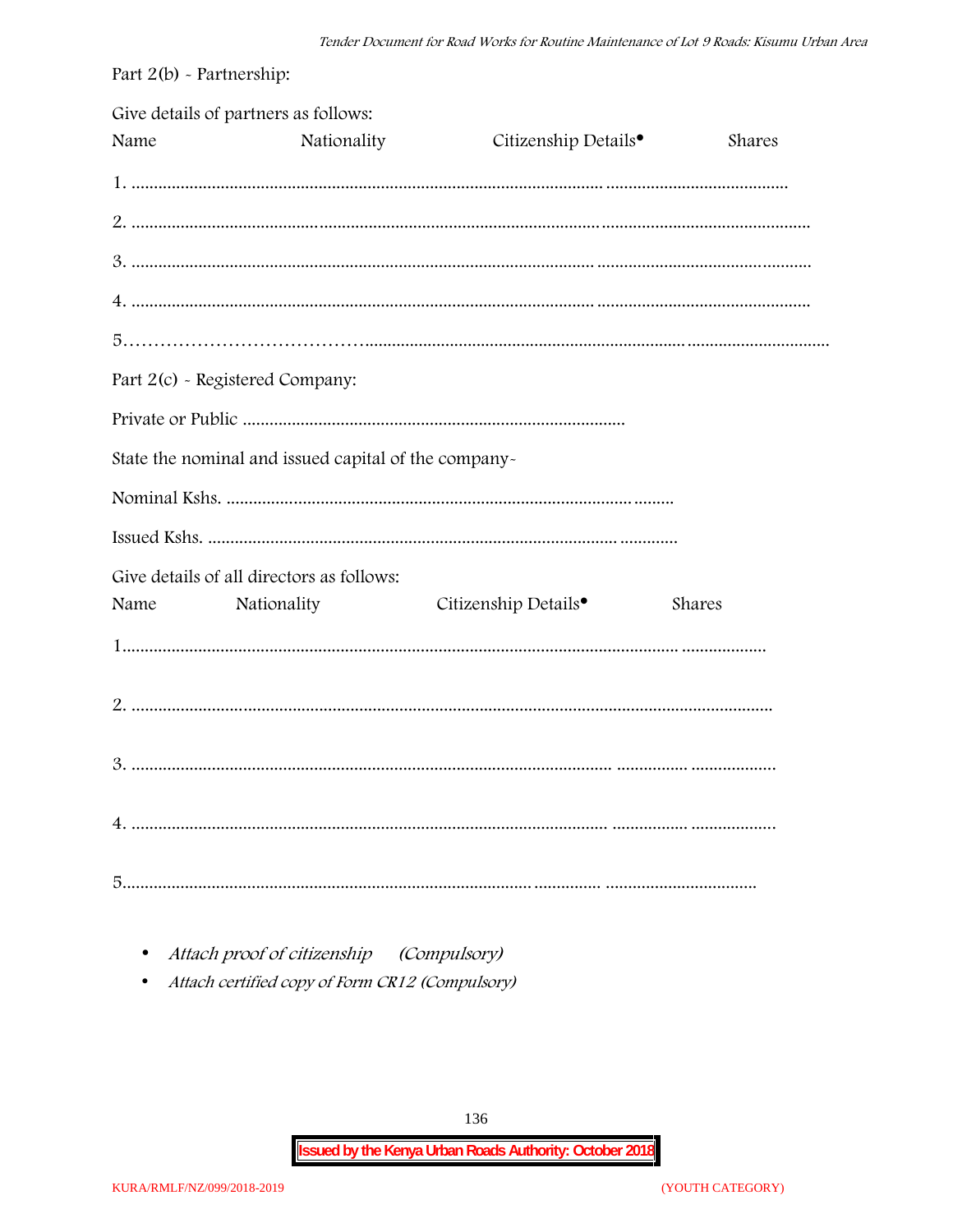Part 3: Interest in the Firm:

Is there any person / persons in the Kenya Urban Roads Authority (KURA) who has interest in this firm? Yes /No\*\*………………………….

I certify that the information given above is correct.

............................... .............................................................. Date Signature of Bidder

**\*\* Delete as necessary**

**Issued by the Kenya Urban Roads Authority: October 2018**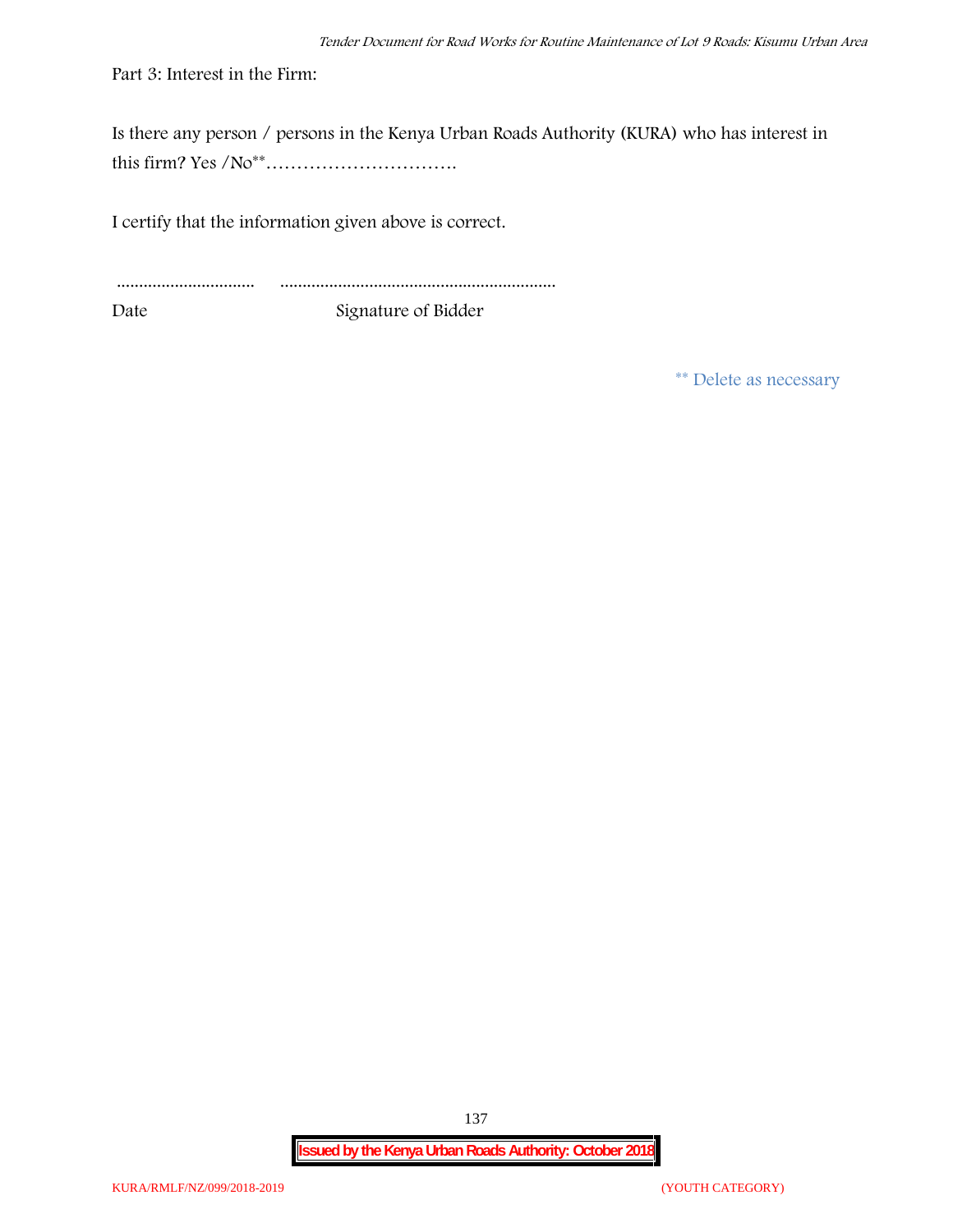## **SCHEDULE 2: FORM OF WRITTEN POWER OF ATTORNEY**

The Bidder shall state here below the name(s) and address of his representative(s) who is/are authorized to receive on his behalf correspondence in connection with the Bid.

………………………………………………………….. (Name of Bidder's Representative in block letters)

………………………………………………………….. (Address of Bidder's Representative)

………………………………………………………….. (Signature of Bidder's Representative)

Alternate:

………………………………………………………….. (Name of Bidder's Representative in block letters)

………………………………………………………………………… (Address of Bidder's Representative)

………………………………………………………….. (Signature of Bidder's Representative)

\*To be filled by all Bidders.

\*Both representative and alternate **must** attach copy of National Identification card or Passport.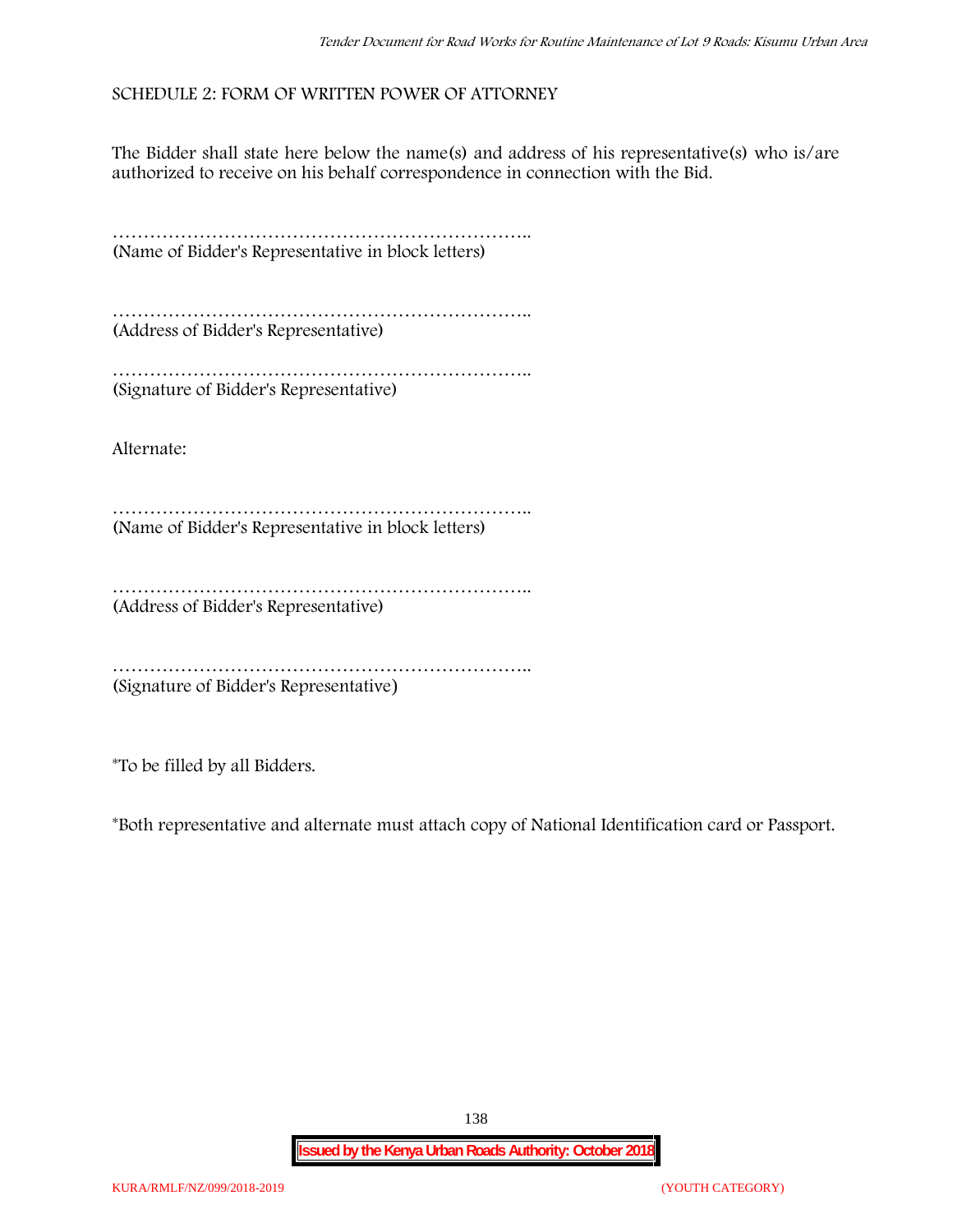**SCHEDULE 3: CERTIFICATE OF BIDDER'S VISIT TO SITE**

This is to certify that

[*Name/s*]……………………………………………………………………………………

………………………………………………………………….

Being the authorized representative/Agent of [*Name of bidder*]

…………………………………………………………………………………………………

…………………………………………………………………………………………………

participated in the organised inspection visit of the site of the works for the

### **ROUTINE MAINTENANCE OF LOT 9 ROADS: KISUMU URBAN AREA**

held on………………………..day of……………………………20……………………….

| (Employer's Representative)         |               |
|-------------------------------------|---------------|
|                                     |               |
|                                     |               |
| (Name of Employer's Representative) | (Designation) |

NOTE: This form is to be completed at the time of the organized site visit.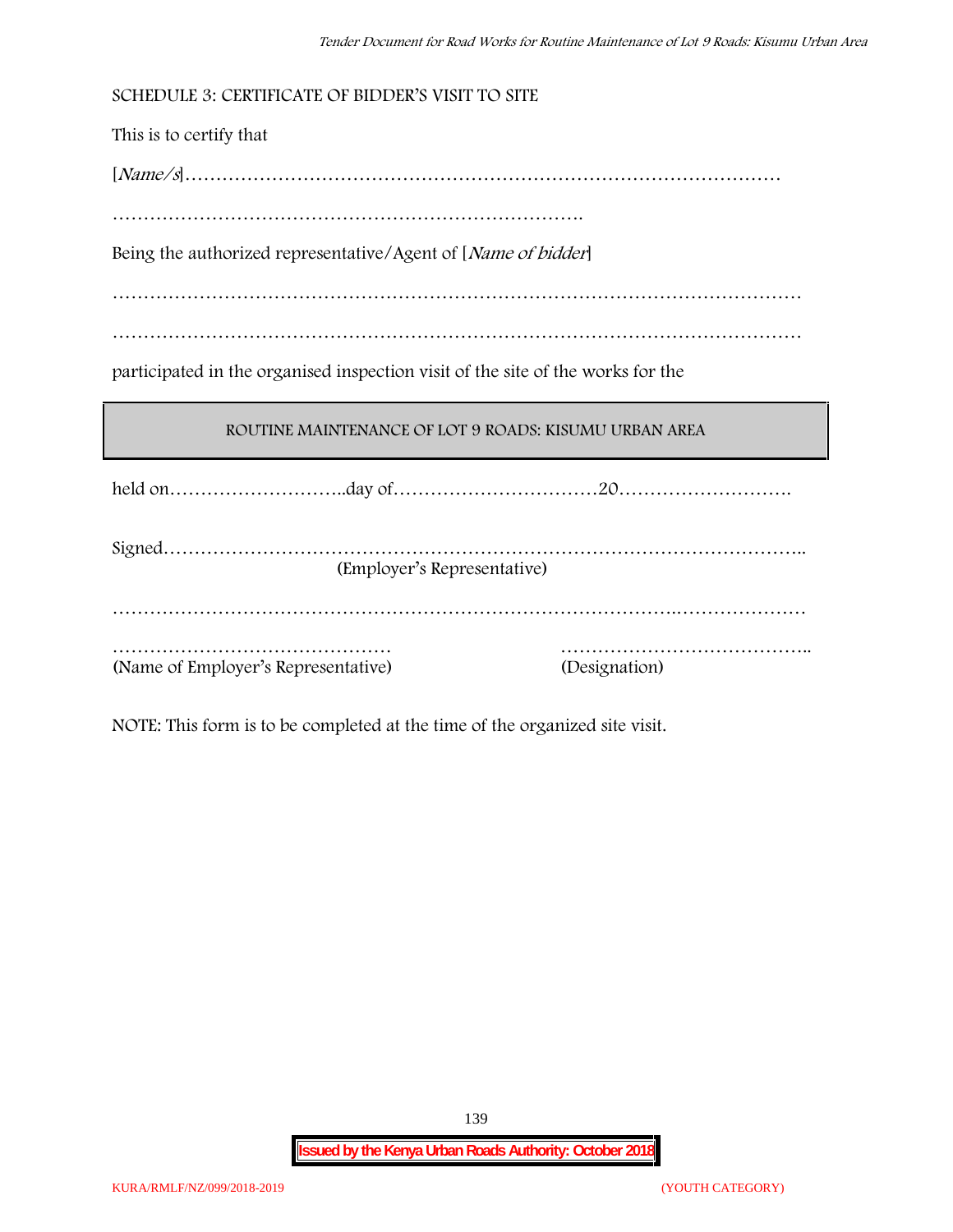### **SCHEDULE 4: MAJOR ITEMS OF CONSTRUCTION PLANT AND EQUIPMENT**

The Bidder shall enter in this schedule all major items of plant and equipment which he proposes to bring to site. Only reliable plant in good working order and suitable for the work required of it shall be shown on this Schedule. Summary of the same shall be entered in Section 5: Qualification Criteria, Part 7.

| commence)<br>(Days after<br>Arrival on<br>Date of<br>Project   |        |  |
|----------------------------------------------------------------|--------|--|
| Power<br>Rating                                                |        |  |
| Leased/<br>Imported<br>Owned/                                  |        |  |
| Source                                                         |        |  |
| Imported)<br>Estimated<br>CIF<br>Mombasa<br>(If to be<br>Value |        |  |
| Capacity t or $\mathbf{m}^3$                                   |        |  |
| Used<br>New or                                                 |        |  |
| Year of Manufactur $_{\rm e}$                                  |        |  |
| each<br>Σό.                                                    |        |  |
| Description<br>Type,<br>Model,<br>Make                         |        |  |
| I certify that the above information is correct.               |        |  |
| (Signature of Bidder)                                          | (Date) |  |

140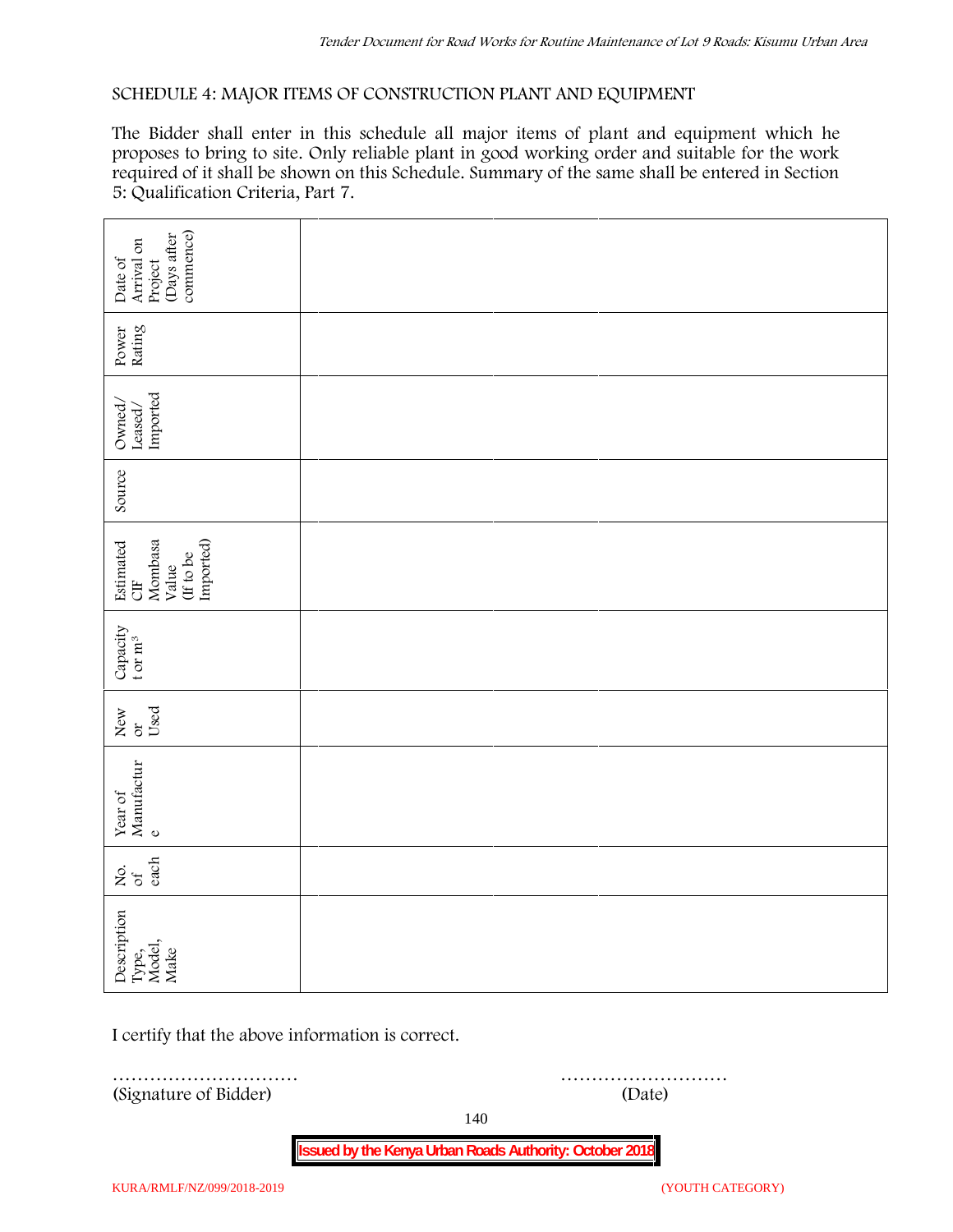#### **SCHEDULE 5: KEY PERSONNEL**

| <b>DESIGNATION</b> | <b>NAME</b> | <b>NATIONALITY</b> | SUMMARY OF QUALIFICATIONS AND |            |            |  |
|--------------------|-------------|--------------------|-------------------------------|------------|------------|--|
|                    |             |                    | <b>EXPERIENCE</b>             |            |            |  |
|                    |             |                    | Qualifications                | General    | Specific   |  |
|                    |             |                    |                               | Experience | Experience |  |
|                    |             |                    |                               | (Yrs)      | (Yrs)      |  |
|                    |             |                    |                               |            |            |  |
|                    |             |                    |                               |            |            |  |
| Headquarters       |             |                    |                               |            |            |  |
|                    |             |                    |                               |            |            |  |
| Partner/Director   |             |                    |                               |            |            |  |
| or other key staff |             |                    |                               |            |            |  |
| (give designation) |             |                    |                               |            |            |  |
|                    |             |                    |                               |            |            |  |
|                    |             |                    |                               |            |            |  |
|                    |             |                    |                               |            |            |  |
| Site Office        |             |                    |                               |            |            |  |
|                    |             |                    |                               |            |            |  |
| 1. Site Agent      |             |                    |                               |            |            |  |
|                    |             |                    |                               |            |            |  |
|                    |             |                    |                               |            |            |  |
| 2. Site Surveyor   |             |                    |                               |            |            |  |
|                    |             |                    |                               |            |            |  |
|                    |             |                    |                               |            |            |  |
| 3. Foreman         |             |                    |                               |            |            |  |
|                    |             |                    |                               |            |            |  |
|                    |             |                    |                               |            |            |  |
|                    |             |                    |                               |            |            |  |
|                    |             |                    |                               |            |            |  |
|                    |             |                    |                               |            |            |  |
|                    |             |                    |                               |            |            |  |

**Note:** The Bidder shall list in this schedule the key personnel he will employ from the Contractor's headquarters and from the Contractor's site office to direct and execute the work together with their qualifications, experience, position held and nationality in accordance with Clause 15.2 and 16.3 of the Conditions of Contract Part II (where required, use separate sheets to add extra data for column 4). Bidders shall attach certified copies of academic certificates, and CVs of all key staff.

I certify that the above information is correct.

(Signature of Bidder) (Date)

………………………… ………………………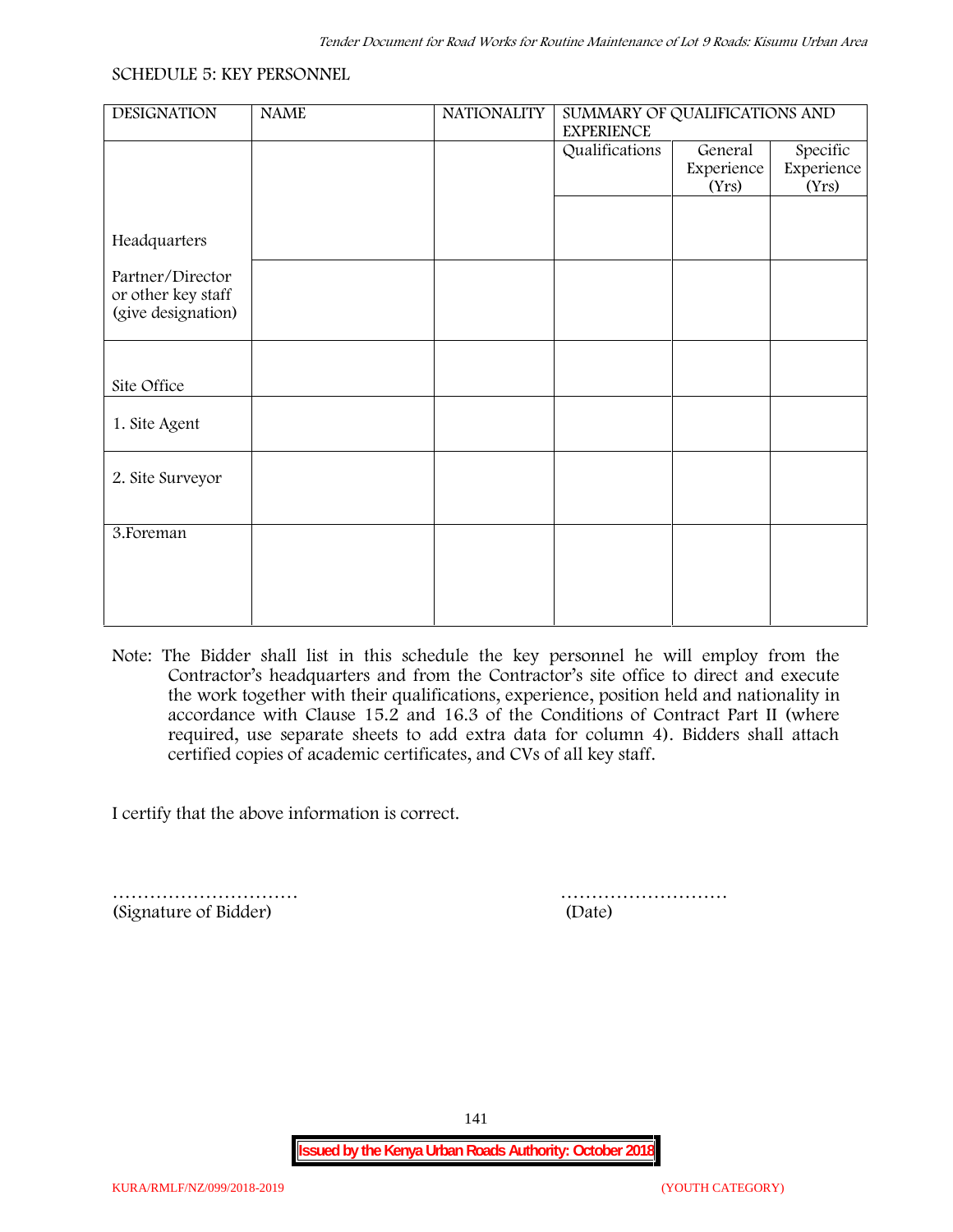### **SCHEDULE 6: SCHEDULE OF ROADWORKS CARRIED OUT BY THE BIDER IN THE LAST THREE YEARS**

#### **SCHEDULE 6A: COMPLETED WORKS**

| DESCRIPTION OF WORKS | NAME OF CLIENT | VALUE OF<br>WORKS (KSHS) $^\ast$ | YEAR COMPLETED/<br><b>REMARKS</b> |
|----------------------|----------------|----------------------------------|-----------------------------------|
|                      |                |                                  |                                   |
|                      |                |                                  |                                   |
|                      |                |                                  |                                   |
|                      |                |                                  |                                   |
|                      |                |                                  |                                   |
|                      |                |                                  |                                   |
|                      |                |                                  |                                   |
|                      |                |                                  |                                   |
|                      |                |                                  |                                   |
|                      |                |                                  |                                   |
|                      |                |                                  |                                   |
|                      |                |                                  |                                   |
|                      |                |                                  |                                   |
|                      |                |                                  |                                   |
|                      |                |                                  |                                   |

**Note:** Bidders shall attach certified copies of letters of award (for each listed project), certified copies of completion certificates.

I certify that the above works were successfully carried out by this Bidder.

(Signature of Bidder) (Date)

………………………… ………………………

\* **Value in KShs using Central Bank of Kenya mean exchange rate at a reference date 7 days before date of BID opening**

142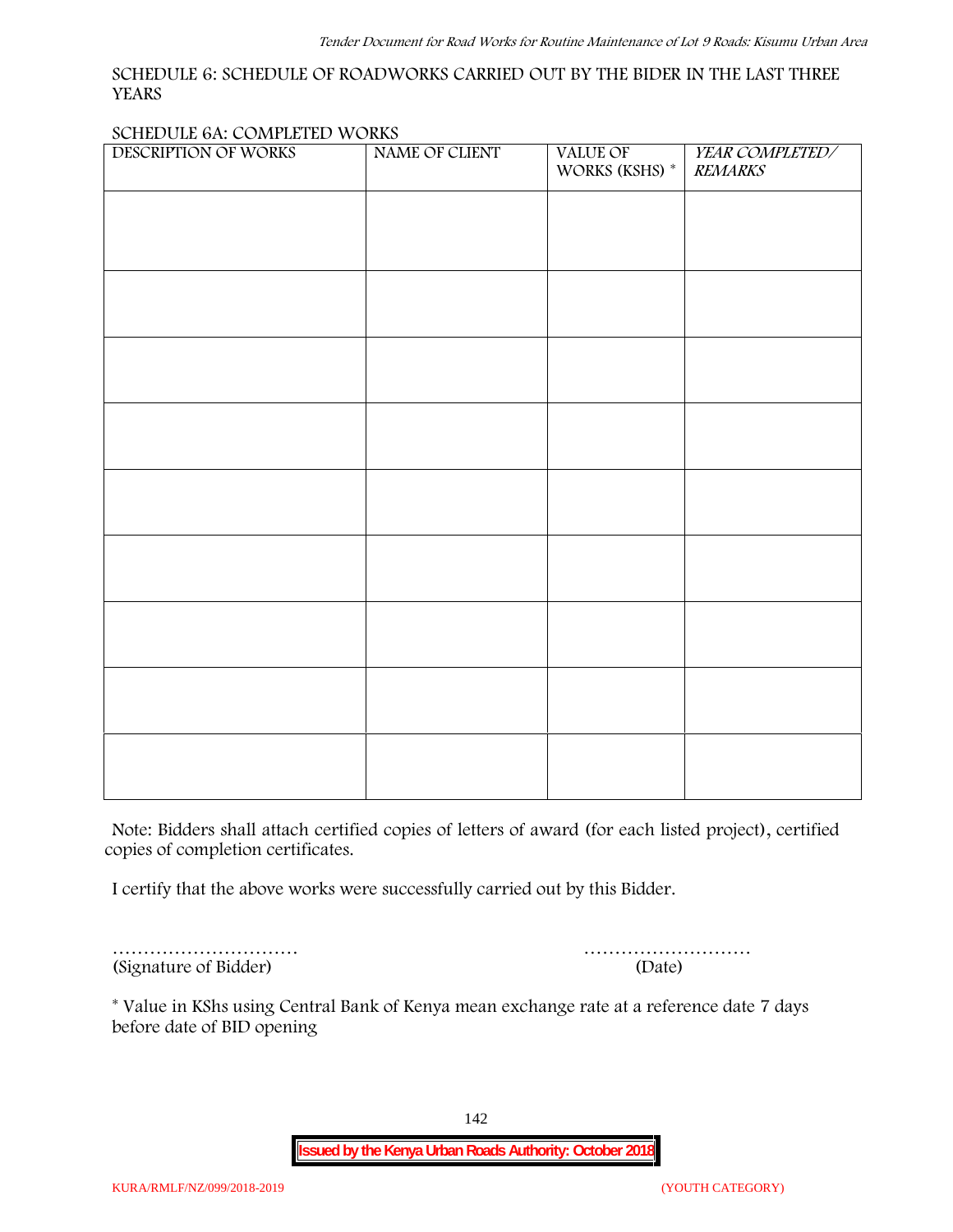### **SCHEDULE 6B: NON-COMPLETED WORKS BEYOND COMPLETION DATE**

| DESCRIPTION OF WORKS | NAME OF CLIENT | VALUE OF WORKS (KSHS) * | YEAR COMPLETED/<br><b>REMARKS</b> |
|----------------------|----------------|-------------------------|-----------------------------------|
|                      |                |                         |                                   |
|                      |                |                         |                                   |
|                      |                |                         |                                   |
|                      |                |                         |                                   |
|                      |                |                         |                                   |
|                      |                |                         |                                   |
|                      |                |                         |                                   |
|                      |                |                         |                                   |
|                      |                |                         |                                   |
|                      |                |                         |                                   |
|                      |                |                         |                                   |
|                      |                |                         |                                   |
|                      |                |                         |                                   |
|                      |                |                         |                                   |
|                      |                |                         |                                   |
|                      |                |                         |                                   |

**Note:** Bidders shall attach certified copies of letters of award (for each listed project), certified evidence for executed works for non-copleted projects e.g copy of recent payment certificate.

I certify that the above works were successfully carried out by this Bidder.

(Signature of Bidder) (Date)

………………………… ………………………

\* **Value in Kshs using Central Bank of Kenya mean exchange rate at a reference date 7 days before date of BID opening**

143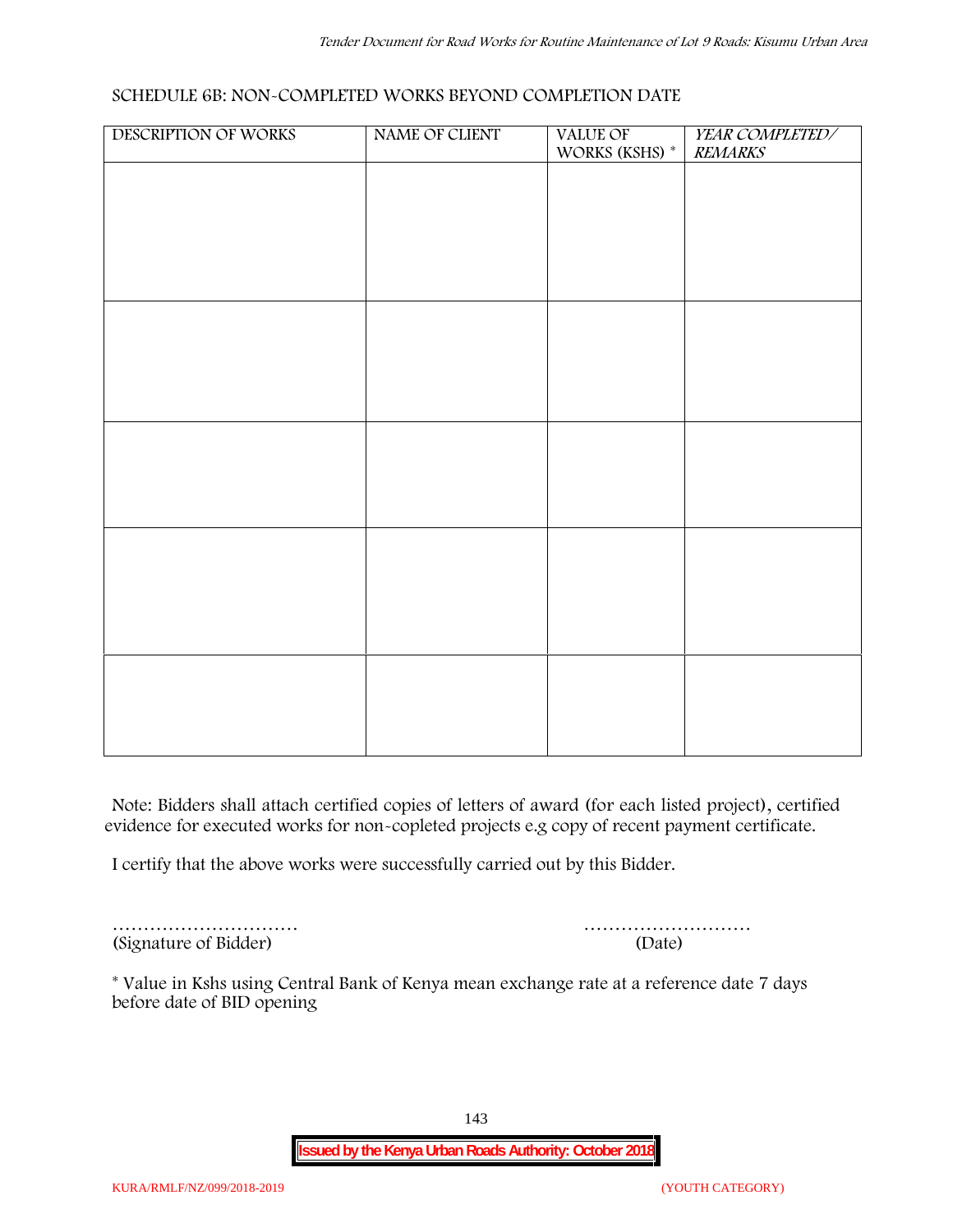### **SCHEDULE 6C: SPECIFIC EXPERIENCE**

| DESCRIPTION OF WORKS | NAME OF CLIENT | VALUE OF<br>WORKS (KSHS) * | YEAR COMPLETED/<br><b>REMARKS</b> |
|----------------------|----------------|----------------------------|-----------------------------------|
|                      |                |                            |                                   |
|                      |                |                            |                                   |
|                      |                |                            |                                   |
|                      |                |                            |                                   |
|                      |                |                            |                                   |
|                      |                |                            |                                   |
|                      |                |                            |                                   |
|                      |                |                            |                                   |
|                      |                |                            |                                   |
|                      |                |                            |                                   |
|                      |                |                            |                                   |
|                      |                |                            |                                   |
|                      |                |                            |                                   |
|                      |                |                            |                                   |
|                      |                |                            |                                   |
|                      |                |                            |                                   |
|                      |                |                            |                                   |
|                      |                |                            |                                   |
|                      |                |                            |                                   |
|                      |                |                            |                                   |

**Note:** Bidders shall attach certified copies of letters of award (for each listed project), certified evidence for executed works for non-completed projects e.g copy of recent payment certificate.

I certify that the above works were successfully carried out by this Bidder.

(Signature of Bidder) (Date)

………………………… ………………………

\* **Value in Kshs using Central Bank of Kenya mean exchange rate at a reference date 7 days before date of BID opening**

144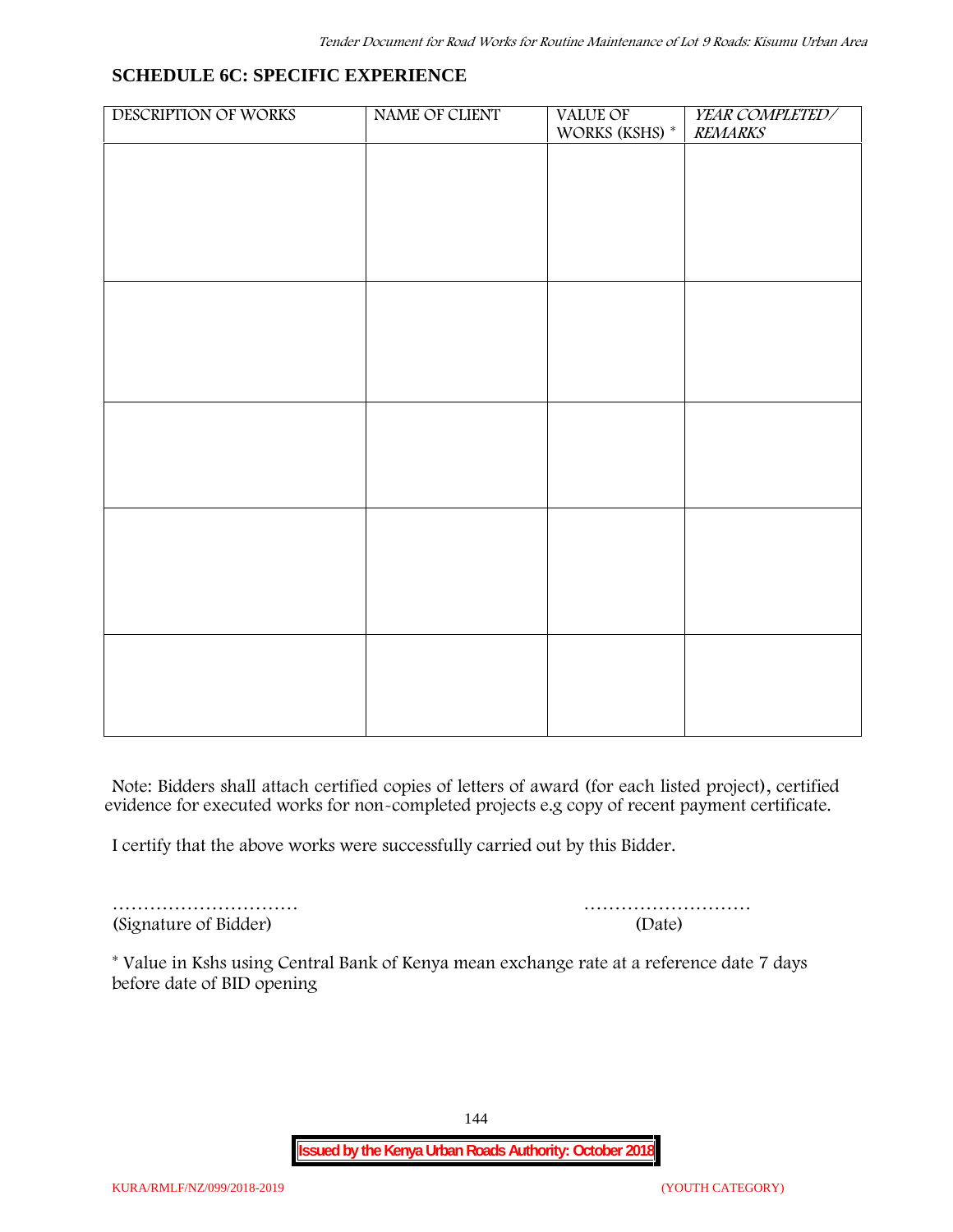# DESCRIPTION OF WORKS NAME OF CLIENT DATE OF COMMENC EMENT DATE OF COMPLETION VALUE OF WORKS (KSHS) VALUE COMPLETED UP TO DATE % **PHYSICALLY** COMPLETED UP TO DATE %

#### **SCHEDULE 7: SCHEDULE OF ONGOING PROJECTS**

**Note:** 1. Bidders shall attach certified copies of letters of award (for each listed project) and any certified evidence for executed works e.g copy of recent payment certificate.

2. Bidders must indicate all their on-going works as at the time of bidding. Any non disclosure shall constitute non-responsiveness)

I certify that the above works are being carried out by me and that the above information is correct.

(Signature of Bidder) (Date)

………………………… ………………………

145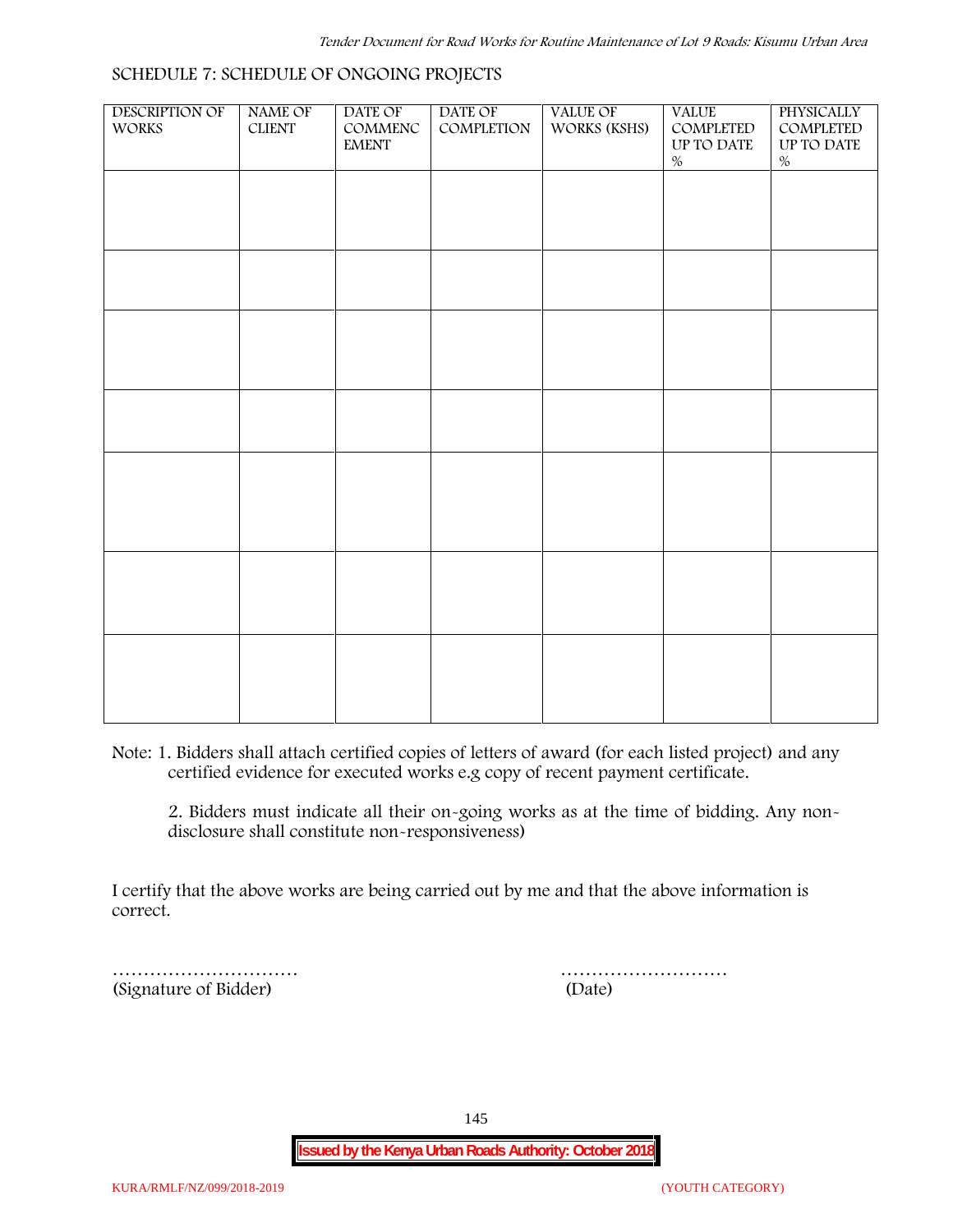#### **SCHEDULE 8: FINANCIAL STANDING**

- 1 Submit copies of audited profit and loss statements and balance sheet for the last five calendar years and estimated projection for the next two years with certified English translation where appropriate.
- 2 Give turnover figures for each of the last two (2) financial years. Quote in millions and decimal thereof.

|                               | Year 1(2016) | Year 2(2017) |
|-------------------------------|--------------|--------------|
|                               | Kshs.        | Kshs.        |
| Road works                    |              |              |
| Other civil Engineering works |              |              |
| Other (specify)               |              |              |
| Total                         |              |              |

#### SUMMARY OF ASSETS AND LIABILTIES OF THE AUDITED FINANCIAL STATEMENTS OF THE LAST TWO (2) FINANCIAL YEARS.

|                              | Year 1(2016) | Year 2(2017) |
|------------------------------|--------------|--------------|
|                              | Kshs.        | Kshs.        |
| 1. Total Assets              |              |              |
| 2. Current Assets            |              |              |
| 3. Bank Credit Line Value    |              |              |
| 4. Total Liabilities         |              |              |
| 5. Current Liabilities       |              |              |
| 6. Net Worth $(1-4)$         |              |              |
| 7. Working capital $(2+3-4)$ |              |              |

### (a) Name/Address of Commercial Bank providing credit line

………………………………………………………………………………………………

………………………………………………………………………………………………

(b) Total amount of credit line KShs………………………………………………

Attach a certified copy of Undertaking of the Bank to provide the credit.

(c) Attach bank statements for the last six (6) months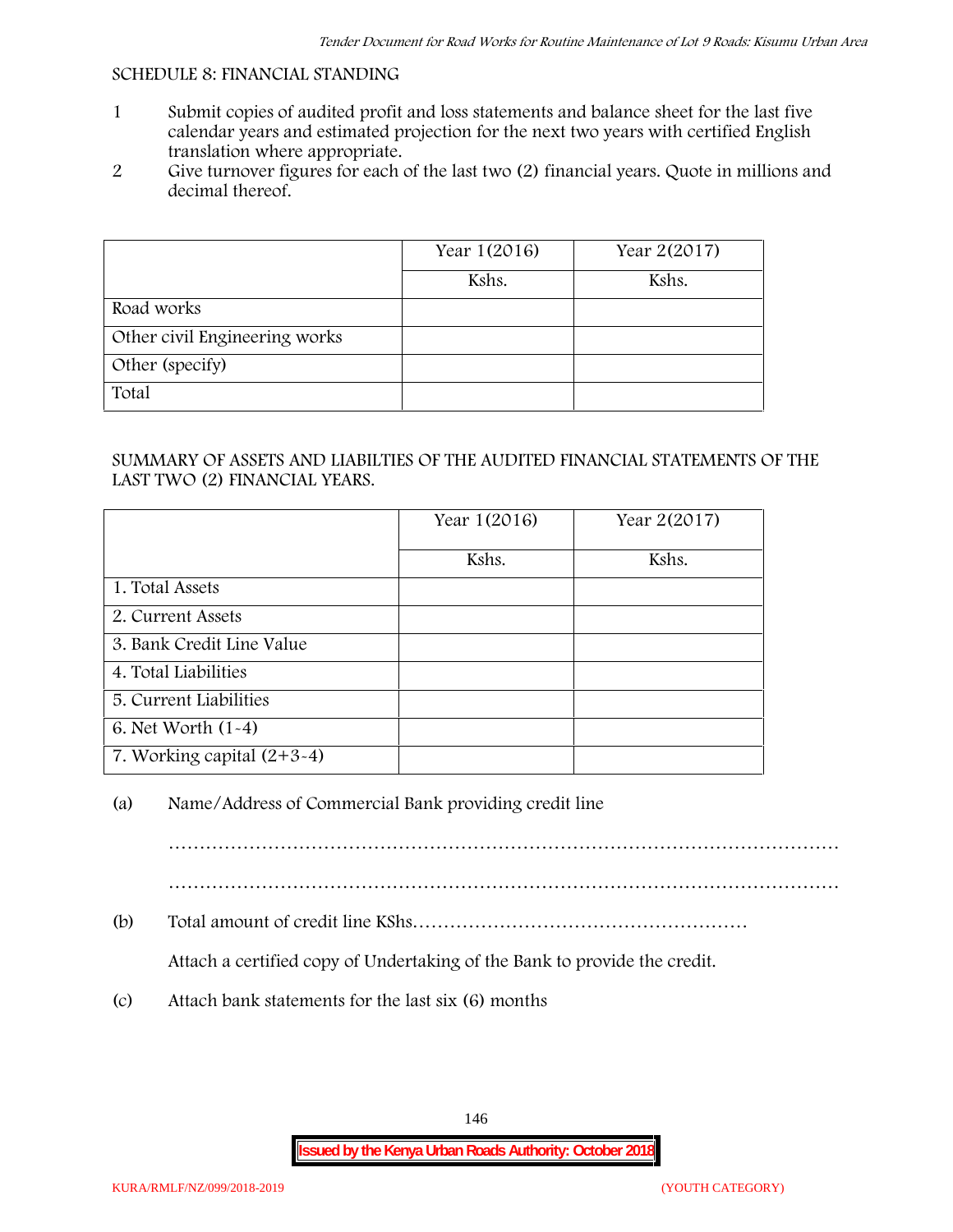#### **SCHEDULE 9: OTHER SUPPLEMENTARY INFORMATION**

Financial reports for the last three years, balance sheets, profit and loss statements, auditors' reports etc. List them below and attach copies. ………………………………………………………………………………………………… ………………………………………………………………………………………………… ………………………………………………………………………………………………… ………………………………………………………………………………………………… Evidence of access to financial resources to meet the qualification requirements. Cash in hand, lines of credit etc. List below and attach copies of supporting documents ………………………………………………………………………………………………… …………………………………………………………………………………………………. ………………………………………………………………………………………………… Name, address, telephone, telex, fax numbers and email of the Bidders Bankers who may provide reference if contacted by the Contracting Authority. ……………………………………………………………………………………………….. ………………………………………………………………………………………………. ………………………………………………………………………………………………. I certify that the above information is correct. ……………………………. …………………………………….. Date Signature of Bidder

(To be signed by authorized representative and officially stamped)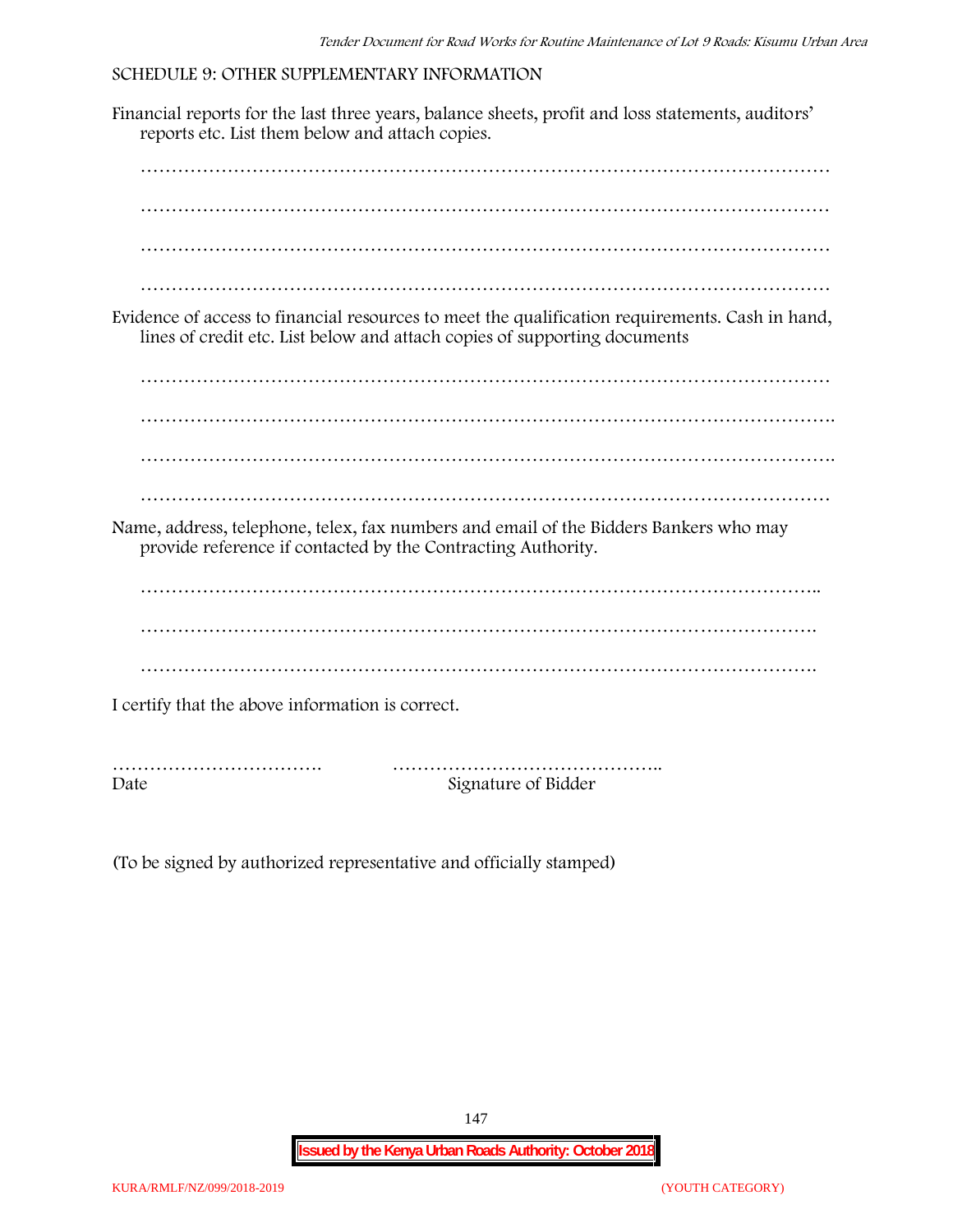# **SCHEDULE 10: LITIGATION HISTORY FORM**

Information on current litigation in which the Bidder is involved.

| <b>OTHER PARTY (IES)</b> | <b>CAUSE OF DISPUTE</b> | AMOUNT INVOLVED (KSHS) |
|--------------------------|-------------------------|------------------------|
|                          |                         |                        |
|                          |                         |                        |
|                          |                         |                        |
|                          |                         |                        |
|                          |                         |                        |

I certify that the above information is correct.

| Date | Signature of Bidder |
|------|---------------------|

(To be signed by authorized representative and officially stamped)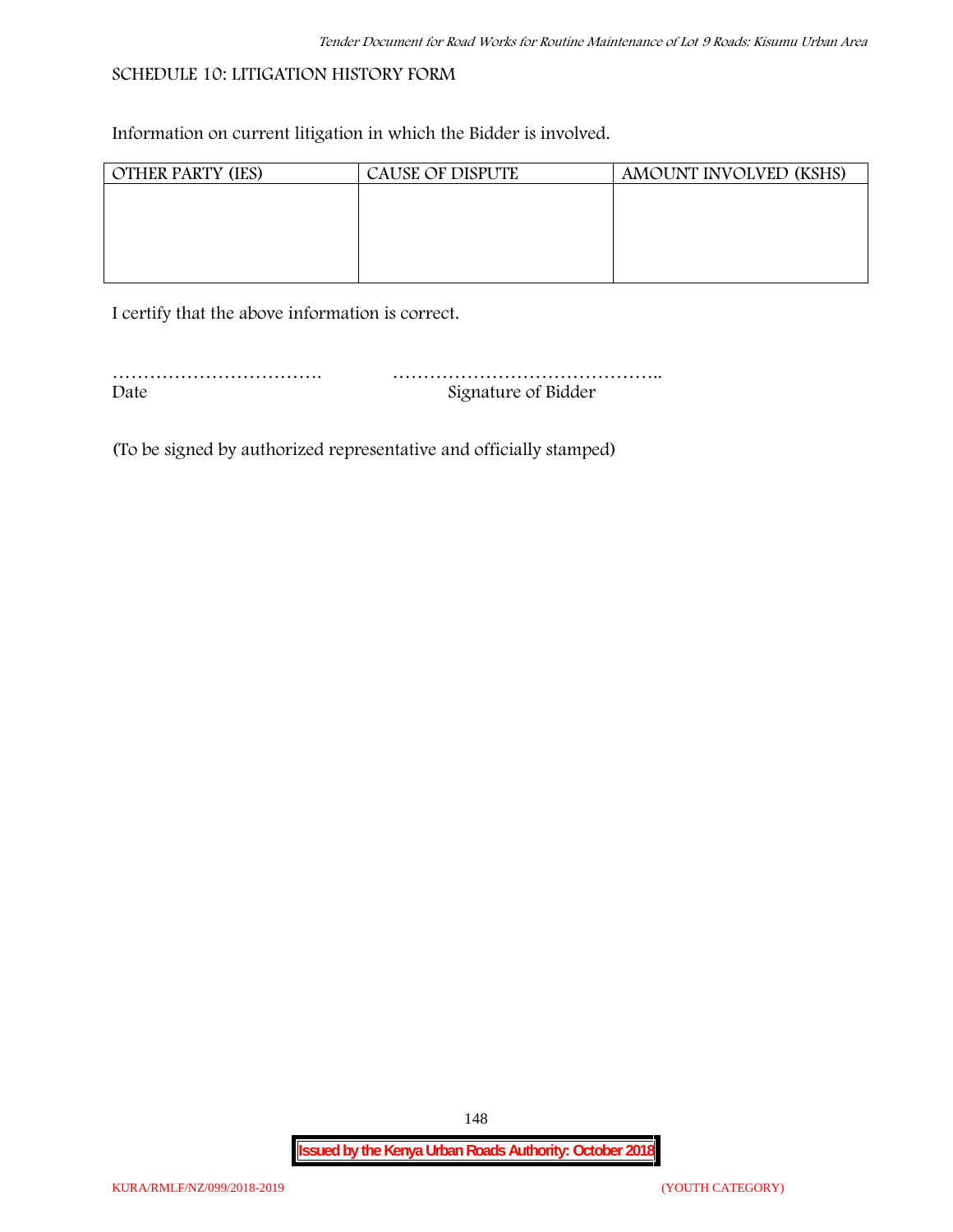#### **SCHEDULE 11: DECLARATION FORM FOR BANKRUPT OR INSOLVENT**

**AND DEBARMENT** Date To The Kenya Urban Roads Authority P.O Box 41727 – 00100, IKM Place, 5th Ngong Ave, Nairobi, KENYA. Ladies and Gentlemen, The Tenderer i.e. (full name and complete physical and postal address) ……………………………………………………………………………………………………… ……………………declare the following: a) That I/ We have not been debarred from participating in public procurement by anybody,

institution or person.

b) That I/ We have not been involved in and will not be involved in corrupt and fraudulent practices regarding public procurement anywhere.

c) That I/ We are not insolvent, in receivership, bankrupt or in the process of being wound up and is not the subject of legal proceedings relating to the foregoing.

d) That I/We are not under any ongoing investigation by the Ethics and Anti-Corruption Commission (EACC) for any corrupt and/or economic crimes or practices.

e) That I/ We are not associated with any other Tenderer participating in this Tender.

f) That I/We do hereby confirm that all the information given in this tender is accurate, factual and true to the best of our knowledge.

Yours sincerely,

……………………………………………………

Name of Tenderer

………………………………………………………………………………..

Signature of duly authorised person signing the Tender

…………………………………………………………………………..

Name and Capacity of duly authorised person signing the Tender

………………………………………

Stamp or Seal of Tenderer

149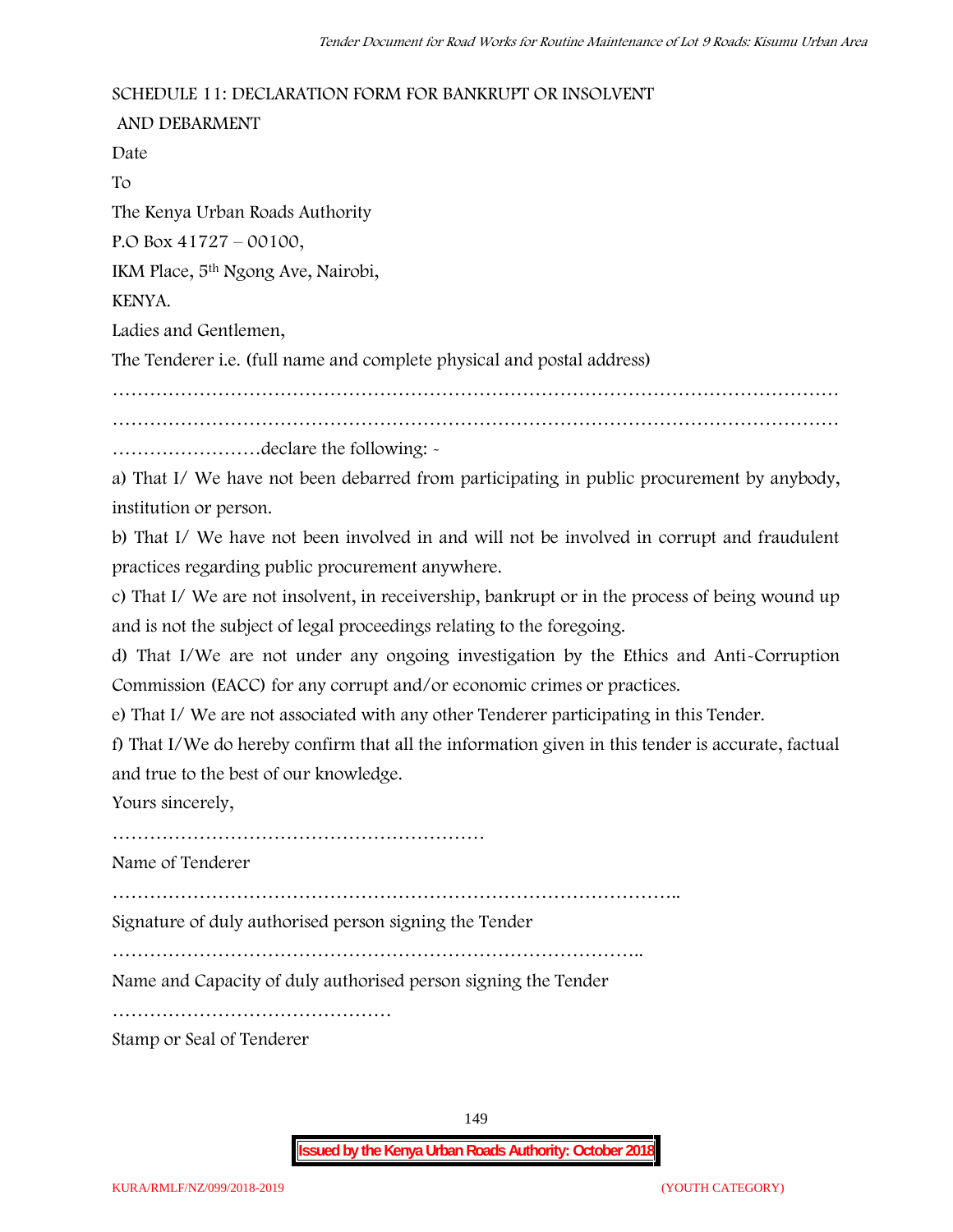### **SCHEDULE 12: ANTI CORRUPTION DECLARATION / COMMITMENT / PLEDGE FORM**

| Public Procurement is based on a free, fair and competitive tendering process which should |  |
|--------------------------------------------------------------------------------------------|--|
| not be open to abuse.                                                                      |  |

| I/We will not offer or facilitate, directly or indirectly, any inducement or reward to any |
|--------------------------------------------------------------------------------------------|
| public officer, their relations or business associates, in connection with tender No.      |
|                                                                                            |
| contract if I/We am/are successful.                                                        |

Signed by ……………………………… C.E.O. or Authorized Representative.

Date………………………………………..

**In case of sub-contracting**

Signed by ………………………………….. CEO of the firm to be subcontracted

Name……………………………………………

Designation……………………………………..

Signature………………………………….

Date………………………………………..

150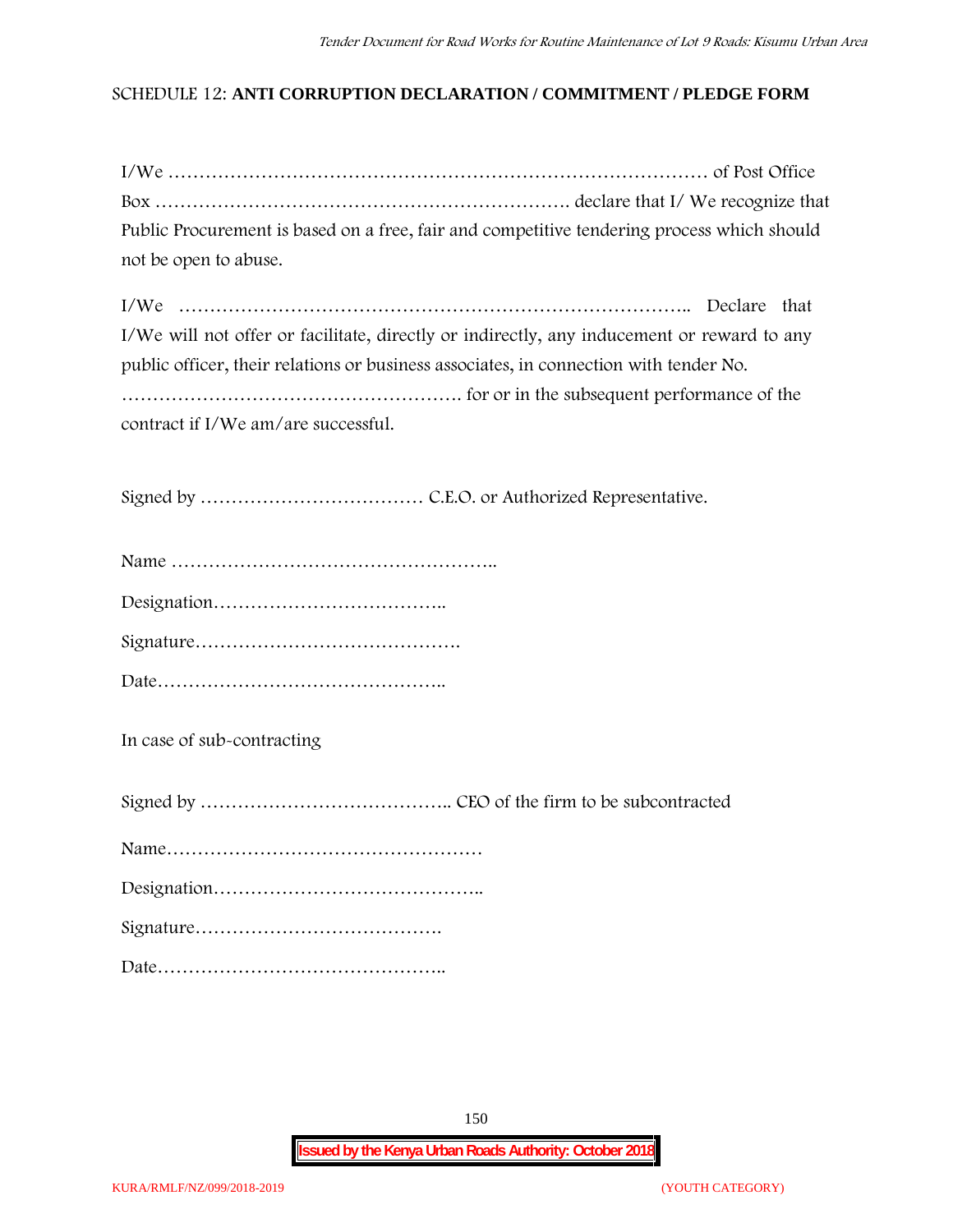# **SECTION XII: FORM OF AGREEMENT**

151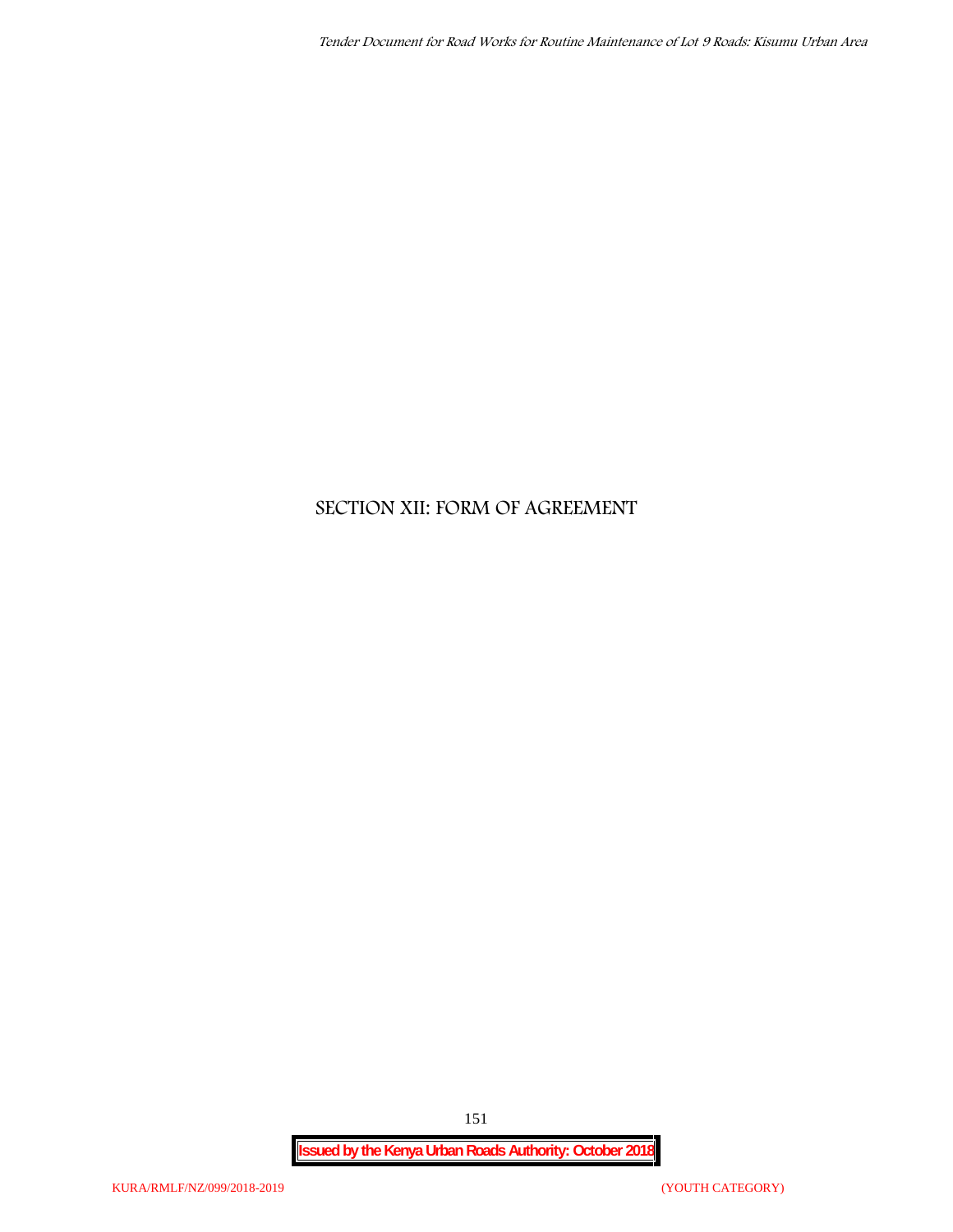# **FORM OF AGREEMENT**

THIS AGREEMENT is made on the ………………………… day of ……………………………………………………………………………………… between the **KENYA URBAN ROADS AUTHORITY** of **P. O. BOX 41727-00100, NAIROBI, KENYA** hereinafter called "the Employer" of the one part and **……………………………………………………………………………………….** hereinafter called "the Contractor" of the other part.

WHEREAS the Employer is desirous that certain works should be executed, viz.

**ROUTINE MAINTENANCE OF LOT 9 ROADS (KISUMU URBAN AREA)** and has a Contract with the Contractor for the execution completion and maintenance of such works in the region NOW THIS AGREEMENT WITNESSETH as follows:

In this agreement words and expressions shall have the same meanings as are respectively assigned to them in the Conditions of Contract hereinafter referred to.

The following document shall be deemed to form and be read and construed as part of this Agreement, viz.:

- The form of bid dated **………………………………**
- The Conditions of Contract (FIDIC IV) Part 2
- The Conditions of Contract (FIDIC IV) Part 1
- The Special Specification
- The Standard Specifications
- The Priced Bill of Quantities
- The Letter of Award and Acceptance
- Schedules of Supplementary Information
- -The Drawings
- -Other documents as may be agreed and listed

All aforesaid documents are hereinafter referred to as "The Contract".

In consideration of the payment to be made by the Employer to the Contractor, the Contractor hereby covenants with the Employer to execute, complete and maintain the works in conformity in all respects with the provisions of the Contract.

The Employer hereby covenants to pay the Contractor in consideration of the execution, completion and maintenance of the works the Contract Price at the times and in the manner prescribed by the Contract.

IN WITNESS WHEREOF the parties have hereunto set their respective hands on the day and year first above written.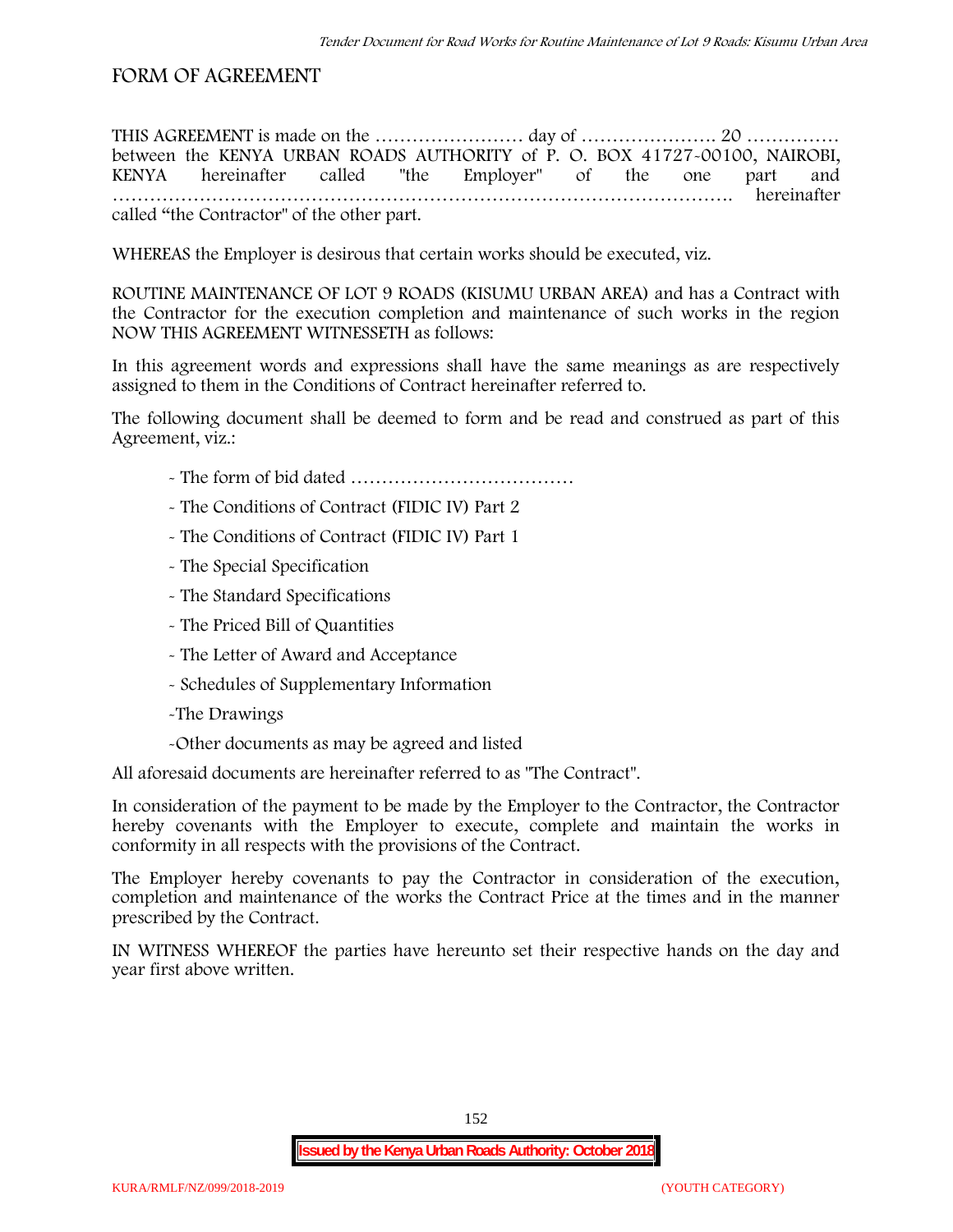#### SIGNED SEALED AND DELIVERED

| By the said Employer: |                                                 |
|-----------------------|-------------------------------------------------|
|                       | (Director General, Kenya Urban Roads Authority) |
|                       | For and on behalf of the said Employer          |
|                       |                                                 |

In the presence of: ……………………………………………………….. (Name and Designation of Witness)

> ……………………………………………Date…………………. (Signature of Witness)

……………………………………………………………………… (Address Of witness)

By the said Contractor:

……………………………………………Date…………………. (Signature)

> ……………………………………………... (Name of the Director)

In the presence of: ……………………………………………………….. (Name and Designation of Witness)

> ……………………………………………………….. (Signature of Witness)

> ……………………………………………………….. (Address Of witness)

> > 153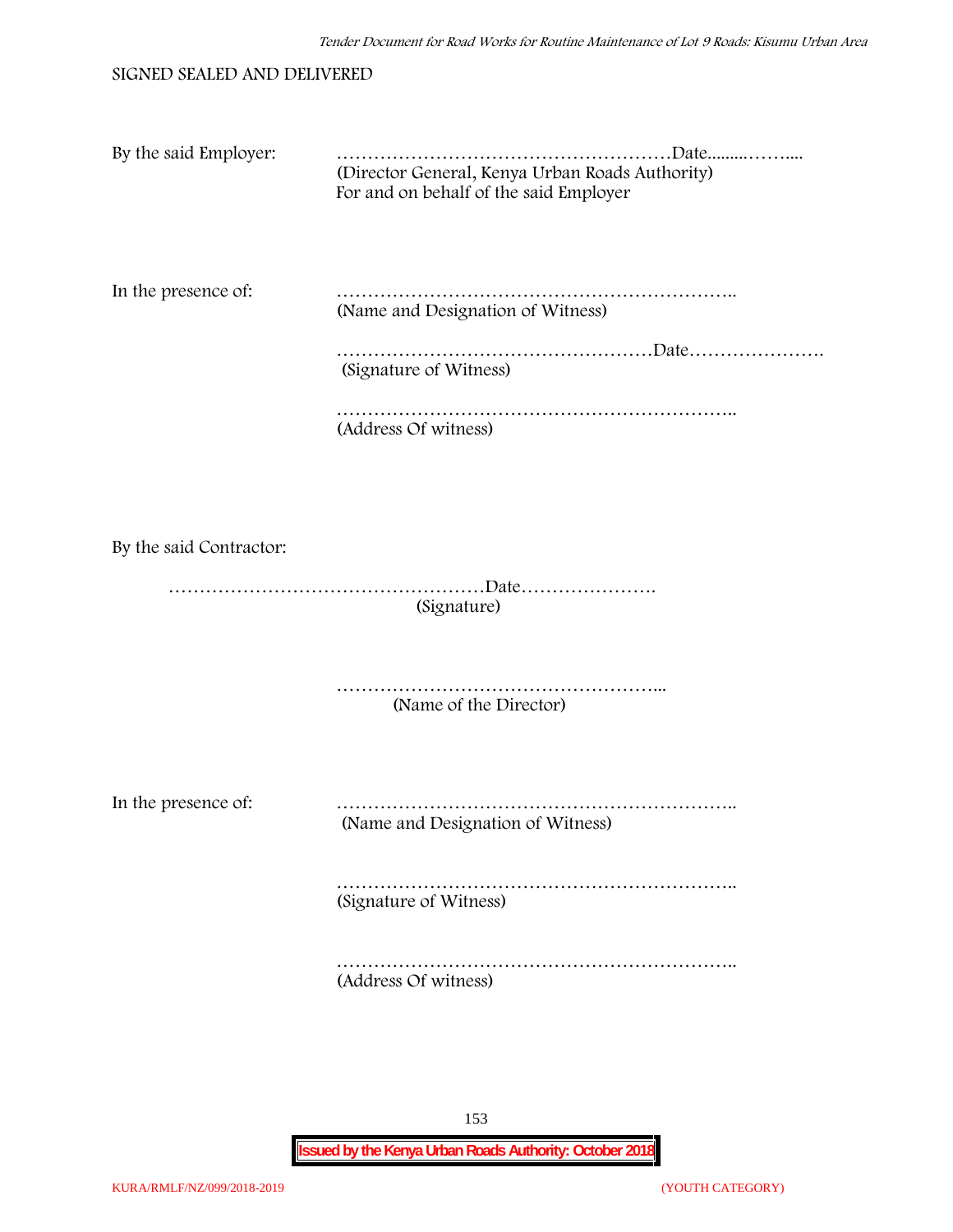# **SECTION XIII: FORM OF PERFORMANCE BANK GUARANTEE (UNCONDITIONAL)**